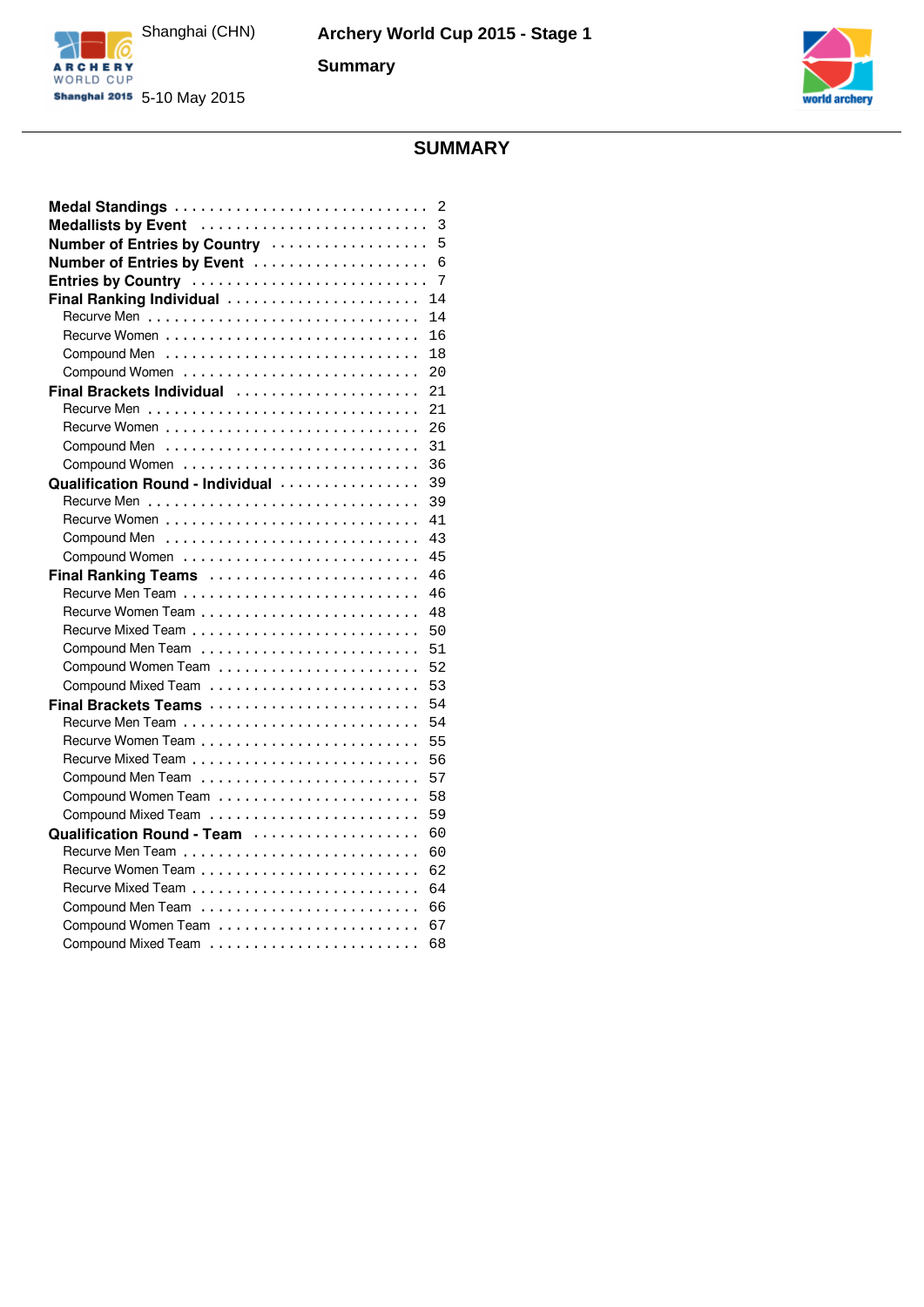

<span id="page-1-0"></span>



### **Medal Standings**

# **MEDAL STANDINGS**

|                 |                     |                | Individual   |              |                |                |              | Team         |                |                  |              | <b>Total</b>   |                         | Rank by        |
|-----------------|---------------------|----------------|--------------|--------------|----------------|----------------|--------------|--------------|----------------|------------------|--------------|----------------|-------------------------|----------------|
| Rank            | <b>NOC</b>          | G              | S            | В            | Tot            | G              | S            | В            | Tot            | G                | S            | в              | Tot                     | <b>Total</b>   |
| 1 <sup>1</sup>  | KOR Korea           | $\overline{c}$ | 2            | $\mathbf{1}$ | 5              | $\overline{2}$ | $\mathbf{1}$ |              | 3              | 4                | 3            | $\mathbf{1}$   | 8                       | $\mathbf{1}$   |
| 2 <sup>1</sup>  | COL Colombia        | $\mathbf{1}$   |              |              | $\mathbf{1}$   | $\mathbf{1}$   |              |              | $\mathbf{1}$   | $\boldsymbol{2}$ |              |                | $\overline{\mathbf{c}}$ | $= 3$          |
| 3               | JPN Japan           |                |              |              |                | $\mathbf{1}$   | 1            |              | $\overline{2}$ | 1                | $\mathbf{1}$ |                | $\overline{2}$          | $= 3$          |
| $\vert$         | FRA France          | $\mathbf{1}$   |              | $\mathbf{1}$ | $\overline{2}$ |                |              |              |                | 1                |              | 1              | $\overline{2}$          | $= 3$          |
| 5               | <b>DEN</b> Denmark  |                |              |              |                | $\mathbf{1}$   |              |              | $\mathbf{1}$   | $\mathbf{1}$     |              |                | $\mathbf{1}$            | $= 9$          |
|                 | 5 MAS Malaysia      |                |              |              |                | $\mathbf{1}$   |              |              | $\mathbf{1}$   | 1                |              |                | $\mathbf{1}$            | $= 9$          |
|                 | 7 MEX Mexico        |                | 1            | 1            | $\overline{2}$ |                |              | $\mathbf{1}$ | $\mathbf{1}$   |                  | $\mathbf{1}$ | $\overline{2}$ | 3                       | $\overline{2}$ |
|                 | 8 NED Netherlands   |                | $\mathbf{1}$ |              | $\mathbf{1}$   |                |              | $\mathbf{1}$ | $\mathbf{1}$   |                  | $\mathbf{1}$ | $\mathbf{1}$   | $\overline{2}$          | $= 3$          |
| 8 <sup>1</sup>  | USA USA             |                |              |              |                |                | 1            | $\mathbf{1}$ | $\overline{2}$ |                  | $\mathbf{1}$ | $\mathbf{1}$   | 2                       | $= 3$          |
|                 | 10 TUR Turkey       |                |              |              |                |                | 1            |              | $\mathbf{1}$   |                  | $\mathbf{1}$ |                | $\mathbf{1}$            | $= 9$          |
|                 | 10 GER Germany      |                |              |              |                |                | 1            |              | $\mathbf{1}$   |                  | $\mathbf{1}$ |                | $\mathbf{1}$            | $= 9$          |
| 10 <sup>1</sup> | IRI<br>IR Iran      |                |              |              |                |                | 1            |              | $\mathbf{1}$   |                  | $\mathbf{1}$ |                | $\mathbf{1}$            | $= 9$          |
| 13              | Indonesia<br>INA    |                |              | $\mathbf{1}$ | 1              |                |              | $\mathbf{1}$ | $\mathbf{1}$   |                  |              | $\overline{2}$ | 2                       | $= 3$          |
| 14              | RUS Russia          |                |              |              |                |                |              | $\mathbf{1}$ | $\mathbf{1}$   |                  |              | $\mathbf{1}$   | $\mathbf{1}$            | $= 9$          |
| 14              | <b>IND</b><br>India |                |              |              |                |                |              | 1            | $\mathbf{1}$   |                  |              | 1              | $\mathbf{1}$            | $= 9$          |
|                 | Total:              | 4              | 4            | 4            | 12             | 6              | 6            | 6            | 18             | 10               | 10           | 10             | 30                      |                |

**(KIA) KIA MOTORS** 

FILA

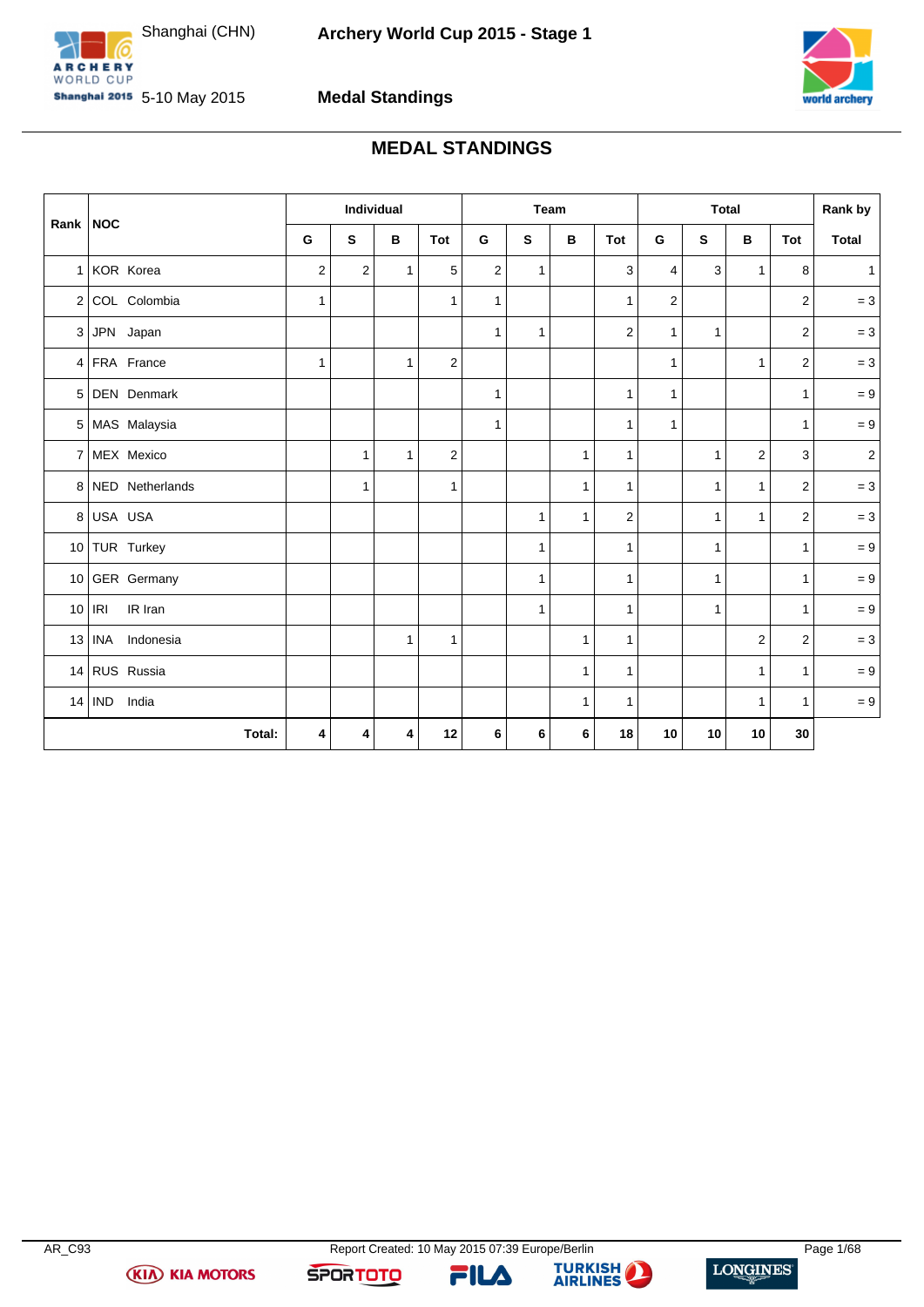



### **Medallists by Event**

### **MEDALLISTS BY EVENT**

<span id="page-2-0"></span>

| <b>Event Name</b>   |                | Date   Medal  | Name                        | <b>NOC</b>          |
|---------------------|----------------|---------------|-----------------------------|---------------------|
| Compound Men        | Sat 9 May      | GOLD          | PEINEAU Sebastien           | FRA France          |
|                     |                | <b>SILVER</b> | <b>SCHLOESSER Mike</b>      | NED Netherlands     |
|                     |                | <b>BRONZE</b> | <b>GENET Dominique</b>      | FRA France          |
| Compound Women      | Sat 9 May GOLD |               | LOPEZ Sara                  | COL Colombia        |
|                     |                | <b>SILVER</b> | OCHOA Linda                 | MEX Mexico          |
|                     |                | <b>BRONZE</b> | SALINAS Stephanie Sarai     | MEX Mexico          |
| Compound Men Team   | Sat 9 May GOLD |               | <b>HANSEN Stephan</b>       | DEN Denmark         |
|                     |                |               | DAMSBO Martin               |                     |
|                     |                |               | <b>LAURSEN Patrick</b>      |                     |
|                     |                | <b>SILVER</b> | AMOUEI Yaser                | IR Iran<br>IRI      |
|                     |                |               | <b>GHEIDI Majid</b>         |                     |
|                     |                |               | <b>EBADI</b> Esmaeil        |                     |
|                     |                | <b>BRONZE</b> | <b>VERMA Abhishek</b>       | India<br><b>IND</b> |
|                     |                |               | CHAUHAN Rajat               |                     |
|                     |                |               | MAISNAM Chinglensana Luwang |                     |
| Compound Women Team | Sat 9 May GOLD |               | MAT SALLEH Fatin Nurfatehah | MAS Malaysia        |
|                     |                |               | ISHAK Nor Rizah             |                     |
|                     |                |               | CHAM NONG Saritha           |                     |
|                     |                | <b>SILVER</b> | <b>GAUVIN Crystal</b>       | USA USA             |
|                     |                |               | <b>BRADLEY Angela</b>       |                     |
|                     |                |               | <b>KELLER Lexi</b>          |                     |
|                     |                | <b>BRONZE</b> | VINOGRADOVA Mariia          | RUS Russia          |
|                     |                |               | CHERKASHNEVA Svetlana       |                     |
|                     |                |               | AVDEEVA Natalia             |                     |
| Compound Mixed Team | Sat 9 May GOLD |               | LOPEZ Sara                  | COL Colombia        |
|                     |                |               | <b>MUNOZ Daniel</b>         |                     |
|                     |                | <b>SILVER</b> | <b>BOSTAN Yesim</b>         | TUR Turkey          |
|                     |                |               | <b>ELMAAGACLI Demir</b>     |                     |
|                     |                | <b>BRONZE</b> | MARKOVIC Irina              | NED Netherlands     |
|                     |                |               | <b>SCHLOESSER Mike</b>      |                     |

**(KIA) KIA MOTORS** 

FILA

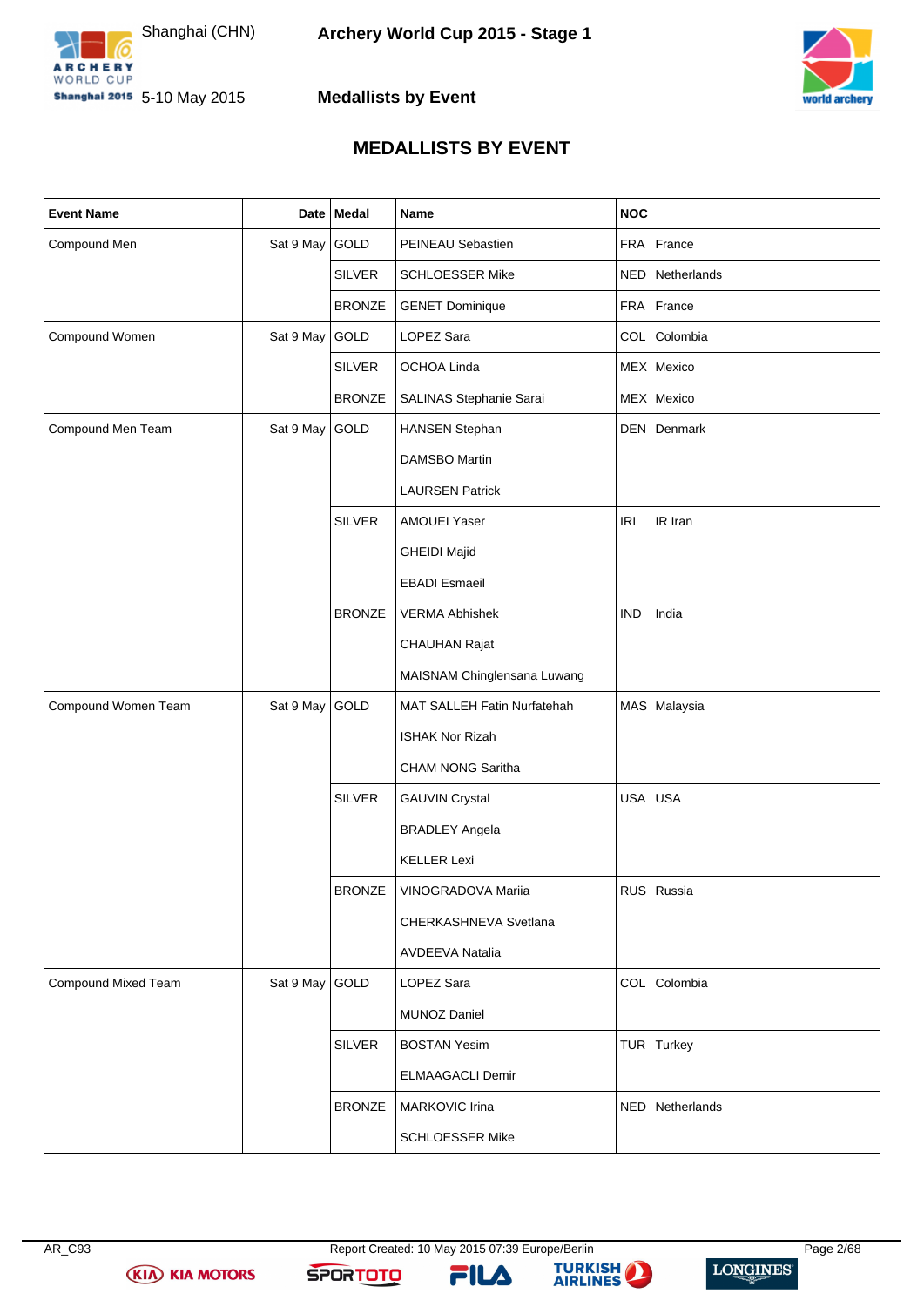



### **Medallists by Event**

### **MEDALLISTS BY EVENT**

| <b>Event Name</b>  |                 | Date   Medal  | Name                     | <b>NOC</b>    |
|--------------------|-----------------|---------------|--------------------------|---------------|
| Recurve Men        | Sun 10 May      | GOLD          | <b>KU Bonchan</b>        | KOR Korea     |
|                    |                 | <b>SILVER</b> | KIM Woojin               | KOR Korea     |
|                    |                 | <b>BRONZE</b> | EGA AGATHA Riau          | INA Indonesia |
| Recurve Women      | Sun 10 May GOLD |               | KANG Chae Young          | KOR Korea     |
|                    |                 | <b>SILVER</b> | CHOI Misun               | KOR Korea     |
|                    |                 | <b>BRONZE</b> | KI Bo Bae                | KOR Korea     |
| Recurve Men Team   | Sun 10 May GOLD |               | FURUKAWA Takaharu        | JPN Japan     |
|                    |                 |               | ONIYAMA Naoya            |               |
|                    |                 |               | <b>IWATA Ayumi</b>       |               |
|                    |                 | <b>SILVER</b> | KIM Woojin               | KOR Korea     |
|                    |                 |               | <b>KU Bonchan</b>        |               |
|                    |                 |               | OH Jin Hyek              |               |
|                    |                 | <b>BRONZE</b> | <b>EGA AGATHA Riau</b>   | INA Indonesia |
|                    |                 |               | PURNAMA Hendra           |               |
|                    |                 |               | WIJAYA Muhammad Hanif    |               |
| Recurve Women Team | Sun 10 May GOLD |               | KANG Chae Young          | KOR Korea     |
|                    |                 |               | <b>CHOI Misun</b>        |               |
|                    |                 |               | KI Bo Bae                |               |
|                    |                 | <b>SILVER</b> | <b>WINTER Karina</b>     | GER Germany   |
|                    |                 |               | <b>UNRUH Lisa</b>        |               |
|                    |                 |               | HAIDN TSCHALOVA Veronika |               |
|                    |                 | <b>BRONZE</b> | LORIG Khatuna            | USA USA       |
|                    |                 |               | PRITCHARD La Nola        |               |
|                    |                 |               | <b>GIBILARO Ariel</b>    |               |
| Recurve Mixed Team | Sun 10 May GOLD |               | <b>KANG Chae Young</b>   | KOR Korea     |
|                    |                 |               | KIM Woojin               |               |
|                    |                 | <b>SILVER</b> | KAWANAKA Kaori           | JPN Japan     |
|                    |                 |               | FURUKAWA Takaharu        |               |
|                    |                 | <b>BRONZE</b> | ROMAN Aida               | MEX Mexico    |
|                    |                 |               | SERRANO Juan Rene        |               |

**(KIA) KIA MOTORS** 

FILA

**SPORTOTO** 



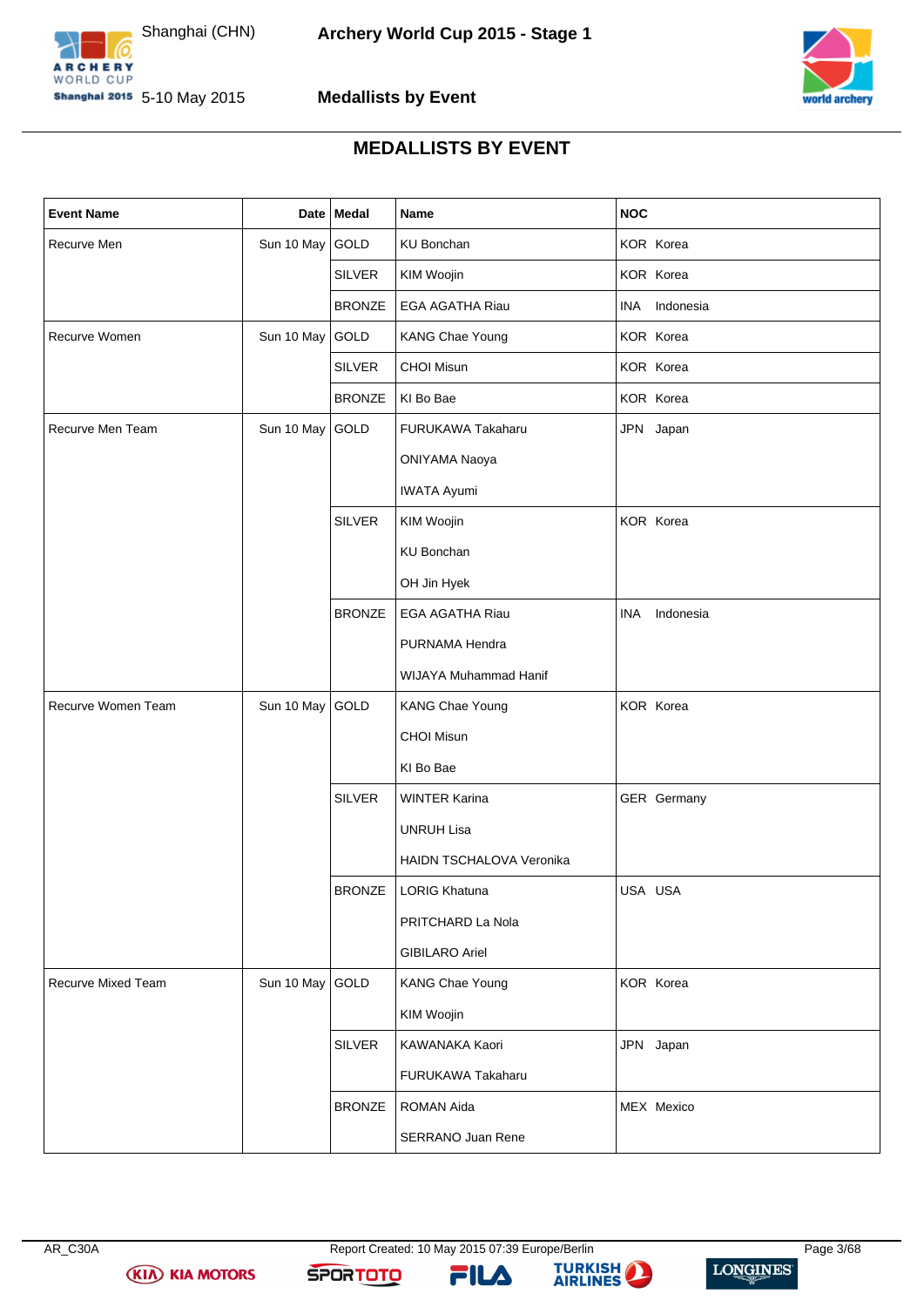



# **NUMBER OF ENTRIES BY COUNTRY**

<span id="page-4-0"></span>

| <b>NOC</b> |                      | Men            | Women               | <b>Total</b><br><b>Competitors</b> | <b>Officials</b> | <b>Total</b>   |
|------------|----------------------|----------------|---------------------|------------------------------------|------------------|----------------|
| <b>AUS</b> | Australia            | $\overline{7}$ | 5                   | 12                                 | 4                | 16             |
| AZE        | Azerbaijan           | 1              | 1                   | $\overline{c}$                     | 1                | 3              |
| <b>BEL</b> | Belgium              | 3              | 1                   | 4                                  | 1                | 5              |
| <b>BHU</b> | <b>Bhutan</b>        | 4              | 0                   | 4                                  | 2                | 6              |
| <b>BRA</b> | <b>Brazil</b>        | 4              | 4                   | 8                                  | 2                | 10             |
| CAN        | Canada               | 4              | 1                   | 5                                  | 3                | 8              |
| <b>CHN</b> | PR China             | 4              | 4                   | 8                                  | 7                | 15             |
| COL        | Colombia             | 1              | 6                   | $\overline{7}$                     | 1                | 8              |
| <b>DEN</b> | Denmark              | 6              | 5                   | 11                                 | 2                | 13             |
| EGY        | Egypt                | 3              | 2                   | 5                                  | 2                | 7              |
| <b>ESA</b> | El Salvador          | 1              | $\pmb{0}$           | 1                                  | $\mathsf 0$      | 1              |
| <b>ESP</b> | Spain                | 4              | 4                   | 8                                  | 1                | 9              |
| <b>FRA</b> | France               | $\overline{7}$ | $\overline{7}$      | 14                                 | 4                | 18             |
| <b>GBR</b> | <b>Great Britain</b> | 6              | 3                   | 9                                  | 2                | 11             |
| GEO        | Georgia              | 2              | 3                   | 5                                  | 1                | 6              |
| <b>GER</b> | Germany              | 4              | 4                   | 8                                  | 3                | 11             |
| <b>HKG</b> | Hkg                  | 4              | 1                   | 5                                  | 0                | 5              |
| <b>INA</b> | Indonesia            | $\overline{7}$ | 6                   | 13                                 | 8                | 21             |
| <b>IND</b> | India                | 8              | 8                   | 16                                 | 7                | 23             |
| <b>IRI</b> | IR Iran              | 8              | 5                   | 13                                 | 6                | 19             |
| <b>ITA</b> | Italy                | 5              | 5                   | 10                                 | 5                | 15             |
| <b>JPN</b> | Japan                | 3              | 3                   | $\,6$                              | 5                | 11             |
| <b>KAZ</b> | Kazakhstan           | 4              | 4                   | 8                                  | 3                | 11             |
| <b>KOR</b> | Korea                | 4              | 4                   | 8                                  | 8                | 16             |
| <b>MAS</b> | Malaysia             | 8              | $\overline{7}$      | 15                                 | 4                | 19             |
| <b>MEX</b> | Mexico               | 8              | 8                   | 16                                 | 9                | 25             |
| <b>NED</b> | Netherlands          | $\overline{7}$ | 3                   | 10                                 | 2                | 12             |
| <b>NOR</b> | Norway               | 3              | 1                   | 4                                  | 1                | 5              |
| <b>NZL</b> | New Zealand          | 4              | 1                   | 5                                  | $\overline{2}$   | $\overline{7}$ |
| PHI        | Philippines          | 8              | 6                   | 14                                 | 3                | 17             |
| <b>PRK</b> | <b>DPR Korea</b>     | 4              | 4                   | 8                                  | 4                | 12             |
| <b>RUS</b> | Russia               | 5              | 7                   | 12                                 | 2                | 14             |
| SIN        | Singapore            | 8              | 8                   | 16                                 | 5                | 21             |
| <b>SLO</b> | Slovenia             | $\overline{2}$ | 1                   | 3                                  | 1                | 4              |
| <b>SUI</b> | Switzerland          | 0              | 1                   | 1                                  | 0                | 1              |
| <b>SWE</b> | Sweden               | 2              | 1                   | 3                                  | 1                | 4              |
| <b>THA</b> | Thailand             | 4              | 5                   | 9                                  | 3                | 12             |
| <b>TPE</b> | Chinese Taipei       | 4              | 3                   | $\overline{7}$                     | 5                | 12             |
| <b>TUR</b> |                      | 6              | $\,6$               | 12                                 | 8                | 20             |
| <b>USA</b> | Turkey<br><b>USA</b> |                |                     | 16                                 |                  | 24             |
| VIE        |                      | 8<br>8         | 8<br>$\overline{7}$ | 15                                 | 8<br>5           | 20             |
|            | Vietnam              |                |                     |                                    |                  |                |
|            | Total: 41            | 193            | 163                 | 356                                | 141              | 497            |

**(KIA) KIA MOTORS** 

**SPORTOTO** 

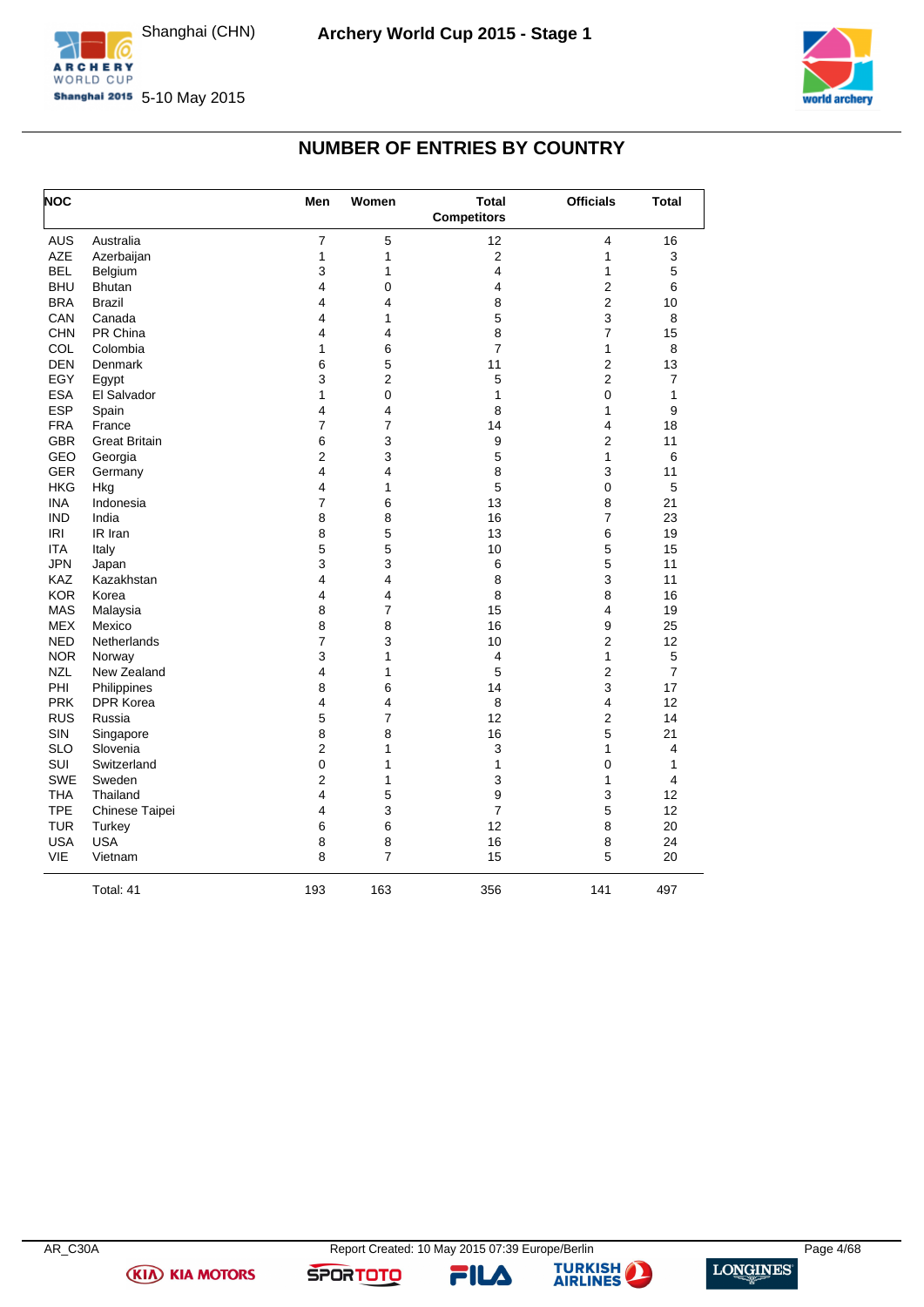



# **NUMBER OF ENTRIES BY EVENT**

<span id="page-5-0"></span>

| Event               | No. Athletes | <b>No. Countries</b> | No. Teams |  |
|---------------------|--------------|----------------------|-----------|--|
| Recurve Men         | 124          | 37                   | 30        |  |
| Recurve Women       | 107          | 34                   | 26        |  |
| Compound Men        | 69           | 24                   | 16        |  |
| Compound Women      | 56           | 23                   | 13        |  |
| Recurve Mixed Team  |              | 32                   | 32        |  |
| Compound Mixed Team |              | 20                   | 20        |  |





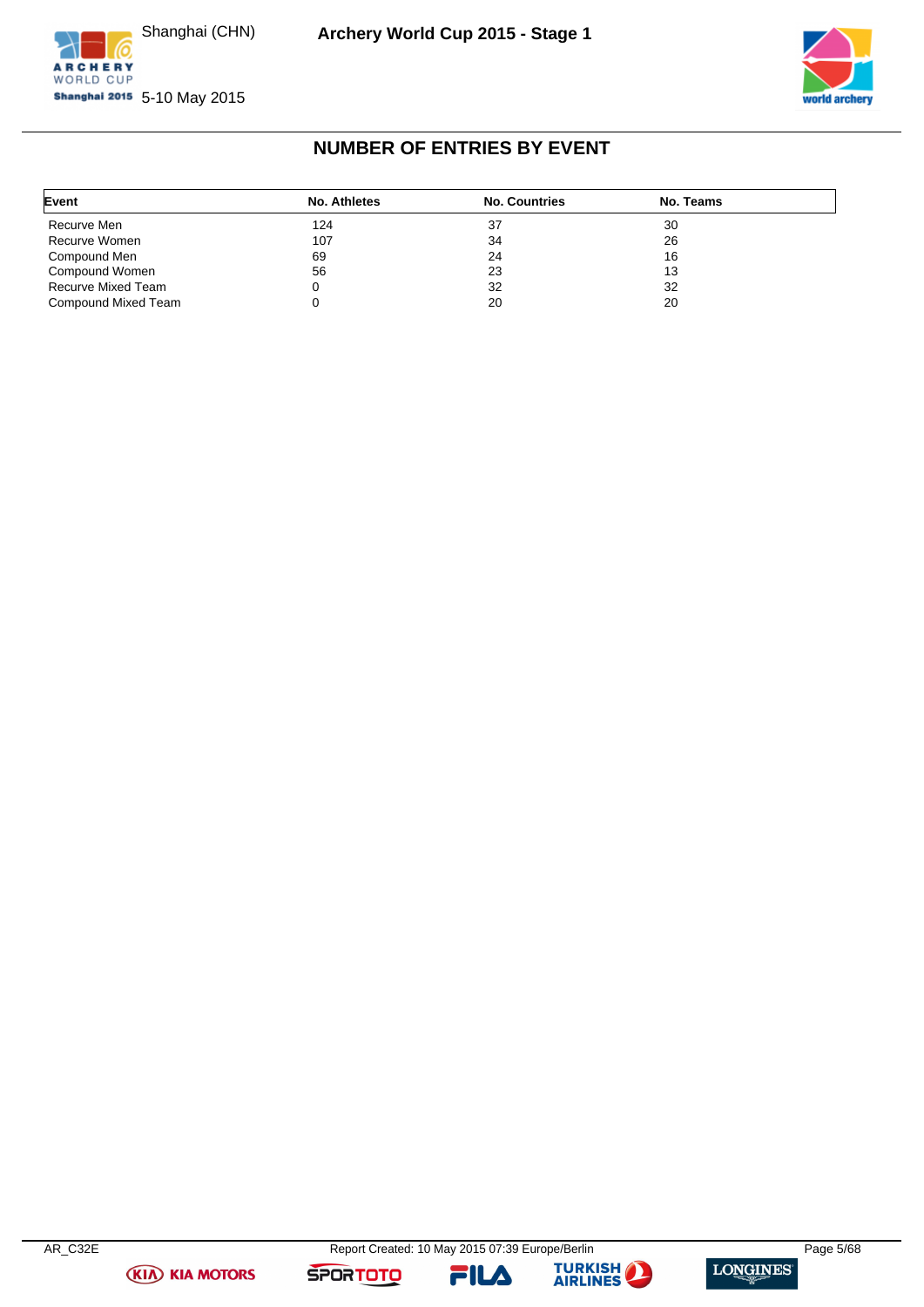



**Shanghai 2015** 5-10 May 2015



# **ENTRIES BY COUNTRY Vers. 1.01 (5 May 2015 09:00 UTC)**

<span id="page-6-0"></span>

| <b>NOC</b> | Country          | Name                               | Date of Birth Back No. |      | Event          |
|------------|------------------|------------------------------------|------------------------|------|----------------|
|            |                  |                                    |                        |      |                |
| <b>AUS</b> | <b>AUSTRALIA</b> | <b>BRIDGER Deonne</b>              | 15 May 1972            | 031D | Recurve Women  |
|            |                  | <b>BROOKSHAW Ingrid</b>            | 11 Jan 1994            | 030D | Recurve Women  |
|            |                  | <b>COGHLAN Patrick</b>             | 10 Sep 1974            | 015A | Compound Men   |
|            |                  | <b>GRAY Matthew</b>                | 24 Jun 1973            | 036D | Recurve Men    |
|            |                  | <b>JACOBS Derek</b>                | 25 Feb 1987            | 014A | Compound Men   |
|            |                  |                                    |                        |      |                |
|            |                  | LINGARD Semra                      | 27 Feb 1990            | 029D | Recurve Women  |
|            |                  | <b>MONGAN Melissa</b>              | 07 May 1982            | 028D | Recurve Women  |
|            |                  | POTTS Alec                         | 09 Feb 1996            | 037D | Recurve Men    |
|            |                  | <b>REDMAN Louise</b>               |                        | 016A | Compound Women |
|            |                  | <b>TIMMS Robert</b>                | 29 Jul 1980            | 013A | Compound Men   |
|            |                  | <b>TYACK Ryan</b>                  | 02 Jun 1991            | 038D | Recurve Men    |
|            |                  | <b>WORTH Taylor</b>                | 08 Jan 1991            | 039D | Recurve Men    |
| AZE        | AZERBAIJAN       | SENYUK Olga                        | 23 Jan 1991            | 050B | Recurve Women  |
|            |                  | <b>SENYUK Taras</b>                | 09 Mar 1990            | 054C | Recurve Men    |
|            |                  |                                    |                        |      |                |
| <b>BEL</b> | <b>BELGIUM</b>   | <b>ADRIAENSEN Ben</b>              | 15 May 1997            | 050A | Recurve Men    |
|            |                  | <b>GYS Lenthy</b>                  | 13 Apr 1995            | 049A | Recurve Men    |
|            |                  | <b>PRIEELS Sarah</b>               | 27 Feb 1990            | 017C | Compound Women |
|            |                  | RAMAEKERS Robin                    | 26 Oct 1994            | 048A | Recurve Men    |
|            |                  |                                    |                        |      |                |
| <b>BHU</b> | <b>BHUTAN</b>    | <b>DORJI Tshewang</b>              | 01 Jan 1981            | 015C | Compound Men   |
|            |                  | PELJOR Tashi                       | 15 Jul 1978            | 013C | Compound Men   |
|            |                  | SHERAB Karma                       | 01 Jan 1966            | 014C | Compound Men   |
|            |                  | <b>TSHERING Kinley</b>             | 31 Mar 1991            | 055A | Recurve Men    |
| <b>BRA</b> | <b>BRAZIL</b>    | <b>ACQUESTA Michelle</b>           | 02 Nov 1989            | 030B | Recurve Women  |
|            |                  | DA COSTA RODRIGUES Larissa Feitosa | 18 Jan 1995            | 029B | Recurve Women  |
|            |                  | DALMEIDA Marcus                    | 30 Jan 1998            | 037A | Recurve Men    |
|            |                  |                                    |                        |      |                |
|            |                  | DOS SANTOS Ane Marcelle            | 12 Jan 1994            | 031B | Recurve Women  |
|            |                  | MACHADO FERNANDEZ Disney Valodia   | 16 Aug 1977            | 039A | Recurve Men    |
|            |                  | <b>NIKITIN Sarah</b>               | 27 Dec 1988            | 032B | Recurve Women  |
|            |                  | <b>OLIVEIRA Bernardo</b>           | 08 Jun 1993            | 036A | Recurve Men    |
|            |                  | REZENDE XAVIER Daniel              | 31 Aug 1982            | 038A | Recurve Men    |
| CAN        | <b>CANADA</b>    | <b>DUENAS Crispin</b>              | 05 Jan 1986            | 041C | Recurve Men    |
|            |                  | LYON Jay                           | 24 May 1986            | 044C | Recurve Men    |
|            |                  | <b>NGUYEN Hamilton</b>             | 15 Jun 1991            | 043C | Recurve Men    |
|            |                  | <b>RIVEST-BUNSTER Patrick</b>      | 19 Apr 1986            | 042C | Recurve Men    |
|            |                  |                                    |                        |      |                |
|            |                  | THIFFEAULT PICARD Georcy-Stephanie | 08 Feb 1991            | 050C | Recurve Women  |
| <b>CHN</b> | PR CHINA         | <b>GU Xuesong</b>                  | 21 Jun 1993            | 035B | Recurve Men    |
|            |                  | <b>MENG Fanxu</b>                  | 28 Jul 1997            | 034D | Recurve Women  |
|            |                  | <b>REN Qizhuang</b>                | 08 Mar 1997            | 032B | Recurve Men    |
|            |                  | <b>WU Jiaxin</b>                   | 28 Feb 1997            | 033D | Recurve Women  |
|            |                  | XING Yu                            | 12 Mar 1991            | 033B | Recurve Men    |
|            |                  | XU Jing                            | 06 Sep 1990            | 035D | Recurve Women  |
|            |                  |                                    |                        |      |                |
|            |                  | <b>YONG Zhiwei</b>                 | 03 Aug 1992            | 034B | Recurve Men    |
|            |                  | ZHU Jueman                         | 14 May 1993            | 032D | Recurve Women  |
| COL        | <b>COLOMBIA</b>  | LOPEZ Sara                         | 24 Apr 1995            | 011C | Compound Women |
|            |                  | <b>MARCEN Maja</b>                 | 14 Apr 1982            | 012C | Compound Women |
|            |                  | <b>MUNOZ Daniel</b>                | 22 Mar 1989            | 016C | Compound Men   |
|            |                  | RENDON Ana Maria                   | 10 Mar 1986            | 044A | Recurve Women  |
|            |                  |                                    |                        |      |                |
|            |                  | <b>SANCHEZ Natalia</b>             | 20 May 1983            | 046A | Recurve Women  |
|            |                  | SEPULVEDA Maira Alejandra          | 20 Sep 1995            | 045A | Recurve Women  |
|            |                  | USQUIANO Alejandra                 | 12 May 1993            | 013C | Compound Women |

**(KIA) KIA MOTORS** 

AR\_C32E Report Created: 10 May 2015 07:39 Europe/Berlin Page 6/68 **TURKISH** 

FILA

**SPORTOTO**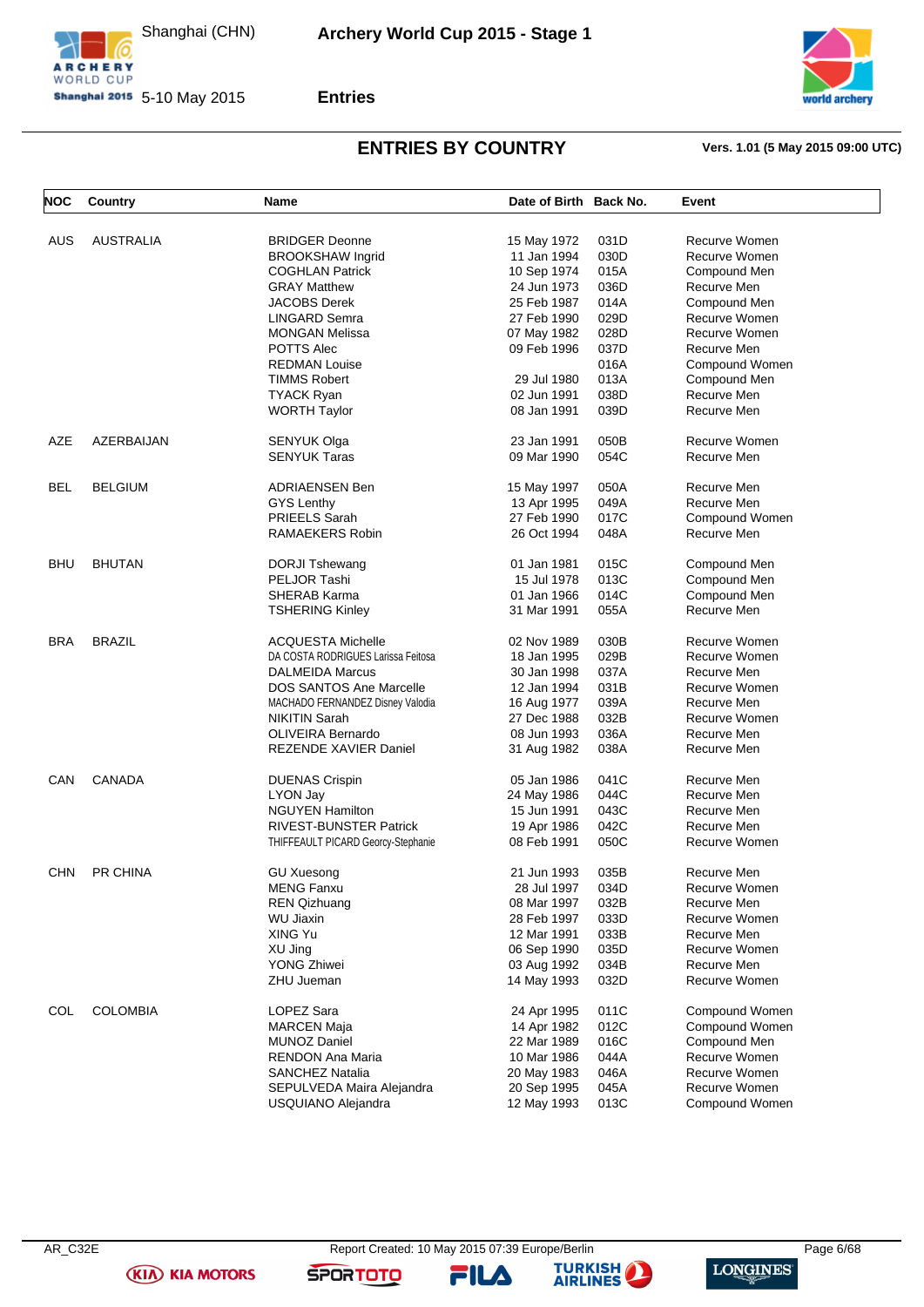





# **ENTRIES BY COUNTRY Vers. 1.01 (5 May 2015 09:00 UTC)**

| <b>NOC</b> | <b>Country</b>       | Name                          | Date of Birth Back No.     |      | Event                        |
|------------|----------------------|-------------------------------|----------------------------|------|------------------------------|
| DEN        | <b>DENMARK</b>       | <b>ANEAR Erika</b>            | 30 May 1978                | 015A | Compound Women               |
|            |                      | DAMSBO Martin                 | 26 May 1985                | 006B | Compound Men                 |
|            |                      | <b>DARUM Andreas</b>          | 15 Jan 1991                | 005B | Compound Men                 |
|            |                      | <b>DEGN Randi</b>             | 29 Jun 1989                | 026B | Recurve Women                |
|            |                      | <b>HANSEN Stephan</b>         | 19 Jun 1995                | 008B | Compound Men                 |
|            |                      | <b>JAGER Maja</b>             | 22 Dec 1991                | 025B | Recurve Women                |
|            |                      | <b>LAURSEN Anne Marie</b>     | 11 Feb 1993                | 028B | Recurve Women                |
|            |                      | <b>LAURSEN Bjarne Marius</b>  | 07 Aug 1990                | 051D | Recurve Men                  |
|            |                      | <b>LAURSEN Patrick</b>        | 16 May 1988                | 007B | Compound Men                 |
|            |                      | ROSENVINGE Carina             |                            | 027B |                              |
|            |                      | <b>THORKILDSEN Steffen</b>    | 17 Mar 1991<br>23 Sep 1969 | 052D | Recurve Women<br>Recurve Men |
|            |                      |                               |                            |      |                              |
| EGY        | <b>EGYPT</b>         | <b>ELKHOLOSY Hady</b>         | 23 May 1993                | 049D | Recurve Men                  |
|            |                      | <b>ELNEMR Ahmed</b>           | 21 Nov 1978                | 050D | Recurve Men                  |
|            |                      | <b>KAMEL Nada</b>             | 27 Aug 1990                | 048B | Recurve Women                |
|            |                      | <b>MANSOUR Amira</b>          | 03 May 1991                | 047B | Recurve Women                |
|            |                      | <b>SABRY Ibrahim</b>          | 25 Sep 1993                | 048D | Recurve Men                  |
| <b>ESA</b> | <b>EL SALVADOR</b>   | <b>HERNANDEZ Roberto</b>      | 09 Jan 1989                | 018B | Compound Men                 |
|            |                      |                               |                            |      |                              |
| <b>ESP</b> | <b>SPAIN</b>         | <b>ALARCON Miriam</b>         | 27 Jun 1993                | 036A | Recurve Women                |
|            |                      | <b>ALVARINO GARCIA Miguel</b> | 31 May 1994                | 045A | Recurve Men                  |
|            |                      | <b>CASTANOS Celia</b>         | 19 Sep 1997                | 033A | Recurve Women                |
|            |                      | FERNANDEZ Antonio             | 12 Jun 1991                | 046A | Recurve Men                  |
|            |                      | <b>MARIN Alicia</b>           | 17 Apr 1997                | 035A | Recurve Women                |
|            |                      | <b>MARTIN Adriana</b>         | 12 Apr 1996                | 034A | Recurve Women                |
|            |                      | PIFARRE Miguel Angel          | 27 Oct 1992                | 047A | Recurve Men                  |
|            |                      | RODRIGUEZ Juan I.             | 19 Apr 1992                | 044A | Recurve Men                  |
| <b>FRA</b> | <b>FRANCE</b>        | <b>DANIEL Lucas</b>           | 01 Jan 1995                | 031C | Recurve Men                  |
|            |                      | DE MATOS Laure                | 24 Jul 1990                | 009D | Compound Women               |
|            |                      | <b>DELOCHE Pierre-Julien</b>  | 06 Feb 1982                | 017B | Compound Men                 |
|            |                      | <b>GENET Dominique</b>        | 24 Nov 1968                | 016B | Compound Men                 |
|            |                      | <b>GIROUILLE Romain</b>       | 26 Apr 1988                | 029C | Recurve Men                  |
|            |                      | <b>KOENIG Thomas</b>          | 15 Aug 1997                | 030C | Recurve Men                  |
|            |                      | <b>PEINEAU Sebastien</b>      | 24 May 1987                | 014B | Compound Men                 |
|            |                      | <b>PLANEIX Sophie</b>         | 03 Nov 1997                | 027C | Recurve Women                |
|            |                      | <b>RUGGIERI Laura</b>         | 29 Feb 1996                | 029C | Recurve Women                |
|            |                      | <b>SANCENOT Amelie</b>        | 29 May 1997                | 010D | Compound Women               |
|            |                      | <b>SCHUH Berengere</b>        | 13 Jun 1984                | 030C | Recurve Women                |
|            |                      | <b>THOMAS Solenne</b>         | 11 Sep 1994                | 028C | Recurve Women                |
|            |                      | <b>VALLADONT Jean-Charles</b> | 20 Mar 1989                | 032C | Recurve Men                  |
|            |                      | VANDIONANT Sandrine           | 08 Sep 1980                | 008D | Compound Women               |
| <b>GBR</b> | <b>GREAT BRITAIN</b> | <b>BELL Chris</b>             | 01 Jan 1980                | 013B | Compound Men                 |
|            |                      | FOLKARD Naomi                 | 18 Sep 1983                | 045C | Recurve Women                |
|            |                      | <b>GODFREY Larry</b>          | 09 Jun 1976                | 027B | Recurve Men                  |
|            |                      | <b>HUNT Nicky</b>             | 29 Jan 1985                | 043C | Recurve Women                |
|            |                      | <b>HUSTON Patrick</b>         | 05 Jan 1996                | 024B | Recurve Men                  |
|            |                      | <b>MORGAN Ashe</b>            | 24 Apr 1994                | 025B | Recurve Men                  |
|            |                      | OLIVER Amy                    | 10 Jul 1987                | 044C | Recurve Women                |
|            |                      | <b>SLATER Kieran</b>          | 08 Feb 1994                | 026B | Recurve Men                  |
|            |                      | STUBBS John                   | 12 Jul 1965                | 015B | Compound Men                 |
|            |                      |                               |                            |      |                              |
| GEO        | <b>GEORGIA</b>       | <b>ESEBUA Kristine</b>        | 19 Mar 1985                | 049C | Recurve Women                |
|            |                      | LOBZHENIDZE Yulia             | 23 Aug 1977                | 047C | Recurve Women                |
|            |                      | MOSESHVILI Jaba               | 01 Jan 1994                | 052B | Recurve Men                  |
|            |                      | NARIMANIDZE Khatuna           | 02 Feb 1974                | 048C | Recurve Women                |
|            |                      | PKHAKADZE Lasha               | 24 May 1994                | 051B | Recurve Men                  |

**(KIA) KIA MOTORS** 

FILA



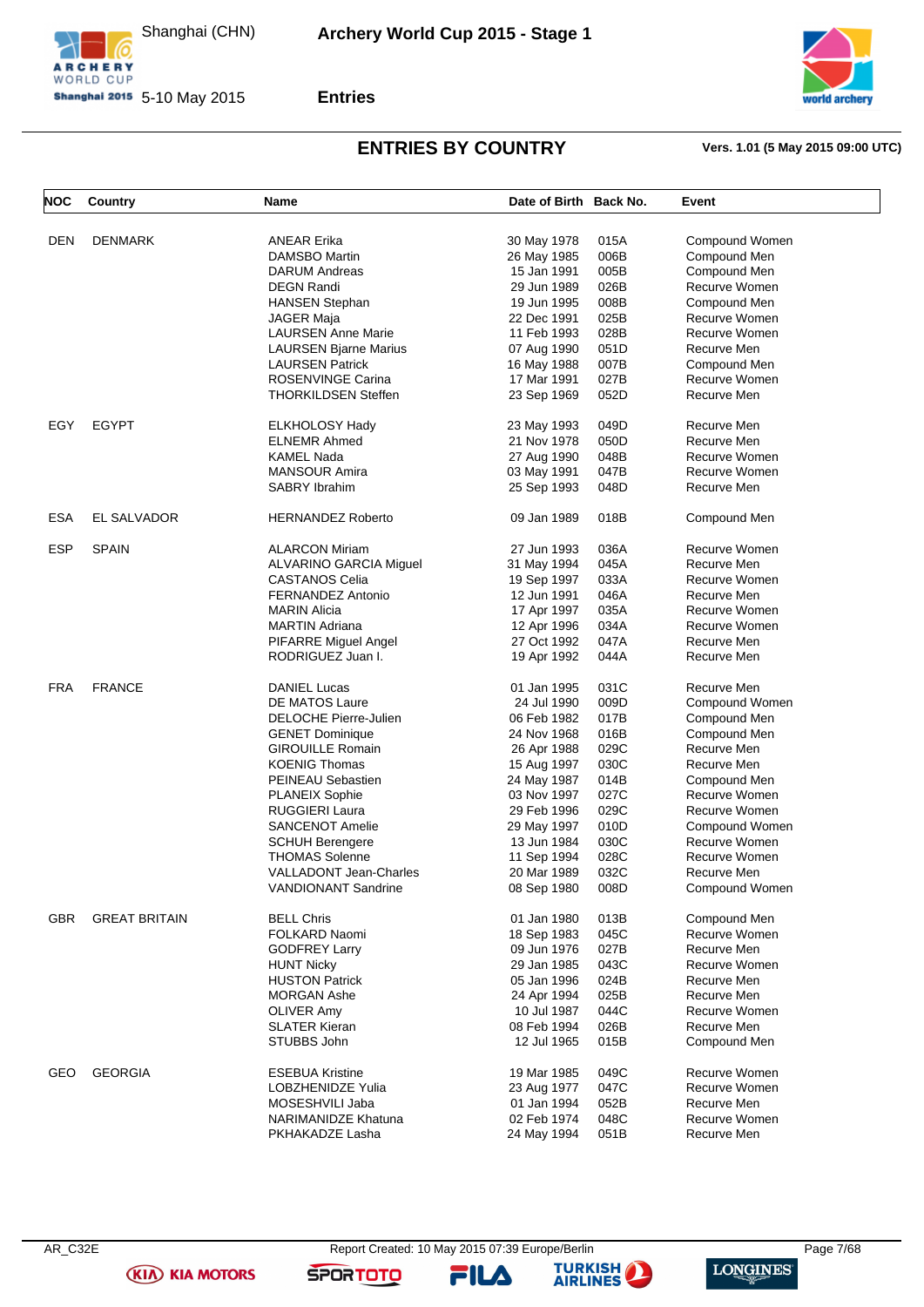





### **ENTRIES BY COUNTRY Vers. 1.01 (5 May 2015 09:00 UTC)**

| <b>NOC</b> | Country          | Name                            | Date of Birth Back No. |      | Event          |
|------------|------------------|---------------------------------|------------------------|------|----------------|
| <b>GER</b> | <b>GERMANY</b>   | <b>FLOTO Florian</b>            | 12 Apr 1988            | 033A | Recurve Men    |
|            |                  | <b>HAIDN TSCHALOVA Veronika</b> | 05 Jun 1976            | 027D | Recurve Women  |
|            |                  | KAHLLUND Florian                | 07 Jun 1993            | 034A | Recurve Men    |
|            |                  | <b>RICHTER Elena</b>            | 03 Jul 1989            | 024D | Recurve Women  |
|            |                  | <b>SKOERIES Eric</b>            | 18 May 1992            | 032A | Recurve Men    |
|            |                  | UNRUH Lisa                      | 12 Apr 1988            | 026D | Recurve Women  |
|            |                  | <b>WEISS Christian</b>          | 10 Feb 1988            | 035A | Recurve Men    |
|            |                  | WINTER Karina                   | 14 Jan 1986            | 025D | Recurve Women  |
| <b>HKG</b> | <b>HKG</b>       | CHAN Hung King                  | 22 Apr 1977            | 010B | Compound Men   |
|            |                  | CHENG Man Fai                   | 11 Feb 1980            | 009B | Compound Men   |
|            |                  |                                 |                        |      |                |
|            |                  | SHUM Kit Pui                    | 22 Apr 1960            | 018B | Compound Women |
|            |                  | TSUI Wai Hung                   | 23 Apr 1963            | 012B | Compound Men   |
|            |                  | YEN Ka King                     | 25 Oct 1984            | 011B | Compound Men   |
| INA        | <b>INDONESIA</b> | AKBAR Yoke Rizaldi              | 27 Apr 1996            | 004D | Compound Men   |
|            |                  | CHOIRUNISA Diananda             | 16 Mar 1997            | 038B | Recurve Women  |
|            |                  | EGA AGATHA Riau                 | 25 Nov 1991            | 053A | Recurve Men    |
|            |                  | KUSWANTORO .                    | 07 Jan 1985            | 003D | Compound Men   |
|            |                  | PURNAMA Hendra                  | 12 Jan 1997            | 052A | Recurve Men    |
|            |                  | PURUHITO I. Gusti Nyoman        | 22 Jun 1985            | 002D | Compound Men   |
|            |                  | ROCHMAWATI Ika Yuliana          | 02 Jul 1989            | 039B | Recurve Women  |
|            |                  | <b>SAFITRI Erwina</b>           | 07 Jul 1993            | 037B | Recurve Women  |
|            |                  | SAPRIATNO.                      | 19 Sep 1985            | 001D | Compound Men   |
|            |                  | SARI Rona Siska                 | 16 Nov 1980            | 013A | Compound Women |
|            |                  | THREESYADINDA Dellie            | 12 May 1990            | 012A | Compound Women |
|            |                  | WARDANI Titik Kusuma            | 01 Jan 1994            | 040B | Recurve Women  |
|            |                  | WIJAYA Muhammad Hanif           | 22 Aug 1996            | 051A | Recurve Men    |
| IND        | <b>INDIA</b>     | CHAMPIA Mangal Singh            | 09 Nov 1983            | 035C | Recurve Men    |
|            |                  | <b>CHAUHAN Rajat</b>            | 30 Dec 1994            | 003A | Compound Men   |
|            |                  | CHITTIBOMMA Jignas              | 12 Jan 1994            | 004A | Compound Men   |
|            |                  | DEB Trisha                      | 21 Oct 1991            | 007A | Compound Women |
|            |                  | <b>DIVAKAR Snehal</b>           | 08 Nov 1994            | 039A | Recurve Women  |
|            |                  | KAUR Satbir                     | 06 Dec 1986            | 040A | Recurve Women  |
|            |                  | <b>KUMARI Deepika</b>           | 13 Jun 1994            | 038A | Recurve Women  |
|            |                  | MAISNAM Chinglensana Luwang     | 02 Nov 1982            | 001A | Compound Men   |
|            |                  | <b>NAIK Ranjit</b>              | 03 May 1997            | 034C | Recurve Men    |
|            |                  | <b>PAONAM Lily Chanu</b>        | 02 Mar 1988            | 006A | Compound Women |
|            |                  | <b>SHENDE Purvasha Sudhir</b>   | 26 Aug 1998            | 005A | Compound Women |
|            |                  | <b>TALUKDAR Jayanta</b>         | 02 Mar 1986            | 033C | Recurve Men    |
|            |                  | VEDWAN Madhu                    | 01 Jul 1997            | 037A | Recurve Women  |
|            |                  | VENNAM Jyothi Surekha           | 03 Jul 1996            | 004A | Compound Women |
|            |                  | <b>VERMA Abhishek</b>           | 26 Jun 1989            | 002A | Compound Men   |
|            |                  | VISWASH.                        | 11 Dec 1984            | 036C | Recurve Men    |
| IRI        | <b>IR IRAN</b>   | ABDOLKARIMI Melika              | 22 May 1995            | 026A | Recurve Women  |
|            |                  | <b>AMOUEI Yaser</b>             | 11 Feb 1989            | 004C | Compound Men   |
|            |                  | <b>ASHRAFI Sadegh</b>           | 19 Apr 1995            | 027A | Recurve Men    |
|            |                  | <b>BASTAN SARABI Akbar</b>      | 19 Feb 1964            | 025A | Recurve Men    |
|            |                  | EBADI Esmaeil                   | 11 Aug 1976            | 003C | Compound Men   |
|            |                  |                                 |                        |      |                |
|            |                  | <b>GHADIMPOUR Elham</b>         | 17 Apr 1983            | 024B | Recurve Women  |
|            |                  | <b>GHASEMPOUR Sakineh</b>       | 25 Sep 1979            | 017B | Compound Women |
|            |                  | <b>GHEIDI Majid</b>             | 09 Aug 1989            | 001C | Compound Men   |
|            |                  | KHORAMSHAHI Shiva               | 28 Dec 1989            | 025A | Recurve Women  |
|            |                  | KIANZAD Majid                   | 05 Jun 1971            | 002C | Compound Men   |
|            |                  | NEMATI Zahra                    | 30 Apr 1985            | 023B | Recurve Women  |
|            |                  | RANJBARKIVAJ Ebrahim            | 17 Feb 1970            | 024A | Recurve Men    |
|            |                  | RAZAVIMASHOUF Sasan             | 02 Jan 1971            | 026A | Recurve Men    |

**(KIA) KIA MOTORS** 

AR\_C32E Report Created: 10 May 2015 07:39 Europe/Berlin Page 8/68

FILA



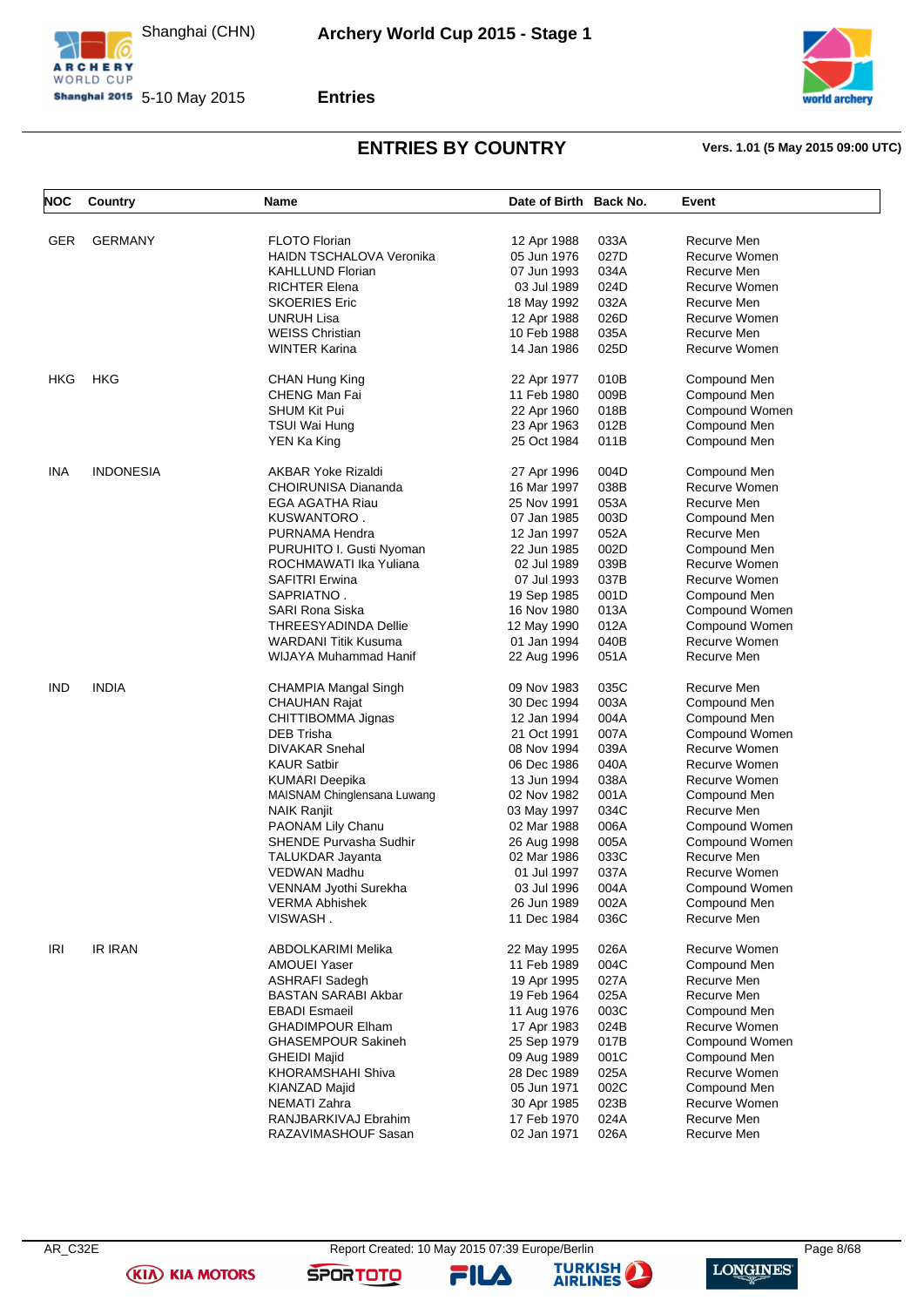





# **ENTRIES BY COUNTRY Vers. 1.01 (5 May 2015 09:00 UTC)**

| <b>NOC</b> | Country           | Name                               | Date of Birth Back No. |      | Event          |
|------------|-------------------|------------------------------------|------------------------|------|----------------|
| ITA        | <b>ITALY</b>      | <b>MANDIA Claudia</b>              | 21 Oct 1992            | 041C | Recurve Women  |
|            |                   | <b>MANDIA Massimiliano</b>         | 24 Jan 1990            | 027C | Recurve Men    |
|            |                   | <b>MORELLO Marco</b>               | 30 Dec 1992            | 025C | Recurve Men    |
|            |                   | <b>NESPOLI Mauro</b>               | 22 Nov 1987            | 028C | Recurve Men    |
|            |                   | <b>PAGNI Sergio</b>                | 26 Mar 1979            | 018A | Compound Men   |
|            |                   | PASQUALUCCI David                  | 27 Jun 1996            | 026C | Recurve Men    |
|            |                   | <b>SARTORI Guendalina</b>          | 08 Aug 1988            | 042C | Recurve Women  |
|            |                   | <b>TONETTA Elena</b>               | 08 Jun 1988            | 040C | Recurve Women  |
|            |                   | <b>TONIOLI Marcella</b>            |                        | 018C | Compound Women |
|            |                   | <b>VIOLI Sara</b>                  | 31 May 1986            |      | Recurve Women  |
|            |                   |                                    | 30 Oct 1990            | 039C |                |
| <b>JPN</b> | <b>JAPAN</b>      | <b>FURUKAWA Takaharu</b>           | 09 Aug 1984            | 047C | Recurve Men    |
|            |                   | HAYASHI Yuki                       | 02 Oct 1984            | 044B | Recurve Women  |
|            |                   | <b>IWATA Ayumi</b>                 | 07 Feb 1993            | 045C | Recurve Men    |
|            |                   | KAWANAKA Kaori                     | 03 Aug 1991            | 046B | Recurve Women  |
|            |                   | NAGAMINE Saori                     | 05 Jul 1993            | 045B | Recurve Women  |
|            |                   | <b>ONIYAMA Naoya</b>               | 05 May 1995            | 046C | Recurve Men    |
|            |                   |                                    |                        |      |                |
| KAZ        | <b>KAZAKHSTAN</b> | <b>DUZELBAYEV Sultan</b>           | 12 Mar 1994            | 040A | Recurve Men    |
|            |                   | <b>GANKIN Denis</b>                | 13 Dec 1989            | 041A | Recurve Men    |
|            |                   | IZBASSAROVA Bibigul                | 09 Nov 1992            | 014D | Compound Women |
|            |                   | LI Yelena                          | 08 Oct 1991            | 037C | Recurve Women  |
|            |                   | MUSSAYEV Sanzhar                   | 11 Apr 1996            | 043A | Recurve Men    |
|            |                   | <b>SAIDIYEV Oibek</b>              | 11 Jul 1987            | 042A | Recurve Men    |
|            |                   | SAIDIYEVA Luiza                    | 17 Mar 1994            | 038C | Recurve Women  |
|            |                   | <b>TUKEBAYEVA Farida</b>           | 18 Feb 1992            | 035C | Recurve Women  |
|            |                   |                                    |                        |      |                |
| <b>KOR</b> | <b>KOREA</b>      | CHANG Hye Jin                      | 13 May 1987            | 027A | Recurve Women  |
|            |                   | <b>CHOI Misun</b>                  | 01 Jul 1996            | 023A | Recurve Women  |
|            |                   | <b>KANG Chae Young</b>             | 08 Jun 1996            | 024A | Recurve Women  |
|            |                   | KI Bo Bae                          | 20 Feb 1988            | 028A | Recurve Women  |
|            |                   | KIM Woojin                         | 20 Jun 1992            | 034D | Recurve Men    |
|            |                   | <b>KU Bonchan</b>                  | 31 Jan 1993            | 033D | Recurve Men    |
|            |                   | <b>LEE Seungyun</b>                | 18 Apr 1995            | 032D | Recurve Men    |
|            |                   | OH Jin Hyek                        | 15 Aug 1981            | 035D | Recurve Men    |
| MAS        | <b>MALAYSIA</b>   | <b>ABDUL HALIL Nur Afisa</b>       | 30 Sep 1998            | 044D | Recurve Women  |
|            |                   | <b>AZHAR Farah Amalina</b>         | 13 Mar 1995            | 045D | Recurve Women  |
|            |                   | <b>BAKRI Atiq Bazil</b>            | 02 Aug 1994            | 028B | Recurve Men    |
|            |                   | <b>CHAM NONG Saritha</b>           | 12 Sep 1988            | 008A | Compound Women |
|            |                   | HASHIM Norhayati Al-madihah        | 08 Jun 1988            | 009A | Compound Women |
|            |                   | <b>ISHAK Nor Rizah</b>             | 21 Apr 1969            | 011A | Compound Women |
|            |                   | JONI Muhammad Ikram                | 09 Mar 1996            | 031B | Recurve Men    |
|            |                   | <b>KAMARUDDIN Haziq</b>            | 04 Jul 1993            | 030B | Recurve Men    |
|            |                   | LEE Kin Lip                        | 20 Mar 1986            | 008A | Compound Men   |
|            |                   | LOKE Shin Hui                      | 16 Jan 1997            | 046D | Recurve Women  |
|            |                   |                                    |                        |      |                |
|            |                   | MAHAZAN Muhammad Zaki              | 01 Feb 1989            | 005A | Compound Men   |
|            |                   | <b>MAT SALLEH Fatin Nurfatehah</b> | 04 Jun 1991            | 010A | Compound Women |
|            |                   | MAZUKI Mohd Juwaidi                | 17 May 1990            | 007A | Compound Men   |
|            |                   | <b>MOHAMAD Khairul Anuar</b>       | 22 Sep 1991            | 029B | Recurve Men    |
|            |                   | RUSLAN Zulfadhli                   | 11 Jul 1992            | 006A | Compound Men   |

**(KIA) KIA MOTORS** 

FILA

**SPORTOTO** 

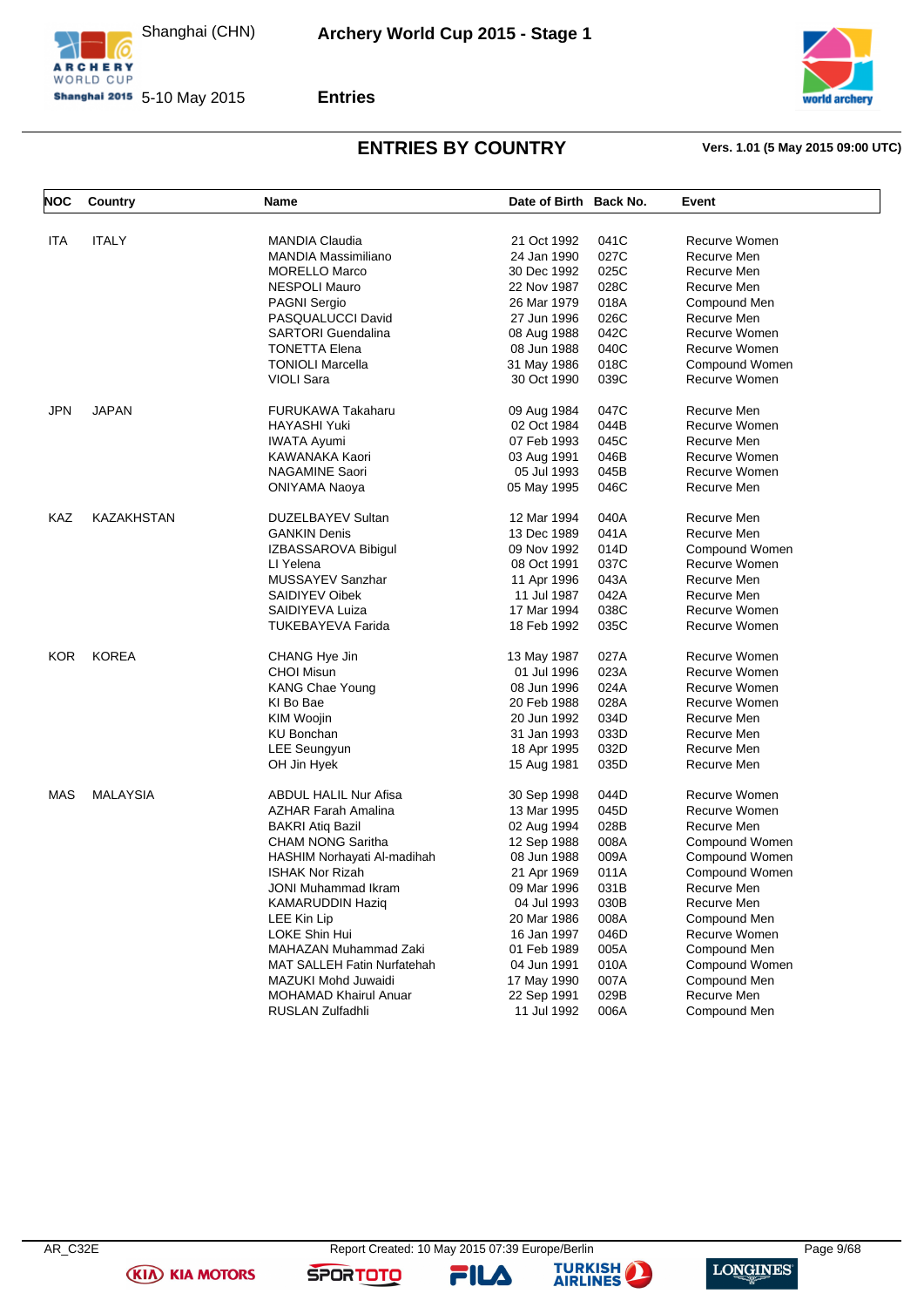



**Shanghai 2015** 5-10 May 2015



# **ENTRIES BY COUNTRY Vers. 1.01 (5 May 2015 09:00 UTC)**

| <b>NOC</b> | Country            | Name                                      | Date of Birth Back No.     |      | Event          |
|------------|--------------------|-------------------------------------------|----------------------------|------|----------------|
|            | <b>MEXICO</b>      | <b>ALVAREZ Luis</b>                       |                            | 029D | Recurve Men    |
| MEX        |                    | <b>BAYARDO Gabriela</b>                   | 13 Apr 1991<br>18 Feb 1994 | 038D | Recurve Women  |
|            |                    | <b>BOARDMAN Ernesto Horacio</b>           | 23 Feb 1993                | 030D | Recurve Men    |
|            |                    | <b>CARDOSO Mario</b>                      | 01 Feb 1994                | 008C | Compound Men   |
|            |                    | FIERRO Julio                              | 12 Feb 1990                | 007C | Compound Men   |
|            |                    |                                           |                            | 006C | Compound Men   |
|            |                    | GONZALEZ Rodolfo<br><b>HINOJOSA Karla</b> | 20 Apr 1997                | 039D | Recurve Women  |
|            |                    | <b>JUAREZ Ana Cristina</b>                | 17 Jun 1995<br>11 Feb 1992 | 005B | Compound Women |
|            |                    | OCHOA Linda                               | 02 Jan 1987                | 004B | Compound Women |
|            |                    | RAMIREZ Angel                             | 03 Jan 1991                | 005C | Compound Men   |
|            |                    | <b>ROMAN Aida</b>                         | 21 May 1988                | 037D | Recurve Women  |
|            |                    | SALINAS Stephanie Sarai                   | 18 Mar 1994                | 007B | Compound Women |
|            |                    | SANDOVAL Fernanda Del Rocio               | 23 Nov 1996                | 006B | Compound Women |
|            |                    |                                           |                            | 028D | Recurve Men    |
|            |                    | <b>SERRANO Juan Rene</b>                  | 23 Feb 1984<br>17 Oct 1994 | 036D | Recurve Women  |
|            |                    | VALENCIA Alejandra                        |                            | 031D |                |
|            |                    | VELEZ Luis Eduardo                        | 26 Jul 1986                |      | Recurve Men    |
| <b>NED</b> | <b>NETHERLANDS</b> | <b>COUWENBERG Martine</b>                 | 18 Jul 1974                | 013B | Compound Women |
|            |                    | <b>DIELEMANS Mitch</b>                    | 06 Jan 1993                | 047B | Recurve Men    |
|            |                    | <b>ELZINGA Peter</b>                      | 30 Jan 1981                | 009D | Compound Men   |
|            |                    | <b>MARKOVIC Irina</b>                     | 23 Sep 1976                | 012B | Compound Women |
|            |                    | <b>SCHLOESSER Mike</b>                    | 15 Jan 1994                | 010D | Compound Men   |
|            |                    | VAN CASPEL Inge                           | 14 Jul 1991                | 011B | Compound Women |
|            |                    | VAN DEN BERG Sjef                         | 14 Apr 1995                | 046B | Recurve Men    |
|            |                    | VAN DEN OEVER Rick                        | 18 Apr 1992                | 045B | Recurve Men    |
|            |                    | VAN DER VEN Rick                          | 14 Apr 1991                | 044B | Recurve Men    |
|            |                    | VAN EIL Thomas                            | 28 Oct 1986                | 011D | Compound Men   |
| <b>NOR</b> | <b>NORWAY</b>      | <b>FURNES Christoffer</b>                 | 14 May 1992                | 055C | Recurve Men    |
|            |                    | <b>GRYDELAND Runa</b>                     | 06 May 1994                | 018A | Compound Women |
|            |                    | <b>HAGEN Paul Andre</b>                   | 26 May 1992                | 051C | Recurve Men    |
|            |                    | <b>NESTENG Baard</b>                      | 14 May 1979                | 052C | Recurve Men    |
| NZL        | <b>NEW ZEALAND</b> | <b>BARCLAY Marcus</b>                     | 20 Jul 1996                | 017A | Compound Men   |
|            |                    | <b>FULLER Sarah</b>                       |                            | 049D | Recurve Women  |
|            |                    | <b>HOLLIS Jeremy</b>                      |                            | 054B | Recurve Men    |
|            |                    | LIU Duncan                                |                            | 053B | Recurve Men    |
|            |                    | <b>TEASDALE Shaun</b>                     | 08 Nov 1988                | 016A | Compound Men   |
|            |                    |                                           |                            |      |                |
| PHI        | <b>PHILIPPINES</b> | <b>ADRIANO Delfin Anthony</b>             | 29 Jul 1992                | 001B | Compound Men   |
|            |                    | <b>ADRIANO Jose Ferdinand</b>             | 18 Dec 1993                | 004B | Compound Men   |
|            |                    | <b>CHAN Jennifer Dy</b>                   | 16 Jan 1965                | 015B | Compound Women |
|            |                    | COJUANGCO Amaya Amparo                    | 12 Nov 1985                | 014B | Compound Women |
|            |                    | DELA CRUZ Paul Marton                     | 21 Sep 1986                | 003B | Compound Men   |
|            |                    | DELA CRUZ Rachelle Anne                   | 10 Apr 1985                | 047A | Recurve Women  |
|            |                    | <b>HONGITAN Kareel Meer</b>               | 30 Nov 1999                | 048A | Recurve Women  |
|            |                    | JAVIER Mark P.                            | 20 Oct 1981                | 036B | Recurve Men    |
|            |                    | <b>MATAN Florante F.</b>                  | 22 Mar 1983                | 037B | Recurve Men    |
|            |                    | <b>MORENO Luis Gabriel</b>                | 28 May 1998                | 039B | Recurve Men    |
|            |                    | REYES Zander Lee F.                       | 30 Nov 1999                | 038B | Recurve Men    |
|            |                    | ROBLES Andrea                             | 30 Nov 1999                | 017D | Compound Women |
|            |                    | TINDUGAN Abbigail Pineda                  | 18 Sep 1981                | 016B | Compound Women |
|            |                    | YAP Earl Benjamin                         | 07 Dec 1984                | 002B | Compound Men   |

**(KIA) KIA MOTORS** 

FILA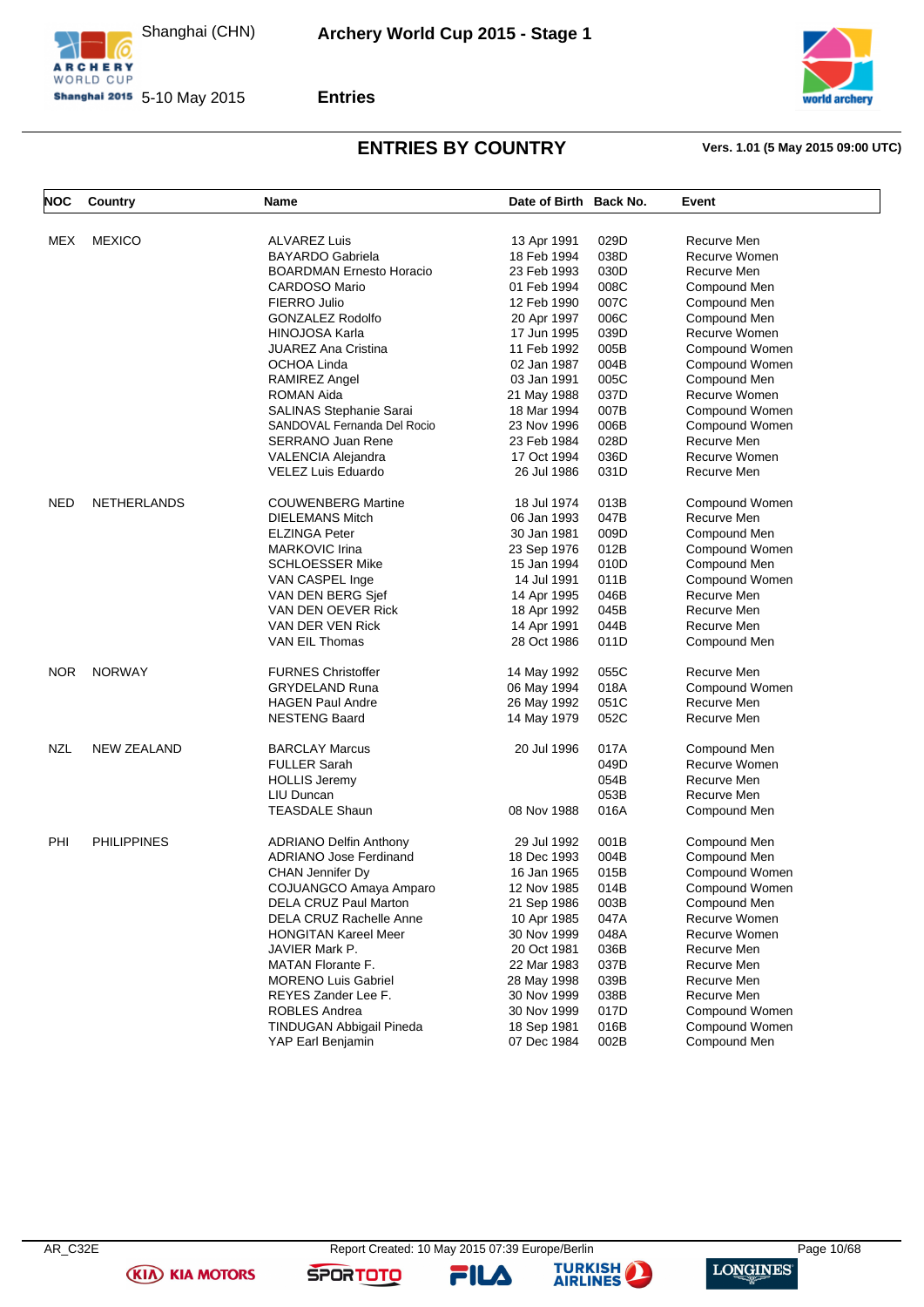





# **ENTRIES BY COUNTRY Vers. 1.01 (5 May 2015 09:00 UTC)**

| NOC        | Country            | Name                      | Date of Birth Back No. |      | Event          |
|------------|--------------------|---------------------------|------------------------|------|----------------|
|            |                    |                           |                        |      |                |
| <b>PRK</b> | <b>DPR KOREA</b>   | <b>CHOE OK Sil</b>        | 29 Jan 1974            | 033B | Recurve Women  |
|            |                    | CHOE Song Hui             | 08 Jul 1988            | 036B | Recurve Women  |
|            |                    | JON Chol                  | 22 Oct 1988            | 038C | Recurve Men    |
|            |                    | KANG Un Ju                | 01 Feb 1995            | 035B | Recurve Women  |
|            |                    | PAEK Myong Chol           | 01 Sep 1988            | 040C | Recurve Men    |
|            |                    | PAK Yongwon               | 08 Sep 1995            | 037C | Recurve Men    |
|            |                    | RI Hyo Song               | 04 Aug 1993            | 039C | Recurve Men    |
|            |                    | RI Un Ok                  | 09 Nov 1988            | 034B | Recurve Women  |
| <b>RUS</b> | <b>RUSSIA</b>      | <b>AVDEEVA Natalia</b>    | 06 Sep 1988            | 015C | Compound Women |
|            |                    | CHERKASHNEVA Svetlana     | 06 Oct 1992            | 016C | Compound Women |
|            |                    | DAMBAEV Alexander         | 16 Jun 1989            | 016D | Compound Men   |
|            |                    | DASHIDORZHIEVA Tuyana     | 14 Apr 1996            | 030A | Recurve Women  |
|            |                    | ERDYNIEVA Natalia         | 06 Aug 1988            | 032A | Recurve Women  |
|            |                    | KOZHIN Alexander          | 10 Apr 1990            | 024D | Recurve Men    |
|            |                    |                           |                        | 027D |                |
|            |                    | NIKOLAEV Alexey           | 24 Apr 1987            |      | Recurve Men    |
|            |                    | STEPANOVA Inna            | 17 Apr 1990            | 029A | Recurve Women  |
|            |                    | <b>TIMOFEEVA Kristina</b> | 28 Aug 1993            | 031A | Recurve Women  |
|            |                    | TSYBEKDORZHIEV Bair       | 06 Oct 1992            | 026D | Recurve Men    |
|            |                    | <b>TSYNGUEV Beligto</b>   | 27 May 1994            | 025D | Recurve Men    |
|            |                    | <b>VINOGRADOVA Mariia</b> | 16 Mar 1994            | 014C | Compound Women |
| <b>SIN</b> | <b>SINGAPORE</b>   | ANG Han Teng              | 08 Oct 1992            | 006D | Compound Men   |
|            |                    | CHAN Jing Ru              | 09 Apr 1990            | 025C | Recurve Women  |
|            |                    | <b>GUNAWAN Christina</b>  |                        | 005C | Compound Women |
|            |                    | LEOW Ting Hao             | 16 Dec 1984            | 008D | Compound Men   |
|            |                    | LI Madeleine Ong Xue      |                        | 006C | Compound Women |
|            |                    | <b>LOH Contessa</b>       | 26 Dec 1994            | 007C | Compound Women |
|            |                    |                           |                        |      |                |
|            |                    | LOH Tze Rong Vanessa      | 26 Dec 1993            | 026C | Recurve Women  |
|            |                    | LOW Luan Eng Jocelyn      | 16 Aug 1970            | 004C | Compound Women |
|            |                    | <b>NG Justin</b>          | 27 Jan 1997            | 040B | Recurve Men    |
|            |                    | PANG Qing Liang           | 30 Nov 1999            | 007D | Compound Men   |
|            |                    | PANG Toh Jin              | 23 May 1984            | 005D | Compound Men   |
|            |                    | QUAH Kai Zhi              | 11 Jan 1993            | 023C | Recurve Women  |
|            |                    | <b>TAN Silie</b>          | 03 Mar 1989            | 041B | Recurve Men    |
|            |                    | <b>TEO Dillian</b>        | 09 Mar 1993            | 024C | Recurve Women  |
|            |                    | <b>TEO Kee Hui Keith</b>  | 08 Jan 1991            | 042B | Recurve Men    |
|            |                    | <b>ZHANG Jing Kang</b>    |                        | 043B | Recurve Men    |
| <b>SLO</b> | <b>SLOVENIA</b>    | <b>CERNE Toja</b>         | 04 Jul 1993            | 017A | Compound Women |
|            |                    | KOMOCAR Jaka              | 26 Mar 1992            | 054A | Recurve Men    |
|            |                    | SITAR Dejan               | 09 Dec 1979            | 018C | Compound Men   |
| SUI        | <b>SWITZERLAND</b> | <b>DIELEN Nathalie</b>    | 18 Mar 1966            | 049A | Recurve Women  |
| SWE        | SWEDEN             | <b>FREDRIKSSON Jesper</b> | 08 Jun 1994            | 055B | Recurve Men    |
|            |                    | <b>JANGNAS Erika</b>      | 28 Sep 1992            | 050A | Recurve Women  |
|            |                    | <b>SKALBERG Andreas</b>   | 21 Sep 1980            | 053D | Recurve Men    |
| THA        | <b>THAILAND</b>    | ANUTARAPORN Suvaporn      | 03 Oct 1970            | 008C | Compound Women |
|            |                    | <b>DETCHOKUL Sunee</b>    | 04 Nov 1979            | 009C | Compound Women |
|            |                    | MANEESOMBATKUL Kanyavee   | 30 Aug 1995            | 010C | Compound Women |
|            |                    |                           |                        |      |                |
|            |                    | PHUSAWAT Natthapoom       | 30 Aug 1997            | 048B | Recurve Men    |
|            |                    | PHUTDEE Waraporn          | 16 Mar 1992            | 048D | Recurve Women  |
|            |                    | RUANGKRIENGSIN Waranya    | 10 Nov 1989            | 047D | Recurve Women  |
|            |                    | THAI-UEA Itsarin          | 13 Sep 1984            | 049B | Recurve Men    |
|            |                    | <b>THAMWONG Witthaya</b>  | 18 Sep 1987            | 050B | Recurve Men    |
|            |                    | THEPNA Denchai            | 28 Oct 1975            | 017C | Compound Men   |

FILA

**SPORTOTO** 



LONGINES

**(KIA) KIA MOTORS**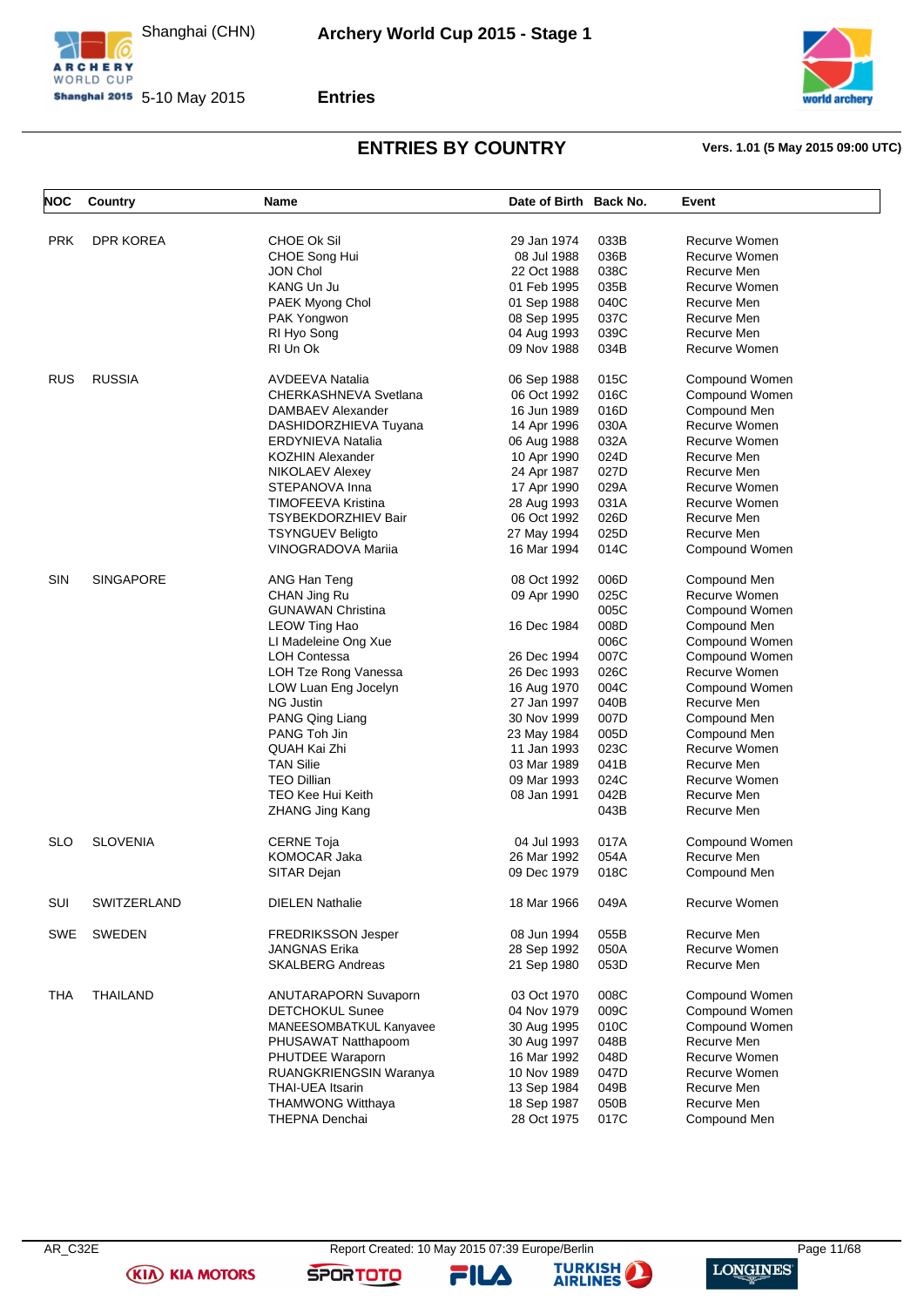





### **ENTRIES BY COUNTRY Vers. 1.01 (5 May 2015 09:00 UTC)**

| NOC        | Country               | Name                                           | Date of Birth Back No.     |              | Event                           |
|------------|-----------------------|------------------------------------------------|----------------------------|--------------|---------------------------------|
|            |                       |                                                |                            |              |                                 |
| <b>TPE</b> | <b>CHINESE TAIPEI</b> | KAO Hao-Wen                                    | 17 Mar 1995<br>09 Nov 1983 | 040D<br>042D | Recurve Men<br>Recurve Men      |
|            |                       | KUO Cheng-Wei                                  |                            | 042B         | Recurve Women                   |
|            |                       | LIN Chia-En<br>LIN Yu-Hsuan                    | 02 Jun 1993                | 041B         | Recurve Women                   |
|            |                       | <b>WANG Hou-Chieh</b>                          | 09 Nov 1992                | 043D         | Recurve Men                     |
|            |                       | YU Guan-Lin                                    | 29 Nov 1993                | 041D         | Recurve Men                     |
|            |                       | <b>YUAN Shu Chi</b>                            | 09 Nov 1984                | 043B         | Recurve Women                   |
|            |                       |                                                |                            |              |                                 |
| <b>TUR</b> | <b>TURKEY</b>         | <b>AKTUNA Aybuke</b>                           | 18 Mar 1994                | 043A         | Recurve Women                   |
|            |                       | ANAGOZ Yasemin Ecem                            | 14 Oct 1998                | 042A         | Recurve Women                   |
|            |                       | <b>BOSTAN Yesim</b>                            | 24 May 1995                | 010B         | Compound Women                  |
|            |                       | <b>BOZLAR Fatih</b>                            | 14 May 1991                | 050C         | Recurve Men                     |
|            |                       | <b>CAGIRAN Evren</b>                           | 14 Feb 1993                | 012D         | Compound Men                    |
|            |                       | <b>ELMAAGACLI Demir</b>                        | 04 Nov 1990                | 013D         | Compound Men                    |
|            |                       | GAZOZ Mete                                     | 08 Jun 1999                | 049C         | Recurve Men                     |
|            |                       | <b>KOCAMAN Gizem</b>                           | 12 Mar 1988                | 009B         | Compound Women                  |
|            |                       | <b>SAGLAM Evrim</b>                            | 01 Nov 1996                | 008B         | Compound Women                  |
|            |                       | UNSAL Begunhan Elif                            | 04 Jan 1993                | 041A         | Recurve Women                   |
|            |                       | YAKALI Samet Can                               | 28 Sep 1996                | 014D         | Compound Men                    |
|            |                       | YILMAZ Yagiz                                   | 14 Oct 1993                | 048C         | Recurve Men                     |
| <b>USA</b> | <b>USA</b>            | <b>ANDERSON Steve</b>                          | 30 May 1988                | 010A         | Compound Men                    |
|            |                       | <b>BRADLEY Angela</b>                          |                            | 006D         | Compound Women                  |
|            |                       | <b>BROCK Easter</b>                            | 08 Apr 1977                | 005D         | Compound Women                  |
|            |                       | <b>BROWN Mackenzie</b>                         | 14 Mar 1995                | 031C         | Recurve Women                   |
|            |                       | <b>DEATON Bridger</b>                          | 29 Jul 1994                | 011A         | Compound Men                    |
|            |                       | <b>ELLISON Brady</b>                           | 27 Oct 1988                | 044D         | Recurve Men                     |
|            |                       | <b>GAUVIN Crystal</b>                          | 04 Jun 1984                | 004D         | Compound Women                  |
|            |                       | <b>GELLENTHIEN Braden</b>                      | 26 Apr 1986                | 012A         | Compound Men                    |
|            |                       | <b>GIBILARO Ariel</b>                          | 14 Jul 1994                | 032C         | Recurve Women                   |
|            |                       | <b>KAMINSKI Jake</b>                           | 11 Aug 1988                | 047D         | Recurve Men                     |
|            |                       | <b>KELLER Lexi</b>                             | 23 Mar 1996                | 007D         | Compound Women                  |
|            |                       | <b>KLIMITCHEK Collin</b>                       | 27 May 1996                | 045D         | Recurve Men                     |
|            |                       | <b>LORIG Khatuna</b>                           | 01 Jan 1974                | 034C         | Recurve Women                   |
|            |                       | PRITCHARD La Nola                              | 03 Nov 1994                | 033C         | Recurve Women                   |
|            |                       | <b>WILDE Reo</b>                               | 06 Oct 1973                | 009A         | Compound Men                    |
|            |                       | <b>WUKIE Jacob</b>                             | 11 May 1986                | 046D         | Recurve Men                     |
| VIE        | <b>VIETNAM</b>        | CHU Duc Anh                                    | 19 Sep 1996                | 030A         | Recurve Men                     |
|            |                       | DAO Trong Kien                                 | 16 Aug 1988                | 029A         | Recurve Men                     |
|            |                       | LE Thi Thu Hien                                | 09 Oct 1996                | 043D         | Recurve Women                   |
|            |                       | LOC Thi Dao                                    | 08 Jul 1993                | 042D         | Recurve Women                   |
|            |                       | MAI Xuan Duc                                   | 08 Mar 1995                | 009C         | Compound Men                    |
|            |                       | <b>NGUYEN Hong Anh</b>                         |                            | 013D         | Compound Women                  |
|            |                       |                                                | 29 Aug 1994<br>22 Feb 1991 | 040D         | Recurve Women                   |
|            |                       | NGUYEN PHUONG Linh<br><b>NGUYEN Thanh Binh</b> |                            | 028A         | Recurve Men                     |
|            |                       |                                                | 12 Apr 1990                |              |                                 |
|            |                       | NGUYEN Thi Kim Anh                             | 05 Nov 1997<br>02 Feb 1996 | 012D         | Compound Women                  |
|            |                       | <b>NGUYEN THI Nhat Le</b>                      |                            | 011D<br>041D | Compound Women<br>Recurve Women |
|            |                       | NGUYEN Thi Quyen Trang                         |                            |              |                                 |
|            |                       | <b>NGUYEN Tien Cuong</b><br>NGUYEN TUAN Anh    | 10 Jan 1988<br>06 Jul 1993 | 012C<br>011C | Compound Men                    |
|            |                       |                                                |                            |              | Compound Men                    |
|            |                       | NGUYEN Van Duy                                 | 17 Aug 1996                | 031A<br>010C | Recurve Men                     |
|            |                       | <b>VU Viet Anh</b>                             | 07 Nov 1989                |              | Compound Men                    |

FILA

**SPORTOTO**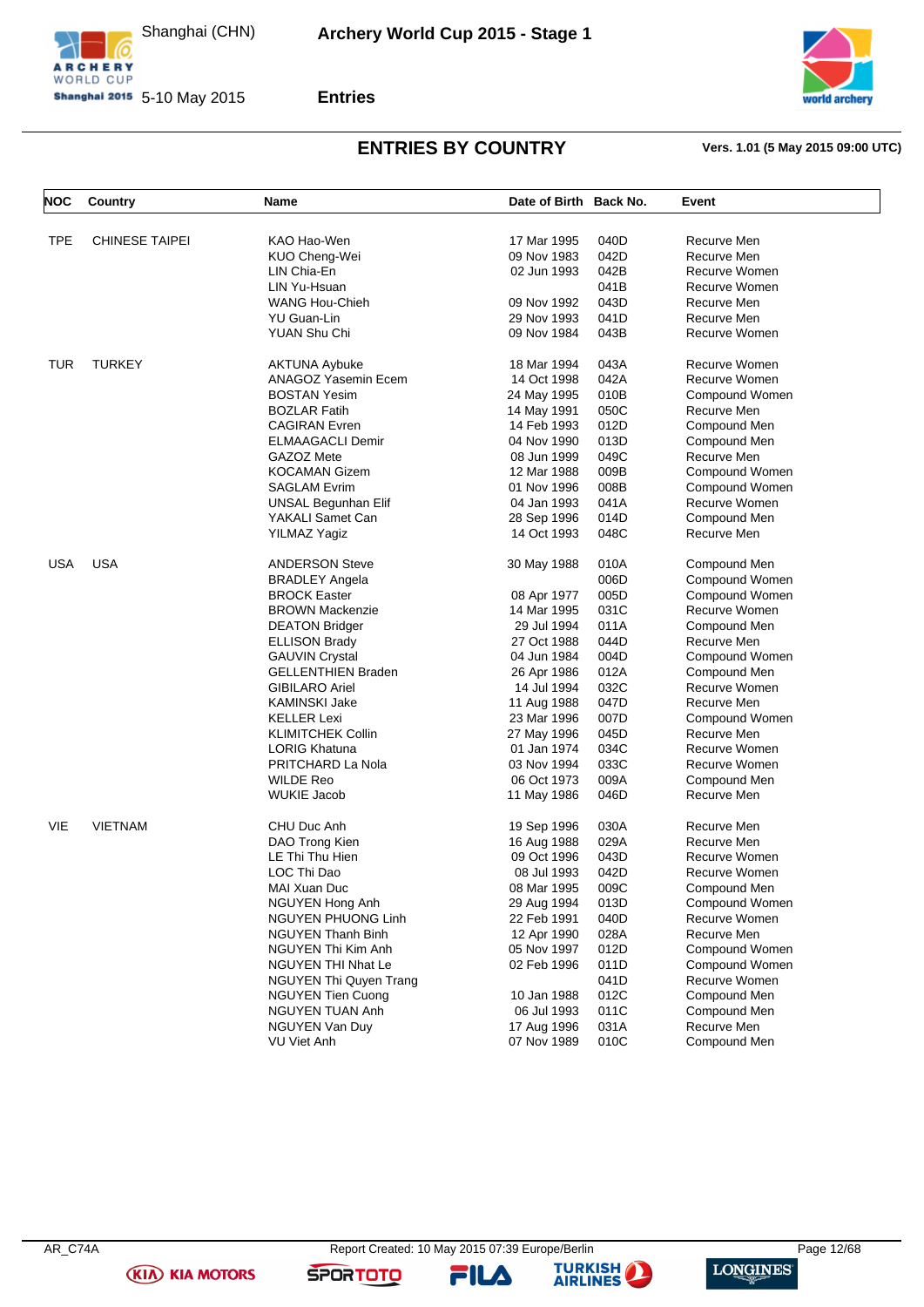

**Archery World Cup 2015 - Stage 1**

**Recurve Men**

**Shanghai 2015** 5-10 May 2015

### **Final Ranking Individual**



### **RESULTS SUMMARY**

<span id="page-13-0"></span>

| Rk           | Name                                         | <b>NOC</b>               |                      | <b>RR</b> Score<br>Rank |     | 1/48                    | 1/24                                            | 1/16                | 1/8    | 1/4                 | 1/2    | <b>Finals</b> |
|--------------|----------------------------------------------|--------------------------|----------------------|-------------------------|-----|-------------------------|-------------------------------------------------|---------------------|--------|---------------------|--------|---------------|
| $\mathbf{1}$ | KU Bonchan                                   | <b>KOR</b>               | Korea                |                         |     | 693 /02 -Bye-           | -Bye-                                           | 6                   | 7      | 6                   | 7      | 6             |
| 2            | <b>KIM Woojin</b>                            | <b>KOR</b>               | Korea                | 694 /01                 |     | -Bye-                   | -Bye-                                           | 6                   | 6      | 6                   | 6      | 4             |
| 3            | EGA AGATHA Riau                              | INA                      | Indonesia            | 686 / 06                |     | -Bye-                   | -Bye-                                           | 6                   | 6      | 6                   | 1<br>0 | 7<br>3        |
| 4<br>5       | <b>LEE Seungyun</b>                          | <b>KOR</b><br><b>KOR</b> | Korea<br>Korea       | 691 /04<br>691 /03      |     | -Bye-<br>-Bye-          | -Bye-                                           | 6<br>$\overline{7}$ | 6<br>6 | 6<br>5              |        |               |
| 6            | OH Jin Hyek<br>ALVARINO GARCIA Miguel        | <b>ESP</b>               | Spain                | 652 / 56                |     | 7                       | -Bye-<br>7                                      | 6                   | 6      | (142)<br>4<br>(143) |        |               |
| 7            | <b>ELLISON Brady</b>                         | USA                      | <b>USA</b>           | 688                     | /05 | -Bye-                   | -Bye-                                           | $\overline{7}$      | 7      | 4 (137)             |        |               |
| 8            | KAO Hao-Wen                                  | <b>TPE</b>               | Chinese Taipei       | 667 /23                 |     | 7                       | 6                                               | 6                   | 7      | 0(83)               |        |               |
| 9            | <b>FURUKAWA Takaharu</b>                     | <b>JPN</b>               | Japan                | 677 / 08                |     | -Bye-                   | -Bye-                                           | 6                   | 2      |                     |        |               |
| 9            | <b>GU Xuesong</b>                            | <b>CHN</b>               | PR China             | 668 /19                 |     | 6                       | 6                                               | $\overline{7}$      | 4      |                     |        |               |
| 9            | <b>JON Chol</b>                              | <b>PRK</b>               | <b>DPR Korea</b>     | 668 /18                 |     | 7                       | 6                                               | 7                   | 1      |                     |        |               |
| 9            | <b>KLIMITCHEK Collin</b>                     | <b>USA</b>               | <b>USA</b>           | 667 /22                 |     | 7                       | 6                                               | $\overline{7}$      | 4      |                     |        |               |
| 9            | OLIVEIRA Bernardo                            | <b>BRA</b>               | <b>Brazil</b>        | 654 / 52                |     | $\overline{7}$          | 6                                               | 6                   | 0      |                     |        |               |
| 9            | PURNAMA Hendra                               | <b>INA</b>               | Indonesia            | 669 /16                 |     | 7                       | 6                                               | 6                   | 2      |                     |        |               |
| 9            | <b>SKALBERG Andreas</b>                      | SWE                      | Sweden               | 644 /74                 |     | 6                       | 6                                               | $\overline{7}$      | 3      |                     |        |               |
| 9            | <b>YU Guan-Lin</b>                           | <b>TPE</b>               | Chinese Taipei       | 673 /12                 |     | $\overline{7}$<br>7     | 6<br>7                                          | 6                   | 3      |                     |        |               |
| 17<br>17     | <b>DANIEL Lucas</b><br><b>DUENAS Crispin</b> | <b>FRA</b><br>CAN        | France<br>Canada     | 659 /38                 |     | 678 / 07 - Bye-         | -Bye-                                           | $\overline{2}$<br>3 |        |                     |        |               |
| 17           | <b>FERNANDEZ Antonio</b>                     | <b>ESP</b>               | Spain                | 663 /31                 |     | 6                       | 6                                               | $\mathbf 0$         |        |                     |        |               |
| 17           | <b>GANKIN Denis</b>                          | KAZ                      | Kazakhstan           | 649 / 63                |     | 6                       | 6                                               | 1                   |        |                     |        |               |
| 17           | <b>IWATA Ayumi</b>                           | <b>JPN</b>               | Japan                | 659 /37                 |     | 6                       | 6                                               | 1                   |        |                     |        |               |
| 17           | KUO Cheng-Wei                                | <b>TPE</b>               | Chinese Taipei       | 674 /10                 |     | 6                       | 6                                               | 5                   |        |                     |        |               |
| 17           | MANDIA Massimiliano                          | ITA                      | Italy                | 658 /40                 |     | 6                       | 6                                               | 5                   |        |                     |        |               |
| 17           | <b>MOHAMAD Khairul Anuar</b>                 | MAS                      | Malaysia             | 667 /21                 |     | 6                       | 6                                               | 5                   |        |                     |        |               |
| 17           | PAK Yongwon                                  | <b>PRK</b>               | DPR Korea            | 655 /48                 |     | 7                       | 6                                               | $\mathbf 0$         |        |                     |        |               |
| 17           | RAMAEKERS Robin                              | BEL                      | Belgium              | 655 /51                 |     | 6                       | 6                                               | 1                   |        |                     |        |               |
| 17           | <b>SABRY Ibrahim</b>                         | EGY                      | Egypt                | 642 /81                 |     | 6                       | 6                                               | $\mathbf 0$         |        |                     |        |               |
| 17           | <b>TSYNGUEV Beligto</b>                      | <b>RUS</b>               | Russia               | 647 / 68                |     | 6                       | 6                                               | 2                   |        |                     |        |               |
| 17<br>17     | VISWASH.<br><b>WORTH Taylor</b>              | IND.<br><b>AUS</b>       | India<br>Australia   | 664 /29<br>674 /11      |     | 6<br>6                  | 6<br>6                                          | 4<br>3              |        |                     |        |               |
| 17           | <b>WUKIE Jacob</b>                           | <b>USA</b>               | <b>USA</b>           | 664 /30                 |     | 6                       | 7                                               | 3                   |        |                     |        |               |
| 17           | XING Yu                                      | <b>CHN</b>               | PR China             | 658 /41                 |     | 6                       | 6                                               | 4                   |        |                     |        |               |
| 33           | CHAMPIA Mangal Singh IND                     |                          | India                | 665 /27                 |     | 6                       | 3                                               |                     |        |                     |        |               |
| 33           | <b>DIELEMANS Mitch</b>                       | <b>NED</b>               | Netherlands          | 654 / 53                |     | 7                       | 2                                               |                     |        |                     |        |               |
| 33           | <b>GIROUILLE Romain</b>                      | <b>FRA</b>               | France               | 645 /70                 |     | 6                       | 4                                               |                     |        |                     |        |               |
| 33           | <b>GODFREY Larry</b>                         | <b>GBR</b>               | <b>Great Britain</b> | 631 /00                 |     | 6                       | 0                                               |                     |        |                     |        |               |
| 33           | <b>HOLLIS Jeremy</b>                         | NZL                      | New Zealand          | 633 / 96                |     | 6                       | 4                                               |                     |        |                     |        |               |
| 33           | <b>KAMINSKI Jake</b>                         | <b>USA</b>               | <b>USA</b>           | 666 /26                 |     | 6                       | 4                                               |                     |        |                     |        |               |
| 33           | KOMOCAR Jaka                                 | <b>SLO</b>               | Slovenia             | 639                     | /88 | 6                       | 4                                               |                     |        |                     |        |               |
| 33           | LYON Jay                                     | CAN                      | Canada               | 662 /34                 |     | 6                       | 4                                               |                     |        |                     |        |               |
| 33           | <b>MORENO Luis Gabriel</b>                   | PHI                      | Philippines          | 642                     | /80 | 6                       | 4                                               |                     |        |                     |        |               |
| 33<br>33     | <b>NAIK Ranjit</b><br><b>NESPOLI Mauro</b>   | <b>IND</b>               | India<br>Italy       | 641 /85<br>667 /20      |     | 6<br>6                  | 5<br>4                                          |                     |        |                     |        |               |
| 33           | <b>NESTENG Baard</b>                         | ITA<br>NOR.              | Norway               | 666 /24                 |     | 6                       | 2                                               |                     |        |                     |        |               |
| 33           | PIFARRE Miguel Angel                         | <b>ESP</b>               | Spain                | 656 /44                 |     | 6                       | 4                                               |                     |        |                     |        |               |
| 33           | POTTS Alec                                   | AUS                      | Australia            | 654 / 54                |     | 6                       | $\mathbf 0$                                     |                     |        |                     |        |               |
| 33           | <b>REN Qizhuang</b>                          | <b>CHN</b>               | PR China             | 655 /49                 |     | $\overline{7}$          | 2                                               |                     |        |                     |        |               |
| 33           | RIVEST-BUNSTER Patrick CAN                   |                          | Canada               | 643 /77                 |     | $\overline{7}$          | 5                                               |                     |        |                     |        |               |
| 33           | TALUKDAR Jayanta                             | IND.                     | India                | 675 /09                 |     | 7                       | 3                                               |                     |        |                     |        |               |
| 33           | TSYBEKDORZHIEV Bair RUS                      |                          | Russia               | 657 /42                 |     | 6                       | 2                                               |                     |        |                     |        |               |
| 33           | <b>TYACK Ryan</b>                            | <b>AUS</b>               | Australia            | 671 /14                 |     | 6                       | 4                                               |                     |        |                     |        |               |
| 33           | VAN DEN OEVER Rick                           | <b>NED</b>               | Netherlands          | 655 /46                 |     | $\overline{7}$          | 4                                               |                     |        |                     |        |               |
| 33           | VELEZ Luis Eduardo                           | MEX                      | Mexico               | 652 / 58                |     | 6                       | 2                                               |                     |        |                     |        |               |
| 33           | WIJAYA Muhammad Hanif INA                    |                          | Indonesia            | 655 /47                 |     | 6                       | 2                                               |                     |        |                     |        |               |
| 33<br>33     | YILMAZ Yagiz<br>YONG Zhiwei                  | TUR<br><b>CHN</b>        | Turkey<br>PR China   | 661 / 35<br>670 /15     |     | $\overline{7}$<br>6     | 3<br>2                                          |                     |        |                     |        |               |
| 57           | <b>ADRIAENSEN Ben</b>                        | BEL                      | Belgium              | 651 /59                 |     | 5                       |                                                 |                     |        |                     |        |               |
| 57           | <b>ALVAREZ Luis</b>                          | MEX                      | Mexico               | 639 / 87                |     | 5                       |                                                 |                     |        |                     |        |               |
| 57           | <b>BAKRI Atiq Bazil</b>                      | MAS                      | Malaysia             | 650 / 62                |     | 2                       |                                                 |                     |        |                     |        |               |
| 57           | <b>BOARDMAN Ernesto Horacio</b>              | MEX                      | Mexico               | 655 / 50                |     | 5                       |                                                 |                     |        |                     |        |               |
| 57           | <b>BOZLAR Fatih</b>                          | <b>TUR</b>               | Turkey               | 635 /94                 |     | 0                       |                                                 |                     |        |                     |        |               |
| 57           | <b>DALMEIDA Marcus</b>                       | <b>BRA</b>               | Brazil               | 657 / 43                |     | 0                       |                                                 |                     |        |                     |        |               |
| 57           | DUZELBAYEV Sultan                            | <b>KAZ</b>               | Kazakhstan           | 640 / 86                |     | 2                       |                                                 |                     |        |                     |        |               |
| 57           | <b>ELKHOLOSY Hady</b>                        | EGY                      | Egypt                | 641 /83                 |     | $\overline{\mathbf{c}}$ |                                                 |                     |        |                     |        |               |
| 57           | <b>FLOTO Florian</b>                         |                          | GER Germany          | 660 / 36                |     | $\mathbf{1}$            |                                                 |                     |        |                     |        |               |
| AR_C74A      |                                              |                          |                      |                         |     |                         | Report Created: 10 May 2015 07:39 Europe/Berlin |                     |        |                     |        | Page 13/68    |

**(KIA) KIA MOTORS** 



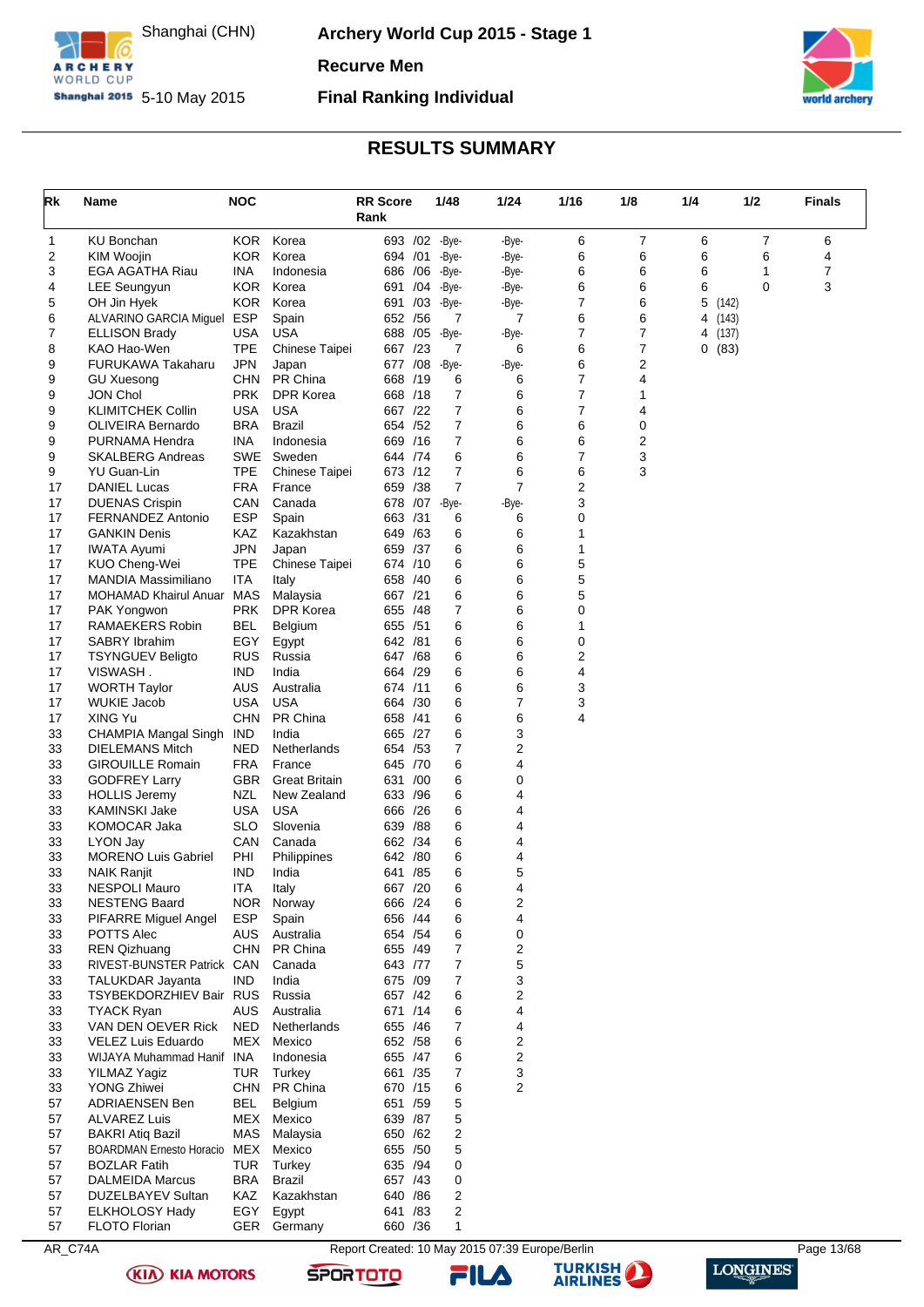

**Archery World Cup 2015 - Stage 1**

**Recurve Men**

**Shanghai 2015** 5-10 May 2015

**Final Ranking Individual**



# **RESULTS SUMMARY**

| Rk         | Name                                                 | <b>NOC</b>               |                                   | <b>RR</b> Score     |     | 1/48                    | 1/24 | 1/16 | 1/8 | 1/4 | 1/2 | <b>Finals</b> |
|------------|------------------------------------------------------|--------------------------|-----------------------------------|---------------------|-----|-------------------------|------|------|-----|-----|-----|---------------|
|            |                                                      |                          |                                   | Rank                |     |                         |      |      |     |     |     |               |
| 57         | <b>FREDRIKSSON Jesper</b>                            | SWE                      | Sweden                            | 631 /01             |     | 3                       |      |      |     |     |     |               |
| 57         | GAZOZ Mete                                           | TUR                      | Turkey                            | 645 /72             |     | 0                       |      |      |     |     |     |               |
| 57         | <b>GRAY Matthew</b>                                  | AUS                      | Australia                         | 647 /69             |     | 2                       |      |      |     |     |     |               |
| 57         | <b>HAGEN Paul Andre</b>                              | NOR.                     | Norway                            | 644 /75             |     | 1                       |      |      |     |     |     |               |
| 57         | <b>HUSTON Patrick</b>                                | <b>GBR</b>               | <b>Great Britain</b>              | 630 /02             |     | 0                       |      |      |     |     |     |               |
| 57         | <b>JONI Muhammad Ikram</b>                           | <b>MAS</b>               | Malaysia                          | 647 /67             |     | 1                       |      |      |     |     |     |               |
| 57         | <b>KAHLLUND Florian</b>                              | <b>GER</b>               | Germany                           | 663 / 33            |     | 5                       |      |      |     |     |     |               |
| 57         | <b>KAMARUDDIN Haziq</b>                              | MAS                      | Malaysia                          | 649 / 65            |     | 3                       |      |      |     |     |     |               |
| 57         | <b>KOENIG Thomas</b>                                 | <b>FRA</b>               | France                            | 629                 | /04 | 3                       |      |      |     |     |     |               |
| 57<br>57   | <b>KOZHIN Alexander</b><br>LAURSEN Bjarne Marius DEN | <b>RUS</b>               | Russia<br>Denmark                 | 649<br>648 / 66     | /64 | 3<br>4                  |      |      |     |     |     |               |
| 57         | MACHADO FERNANDEZ Disney Valodia BRA                 |                          | Brazil                            | 633 /97             |     | 1                       |      |      |     |     |     |               |
| 57         | MATAN Florante F.                                    | PHI                      | Philippines                       | 629                 | /03 | 0                       |      |      |     |     |     |               |
| 57         | <b>MORELLO Marco</b>                                 | <b>ITA</b>               | Italy                             | 635 /95             |     | 3                       |      |      |     |     |     |               |
| 57         | <b>MORGAN Ashe</b>                                   | <b>GBR</b>               | <b>Great Britain</b>              | 645 /71             |     | 4                       |      |      |     |     |     |               |
| 57         | MUSSAYEV Sanzhar                                     | KAZ                      | Kazakhstan                        | 636 /91             |     | 1                       |      |      |     |     |     |               |
| 57         | <b>NGUYEN Hamilton</b>                               | CAN                      | Canada                            | 643 / 78            |     | 3                       |      |      |     |     |     |               |
| 57         | <b>NIKOLAEV Alexey</b>                               | <b>RUS</b>               | Russia                            | 637 /90             |     | 3                       |      |      |     |     |     |               |
| 57         | <b>ONIYAMA Naoya</b>                                 | <b>JPN</b>               | Japan                             | 663 /32             |     | 0                       |      |      |     |     |     |               |
| 57         | PAEK Myong Chol                                      | <b>PRK</b>               | <b>DPR Korea</b>                  | 650 /61             |     | 3                       |      |      |     |     |     |               |
| 57         | PASQUALUCCI David                                    | ITA                      | Italy                             | 651 /60             |     | $\mathbf{1}$            |      |      |     |     |     |               |
| 57         | PHUSAWAT Natthapoom THA                              |                          | Thailand                          | 636 /92             |     | $\overline{\mathbf{c}}$ |      |      |     |     |     |               |
| 57         | PKHAKADZE Lasha                                      | GEO                      | Georgia                           | 652 / 57            |     | 3                       |      |      |     |     |     |               |
| 57         | RANJBARKIVAJ Ebrahim IRI                             |                          | IR Iran                           | 633 /98             |     | 2                       |      |      |     |     |     |               |
| 57         | REZENDE XAVIER Daniel BRA                            |                          | Brazil                            | 644 /73             |     | 4                       |      |      |     |     |     |               |
| 57         | RI Hyo Song                                          | <b>PRK</b>               | DPR Korea                         | 637 /89             |     | 2                       |      |      |     |     |     |               |
| 57         | RODRIGUEZ Juan I.                                    | <b>ESP</b>               | Spain                             | 635 /93             |     | 2                       |      |      |     |     |     |               |
| 57         | SAIDIYEV Oibek                                       | KAZ                      | Kazakhstan                        | 654 / 55            |     | 2                       |      |      |     |     |     |               |
| 57         | <b>SENYUK Taras</b>                                  | AZE                      | Azerbaijan                        | 633 /99             |     | 2                       |      |      |     |     |     |               |
| 57         | <b>SERRANO Juan Rene</b>                             | MEX                      | Mexico                            | 668 /17             |     | 4                       |      |      |     |     |     |               |
| 57         | <b>SKOERIES Eric</b><br><b>SLATER Kieran</b>         | <b>GER</b><br><b>GBR</b> | Germany                           | 642 / 82            |     | 2<br>0                  |      |      |     |     |     |               |
| 57<br>57   | <b>TAN Silie</b>                                     | SIN                      | <b>Great Britain</b><br>Singapore | 643 / 76<br>643 /79 |     | 0                       |      |      |     |     |     |               |
| 57         | <b>THAMWONG Witthaya</b>                             | THA                      | Thailand                          | 656 /45             |     | 0                       |      |      |     |     |     |               |
| 57         | VALLADONT Jean-Charles FRA                           |                          | France                            | 658 /39             |     | 0                       |      |      |     |     |     |               |
| 57         | VAN DEN BERG Sjef                                    | NED                      | Netherlands                       | 665 /28             |     | 2                       |      |      |     |     |     |               |
| 57         | VAN DER VEN Rick                                     | NED                      | Netherlands                       | 672 /13             |     | 4                       |      |      |     |     |     |               |
| 57         | <b>WANG Hou-Chieh</b>                                | <b>TPE</b>               | Chinese Taipei                    | 666 /25             |     | 0                       |      |      |     |     |     |               |
| 57         | <b>WEISS Christian</b>                               | <b>GER</b>               | Germany                           | 641 / 84            |     | 5                       |      |      |     |     |     |               |
| 105        | <b>ZHANG Jing Kang</b>                               | SIN                      | Singapore                         | 628                 | /05 |                         |      |      |     |     |     |               |
| 106        | <b>ASHRAFI Sadegh</b>                                | IRI                      | IR Iran                           | /06<br>627          |     |                         |      |      |     |     |     |               |
| 107        | <b>NGUYEN Thanh Binh</b>                             | VIE                      | Vietnam                           | 625 /07             |     |                         |      |      |     |     |     |               |
| 108        | <b>TSHERING Kinley</b>                               | BHU                      | <b>Bhutan</b>                     | 625 / 08            |     |                         |      |      |     |     |     |               |
| 109        | JAVIER Mark P.                                       | PHI                      | <b>Philippines</b>                | 623 /09             |     |                         |      |      |     |     |     |               |
| 110        | <b>GYS Lenthy</b>                                    | <b>BEL</b>               | Belgium                           | 621 /10             |     |                         |      |      |     |     |     |               |
| 111        | NGUYEN Van Duy                                       | VIE                      | Vietnam                           | 620 /11             |     |                         |      |      |     |     |     |               |
| 112        | MOSESHVILI Jaba                                      | GEO                      | Georgia                           | 619 /12             |     |                         |      |      |     |     |     |               |
| 113        | RAZAVIMASHOUF Sasan IRI                              |                          | IR Iran                           | 619 /13             |     |                         |      |      |     |     |     |               |
| 114        | CHU Duc Anh                                          | VIE                      | Vietnam                           | 618 / 14            |     |                         |      |      |     |     |     |               |
| 115        | <b>ELNEMR Ahmed</b>                                  | EGY                      | Egypt                             | 616 /15             |     |                         |      |      |     |     |     |               |
| 116        | <b>THAI-UEA Itsarin</b><br>NG Justin                 | THA<br>SIN               | Thailand                          | 613 /16             |     |                         |      |      |     |     |     |               |
| 117<br>118 | DAO Trong Kien                                       | VIE                      | Singapore<br>Vietnam              | 612 /17<br>611 /18  |     |                         |      |      |     |     |     |               |
| 119        | <b>FURNES Christoffer</b>                            | <b>NOR</b>               | Norway                            | 607 /19             |     |                         |      |      |     |     |     |               |
| 120        | TEO Kee Hui Keith                                    | SIN                      | Singapore                         | 603 /20             |     |                         |      |      |     |     |     |               |
| 121        | REYES Zander Lee F.                                  | PHI                      | Philippines                       | 599 /21             |     |                         |      |      |     |     |     |               |
| 122        | <b>THORKILDSEN Steffen</b>                           | DEN                      | Denmark                           | 598 /22             |     |                         |      |      |     |     |     |               |
| 123        | BASTAN SARABI Akbar IRI                              |                          | IR Iran                           | 597 /23             |     |                         |      |      |     |     |     |               |
| 124        | LIU Duncan                                           | NZL                      | New Zealand                       | 570 /24             |     |                         |      |      |     |     |     |               |
|            |                                                      |                          |                                   |                     |     |                         |      |      |     |     |     |               |

**(KIA) KIA MOTORS** 

**SPORTOTO** 

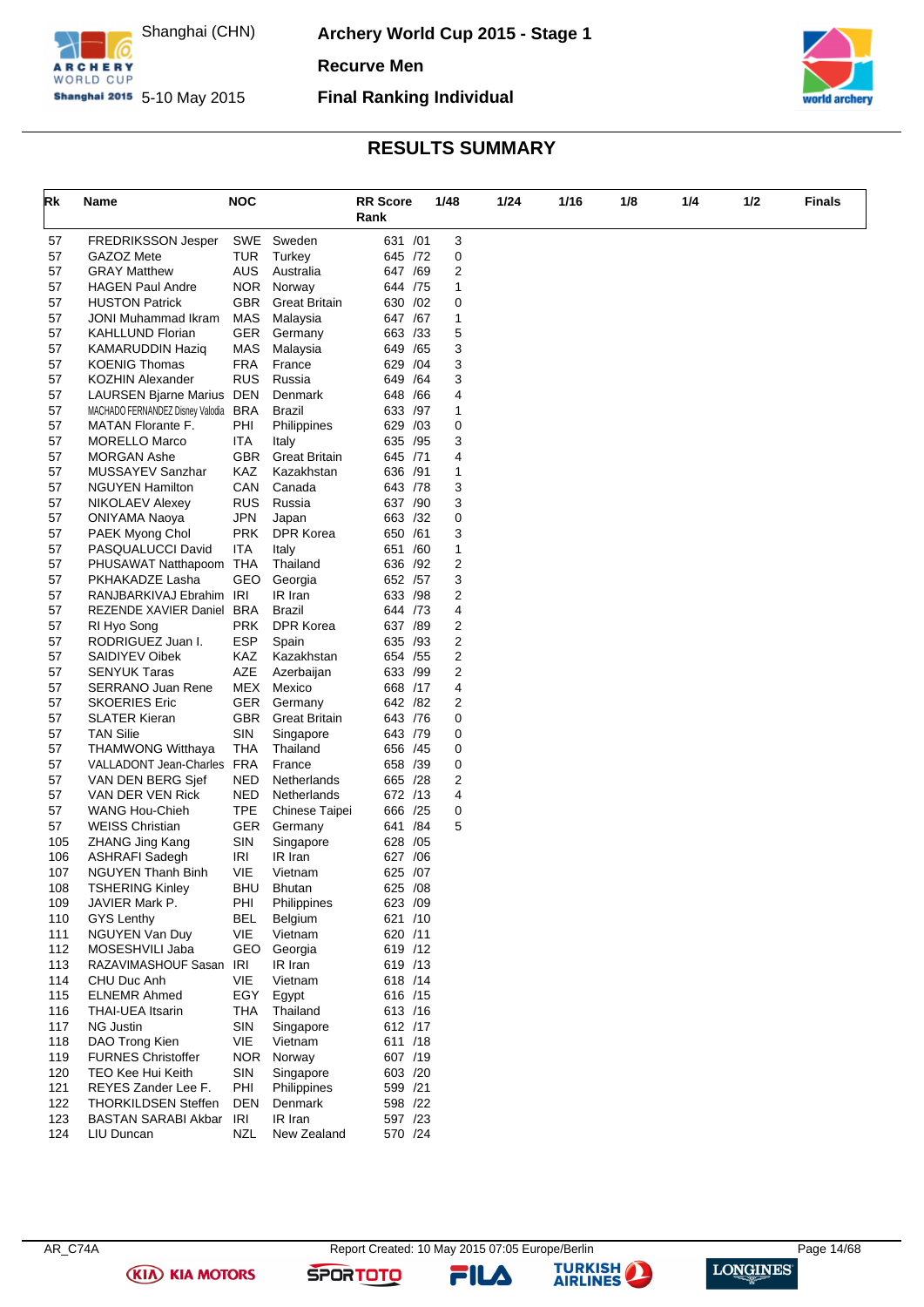

**Archery World Cup 2015 - Stage 1**

**Recurve Women**

**Shanghai 2015** 5-10 May 2015

# **Final Ranking Individual**



### **RESULTS SUMMARY**

<span id="page-15-0"></span>

| $\overline{7}$<br>7<br><b>KANG Chae Young</b><br>KOR.<br>Korea<br>677 /01 -Bye-<br>6<br>6<br>6<br>1<br>-Bye-<br>Korea<br>6<br>6<br>2<br>2<br>KOR.<br>6<br>6<br><b>CHOI Misun</b><br>671 /02<br>-Bye-<br>-Bye-<br>3<br>6<br>$\overline{7}$<br>6<br><b>KOR</b><br>Korea<br>7<br>4<br>KI Bo Bae<br>669 / 05<br>-Bye-<br>-Bye-<br>7<br>4<br><b>WINTER Karina</b><br><b>GER</b><br>667 / 06<br>6<br>6<br>4<br>0<br>Germany<br>-Bye-<br>-Bye-<br>5<br>JPN<br>6<br>6<br>KAWANAKA Kaori<br>Japan<br>671 /03<br>-Bye-<br>-Bye-<br>4<br>(140)<br>6<br><b>CHN</b><br>PR China<br>652 /20<br>6<br>6<br>WU Jiaxin<br>6<br>3<br>(141)<br>7<br>$\overline{7}$<br>7<br>6<br>6<br>USA<br><b>USA</b><br>658 /10<br>6<br><b>LORIG Khatuna</b><br>2<br>(113)<br>6<br>8<br>COL<br>Colombia<br>-Bye-<br>6<br><b>RENDON Ana Maria</b><br>662 / 08<br>-Bye-<br>1(105)<br>6<br>9<br>DASHIDORZHIEVA Tuyana RUS<br>655 /16<br>6<br>Russia<br>1<br>6<br>6<br>2<br>9<br><b>HAYASHI Yuki</b><br>JPN<br>656 /14<br>6<br>6<br>Japan<br>9<br>HONGITAN Kareel Meer PHI<br>Philippines<br>618 /77<br>6<br>6<br>6<br>4<br>9<br>7<br>6<br>6<br>5<br>KANG Un Ju<br><b>PRK</b><br><b>DPR Korea</b><br>647 /26<br>6<br>$\overline{7}$<br>9<br><b>MENG Fanxu</b><br><b>CHN</b><br>PR China<br>650 /21<br>6<br>1<br>6<br>9<br>NEMATI Zahra<br>IRI<br>IR Iran<br>657 /11<br>6<br>6<br>3<br>6<br>6<br>9<br>Indonesia<br>637 / 47<br>6<br>0<br>ROCHMAWATI Ika Yuliana INA<br><b>TPE</b><br>6<br>$\overline{7}$<br>9<br>YUAN Shu Chi<br>662 /09<br>6<br>4<br>Chinese Taipei<br>17<br><b>ESP</b><br>647 /27<br>6<br>6<br>4<br><b>ALARCON Miriam</b><br>Spain<br>$\overline{7}$<br>7<br>17<br>DOS SANTOS Ane Marcelle BRA<br><b>Brazil</b><br>617 /79<br>0<br>17<br>FOLKARD Naomi<br><b>GBR</b><br><b>Great Britain</b><br>639<br>/41<br>6<br>6<br>3<br>17<br>DEN<br>650 /22<br>6<br>6<br>4<br>JAGER Maja<br>Denmark<br>6<br>17<br><b>IND</b><br>India<br>657 /13<br>6<br>4<br>KUMARI Deepika<br>17<br>LE Thi Thu Hien<br>VIE<br>Vietnam<br>654 /19<br>6<br>6<br>0<br>6<br>5<br><b>TPE</b><br>6<br>17<br>LIN Chia-En<br>Chinese Taipei<br>643 / 37<br>17<br><b>TPE</b><br>648 /25<br>6<br>6<br>4<br>LIN Yu-Hsuan<br>Chinese Taipei<br><b>ESP</b><br>7<br>17<br>Spain<br>638 /42<br>6<br>4<br><b>MARTIN Adriana</b><br>6<br>2<br>17<br><b>USA</b><br><b>USA</b><br>645 /33<br>6<br>PRITCHARD La Nola<br>6<br>3<br>17<br><b>RUGGIERI Laura</b><br><b>FRA</b><br>France<br>628<br>/60<br>6<br>$\overline{7}$<br>17<br>KAZ<br>Kazakhstan<br>646 /30<br>0<br>SAIDIYEVA Luiza<br>6<br>6<br>17<br><b>FRA</b><br>France<br>637 /48<br>6<br>0<br><b>SCHUH Berengere</b><br>5<br>17<br><b>RUS</b><br>/04<br>STEPANOVA Inna<br>Russia<br>670<br>-Bye-<br>-Bye-<br>5<br>17<br><b>UNRUH Lisa</b><br><b>GER</b><br>Germany<br>656 /15<br>6<br>6<br>$\overline{2}$<br>17<br><b>CHN</b><br>PR China<br>663 /07<br>-Bye-<br>-Bye-<br>ZHU Jueman<br>33<br><b>CASTANOS Celia</b><br><b>ESP</b><br>Spain<br>624<br>/68<br>6<br>0<br>33<br><b>KOR</b><br>657 /12<br>6<br>$\mathbf 0$<br>CHANG Hye Jin<br>Korea<br>33<br>CHOE Ok Sil<br><b>PRK</b><br><b>DPR Korea</b><br>633 / 55<br>6<br>0<br>6<br>5<br>CHOE Song Hui<br><b>PRK</b><br><b>DPR Korea</b><br>639 /39<br>33<br>33<br>7<br><b>RUS</b><br>Russia<br>638 /43<br>0<br><b>ERDYNIEVA Natalia</b><br>33<br>USA<br><b>USA</b><br>636 / 52<br>6<br>0<br><b>GIBILARO Ariel</b><br>33<br>HAIDN TSCHALOVA Veronika GER<br>646 /28<br>7<br>4<br>Germany<br>33<br><b>KAUR Satbir</b><br><b>IND</b><br>India<br>6<br>1<br>618 / 78<br>7<br>2<br>33<br>KHORAMSHAHI Shiva<br>/59<br>IRI<br>IR Iran<br>629<br>6<br>4<br>33<br>KAZ<br>646 /29<br>LI Yelena<br>Kazakhstan<br>33<br><b>LINGARD Semra</b><br>AUS<br>Australia<br>654 /18<br>6<br>0<br>2<br>33<br><b>NAGAMINE Saori</b><br>JPN<br>628 /63<br>6<br>Japan<br>4<br>33<br>NGUYEN Thi Quyen Trang VIE<br>Vietnam<br>642 /38<br>6<br>33<br><b>Great Britain</b><br>625 /67<br>6<br>0<br>OLIVER Amy<br>GBR<br><b>PRK</b><br>DPR Korea<br>5<br>33<br>RI Un Ok<br>631 /57<br>6<br><b>RICHTER Elena</b><br>33<br>GER<br>645 /32<br>0<br>Germany<br>6<br>33<br>Mexico<br>6<br>4<br>ROMAN Aida<br>MEX<br>654 /17<br>5<br>6<br>33<br>ROSENVINGE Carina<br>DEN<br>Denmark<br>639 /40<br>5<br>33<br><b>INA</b><br>602 /89<br>$\overline{7}$<br><b>SAFITRI Erwina</b><br>Indonesia<br>3<br>33<br><b>TEO Dillian</b><br>SIN<br>Singapore<br>614 /82<br>6<br>2<br>33<br>TIMOFEEVA Kristina<br><b>RUS</b><br>Russia<br>648 /23<br>6<br>33<br>MEX<br>Mexico<br>0<br>VALENCIA Alejandra<br>636 / 51<br>6<br>5<br>33<br>VEDWAN Madhu<br><b>IND</b><br>India<br>6<br>628 / 64<br>2<br>33<br>XU Jing<br>CHN<br>PR China<br>638 /44<br>6<br>57<br>ABDOLKARIMI Melika<br>IRI<br>IR Iran<br>623 /70<br>$\mathbf{1}$<br>57<br><b>ABDUL HALIL Nur Afisa</b><br>MAS<br>618 /76<br>2<br>Malaysia<br><b>ACQUESTA Michelle</b><br>BRA<br>Brazil<br>586 /98<br>0<br>57<br>2<br>57<br>TUR<br>583 /00<br><b>AKTUNA Aybuke</b><br>Turkey<br>57<br>ANAGOZ Yasemin Ecem TUR<br>638 /46<br>4<br>Turkey<br>5<br>MAS<br>593 /94<br>57<br>AZHAR Farah Amalina<br>Malaysia<br>2<br>57<br><b>BAYARDO Gabriela</b><br>MEX<br>Mexico<br>622 /72<br>57<br><b>BRIDGER Deonne</b><br><b>AUS</b><br>Australia<br>610 /88<br>0<br>2<br>57<br><b>BROOKSHAW Ingrid</b><br>AUS<br>Australia<br>597 /91<br>AR_C74A<br>Report Created: 10 May 2015 07:05 Europe/Berlin<br>Page 15/68 | Rk | Name | <b>NOC</b> | <b>RR Score</b><br>Rank | 1/48 | 1/24 | 1/16 | 1/8 | 1/4 | 1/2 | <b>Finals</b> |
|---------------------------------------------------------------------------------------------------------------------------------------------------------------------------------------------------------------------------------------------------------------------------------------------------------------------------------------------------------------------------------------------------------------------------------------------------------------------------------------------------------------------------------------------------------------------------------------------------------------------------------------------------------------------------------------------------------------------------------------------------------------------------------------------------------------------------------------------------------------------------------------------------------------------------------------------------------------------------------------------------------------------------------------------------------------------------------------------------------------------------------------------------------------------------------------------------------------------------------------------------------------------------------------------------------------------------------------------------------------------------------------------------------------------------------------------------------------------------------------------------------------------------------------------------------------------------------------------------------------------------------------------------------------------------------------------------------------------------------------------------------------------------------------------------------------------------------------------------------------------------------------------------------------------------------------------------------------------------------------------------------------------------------------------------------------------------------------------------------------------------------------------------------------------------------------------------------------------------------------------------------------------------------------------------------------------------------------------------------------------------------------------------------------------------------------------------------------------------------------------------------------------------------------------------------------------------------------------------------------------------------------------------------------------------------------------------------------------------------------------------------------------------------------------------------------------------------------------------------------------------------------------------------------------------------------------------------------------------------------------------------------------------------------------------------------------------------------------------------------------------------------------------------------------------------------------------------------------------------------------------------------------------------------------------------------------------------------------------------------------------------------------------------------------------------------------------------------------------------------------------------------------------------------------------------------------------------------------------------------------------------------------------------------------------------------------------------------------------------------------------------------------------------------------------------------------------------------------------------------------------------------------------------------------------------------------------------------------------------------------------------------------------------------------------------------------------------------------------------------------------------------------------------------------------------------------------------------------------------------------------------------------------------------------------------------------------------------------------------------------------------------------------------------------------------------------------------------------------------------------------------------------------------------------------------------------------------------------------------------------------------------------------------------------------------------------------------------------------------------------------------------------------------------------------------------------------------------------------------------------------------------------------------------------------------------------------------------------------------------------------------------------------------------------------------------------------------------------------------------------------------------------------------------------------------------------------------------------------------------------------------------------------------------------------------------------------------------------------------------|----|------|------------|-------------------------|------|------|------|-----|-----|-----|---------------|
|                                                                                                                                                                                                                                                                                                                                                                                                                                                                                                                                                                                                                                                                                                                                                                                                                                                                                                                                                                                                                                                                                                                                                                                                                                                                                                                                                                                                                                                                                                                                                                                                                                                                                                                                                                                                                                                                                                                                                                                                                                                                                                                                                                                                                                                                                                                                                                                                                                                                                                                                                                                                                                                                                                                                                                                                                                                                                                                                                                                                                                                                                                                                                                                                                                                                                                                                                                                                                                                                                                                                                                                                                                                                                                                                                                                                                                                                                                                                                                                                                                                                                                                                                                                                                                                                                                                                                                                                                                                                                                                                                                                                                                                                                                                                                                                                                                                                                                                                                                                                                                                                                                                                                                                                                                                                                                                                                               |    |      |            |                         |      |      |      |     |     |     |               |
|                                                                                                                                                                                                                                                                                                                                                                                                                                                                                                                                                                                                                                                                                                                                                                                                                                                                                                                                                                                                                                                                                                                                                                                                                                                                                                                                                                                                                                                                                                                                                                                                                                                                                                                                                                                                                                                                                                                                                                                                                                                                                                                                                                                                                                                                                                                                                                                                                                                                                                                                                                                                                                                                                                                                                                                                                                                                                                                                                                                                                                                                                                                                                                                                                                                                                                                                                                                                                                                                                                                                                                                                                                                                                                                                                                                                                                                                                                                                                                                                                                                                                                                                                                                                                                                                                                                                                                                                                                                                                                                                                                                                                                                                                                                                                                                                                                                                                                                                                                                                                                                                                                                                                                                                                                                                                                                                                               |    |      |            |                         |      |      |      |     |     |     |               |
|                                                                                                                                                                                                                                                                                                                                                                                                                                                                                                                                                                                                                                                                                                                                                                                                                                                                                                                                                                                                                                                                                                                                                                                                                                                                                                                                                                                                                                                                                                                                                                                                                                                                                                                                                                                                                                                                                                                                                                                                                                                                                                                                                                                                                                                                                                                                                                                                                                                                                                                                                                                                                                                                                                                                                                                                                                                                                                                                                                                                                                                                                                                                                                                                                                                                                                                                                                                                                                                                                                                                                                                                                                                                                                                                                                                                                                                                                                                                                                                                                                                                                                                                                                                                                                                                                                                                                                                                                                                                                                                                                                                                                                                                                                                                                                                                                                                                                                                                                                                                                                                                                                                                                                                                                                                                                                                                                               |    |      |            |                         |      |      |      |     |     |     |               |
|                                                                                                                                                                                                                                                                                                                                                                                                                                                                                                                                                                                                                                                                                                                                                                                                                                                                                                                                                                                                                                                                                                                                                                                                                                                                                                                                                                                                                                                                                                                                                                                                                                                                                                                                                                                                                                                                                                                                                                                                                                                                                                                                                                                                                                                                                                                                                                                                                                                                                                                                                                                                                                                                                                                                                                                                                                                                                                                                                                                                                                                                                                                                                                                                                                                                                                                                                                                                                                                                                                                                                                                                                                                                                                                                                                                                                                                                                                                                                                                                                                                                                                                                                                                                                                                                                                                                                                                                                                                                                                                                                                                                                                                                                                                                                                                                                                                                                                                                                                                                                                                                                                                                                                                                                                                                                                                                                               |    |      |            |                         |      |      |      |     |     |     |               |
|                                                                                                                                                                                                                                                                                                                                                                                                                                                                                                                                                                                                                                                                                                                                                                                                                                                                                                                                                                                                                                                                                                                                                                                                                                                                                                                                                                                                                                                                                                                                                                                                                                                                                                                                                                                                                                                                                                                                                                                                                                                                                                                                                                                                                                                                                                                                                                                                                                                                                                                                                                                                                                                                                                                                                                                                                                                                                                                                                                                                                                                                                                                                                                                                                                                                                                                                                                                                                                                                                                                                                                                                                                                                                                                                                                                                                                                                                                                                                                                                                                                                                                                                                                                                                                                                                                                                                                                                                                                                                                                                                                                                                                                                                                                                                                                                                                                                                                                                                                                                                                                                                                                                                                                                                                                                                                                                                               |    |      |            |                         |      |      |      |     |     |     |               |
|                                                                                                                                                                                                                                                                                                                                                                                                                                                                                                                                                                                                                                                                                                                                                                                                                                                                                                                                                                                                                                                                                                                                                                                                                                                                                                                                                                                                                                                                                                                                                                                                                                                                                                                                                                                                                                                                                                                                                                                                                                                                                                                                                                                                                                                                                                                                                                                                                                                                                                                                                                                                                                                                                                                                                                                                                                                                                                                                                                                                                                                                                                                                                                                                                                                                                                                                                                                                                                                                                                                                                                                                                                                                                                                                                                                                                                                                                                                                                                                                                                                                                                                                                                                                                                                                                                                                                                                                                                                                                                                                                                                                                                                                                                                                                                                                                                                                                                                                                                                                                                                                                                                                                                                                                                                                                                                                                               |    |      |            |                         |      |      |      |     |     |     |               |
|                                                                                                                                                                                                                                                                                                                                                                                                                                                                                                                                                                                                                                                                                                                                                                                                                                                                                                                                                                                                                                                                                                                                                                                                                                                                                                                                                                                                                                                                                                                                                                                                                                                                                                                                                                                                                                                                                                                                                                                                                                                                                                                                                                                                                                                                                                                                                                                                                                                                                                                                                                                                                                                                                                                                                                                                                                                                                                                                                                                                                                                                                                                                                                                                                                                                                                                                                                                                                                                                                                                                                                                                                                                                                                                                                                                                                                                                                                                                                                                                                                                                                                                                                                                                                                                                                                                                                                                                                                                                                                                                                                                                                                                                                                                                                                                                                                                                                                                                                                                                                                                                                                                                                                                                                                                                                                                                                               |    |      |            |                         |      |      |      |     |     |     |               |
|                                                                                                                                                                                                                                                                                                                                                                                                                                                                                                                                                                                                                                                                                                                                                                                                                                                                                                                                                                                                                                                                                                                                                                                                                                                                                                                                                                                                                                                                                                                                                                                                                                                                                                                                                                                                                                                                                                                                                                                                                                                                                                                                                                                                                                                                                                                                                                                                                                                                                                                                                                                                                                                                                                                                                                                                                                                                                                                                                                                                                                                                                                                                                                                                                                                                                                                                                                                                                                                                                                                                                                                                                                                                                                                                                                                                                                                                                                                                                                                                                                                                                                                                                                                                                                                                                                                                                                                                                                                                                                                                                                                                                                                                                                                                                                                                                                                                                                                                                                                                                                                                                                                                                                                                                                                                                                                                                               |    |      |            |                         |      |      |      |     |     |     |               |
|                                                                                                                                                                                                                                                                                                                                                                                                                                                                                                                                                                                                                                                                                                                                                                                                                                                                                                                                                                                                                                                                                                                                                                                                                                                                                                                                                                                                                                                                                                                                                                                                                                                                                                                                                                                                                                                                                                                                                                                                                                                                                                                                                                                                                                                                                                                                                                                                                                                                                                                                                                                                                                                                                                                                                                                                                                                                                                                                                                                                                                                                                                                                                                                                                                                                                                                                                                                                                                                                                                                                                                                                                                                                                                                                                                                                                                                                                                                                                                                                                                                                                                                                                                                                                                                                                                                                                                                                                                                                                                                                                                                                                                                                                                                                                                                                                                                                                                                                                                                                                                                                                                                                                                                                                                                                                                                                                               |    |      |            |                         |      |      |      |     |     |     |               |
|                                                                                                                                                                                                                                                                                                                                                                                                                                                                                                                                                                                                                                                                                                                                                                                                                                                                                                                                                                                                                                                                                                                                                                                                                                                                                                                                                                                                                                                                                                                                                                                                                                                                                                                                                                                                                                                                                                                                                                                                                                                                                                                                                                                                                                                                                                                                                                                                                                                                                                                                                                                                                                                                                                                                                                                                                                                                                                                                                                                                                                                                                                                                                                                                                                                                                                                                                                                                                                                                                                                                                                                                                                                                                                                                                                                                                                                                                                                                                                                                                                                                                                                                                                                                                                                                                                                                                                                                                                                                                                                                                                                                                                                                                                                                                                                                                                                                                                                                                                                                                                                                                                                                                                                                                                                                                                                                                               |    |      |            |                         |      |      |      |     |     |     |               |
|                                                                                                                                                                                                                                                                                                                                                                                                                                                                                                                                                                                                                                                                                                                                                                                                                                                                                                                                                                                                                                                                                                                                                                                                                                                                                                                                                                                                                                                                                                                                                                                                                                                                                                                                                                                                                                                                                                                                                                                                                                                                                                                                                                                                                                                                                                                                                                                                                                                                                                                                                                                                                                                                                                                                                                                                                                                                                                                                                                                                                                                                                                                                                                                                                                                                                                                                                                                                                                                                                                                                                                                                                                                                                                                                                                                                                                                                                                                                                                                                                                                                                                                                                                                                                                                                                                                                                                                                                                                                                                                                                                                                                                                                                                                                                                                                                                                                                                                                                                                                                                                                                                                                                                                                                                                                                                                                                               |    |      |            |                         |      |      |      |     |     |     |               |
|                                                                                                                                                                                                                                                                                                                                                                                                                                                                                                                                                                                                                                                                                                                                                                                                                                                                                                                                                                                                                                                                                                                                                                                                                                                                                                                                                                                                                                                                                                                                                                                                                                                                                                                                                                                                                                                                                                                                                                                                                                                                                                                                                                                                                                                                                                                                                                                                                                                                                                                                                                                                                                                                                                                                                                                                                                                                                                                                                                                                                                                                                                                                                                                                                                                                                                                                                                                                                                                                                                                                                                                                                                                                                                                                                                                                                                                                                                                                                                                                                                                                                                                                                                                                                                                                                                                                                                                                                                                                                                                                                                                                                                                                                                                                                                                                                                                                                                                                                                                                                                                                                                                                                                                                                                                                                                                                                               |    |      |            |                         |      |      |      |     |     |     |               |
|                                                                                                                                                                                                                                                                                                                                                                                                                                                                                                                                                                                                                                                                                                                                                                                                                                                                                                                                                                                                                                                                                                                                                                                                                                                                                                                                                                                                                                                                                                                                                                                                                                                                                                                                                                                                                                                                                                                                                                                                                                                                                                                                                                                                                                                                                                                                                                                                                                                                                                                                                                                                                                                                                                                                                                                                                                                                                                                                                                                                                                                                                                                                                                                                                                                                                                                                                                                                                                                                                                                                                                                                                                                                                                                                                                                                                                                                                                                                                                                                                                                                                                                                                                                                                                                                                                                                                                                                                                                                                                                                                                                                                                                                                                                                                                                                                                                                                                                                                                                                                                                                                                                                                                                                                                                                                                                                                               |    |      |            |                         |      |      |      |     |     |     |               |
|                                                                                                                                                                                                                                                                                                                                                                                                                                                                                                                                                                                                                                                                                                                                                                                                                                                                                                                                                                                                                                                                                                                                                                                                                                                                                                                                                                                                                                                                                                                                                                                                                                                                                                                                                                                                                                                                                                                                                                                                                                                                                                                                                                                                                                                                                                                                                                                                                                                                                                                                                                                                                                                                                                                                                                                                                                                                                                                                                                                                                                                                                                                                                                                                                                                                                                                                                                                                                                                                                                                                                                                                                                                                                                                                                                                                                                                                                                                                                                                                                                                                                                                                                                                                                                                                                                                                                                                                                                                                                                                                                                                                                                                                                                                                                                                                                                                                                                                                                                                                                                                                                                                                                                                                                                                                                                                                                               |    |      |            |                         |      |      |      |     |     |     |               |
|                                                                                                                                                                                                                                                                                                                                                                                                                                                                                                                                                                                                                                                                                                                                                                                                                                                                                                                                                                                                                                                                                                                                                                                                                                                                                                                                                                                                                                                                                                                                                                                                                                                                                                                                                                                                                                                                                                                                                                                                                                                                                                                                                                                                                                                                                                                                                                                                                                                                                                                                                                                                                                                                                                                                                                                                                                                                                                                                                                                                                                                                                                                                                                                                                                                                                                                                                                                                                                                                                                                                                                                                                                                                                                                                                                                                                                                                                                                                                                                                                                                                                                                                                                                                                                                                                                                                                                                                                                                                                                                                                                                                                                                                                                                                                                                                                                                                                                                                                                                                                                                                                                                                                                                                                                                                                                                                                               |    |      |            |                         |      |      |      |     |     |     |               |
|                                                                                                                                                                                                                                                                                                                                                                                                                                                                                                                                                                                                                                                                                                                                                                                                                                                                                                                                                                                                                                                                                                                                                                                                                                                                                                                                                                                                                                                                                                                                                                                                                                                                                                                                                                                                                                                                                                                                                                                                                                                                                                                                                                                                                                                                                                                                                                                                                                                                                                                                                                                                                                                                                                                                                                                                                                                                                                                                                                                                                                                                                                                                                                                                                                                                                                                                                                                                                                                                                                                                                                                                                                                                                                                                                                                                                                                                                                                                                                                                                                                                                                                                                                                                                                                                                                                                                                                                                                                                                                                                                                                                                                                                                                                                                                                                                                                                                                                                                                                                                                                                                                                                                                                                                                                                                                                                                               |    |      |            |                         |      |      |      |     |     |     |               |
|                                                                                                                                                                                                                                                                                                                                                                                                                                                                                                                                                                                                                                                                                                                                                                                                                                                                                                                                                                                                                                                                                                                                                                                                                                                                                                                                                                                                                                                                                                                                                                                                                                                                                                                                                                                                                                                                                                                                                                                                                                                                                                                                                                                                                                                                                                                                                                                                                                                                                                                                                                                                                                                                                                                                                                                                                                                                                                                                                                                                                                                                                                                                                                                                                                                                                                                                                                                                                                                                                                                                                                                                                                                                                                                                                                                                                                                                                                                                                                                                                                                                                                                                                                                                                                                                                                                                                                                                                                                                                                                                                                                                                                                                                                                                                                                                                                                                                                                                                                                                                                                                                                                                                                                                                                                                                                                                                               |    |      |            |                         |      |      |      |     |     |     |               |
|                                                                                                                                                                                                                                                                                                                                                                                                                                                                                                                                                                                                                                                                                                                                                                                                                                                                                                                                                                                                                                                                                                                                                                                                                                                                                                                                                                                                                                                                                                                                                                                                                                                                                                                                                                                                                                                                                                                                                                                                                                                                                                                                                                                                                                                                                                                                                                                                                                                                                                                                                                                                                                                                                                                                                                                                                                                                                                                                                                                                                                                                                                                                                                                                                                                                                                                                                                                                                                                                                                                                                                                                                                                                                                                                                                                                                                                                                                                                                                                                                                                                                                                                                                                                                                                                                                                                                                                                                                                                                                                                                                                                                                                                                                                                                                                                                                                                                                                                                                                                                                                                                                                                                                                                                                                                                                                                                               |    |      |            |                         |      |      |      |     |     |     |               |
|                                                                                                                                                                                                                                                                                                                                                                                                                                                                                                                                                                                                                                                                                                                                                                                                                                                                                                                                                                                                                                                                                                                                                                                                                                                                                                                                                                                                                                                                                                                                                                                                                                                                                                                                                                                                                                                                                                                                                                                                                                                                                                                                                                                                                                                                                                                                                                                                                                                                                                                                                                                                                                                                                                                                                                                                                                                                                                                                                                                                                                                                                                                                                                                                                                                                                                                                                                                                                                                                                                                                                                                                                                                                                                                                                                                                                                                                                                                                                                                                                                                                                                                                                                                                                                                                                                                                                                                                                                                                                                                                                                                                                                                                                                                                                                                                                                                                                                                                                                                                                                                                                                                                                                                                                                                                                                                                                               |    |      |            |                         |      |      |      |     |     |     |               |
|                                                                                                                                                                                                                                                                                                                                                                                                                                                                                                                                                                                                                                                                                                                                                                                                                                                                                                                                                                                                                                                                                                                                                                                                                                                                                                                                                                                                                                                                                                                                                                                                                                                                                                                                                                                                                                                                                                                                                                                                                                                                                                                                                                                                                                                                                                                                                                                                                                                                                                                                                                                                                                                                                                                                                                                                                                                                                                                                                                                                                                                                                                                                                                                                                                                                                                                                                                                                                                                                                                                                                                                                                                                                                                                                                                                                                                                                                                                                                                                                                                                                                                                                                                                                                                                                                                                                                                                                                                                                                                                                                                                                                                                                                                                                                                                                                                                                                                                                                                                                                                                                                                                                                                                                                                                                                                                                                               |    |      |            |                         |      |      |      |     |     |     |               |
|                                                                                                                                                                                                                                                                                                                                                                                                                                                                                                                                                                                                                                                                                                                                                                                                                                                                                                                                                                                                                                                                                                                                                                                                                                                                                                                                                                                                                                                                                                                                                                                                                                                                                                                                                                                                                                                                                                                                                                                                                                                                                                                                                                                                                                                                                                                                                                                                                                                                                                                                                                                                                                                                                                                                                                                                                                                                                                                                                                                                                                                                                                                                                                                                                                                                                                                                                                                                                                                                                                                                                                                                                                                                                                                                                                                                                                                                                                                                                                                                                                                                                                                                                                                                                                                                                                                                                                                                                                                                                                                                                                                                                                                                                                                                                                                                                                                                                                                                                                                                                                                                                                                                                                                                                                                                                                                                                               |    |      |            |                         |      |      |      |     |     |     |               |
|                                                                                                                                                                                                                                                                                                                                                                                                                                                                                                                                                                                                                                                                                                                                                                                                                                                                                                                                                                                                                                                                                                                                                                                                                                                                                                                                                                                                                                                                                                                                                                                                                                                                                                                                                                                                                                                                                                                                                                                                                                                                                                                                                                                                                                                                                                                                                                                                                                                                                                                                                                                                                                                                                                                                                                                                                                                                                                                                                                                                                                                                                                                                                                                                                                                                                                                                                                                                                                                                                                                                                                                                                                                                                                                                                                                                                                                                                                                                                                                                                                                                                                                                                                                                                                                                                                                                                                                                                                                                                                                                                                                                                                                                                                                                                                                                                                                                                                                                                                                                                                                                                                                                                                                                                                                                                                                                                               |    |      |            |                         |      |      |      |     |     |     |               |
|                                                                                                                                                                                                                                                                                                                                                                                                                                                                                                                                                                                                                                                                                                                                                                                                                                                                                                                                                                                                                                                                                                                                                                                                                                                                                                                                                                                                                                                                                                                                                                                                                                                                                                                                                                                                                                                                                                                                                                                                                                                                                                                                                                                                                                                                                                                                                                                                                                                                                                                                                                                                                                                                                                                                                                                                                                                                                                                                                                                                                                                                                                                                                                                                                                                                                                                                                                                                                                                                                                                                                                                                                                                                                                                                                                                                                                                                                                                                                                                                                                                                                                                                                                                                                                                                                                                                                                                                                                                                                                                                                                                                                                                                                                                                                                                                                                                                                                                                                                                                                                                                                                                                                                                                                                                                                                                                                               |    |      |            |                         |      |      |      |     |     |     |               |
|                                                                                                                                                                                                                                                                                                                                                                                                                                                                                                                                                                                                                                                                                                                                                                                                                                                                                                                                                                                                                                                                                                                                                                                                                                                                                                                                                                                                                                                                                                                                                                                                                                                                                                                                                                                                                                                                                                                                                                                                                                                                                                                                                                                                                                                                                                                                                                                                                                                                                                                                                                                                                                                                                                                                                                                                                                                                                                                                                                                                                                                                                                                                                                                                                                                                                                                                                                                                                                                                                                                                                                                                                                                                                                                                                                                                                                                                                                                                                                                                                                                                                                                                                                                                                                                                                                                                                                                                                                                                                                                                                                                                                                                                                                                                                                                                                                                                                                                                                                                                                                                                                                                                                                                                                                                                                                                                                               |    |      |            |                         |      |      |      |     |     |     |               |
|                                                                                                                                                                                                                                                                                                                                                                                                                                                                                                                                                                                                                                                                                                                                                                                                                                                                                                                                                                                                                                                                                                                                                                                                                                                                                                                                                                                                                                                                                                                                                                                                                                                                                                                                                                                                                                                                                                                                                                                                                                                                                                                                                                                                                                                                                                                                                                                                                                                                                                                                                                                                                                                                                                                                                                                                                                                                                                                                                                                                                                                                                                                                                                                                                                                                                                                                                                                                                                                                                                                                                                                                                                                                                                                                                                                                                                                                                                                                                                                                                                                                                                                                                                                                                                                                                                                                                                                                                                                                                                                                                                                                                                                                                                                                                                                                                                                                                                                                                                                                                                                                                                                                                                                                                                                                                                                                                               |    |      |            |                         |      |      |      |     |     |     |               |
|                                                                                                                                                                                                                                                                                                                                                                                                                                                                                                                                                                                                                                                                                                                                                                                                                                                                                                                                                                                                                                                                                                                                                                                                                                                                                                                                                                                                                                                                                                                                                                                                                                                                                                                                                                                                                                                                                                                                                                                                                                                                                                                                                                                                                                                                                                                                                                                                                                                                                                                                                                                                                                                                                                                                                                                                                                                                                                                                                                                                                                                                                                                                                                                                                                                                                                                                                                                                                                                                                                                                                                                                                                                                                                                                                                                                                                                                                                                                                                                                                                                                                                                                                                                                                                                                                                                                                                                                                                                                                                                                                                                                                                                                                                                                                                                                                                                                                                                                                                                                                                                                                                                                                                                                                                                                                                                                                               |    |      |            |                         |      |      |      |     |     |     |               |
|                                                                                                                                                                                                                                                                                                                                                                                                                                                                                                                                                                                                                                                                                                                                                                                                                                                                                                                                                                                                                                                                                                                                                                                                                                                                                                                                                                                                                                                                                                                                                                                                                                                                                                                                                                                                                                                                                                                                                                                                                                                                                                                                                                                                                                                                                                                                                                                                                                                                                                                                                                                                                                                                                                                                                                                                                                                                                                                                                                                                                                                                                                                                                                                                                                                                                                                                                                                                                                                                                                                                                                                                                                                                                                                                                                                                                                                                                                                                                                                                                                                                                                                                                                                                                                                                                                                                                                                                                                                                                                                                                                                                                                                                                                                                                                                                                                                                                                                                                                                                                                                                                                                                                                                                                                                                                                                                                               |    |      |            |                         |      |      |      |     |     |     |               |
|                                                                                                                                                                                                                                                                                                                                                                                                                                                                                                                                                                                                                                                                                                                                                                                                                                                                                                                                                                                                                                                                                                                                                                                                                                                                                                                                                                                                                                                                                                                                                                                                                                                                                                                                                                                                                                                                                                                                                                                                                                                                                                                                                                                                                                                                                                                                                                                                                                                                                                                                                                                                                                                                                                                                                                                                                                                                                                                                                                                                                                                                                                                                                                                                                                                                                                                                                                                                                                                                                                                                                                                                                                                                                                                                                                                                                                                                                                                                                                                                                                                                                                                                                                                                                                                                                                                                                                                                                                                                                                                                                                                                                                                                                                                                                                                                                                                                                                                                                                                                                                                                                                                                                                                                                                                                                                                                                               |    |      |            |                         |      |      |      |     |     |     |               |
|                                                                                                                                                                                                                                                                                                                                                                                                                                                                                                                                                                                                                                                                                                                                                                                                                                                                                                                                                                                                                                                                                                                                                                                                                                                                                                                                                                                                                                                                                                                                                                                                                                                                                                                                                                                                                                                                                                                                                                                                                                                                                                                                                                                                                                                                                                                                                                                                                                                                                                                                                                                                                                                                                                                                                                                                                                                                                                                                                                                                                                                                                                                                                                                                                                                                                                                                                                                                                                                                                                                                                                                                                                                                                                                                                                                                                                                                                                                                                                                                                                                                                                                                                                                                                                                                                                                                                                                                                                                                                                                                                                                                                                                                                                                                                                                                                                                                                                                                                                                                                                                                                                                                                                                                                                                                                                                                                               |    |      |            |                         |      |      |      |     |     |     |               |
|                                                                                                                                                                                                                                                                                                                                                                                                                                                                                                                                                                                                                                                                                                                                                                                                                                                                                                                                                                                                                                                                                                                                                                                                                                                                                                                                                                                                                                                                                                                                                                                                                                                                                                                                                                                                                                                                                                                                                                                                                                                                                                                                                                                                                                                                                                                                                                                                                                                                                                                                                                                                                                                                                                                                                                                                                                                                                                                                                                                                                                                                                                                                                                                                                                                                                                                                                                                                                                                                                                                                                                                                                                                                                                                                                                                                                                                                                                                                                                                                                                                                                                                                                                                                                                                                                                                                                                                                                                                                                                                                                                                                                                                                                                                                                                                                                                                                                                                                                                                                                                                                                                                                                                                                                                                                                                                                                               |    |      |            |                         |      |      |      |     |     |     |               |
|                                                                                                                                                                                                                                                                                                                                                                                                                                                                                                                                                                                                                                                                                                                                                                                                                                                                                                                                                                                                                                                                                                                                                                                                                                                                                                                                                                                                                                                                                                                                                                                                                                                                                                                                                                                                                                                                                                                                                                                                                                                                                                                                                                                                                                                                                                                                                                                                                                                                                                                                                                                                                                                                                                                                                                                                                                                                                                                                                                                                                                                                                                                                                                                                                                                                                                                                                                                                                                                                                                                                                                                                                                                                                                                                                                                                                                                                                                                                                                                                                                                                                                                                                                                                                                                                                                                                                                                                                                                                                                                                                                                                                                                                                                                                                                                                                                                                                                                                                                                                                                                                                                                                                                                                                                                                                                                                                               |    |      |            |                         |      |      |      |     |     |     |               |
|                                                                                                                                                                                                                                                                                                                                                                                                                                                                                                                                                                                                                                                                                                                                                                                                                                                                                                                                                                                                                                                                                                                                                                                                                                                                                                                                                                                                                                                                                                                                                                                                                                                                                                                                                                                                                                                                                                                                                                                                                                                                                                                                                                                                                                                                                                                                                                                                                                                                                                                                                                                                                                                                                                                                                                                                                                                                                                                                                                                                                                                                                                                                                                                                                                                                                                                                                                                                                                                                                                                                                                                                                                                                                                                                                                                                                                                                                                                                                                                                                                                                                                                                                                                                                                                                                                                                                                                                                                                                                                                                                                                                                                                                                                                                                                                                                                                                                                                                                                                                                                                                                                                                                                                                                                                                                                                                                               |    |      |            |                         |      |      |      |     |     |     |               |
|                                                                                                                                                                                                                                                                                                                                                                                                                                                                                                                                                                                                                                                                                                                                                                                                                                                                                                                                                                                                                                                                                                                                                                                                                                                                                                                                                                                                                                                                                                                                                                                                                                                                                                                                                                                                                                                                                                                                                                                                                                                                                                                                                                                                                                                                                                                                                                                                                                                                                                                                                                                                                                                                                                                                                                                                                                                                                                                                                                                                                                                                                                                                                                                                                                                                                                                                                                                                                                                                                                                                                                                                                                                                                                                                                                                                                                                                                                                                                                                                                                                                                                                                                                                                                                                                                                                                                                                                                                                                                                                                                                                                                                                                                                                                                                                                                                                                                                                                                                                                                                                                                                                                                                                                                                                                                                                                                               |    |      |            |                         |      |      |      |     |     |     |               |
|                                                                                                                                                                                                                                                                                                                                                                                                                                                                                                                                                                                                                                                                                                                                                                                                                                                                                                                                                                                                                                                                                                                                                                                                                                                                                                                                                                                                                                                                                                                                                                                                                                                                                                                                                                                                                                                                                                                                                                                                                                                                                                                                                                                                                                                                                                                                                                                                                                                                                                                                                                                                                                                                                                                                                                                                                                                                                                                                                                                                                                                                                                                                                                                                                                                                                                                                                                                                                                                                                                                                                                                                                                                                                                                                                                                                                                                                                                                                                                                                                                                                                                                                                                                                                                                                                                                                                                                                                                                                                                                                                                                                                                                                                                                                                                                                                                                                                                                                                                                                                                                                                                                                                                                                                                                                                                                                                               |    |      |            |                         |      |      |      |     |     |     |               |
|                                                                                                                                                                                                                                                                                                                                                                                                                                                                                                                                                                                                                                                                                                                                                                                                                                                                                                                                                                                                                                                                                                                                                                                                                                                                                                                                                                                                                                                                                                                                                                                                                                                                                                                                                                                                                                                                                                                                                                                                                                                                                                                                                                                                                                                                                                                                                                                                                                                                                                                                                                                                                                                                                                                                                                                                                                                                                                                                                                                                                                                                                                                                                                                                                                                                                                                                                                                                                                                                                                                                                                                                                                                                                                                                                                                                                                                                                                                                                                                                                                                                                                                                                                                                                                                                                                                                                                                                                                                                                                                                                                                                                                                                                                                                                                                                                                                                                                                                                                                                                                                                                                                                                                                                                                                                                                                                                               |    |      |            |                         |      |      |      |     |     |     |               |
|                                                                                                                                                                                                                                                                                                                                                                                                                                                                                                                                                                                                                                                                                                                                                                                                                                                                                                                                                                                                                                                                                                                                                                                                                                                                                                                                                                                                                                                                                                                                                                                                                                                                                                                                                                                                                                                                                                                                                                                                                                                                                                                                                                                                                                                                                                                                                                                                                                                                                                                                                                                                                                                                                                                                                                                                                                                                                                                                                                                                                                                                                                                                                                                                                                                                                                                                                                                                                                                                                                                                                                                                                                                                                                                                                                                                                                                                                                                                                                                                                                                                                                                                                                                                                                                                                                                                                                                                                                                                                                                                                                                                                                                                                                                                                                                                                                                                                                                                                                                                                                                                                                                                                                                                                                                                                                                                                               |    |      |            |                         |      |      |      |     |     |     |               |
|                                                                                                                                                                                                                                                                                                                                                                                                                                                                                                                                                                                                                                                                                                                                                                                                                                                                                                                                                                                                                                                                                                                                                                                                                                                                                                                                                                                                                                                                                                                                                                                                                                                                                                                                                                                                                                                                                                                                                                                                                                                                                                                                                                                                                                                                                                                                                                                                                                                                                                                                                                                                                                                                                                                                                                                                                                                                                                                                                                                                                                                                                                                                                                                                                                                                                                                                                                                                                                                                                                                                                                                                                                                                                                                                                                                                                                                                                                                                                                                                                                                                                                                                                                                                                                                                                                                                                                                                                                                                                                                                                                                                                                                                                                                                                                                                                                                                                                                                                                                                                                                                                                                                                                                                                                                                                                                                                               |    |      |            |                         |      |      |      |     |     |     |               |
|                                                                                                                                                                                                                                                                                                                                                                                                                                                                                                                                                                                                                                                                                                                                                                                                                                                                                                                                                                                                                                                                                                                                                                                                                                                                                                                                                                                                                                                                                                                                                                                                                                                                                                                                                                                                                                                                                                                                                                                                                                                                                                                                                                                                                                                                                                                                                                                                                                                                                                                                                                                                                                                                                                                                                                                                                                                                                                                                                                                                                                                                                                                                                                                                                                                                                                                                                                                                                                                                                                                                                                                                                                                                                                                                                                                                                                                                                                                                                                                                                                                                                                                                                                                                                                                                                                                                                                                                                                                                                                                                                                                                                                                                                                                                                                                                                                                                                                                                                                                                                                                                                                                                                                                                                                                                                                                                                               |    |      |            |                         |      |      |      |     |     |     |               |
|                                                                                                                                                                                                                                                                                                                                                                                                                                                                                                                                                                                                                                                                                                                                                                                                                                                                                                                                                                                                                                                                                                                                                                                                                                                                                                                                                                                                                                                                                                                                                                                                                                                                                                                                                                                                                                                                                                                                                                                                                                                                                                                                                                                                                                                                                                                                                                                                                                                                                                                                                                                                                                                                                                                                                                                                                                                                                                                                                                                                                                                                                                                                                                                                                                                                                                                                                                                                                                                                                                                                                                                                                                                                                                                                                                                                                                                                                                                                                                                                                                                                                                                                                                                                                                                                                                                                                                                                                                                                                                                                                                                                                                                                                                                                                                                                                                                                                                                                                                                                                                                                                                                                                                                                                                                                                                                                                               |    |      |            |                         |      |      |      |     |     |     |               |
|                                                                                                                                                                                                                                                                                                                                                                                                                                                                                                                                                                                                                                                                                                                                                                                                                                                                                                                                                                                                                                                                                                                                                                                                                                                                                                                                                                                                                                                                                                                                                                                                                                                                                                                                                                                                                                                                                                                                                                                                                                                                                                                                                                                                                                                                                                                                                                                                                                                                                                                                                                                                                                                                                                                                                                                                                                                                                                                                                                                                                                                                                                                                                                                                                                                                                                                                                                                                                                                                                                                                                                                                                                                                                                                                                                                                                                                                                                                                                                                                                                                                                                                                                                                                                                                                                                                                                                                                                                                                                                                                                                                                                                                                                                                                                                                                                                                                                                                                                                                                                                                                                                                                                                                                                                                                                                                                                               |    |      |            |                         |      |      |      |     |     |     |               |
|                                                                                                                                                                                                                                                                                                                                                                                                                                                                                                                                                                                                                                                                                                                                                                                                                                                                                                                                                                                                                                                                                                                                                                                                                                                                                                                                                                                                                                                                                                                                                                                                                                                                                                                                                                                                                                                                                                                                                                                                                                                                                                                                                                                                                                                                                                                                                                                                                                                                                                                                                                                                                                                                                                                                                                                                                                                                                                                                                                                                                                                                                                                                                                                                                                                                                                                                                                                                                                                                                                                                                                                                                                                                                                                                                                                                                                                                                                                                                                                                                                                                                                                                                                                                                                                                                                                                                                                                                                                                                                                                                                                                                                                                                                                                                                                                                                                                                                                                                                                                                                                                                                                                                                                                                                                                                                                                                               |    |      |            |                         |      |      |      |     |     |     |               |
|                                                                                                                                                                                                                                                                                                                                                                                                                                                                                                                                                                                                                                                                                                                                                                                                                                                                                                                                                                                                                                                                                                                                                                                                                                                                                                                                                                                                                                                                                                                                                                                                                                                                                                                                                                                                                                                                                                                                                                                                                                                                                                                                                                                                                                                                                                                                                                                                                                                                                                                                                                                                                                                                                                                                                                                                                                                                                                                                                                                                                                                                                                                                                                                                                                                                                                                                                                                                                                                                                                                                                                                                                                                                                                                                                                                                                                                                                                                                                                                                                                                                                                                                                                                                                                                                                                                                                                                                                                                                                                                                                                                                                                                                                                                                                                                                                                                                                                                                                                                                                                                                                                                                                                                                                                                                                                                                                               |    |      |            |                         |      |      |      |     |     |     |               |
|                                                                                                                                                                                                                                                                                                                                                                                                                                                                                                                                                                                                                                                                                                                                                                                                                                                                                                                                                                                                                                                                                                                                                                                                                                                                                                                                                                                                                                                                                                                                                                                                                                                                                                                                                                                                                                                                                                                                                                                                                                                                                                                                                                                                                                                                                                                                                                                                                                                                                                                                                                                                                                                                                                                                                                                                                                                                                                                                                                                                                                                                                                                                                                                                                                                                                                                                                                                                                                                                                                                                                                                                                                                                                                                                                                                                                                                                                                                                                                                                                                                                                                                                                                                                                                                                                                                                                                                                                                                                                                                                                                                                                                                                                                                                                                                                                                                                                                                                                                                                                                                                                                                                                                                                                                                                                                                                                               |    |      |            |                         |      |      |      |     |     |     |               |
|                                                                                                                                                                                                                                                                                                                                                                                                                                                                                                                                                                                                                                                                                                                                                                                                                                                                                                                                                                                                                                                                                                                                                                                                                                                                                                                                                                                                                                                                                                                                                                                                                                                                                                                                                                                                                                                                                                                                                                                                                                                                                                                                                                                                                                                                                                                                                                                                                                                                                                                                                                                                                                                                                                                                                                                                                                                                                                                                                                                                                                                                                                                                                                                                                                                                                                                                                                                                                                                                                                                                                                                                                                                                                                                                                                                                                                                                                                                                                                                                                                                                                                                                                                                                                                                                                                                                                                                                                                                                                                                                                                                                                                                                                                                                                                                                                                                                                                                                                                                                                                                                                                                                                                                                                                                                                                                                                               |    |      |            |                         |      |      |      |     |     |     |               |
|                                                                                                                                                                                                                                                                                                                                                                                                                                                                                                                                                                                                                                                                                                                                                                                                                                                                                                                                                                                                                                                                                                                                                                                                                                                                                                                                                                                                                                                                                                                                                                                                                                                                                                                                                                                                                                                                                                                                                                                                                                                                                                                                                                                                                                                                                                                                                                                                                                                                                                                                                                                                                                                                                                                                                                                                                                                                                                                                                                                                                                                                                                                                                                                                                                                                                                                                                                                                                                                                                                                                                                                                                                                                                                                                                                                                                                                                                                                                                                                                                                                                                                                                                                                                                                                                                                                                                                                                                                                                                                                                                                                                                                                                                                                                                                                                                                                                                                                                                                                                                                                                                                                                                                                                                                                                                                                                                               |    |      |            |                         |      |      |      |     |     |     |               |
|                                                                                                                                                                                                                                                                                                                                                                                                                                                                                                                                                                                                                                                                                                                                                                                                                                                                                                                                                                                                                                                                                                                                                                                                                                                                                                                                                                                                                                                                                                                                                                                                                                                                                                                                                                                                                                                                                                                                                                                                                                                                                                                                                                                                                                                                                                                                                                                                                                                                                                                                                                                                                                                                                                                                                                                                                                                                                                                                                                                                                                                                                                                                                                                                                                                                                                                                                                                                                                                                                                                                                                                                                                                                                                                                                                                                                                                                                                                                                                                                                                                                                                                                                                                                                                                                                                                                                                                                                                                                                                                                                                                                                                                                                                                                                                                                                                                                                                                                                                                                                                                                                                                                                                                                                                                                                                                                                               |    |      |            |                         |      |      |      |     |     |     |               |
|                                                                                                                                                                                                                                                                                                                                                                                                                                                                                                                                                                                                                                                                                                                                                                                                                                                                                                                                                                                                                                                                                                                                                                                                                                                                                                                                                                                                                                                                                                                                                                                                                                                                                                                                                                                                                                                                                                                                                                                                                                                                                                                                                                                                                                                                                                                                                                                                                                                                                                                                                                                                                                                                                                                                                                                                                                                                                                                                                                                                                                                                                                                                                                                                                                                                                                                                                                                                                                                                                                                                                                                                                                                                                                                                                                                                                                                                                                                                                                                                                                                                                                                                                                                                                                                                                                                                                                                                                                                                                                                                                                                                                                                                                                                                                                                                                                                                                                                                                                                                                                                                                                                                                                                                                                                                                                                                                               |    |      |            |                         |      |      |      |     |     |     |               |
|                                                                                                                                                                                                                                                                                                                                                                                                                                                                                                                                                                                                                                                                                                                                                                                                                                                                                                                                                                                                                                                                                                                                                                                                                                                                                                                                                                                                                                                                                                                                                                                                                                                                                                                                                                                                                                                                                                                                                                                                                                                                                                                                                                                                                                                                                                                                                                                                                                                                                                                                                                                                                                                                                                                                                                                                                                                                                                                                                                                                                                                                                                                                                                                                                                                                                                                                                                                                                                                                                                                                                                                                                                                                                                                                                                                                                                                                                                                                                                                                                                                                                                                                                                                                                                                                                                                                                                                                                                                                                                                                                                                                                                                                                                                                                                                                                                                                                                                                                                                                                                                                                                                                                                                                                                                                                                                                                               |    |      |            |                         |      |      |      |     |     |     |               |
|                                                                                                                                                                                                                                                                                                                                                                                                                                                                                                                                                                                                                                                                                                                                                                                                                                                                                                                                                                                                                                                                                                                                                                                                                                                                                                                                                                                                                                                                                                                                                                                                                                                                                                                                                                                                                                                                                                                                                                                                                                                                                                                                                                                                                                                                                                                                                                                                                                                                                                                                                                                                                                                                                                                                                                                                                                                                                                                                                                                                                                                                                                                                                                                                                                                                                                                                                                                                                                                                                                                                                                                                                                                                                                                                                                                                                                                                                                                                                                                                                                                                                                                                                                                                                                                                                                                                                                                                                                                                                                                                                                                                                                                                                                                                                                                                                                                                                                                                                                                                                                                                                                                                                                                                                                                                                                                                                               |    |      |            |                         |      |      |      |     |     |     |               |
|                                                                                                                                                                                                                                                                                                                                                                                                                                                                                                                                                                                                                                                                                                                                                                                                                                                                                                                                                                                                                                                                                                                                                                                                                                                                                                                                                                                                                                                                                                                                                                                                                                                                                                                                                                                                                                                                                                                                                                                                                                                                                                                                                                                                                                                                                                                                                                                                                                                                                                                                                                                                                                                                                                                                                                                                                                                                                                                                                                                                                                                                                                                                                                                                                                                                                                                                                                                                                                                                                                                                                                                                                                                                                                                                                                                                                                                                                                                                                                                                                                                                                                                                                                                                                                                                                                                                                                                                                                                                                                                                                                                                                                                                                                                                                                                                                                                                                                                                                                                                                                                                                                                                                                                                                                                                                                                                                               |    |      |            |                         |      |      |      |     |     |     |               |
|                                                                                                                                                                                                                                                                                                                                                                                                                                                                                                                                                                                                                                                                                                                                                                                                                                                                                                                                                                                                                                                                                                                                                                                                                                                                                                                                                                                                                                                                                                                                                                                                                                                                                                                                                                                                                                                                                                                                                                                                                                                                                                                                                                                                                                                                                                                                                                                                                                                                                                                                                                                                                                                                                                                                                                                                                                                                                                                                                                                                                                                                                                                                                                                                                                                                                                                                                                                                                                                                                                                                                                                                                                                                                                                                                                                                                                                                                                                                                                                                                                                                                                                                                                                                                                                                                                                                                                                                                                                                                                                                                                                                                                                                                                                                                                                                                                                                                                                                                                                                                                                                                                                                                                                                                                                                                                                                                               |    |      |            |                         |      |      |      |     |     |     |               |
|                                                                                                                                                                                                                                                                                                                                                                                                                                                                                                                                                                                                                                                                                                                                                                                                                                                                                                                                                                                                                                                                                                                                                                                                                                                                                                                                                                                                                                                                                                                                                                                                                                                                                                                                                                                                                                                                                                                                                                                                                                                                                                                                                                                                                                                                                                                                                                                                                                                                                                                                                                                                                                                                                                                                                                                                                                                                                                                                                                                                                                                                                                                                                                                                                                                                                                                                                                                                                                                                                                                                                                                                                                                                                                                                                                                                                                                                                                                                                                                                                                                                                                                                                                                                                                                                                                                                                                                                                                                                                                                                                                                                                                                                                                                                                                                                                                                                                                                                                                                                                                                                                                                                                                                                                                                                                                                                                               |    |      |            |                         |      |      |      |     |     |     |               |
|                                                                                                                                                                                                                                                                                                                                                                                                                                                                                                                                                                                                                                                                                                                                                                                                                                                                                                                                                                                                                                                                                                                                                                                                                                                                                                                                                                                                                                                                                                                                                                                                                                                                                                                                                                                                                                                                                                                                                                                                                                                                                                                                                                                                                                                                                                                                                                                                                                                                                                                                                                                                                                                                                                                                                                                                                                                                                                                                                                                                                                                                                                                                                                                                                                                                                                                                                                                                                                                                                                                                                                                                                                                                                                                                                                                                                                                                                                                                                                                                                                                                                                                                                                                                                                                                                                                                                                                                                                                                                                                                                                                                                                                                                                                                                                                                                                                                                                                                                                                                                                                                                                                                                                                                                                                                                                                                                               |    |      |            |                         |      |      |      |     |     |     |               |
|                                                                                                                                                                                                                                                                                                                                                                                                                                                                                                                                                                                                                                                                                                                                                                                                                                                                                                                                                                                                                                                                                                                                                                                                                                                                                                                                                                                                                                                                                                                                                                                                                                                                                                                                                                                                                                                                                                                                                                                                                                                                                                                                                                                                                                                                                                                                                                                                                                                                                                                                                                                                                                                                                                                                                                                                                                                                                                                                                                                                                                                                                                                                                                                                                                                                                                                                                                                                                                                                                                                                                                                                                                                                                                                                                                                                                                                                                                                                                                                                                                                                                                                                                                                                                                                                                                                                                                                                                                                                                                                                                                                                                                                                                                                                                                                                                                                                                                                                                                                                                                                                                                                                                                                                                                                                                                                                                               |    |      |            |                         |      |      |      |     |     |     |               |
|                                                                                                                                                                                                                                                                                                                                                                                                                                                                                                                                                                                                                                                                                                                                                                                                                                                                                                                                                                                                                                                                                                                                                                                                                                                                                                                                                                                                                                                                                                                                                                                                                                                                                                                                                                                                                                                                                                                                                                                                                                                                                                                                                                                                                                                                                                                                                                                                                                                                                                                                                                                                                                                                                                                                                                                                                                                                                                                                                                                                                                                                                                                                                                                                                                                                                                                                                                                                                                                                                                                                                                                                                                                                                                                                                                                                                                                                                                                                                                                                                                                                                                                                                                                                                                                                                                                                                                                                                                                                                                                                                                                                                                                                                                                                                                                                                                                                                                                                                                                                                                                                                                                                                                                                                                                                                                                                                               |    |      |            |                         |      |      |      |     |     |     |               |
|                                                                                                                                                                                                                                                                                                                                                                                                                                                                                                                                                                                                                                                                                                                                                                                                                                                                                                                                                                                                                                                                                                                                                                                                                                                                                                                                                                                                                                                                                                                                                                                                                                                                                                                                                                                                                                                                                                                                                                                                                                                                                                                                                                                                                                                                                                                                                                                                                                                                                                                                                                                                                                                                                                                                                                                                                                                                                                                                                                                                                                                                                                                                                                                                                                                                                                                                                                                                                                                                                                                                                                                                                                                                                                                                                                                                                                                                                                                                                                                                                                                                                                                                                                                                                                                                                                                                                                                                                                                                                                                                                                                                                                                                                                                                                                                                                                                                                                                                                                                                                                                                                                                                                                                                                                                                                                                                                               |    |      |            |                         |      |      |      |     |     |     |               |
|                                                                                                                                                                                                                                                                                                                                                                                                                                                                                                                                                                                                                                                                                                                                                                                                                                                                                                                                                                                                                                                                                                                                                                                                                                                                                                                                                                                                                                                                                                                                                                                                                                                                                                                                                                                                                                                                                                                                                                                                                                                                                                                                                                                                                                                                                                                                                                                                                                                                                                                                                                                                                                                                                                                                                                                                                                                                                                                                                                                                                                                                                                                                                                                                                                                                                                                                                                                                                                                                                                                                                                                                                                                                                                                                                                                                                                                                                                                                                                                                                                                                                                                                                                                                                                                                                                                                                                                                                                                                                                                                                                                                                                                                                                                                                                                                                                                                                                                                                                                                                                                                                                                                                                                                                                                                                                                                                               |    |      |            |                         |      |      |      |     |     |     |               |
|                                                                                                                                                                                                                                                                                                                                                                                                                                                                                                                                                                                                                                                                                                                                                                                                                                                                                                                                                                                                                                                                                                                                                                                                                                                                                                                                                                                                                                                                                                                                                                                                                                                                                                                                                                                                                                                                                                                                                                                                                                                                                                                                                                                                                                                                                                                                                                                                                                                                                                                                                                                                                                                                                                                                                                                                                                                                                                                                                                                                                                                                                                                                                                                                                                                                                                                                                                                                                                                                                                                                                                                                                                                                                                                                                                                                                                                                                                                                                                                                                                                                                                                                                                                                                                                                                                                                                                                                                                                                                                                                                                                                                                                                                                                                                                                                                                                                                                                                                                                                                                                                                                                                                                                                                                                                                                                                                               |    |      |            |                         |      |      |      |     |     |     |               |

**(KIA) KIA MOTORS** 





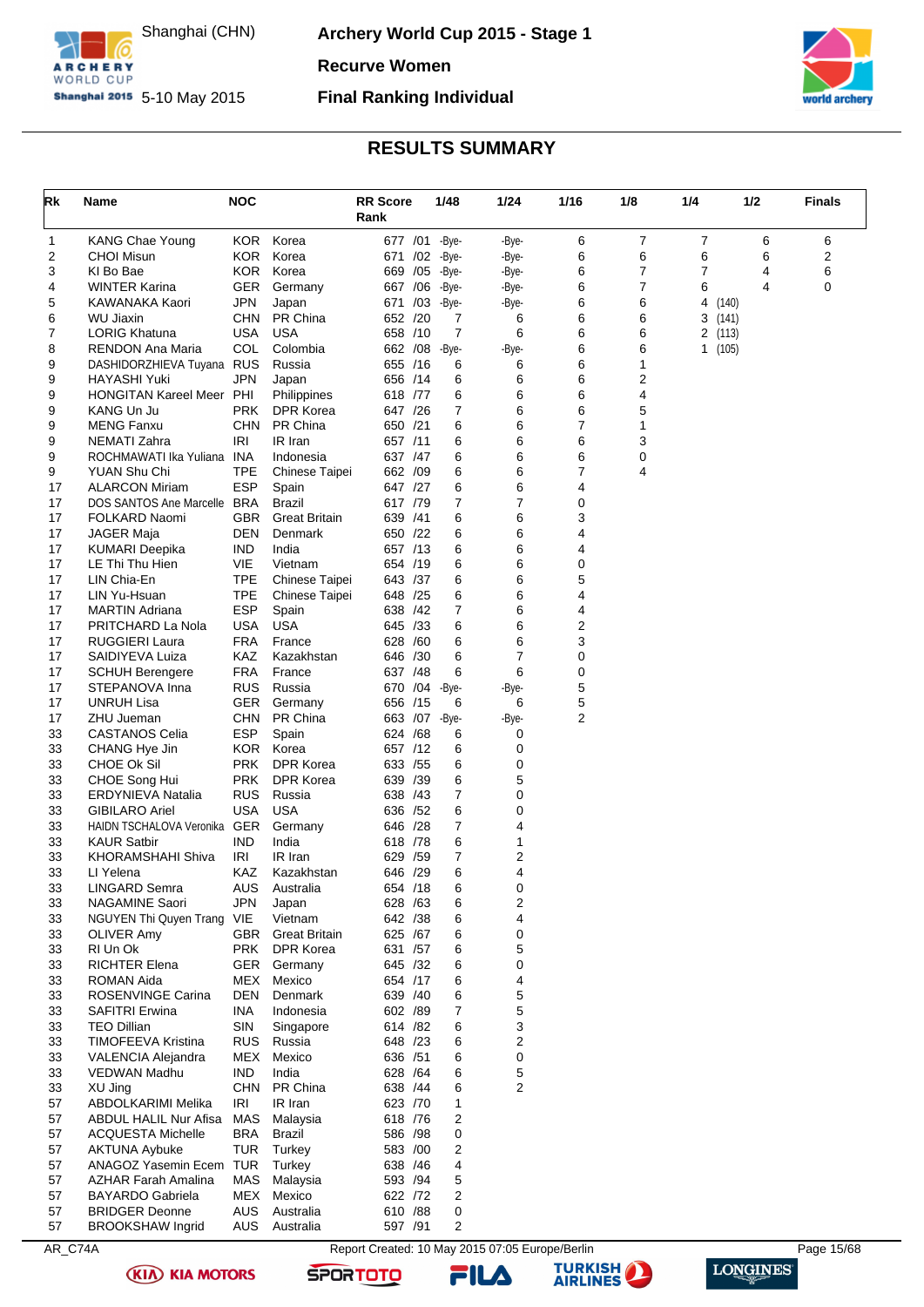

**Archery World Cup 2015 - Stage 1**

**Recurve Women**

**Shanghai 2015** 5-10 May 2015

### **Final Ranking Individual**



# **RESULTS SUMMARY**

| Rk  | Name                                   | <b>NOC</b> |                      | <b>RR</b> Score<br>Rank |     | 1/48                    | 1/24 | 1/16 | 1/8 | 1/4 | 1/2 | Finals |
|-----|----------------------------------------|------------|----------------------|-------------------------|-----|-------------------------|------|------|-----|-----|-----|--------|
| 57  | <b>BROWN Mackenzie</b>                 | <b>USA</b> | <b>USA</b>           | 635 /53                 |     | $\overline{c}$          |      |      |     |     |     |        |
| 57  | CHAN Jing Ru                           | <b>SIN</b> | Singapore            | 585 /99                 |     | $\mathbf 0$             |      |      |     |     |     |        |
| 57  | CHOIRUNISA Diananda                    | <b>INA</b> | Indonesia            | 628 /61                 |     | $\overline{\mathbf{c}}$ |      |      |     |     |     |        |
| 57  | DA COSTA RODRIGUES Larissa Feitosa     | BRA        | <b>Brazil</b>        | 599                     | /90 | 2                       |      |      |     |     |     |        |
| 57  | <b>DEGN Randi</b>                      | <b>DEN</b> | Denmark              | 620 / 74                |     | 4                       |      |      |     |     |     |        |
| 57  | DELA CRUZ Rachelle Anne PHI            |            | Philippines          | 611                     | /87 | 3                       |      |      |     |     |     |        |
| 57  | <b>DIVAKAR Snehal</b>                  | <b>IND</b> | India                | 621                     | /73 | 4                       |      |      |     |     |     |        |
| 57  | <b>ESEBUA Kristine</b>                 | GEO        | Georgia              | 648 /24                 |     | 3                       |      |      |     |     |     |        |
| 57  | <b>FULLER Sarah</b>                    | <b>NZL</b> | New Zealand          | 611                     | /85 | 1                       |      |      |     |     |     |        |
| 57  | <b>GHADIMPOUR Elham</b>                | <b>IRI</b> | IR Iran              | 567 /04                 |     | 0                       |      |      |     |     |     |        |
| 57  | <b>HINOJOSA Karla</b>                  | MEX        | Mexico               | 615 /81                 |     | $\overline{\mathbf{c}}$ |      |      |     |     |     |        |
| 57  | <b>HUNT Nicky</b>                      | <b>GBR</b> | <b>Great Britain</b> | 611                     | /86 | $\overline{2}$          |      |      |     |     |     |        |
| 57  | <b>JANGNAS Erika</b>                   | SWE        | Sweden               | 626                     | /65 | 4                       |      |      |     |     |     |        |
| 57  | <b>KAMEL Nada</b>                      | EGY        | Egypt                | 591 /95                 |     | 4                       |      |      |     |     |     |        |
| 57  | <b>LAURSEN Anne Marie</b>              | <b>DEN</b> | Denmark              | 630 / 58                |     | 4                       |      |      |     |     |     |        |
| 57  | LOBZHENIDZE Yulia                      | GEO        | Georgia              | 626                     | /66 | $\mathbf 0$             |      |      |     |     |     |        |
| 57  | LOC Thi Dao                            | VIE        | Vietnam              | 638 /45                 |     | 2                       |      |      |     |     |     |        |
| 57  | LOKE Shin Hui                          | <b>MAS</b> | Malaysia             | 619 /75                 |     | 5                       |      |      |     |     |     |        |
| 57  | <b>MANDIA Claudia</b>                  | <b>ITA</b> | Italy                | 628                     | /62 | 2                       |      |      |     |     |     |        |
| 57  | <b>MANSOUR Amira</b>                   | EGY        | Egypt                | 577 /02                 |     | 4                       |      |      |     |     |     |        |
| 57  | <b>MARIN Alicia</b>                    | <b>ESP</b> | Spain                | 636 /49                 |     | 4                       |      |      |     |     |     |        |
| 57  | NARIMANIDZE Khatuna GEO                |            | Georgia              | 624 /69                 |     | 4                       |      |      |     |     |     |        |
| 57  | NGUYEN PHUONG Linh VIE                 |            | Vietnam              | 597 /92                 |     | 2                       |      |      |     |     |     |        |
| 57  | <b>NIKITIN Sarah</b>                   | <b>BRA</b> | <b>Brazil</b>        | 635 / 54                |     | 3                       |      |      |     |     |     |        |
| 57  | PHUTDEE Waraporn                       | THA        | Thailand             | 587 /97                 |     | 4                       |      |      |     |     |     |        |
| 57  | <b>PLANEIX Sophie</b>                  | <b>FRA</b> | France               | 622 /71                 |     | 1                       |      |      |     |     |     |        |
| 57  | QUAH Kai Zhi                           | SIN        | Singapore            | 591                     | /96 | 0                       |      |      |     |     |     |        |
| 57  | RUANGKRIENGSIN Waranya THA             |            | Thailand             | 578 /01                 |     | 2                       |      |      |     |     |     |        |
| 57  | <b>SANCHEZ Natalia</b>                 | COL        | Colombia             | 611 / 84                |     | 4                       |      |      |     |     |     |        |
| 57  | <b>SARTORI</b> Guendalina              | <b>ITA</b> | Italy                | 646                     | /31 | 0                       |      |      |     |     |     |        |
| 57  | <b>SENYUK Olga</b>                     | <b>AZE</b> | Azerbaijan           | 631 / 56                |     | 0                       |      |      |     |     |     |        |
| 57  | SEPULVEDA Maira Alejandra COL          |            | Colombia             | 570 /03                 |     | 3                       |      |      |     |     |     |        |
| 57  | THIFFEAULT PICARD Georcy-Stephanie CAN |            | Canada               | 594                     | /93 | 3                       |      |      |     |     |     |        |
| 57  | <b>THOMAS Solenne</b>                  | <b>FRA</b> | France               | 644 / 35                |     | 4                       |      |      |     |     |     |        |
| 57  | <b>TONETTA Elena</b>                   | <b>ITA</b> | Italy                | 644 / 34                |     | $\mathbf{1}$            |      |      |     |     |     |        |
| 57  | <b>TUKEBAYEVA Farida</b>               | KAZ        | Kazakhstan           | 636 / 50                |     | 4                       |      |      |     |     |     |        |
| 57  | UNSAL Begunhan Elif                    | <b>TUR</b> | Turkey               | 614 /83                 |     | 4                       |      |      |     |     |     |        |
| 57  | <b>VIOLI Sara</b>                      | ITA        | Italy                | 616 /80                 |     | $\overline{\mathbf{c}}$ |      |      |     |     |     |        |
| 57  | <b>WARDANI Titik Kusuma</b>            | INA        | Indonesia            | 643 / 36                |     | 5                       |      |      |     |     |     |        |
| 105 | <b>DIELEN Nathalie</b>                 | SUI        | Switzerland          | 562 /05                 |     |                         |      |      |     |     |     |        |
| 106 | LOH Tze Rong Vanessa                   | SIN        | Singapore            | 558                     | /06 |                         |      |      |     |     |     |        |
| 107 | <b>MONGAN Melissa</b>                  | AUS        | Australia            | 535 /07                 |     |                         |      |      |     |     |     |        |

**(KIA) KIA MOTORS** 

**SPORTOTO** 



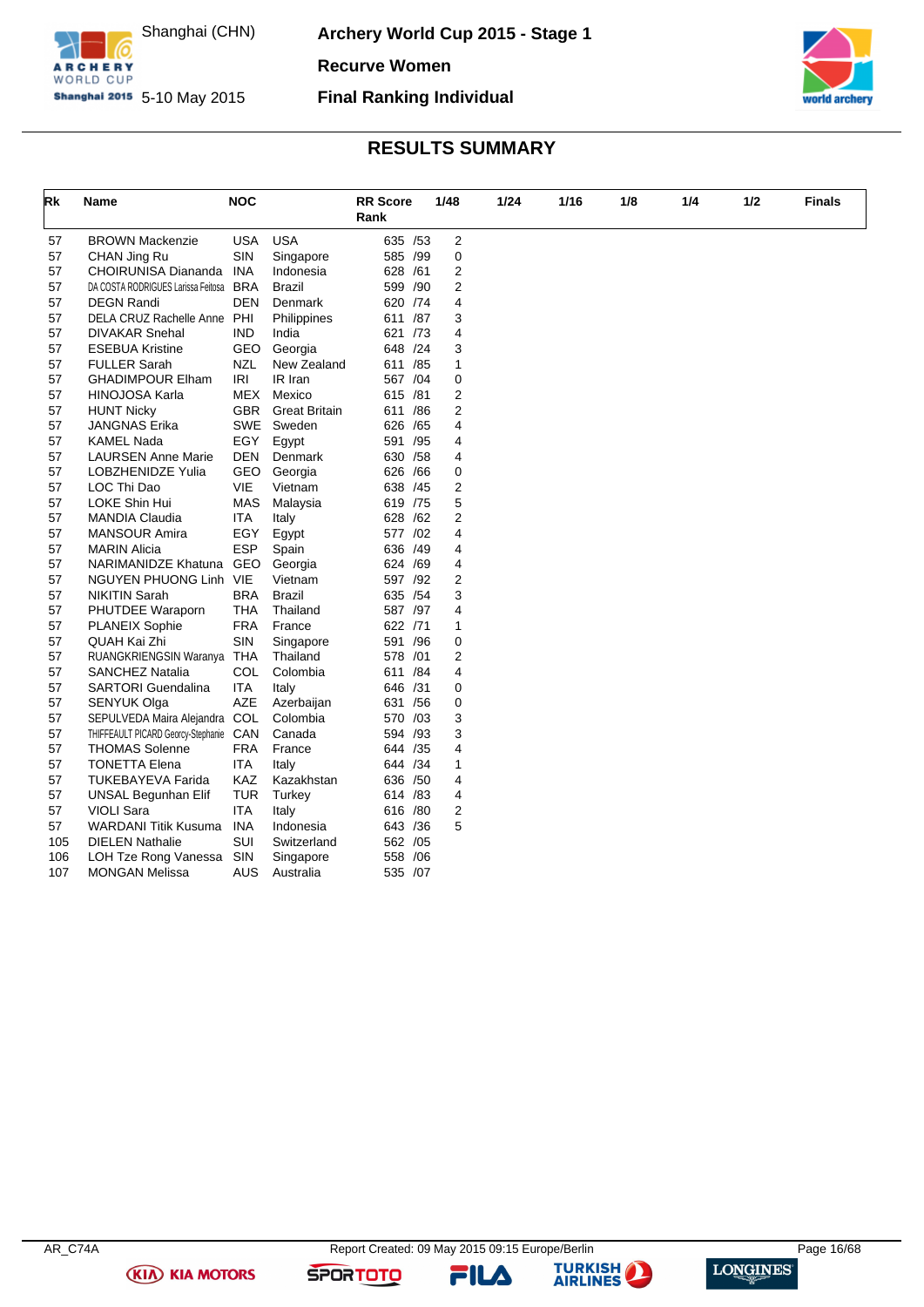

**Archery World Cup 2015 - Stage 1**

**Compound Men**

**Shanghai 2015** 5-10 May 2015

# **Final Ranking Individual**



### **RESULTS SUMMARY**

<span id="page-17-0"></span>

| Rk       | Name                                          | <b>NOC</b>               |                         | <b>RR Score</b><br>Rank      | 1/48           | 1/24         | 1/16       | 1/8           | 1/4 |            | 1/2 | <b>Finals</b> |           |
|----------|-----------------------------------------------|--------------------------|-------------------------|------------------------------|----------------|--------------|------------|---------------|-----|------------|-----|---------------|-----------|
| 1        | PEINEAU Sebastien                             | <b>FRA</b>               | France                  | 710 /04 -Bye-                |                | -Bye-        | 145        | 148           |     | 149        | 147 |               | 147 T.10* |
| 2        | <b>SCHLOESSER Mike</b>                        | <b>NED</b>               | Netherlands             | 711 /03 -Bye-                |                | -Bye-        | 149        | 148           |     | 148        | 148 |               | 147 T.10  |
| 3        | <b>GENET Dominique</b>                        | <b>FRA</b>               | France                  | 701 /18 - Bye-               |                | 146          | 147        | 148           |     | 149        | 143 | 144           |           |
| 4        | <b>CARDOSO Mario</b>                          | MEX                      | Mexico                  | 701 /16 -Bye-                |                | 145          | 146        | 148           |     | 148        | 144 | 143           |           |
| 5<br>6   | <b>ELMAAGACLI Demir</b><br><b>WILDE Reo</b>   | <b>TUR</b><br><b>USA</b> | Turkey<br><b>USA</b>    | 705 /07 -Bye-<br>708 /05     |                | -Bye-        | 147        | 147<br>150 WR |     | 149<br>148 |     |               |           |
| 7        | <b>ANDERSON Steve</b>                         | <b>USA</b>               | <b>USA</b>              | 704 /09                      | -Bye-<br>-Bye- | -Bye-<br>148 | 147<br>145 | 147           |     | 147        |     |               |           |
| 8        | DAMSBO Martin                                 | DEN                      | Denmark                 | 707 /06 -Bye-                |                | -Bye-        | 146        | 147           |     | 146        |     |               |           |
| 9        | <b>AMOUEI Yaser</b>                           | <b>IRI</b>               | IR Iran                 | 704 /10                      | -Bye-          | 146          | 142        | 146           |     |            |     |               |           |
| 9        | <b>BELL Chris</b>                             | <b>GBR</b>               | <b>Great Britain</b>    | 693 /33 - Bye-               |                | 144          | 147        | 144           |     |            |     |               |           |
| 9        | <b>CHAUHAN Rajat</b>                          | <b>IND</b>               | India                   | 692 /34 - Bye-               |                | 143          | 143        | 147           |     |            |     |               |           |
| 9        | DELOCHE Pierre-Julien                         | <b>FRA</b>               | France                  | 702 /13                      | -Bye-          | 148          | 147        | 146           |     |            |     |               |           |
| 9        | <b>NGUYEN Tien Cuong</b>                      | VIE                      | Vietnam                 | 701 /19                      | -Bye-          | 147          | 146        | 146           |     |            |     |               |           |
| 9        | SITAR Dejan                                   | <b>SLO</b>               | Slovenia                | 700 /22 -Bye-                |                | 147          | 142        | 145           |     |            |     |               |           |
| 9        | <b>TIMMS Robert</b>                           | <b>AUS</b>               | Australia               | 698 /25                      | -Bye-          | 146          | 146        | 146           |     |            |     |               |           |
| 9        | VAN EIL Thomas                                | <b>NED</b>               | Netherlands             | 703 /12 -Bye-                |                | 147          | 148        | 145           |     |            |     |               |           |
| 17       | <b>CAGIRAN Evren</b>                          | TUR                      | Turkey                  | 690 /39 - Bye-               |                | 145          | 146        |               |     |            |     |               |           |
| 17       | <b>COGHLAN Patrick</b>                        | <b>AUS</b>               | Australia               | 703 /11                      | -Bye-          | 147          | 140        |               |     |            |     |               |           |
| 17       | DAMBAEV Alexander                             | <b>RUS</b>               | Russia                  | 701 /17                      | -Bye-          | 143          | 144        |               |     |            |     |               |           |
| 17<br>17 | <b>DEATON Bridger</b><br><b>EBADI</b> Esmaeil | USA<br>IRI               | <b>USA</b><br>IR Iran   | 692 /35 - Bye-<br>700 /21    | -Bye-          | 147<br>146   | 140        |               |     |            |     |               |           |
| 17       | <b>ELZINGA Peter</b>                          | <b>NED</b>               | Netherlands             | 697 /28                      | -Bye-          | 145          | 145<br>146 |               |     |            |     |               |           |
| 17       | <b>GELLENTHIEN Braden</b>                     | <b>USA</b>               | <b>USA</b>              | 713 /01                      | -Bye-          | -Bye-        | 145        |               |     |            |     |               |           |
| 17       | <b>GHEIDI Majid</b>                           | IRI                      | IR Iran                 | 702 /14                      | -Bye-          | 146          | 146        |               |     |            |     |               |           |
| 17       | <b>GONZALEZ Rodolfo</b>                       | MEX                      | Mexico                  | 699 /23                      | -Bye-          | 149          | 142        |               |     |            |     |               |           |
| 17       | <b>HANSEN Stephan</b>                         | DEN                      | Denmark                 | 711 /02 -Bye-                |                | -Bye-        | 141        |               |     |            |     |               |           |
| 17       | <b>LAURSEN Patrick</b>                        | DEN                      | Denmark                 | 697 /29 - Bye-               |                | 147          | 142        |               |     |            |     |               |           |
| 17       | MAISNAM Chinglensana Luwang                   | <b>IND</b>               | India                   | 690 /38                      | -Bye-          | 146          | 142        |               |     |            |     |               |           |
| 17       | <b>MUNOZ Daniel</b>                           | COL                      | Colombia                | 702 /15                      | -Bye-          | 148          | 146        |               |     |            |     |               |           |
| 17       | PURUHITO I. Gusti Nyoman INA                  |                          | Indonesia               | 688 / 45                     | 142            | 145          | 142        |               |     |            |     |               |           |
| 17       | <b>TEASDALE Shaun</b>                         | NZL                      | New Zealand             | 699 /24                      | -Bye-          | 146          | 143        |               |     |            |     |               |           |
| 17       | <b>VERMA Abhishek</b>                         | <b>IND</b>               | India                   | 705 /08                      | -Bye-          | -Bye-        | 144        |               |     |            |     |               |           |
| 33       | AKBAR Yoke Rizaldi                            | <b>INA</b>               | Indonesia               | 681 /52                      | 142            | 146          |            |               |     |            |     |               |           |
| 33<br>33 | ANG Han Teng<br>CHITTIBOMMA Jignas            | SIN<br><b>IND</b>        | Singapore<br>India      | 683 / 51<br>686 /46          | 144<br>146     | 143<br>145   |            |               |     |            |     |               |           |
| 33       | <b>DARUM Andreas</b>                          | DEN                      | Denmark                 | 692 /36                      | -Bye-          | 145          |            |               |     |            |     |               |           |
| 33       | DELA CRUZ Paul Marton PHI                     |                          | Philippines             | 688 / 43                     | -Bye-          | 144          |            |               |     |            |     |               |           |
| 33       | <b>DORJI Tshewang</b>                         | BHU                      | <b>Bhutan</b>           | 674 /59                      | 143            | 142          |            |               |     |            |     |               |           |
| 33       | FIERRO Julio                                  | MEX                      | Mexico                  | 690 /41                      | -Bye-          | 146          |            |               |     |            |     |               |           |
| 33       | <b>HERNANDEZ Roberto</b>                      | <b>ESA</b>               | El Salvador             | 700 /20 - Bye-               |                | 144          |            |               |     |            |     |               |           |
| 33       | <b>JACOBS Derek</b>                           | <b>AUS</b>               | Australia               | 695 /32                      | -Bye-          | 143          |            |               |     |            |     |               |           |
| 33       | KIANZAD Majid                                 | <b>IRI</b>               | IR Iran                 | 691 /37 -Bye-                |                | 145          |            |               |     |            |     |               |           |
| 33       | KUSWANTORO.                                   | INA                      | Indonesia               | 674 /60                      | 143            | 144          |            |               |     |            |     |               |           |
| 33       | MAHAZAN Muhammad Zaki MAS                     |                          | Malaysia                | 675 / 57 143                 |                | 139          |            |               |     |            |     |               |           |
| 33       | MAI Xuan Duc                                  | <b>VIE</b>               | Vietnam                 | 678 / 55 142                 |                | 144          |            |               |     |            |     |               |           |
| 33       | MAZUKI Mohd Juwaidi                           | MAS                      | Malaysia                | 697 /26 -Bye-                |                | 145          |            |               |     |            |     |               |           |
| 33       | PAGNI Sergio                                  | <b>ITA</b>               | Italy                   | 696 /30 - Bye-               |                | 145          |            |               |     |            |     |               |           |
| 33       | PANG Toh Jin                                  | SIN                      | Singapore               | 686 /47 141                  |                | 141          |            |               |     |            |     |               |           |
| 33<br>33 | PELJOR Tashi<br>RAMIREZ Angel                 | BHU<br>MEX               | <b>Bhutan</b><br>Mexico | 684 /48 144<br>689 /42 -Bye- |                | 141<br>143   |            |               |     |            |     |               |           |
| 33       | RUSLAN Zulfadhli                              | MAS                      | Malaysia                | 683 /49 144                  |                | 140          |            |               |     |            |     |               |           |
| 33       | STUBBS John                                   | <b>GBR</b>               | <b>Great Britain</b>    | 695 /31 -Bye-                |                | 141          |            |               |     |            |     |               |           |
| 33       | <b>THEPNA Denchai</b>                         | <b>THA</b>               | Thailand                | 683 / 50                     | 144            | 148          |            |               |     |            |     |               |           |
| 33       | YAKALI Samet Can                              | <b>TUR</b>               | Turkey                  | 697 /27 -Bye-                |                | 146          |            |               |     |            |     |               |           |
| 33       | YAP Earl Benjamin                             | PHI                      | Philippines             | 690 /40 -Bye-                |                | 145          |            |               |     |            |     |               |           |
| 33       | YEN Ka King                                   | <b>HKG</b>               | Hkg                     | 688 /44 141                  |                | 143          |            |               |     |            |     |               |           |
| 57       | ADRIANO Delfin Anthony PHI                    |                          | Philippines             | 680 / 53 140                 |                |              |            |               |     |            |     |               |           |
| 57       | ADRIANO Jose Ferdinand PHI                    |                          | Philippines             | 679 / 54 142                 |                |              |            |               |     |            |     |               |           |
| 57       | <b>BARCLAY Marcus</b>                         | NZL                      | New Zealand             | 668 /62 138                  |                |              |            |               |     |            |     |               |           |
| 57       | CHAN Hung King                                | <b>HKG</b>               | Hkg                     | 655 / 65 137                 |                |              |            |               |     |            |     |               |           |
| 57       | CHENG Man Fai                                 | <b>HKG</b>               | Hkg                     | 635 /67 116                  |                |              |            |               |     |            |     |               |           |
| 57       | LEE Kin Lip                                   | <b>MAS</b>               | Malaysia                | 675 / 56 141                 |                |              |            |               |     |            |     |               |           |
| 57       | LEOW Ting Hao                                 | SIN                      | Singapore               | 675 / 58 142                 |                |              |            |               |     |            |     |               |           |
| 57       | NGUYEN TUAN Anh                               | VIE                      | Vietnam                 | 659 / 64 139                 |                |              |            |               |     |            |     |               |           |
| 57       | PANG Qing Liang                               | SIN                      | Singapore               | 631 /68 128                  |                |              |            |               |     |            |     |               |           |

AR\_C74A Report Created: 09 May 2015 09:15 Europe/Berlin Page 17/68 **TURKISH** 



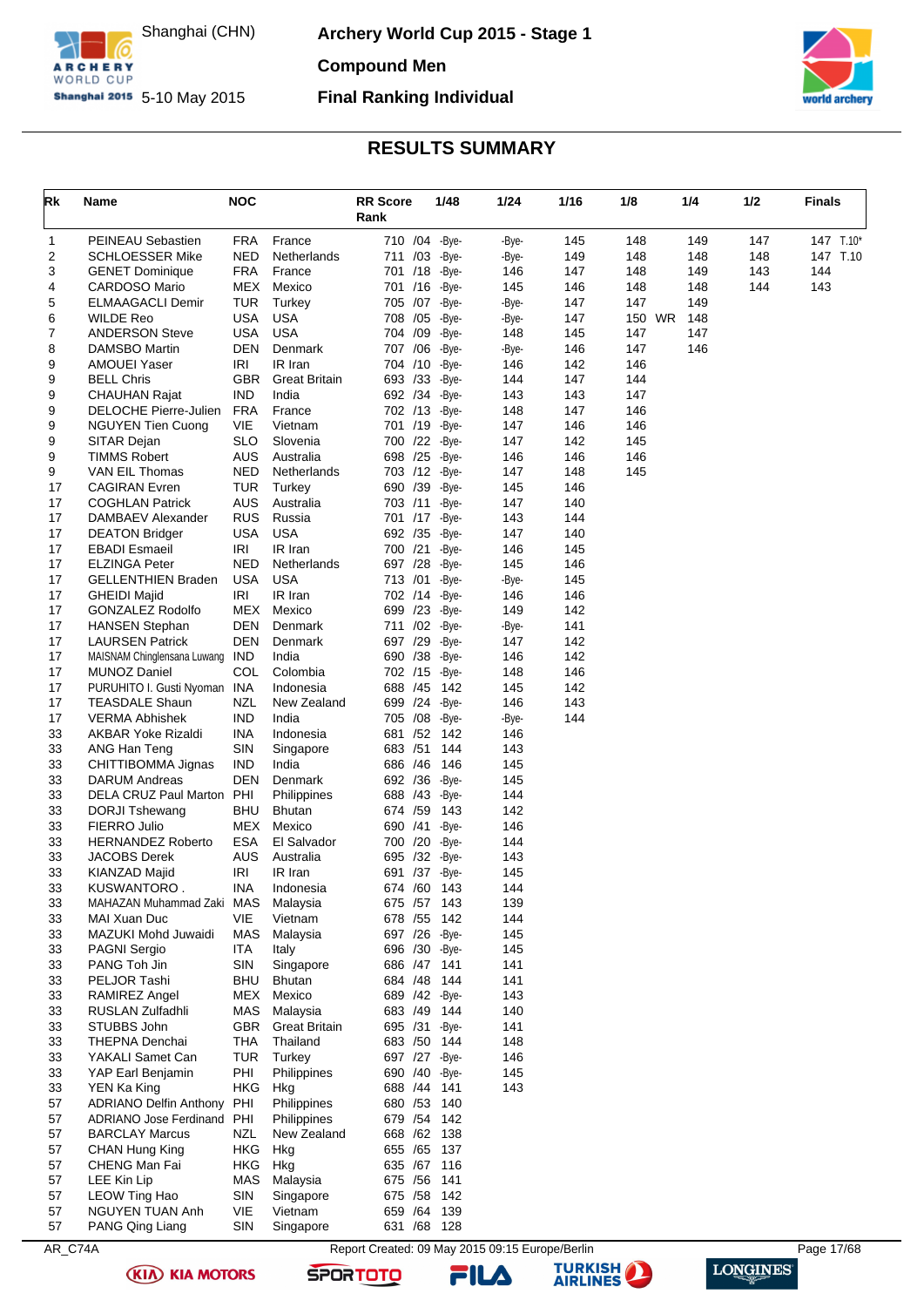

**Archery World Cup 2015 - Stage 1**

**Compound Men**

**Shanghai 2015** 5-10 May 2015



# **Final Ranking Individual**

# **RESULTS SUMMARY**

| Rk       | <b>Name</b>                  | <b>NOC</b> |                | <b>RR</b> Score<br>Rank     | 1/48 | 1/24 | 1/16 | 1/8 | 1/4 | 1/2 | <b>Finals</b> |
|----------|------------------------------|------------|----------------|-----------------------------|------|------|------|-----|-----|-----|---------------|
| 57       | SAPRIATNO.                   | INA        | Indonesia      | 669 / 61 138                |      |      |      |     |     |     |               |
| 57       | SHERAB Karma                 | <b>BHU</b> | <b>Bhutan</b>  | 618 /69 131                 |      |      |      |     |     |     |               |
| 57<br>57 | TSUI Wai Hung<br>VU Viet Anh | HKG<br>VIE | Hka<br>Vietnam | 652 / 66 136<br>662 /63 138 |      |      |      |     |     |     |               |

**(KIA) KIA MOTORS** 

**SPORTOTO** 



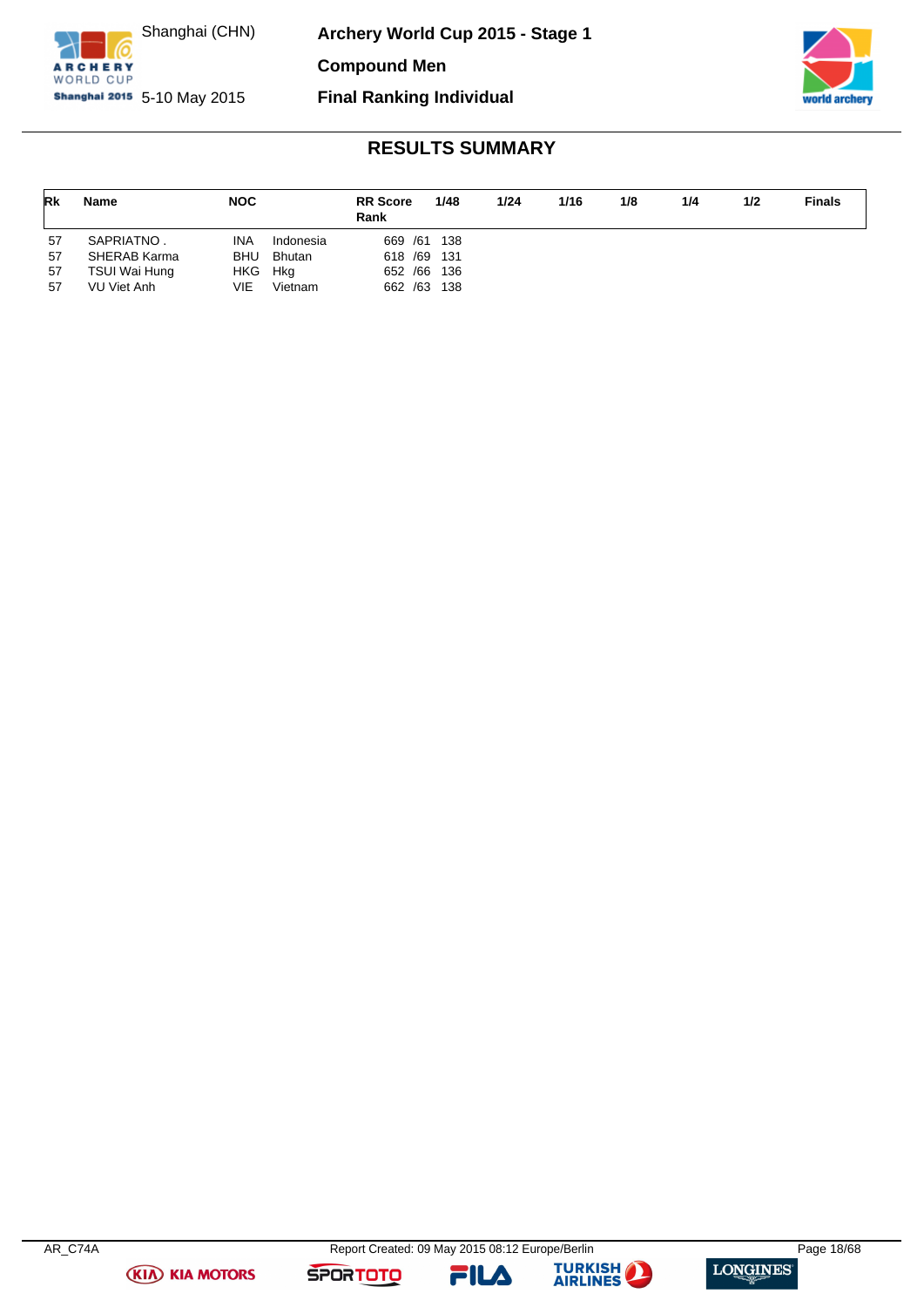

**Archery World Cup 2015 - Stage 1 Compound Women**

**Final Ranking Individual**



# **RESULTS SUMMARY**

<span id="page-19-0"></span>

| Rk | Name                            | <b>NOC</b> |             | <b>RR Score</b><br>Rank | 1/24 |       | 1/16 | 1/8 | 1/4 | 1/2 | <b>Finals</b> |
|----|---------------------------------|------------|-------------|-------------------------|------|-------|------|-----|-----|-----|---------------|
| 1  | LOPEZ Sara                      | <b>COL</b> | Colombia    | 698 /02 -Bye-           |      |       | 143  | 148 | 146 | 148 | 149           |
| 2  | <b>OCHOA Linda</b>              | MEX        | Mexico      | 689 /09                 |      | 141   | 142  | 147 | 146 | 145 | 145           |
| 3  | SALINAS Stephanie Sarai         | MEX        | Mexico      | 691 /05                 |      | -Bye- | 143  | 143 | 144 | 142 | 142           |
| 4  | MAT SALLEH Fatin Nurfatehah     | MAS        | Malaysia    | 695 /03                 |      | -Bye- | 144  | 146 | 144 | 145 | 138           |
| 5  | AVDEEVA Natalia                 | <b>RUS</b> | Russia      | 682 /16                 |      | 142   | 144  | 148 | 144 |     |               |
| 6  | VENNAM Jyothi Surekha           | IND.       | India       | 691 /06                 |      | -Bye- | 140  | 143 | 143 |     |               |
| 7  | BOSTAN Yesim                    | TUR        | Turkey      | 689 /07                 |      | -Bye- | 141  | 145 | 141 |     |               |
| 8  | <b>GAUVIN Crystal</b>           | USA        | USA         | 694 /04                 |      | -Bye- | 145  | 143 | 139 |     |               |
| 9  | CERNE Toja                      | <b>SLO</b> | Slovenia    | 682 /15 143             |      |       | 142  | 143 |     |     |               |
| 9  | CHERKASHNEVA Svetlana           | <b>RUS</b> | Russia      | 687 /10 142             |      |       | 143  | 143 |     |     |               |
| 9  | <b>GRYDELAND Runa</b>           | NOR        | Norway      | 686 /12 140             |      |       | 143  | 142 |     |     |               |
| 9  | ISHAK Nor Rizah                 | MAS        | Malaysia    | 686 /11 137             |      |       | 141  | 136 |     |     |               |
| 9  | JUAREZ Ana Cristina             | MEX        | Mexico      | 685 /13                 |      | 144   | 145  | 140 |     |     |               |
| 9  | MARCEN Maja                     | COL        | Colombia    | 689 / 08                |      | -Bye- | 140  | 144 |     |     |               |
| 9  | SHENDE Purvasha Sudhir          | <b>IND</b> | India       | 682 /14                 |      | 138   | 142  | 143 |     |     |               |
| 9  | <b>VINOGRADOVA Marija</b>       | <b>RUS</b> | Russia      | 699 /01                 |      | -Bye- | 141  | 145 |     |     |               |
| 17 | CHAN Jennifer Dy                | PHI        | Philippines | 671 /30                 |      | 141   | 135  |     |     |     |               |
| 17 | COJUANGCO Amaya Amparo          | PHI        | Philippines | 675 /26                 |      | 141   | 138  |     |     |     |               |
| 17 | <b>DE MATOS Laure</b>           | <b>FRA</b> | France      | 657 / 47                |      | 142   | 138  |     |     |     |               |
| 17 | DEB Trisha                      | <b>IND</b> | India       | 672 /28                 |      | 140   | 140  |     |     |     |               |
| 17 | <b>DETCHOKUL Sunee</b>          | THA        | Thailand    | 675 /25                 |      | 137   | 137  |     |     |     |               |
| 17 | <b>GHASEMPOUR Sakineh</b>       | IRI        | IR Iran     | 669 /33                 |      | 140   | 133  |     |     |     |               |
| 17 | HASHIM Norhayati Al-madihah     | MAS        | Malaysia    | 667 /34                 |      | 140   | 134  |     |     |     |               |
| 17 | MANEESOMBATKUL Kanyavee THA     |            | Thailand    | 677 /24                 |      | 139   | 138  |     |     |     |               |
| 17 | MARKOVIC Irina                  | NED        | Netherlands | 677 /23                 |      | 139   | 136  |     |     |     |               |
| 17 | PAONAM Lily Chanu               | IND.       | India       | 681 /19                 |      | 140   | 137  |     |     |     |               |
| 17 | PRIEELS Sarah                   | BEL        | Belgium     | 679 /21                 |      | 142   | 143  |     |     |     |               |
| 17 | <b>SANCENOT Amelie</b>          | <b>FRA</b> | France      | 662 /38                 |      | 143   | 136  |     |     |     |               |
| 17 | SANDOVAL Fernanda Del Rocio MEX |            | Mexico      | 681 /17 144             |      |       | 142  |     |     |     |               |
| 17 | <b>TONIOLI Marcella</b>         | ITA        | Italy       | 678 /22                 |      | 143   | 140  |     |     |     |               |
| 17 | USQUIANO Alejandra              | COL        | Colombia    | 680 /20                 |      | 143   | 141  |     |     |     |               |
| 17 | VAN CASPEL Inge                 | NED        | Netherlands | 671 /29                 |      | 142   | 139  |     |     |     |               |
| 33 | ANEAR Erika                     | DEN        | Denmark     | 669 /31                 |      | 138   |      |     |     |     |               |
| 33 | <b>ANUTARAPORN Suvaporn</b>     | THA        | Thailand    | 635 / 55                |      | 129   |      |     |     |     |               |
| 33 | <b>BRADLEY Angela</b>           | <b>USA</b> | USA         | 663 /37                 |      | 136   |      |     |     |     |               |
| 33 | <b>BROCK Easter</b>             | <b>USA</b> | <b>USA</b>  | 658 /44                 |      | 140   |      |     |     |     |               |
| 33 | <b>CHAM NONG Saritha</b>        | <b>MAS</b> | Malaysia    | 674 /27                 |      | 136   |      |     |     |     |               |
| 33 | <b>COUWENBERG Martine</b>       | <b>NED</b> | Netherlands | 669 /32                 |      | 132   |      |     |     |     |               |
| 33 | <b>GUNAWAN Christina</b>        | <b>SIN</b> | Singapore   | 656 /48                 |      | 134   |      |     |     |     |               |
| 33 | IZBASSAROVA Bibigul             | KAZ        | Kazakhstan  | 655 /49                 |      | 135   |      |     |     |     |               |
| 33 | <b>KELLER Lexi</b>              | <b>USA</b> | USA         | 662 /39                 |      | 135   |      |     |     |     |               |
| 33 | KOCAMAN Gizem                   | TUR        | Turkey      | 667 /35                 | 139  |       |      |     |     |     |               |
| 33 | LI Madeleine Ong Xue            | SIN        | Singapore   | 661 /42 135             |      |       |      |     |     |     |               |
| 33 | <b>LOH Contessa</b>             | <b>SIN</b> | Singapore   | 645 / 54 135            |      |       |      |     |     |     |               |
| 33 | LOW Luan Eng Jocelyn            | <b>SIN</b> | Singapore   | 649 / 52 126            |      |       |      |     |     |     |               |
| 33 | NGUYEN Hong Anh                 | VIE        | Vietnam     | 648 / 53 132            |      |       |      |     |     |     |               |
| 33 | NGUYEN Thi Kim Anh              | VIE        | Vietnam     | 652 /51                 | 136  |       |      |     |     |     |               |
| 33 | NGUYEN THI Nhat Le              | VIE        | Vietnam     | 658 /45 137             |      |       |      |     |     |     |               |
| 33 | <b>REDMAN Louise</b>            | <b>AUS</b> | Australia   | 660 /43 141             |      |       |      |     |     |     |               |
| 33 | ROBLES Andrea                   | PHI        | Philippines | 654 / 50 141            |      |       |      |     |     |     |               |
| 33 | <b>SAGLAM Evrim</b>             | <b>TUR</b> | Turkey      | 631 / 56 138            |      |       |      |     |     |     |               |
| 33 | SARI Rona Siska                 | <b>INA</b> | Indonesia   | 661 /40                 | 137  |       |      |     |     |     |               |
| 33 | SHUM Kit Pui                    | <b>HKG</b> | Hkg         | 661 /41 131             |      |       |      |     |     |     |               |
| 33 | THREESYADINDA Dellie            | INA        | Indonesia   | 666 / 36 136            |      |       |      |     |     |     |               |
| 33 | TINDUGAN Abbigail Pineda        | PHI        | Philippines | 658 /46 137             |      |       |      |     |     |     |               |
| 33 | VANDIONANT Sandrine             | <b>FRA</b> | France      | 681 /18 139             |      |       |      |     |     |     |               |

**(KIA) KIA MOTORS** 

**SPORTOTO** 

FILA

**TURKISH** 

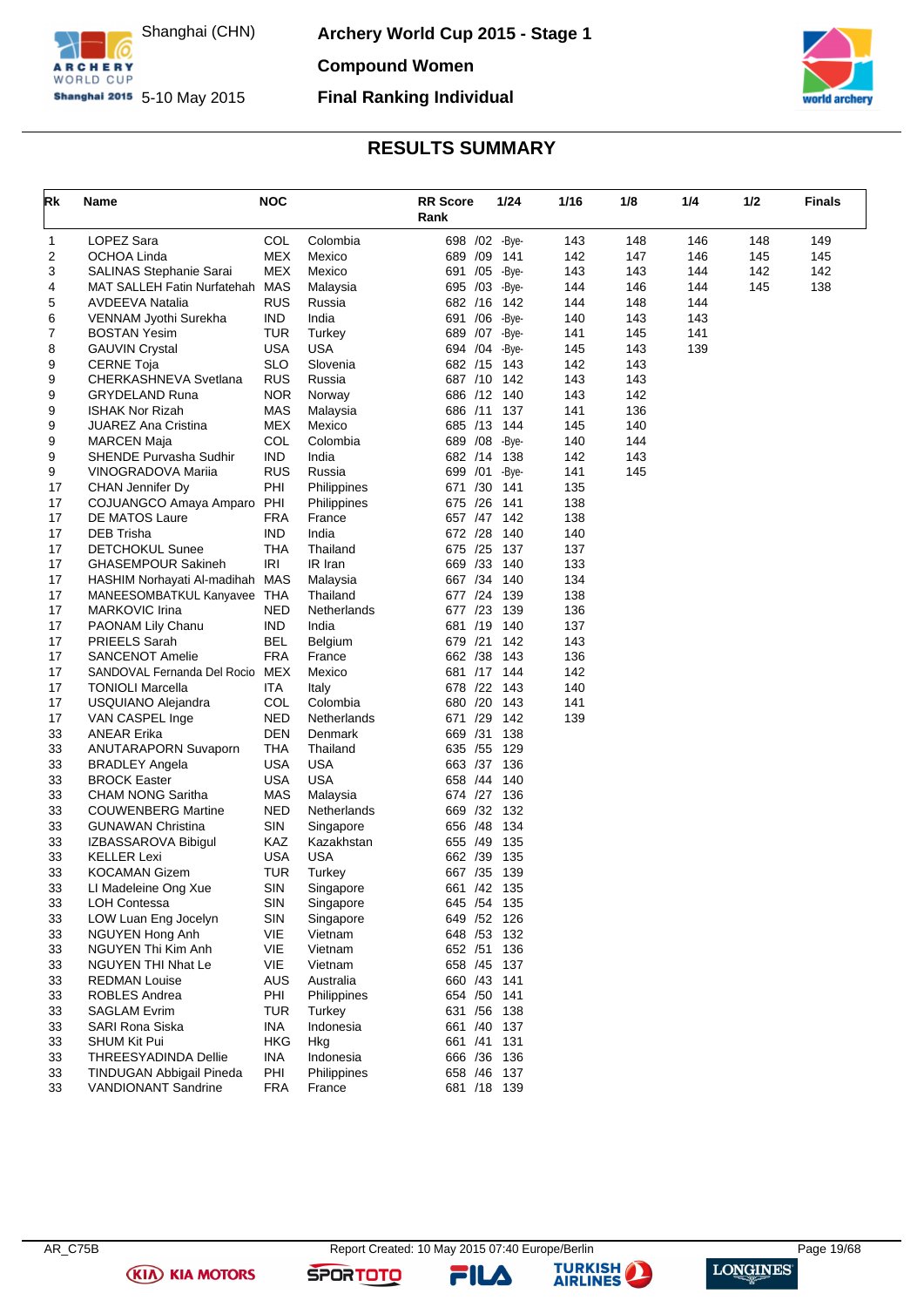

**Archery World Cup 2015 - Stage 1 Recurve Men**

**Final Round**



**RESULT BRACKETS Vers. 1.30 (7 May 2015 11:55 UTC) Official After Semifinals**

<span id="page-20-0"></span>

|           | RR Rank/<br><b>Score</b> | No | <b>BkName</b>                           | <b>NOC</b><br>Code       | Quarterfinals                                       | <b>Semifinals</b>                     | <b>Finals</b>      |                              |
|-----------|--------------------------|----|-----------------------------------------|--------------------------|-----------------------------------------------------|---------------------------------------|--------------------|------------------------------|
| 1/<br>56/ | 694<br>652               |    | KIM Woojin<br>56 ALVARINO GARCIA Miquel | <b>KOR</b><br><b>ESP</b> | 6 (29, 29, 27, 29, 29)<br>4 (28,29,30,29,27)        | KIM W (KOR)<br>6(30,30,28)            | KIM W (KOR)        |                              |
| 5/<br>4/  | 688<br>691               |    | 5 ELLISON Brady<br>4 LEE Seungyun       | <b>USA</b><br><b>KOR</b> | 4 (30,27,27,29,24)<br>6 (29,26,29,30,28)            | LEE S (KOR)<br>0(26, 28, 27)          | 4 (29,25,30,28,26) | <b>GOLD</b><br>KU B (KOR)    |
| 3/<br>6/  | 691<br>686               |    | 3 OH Jin Hyek<br>6 EGA AGATHA Riau      | KOR.<br>INA.             | 5 T.10 (29,29,28,27,29)<br>6 T.10* (29,27,30,28,27) | EGA AGATHA R (INA)<br>1 (25,28,27,28) | KU B (KOR)         |                              |
| 23/<br>2/ | 667<br>693               |    | 23 KAO Hao-Wen<br>2 KU Bonchan          | <b>TPE</b><br><b>KOR</b> | 0(28, 29, 26)<br>6(29,30,28)                        | KU B (KOR)<br>7 (28,29,27,29)         | 6 (30,25,28,28,29) | <b>SILVER</b><br>KIM W (KOR) |



**(KIA) KIA MOTORS** 

FILA

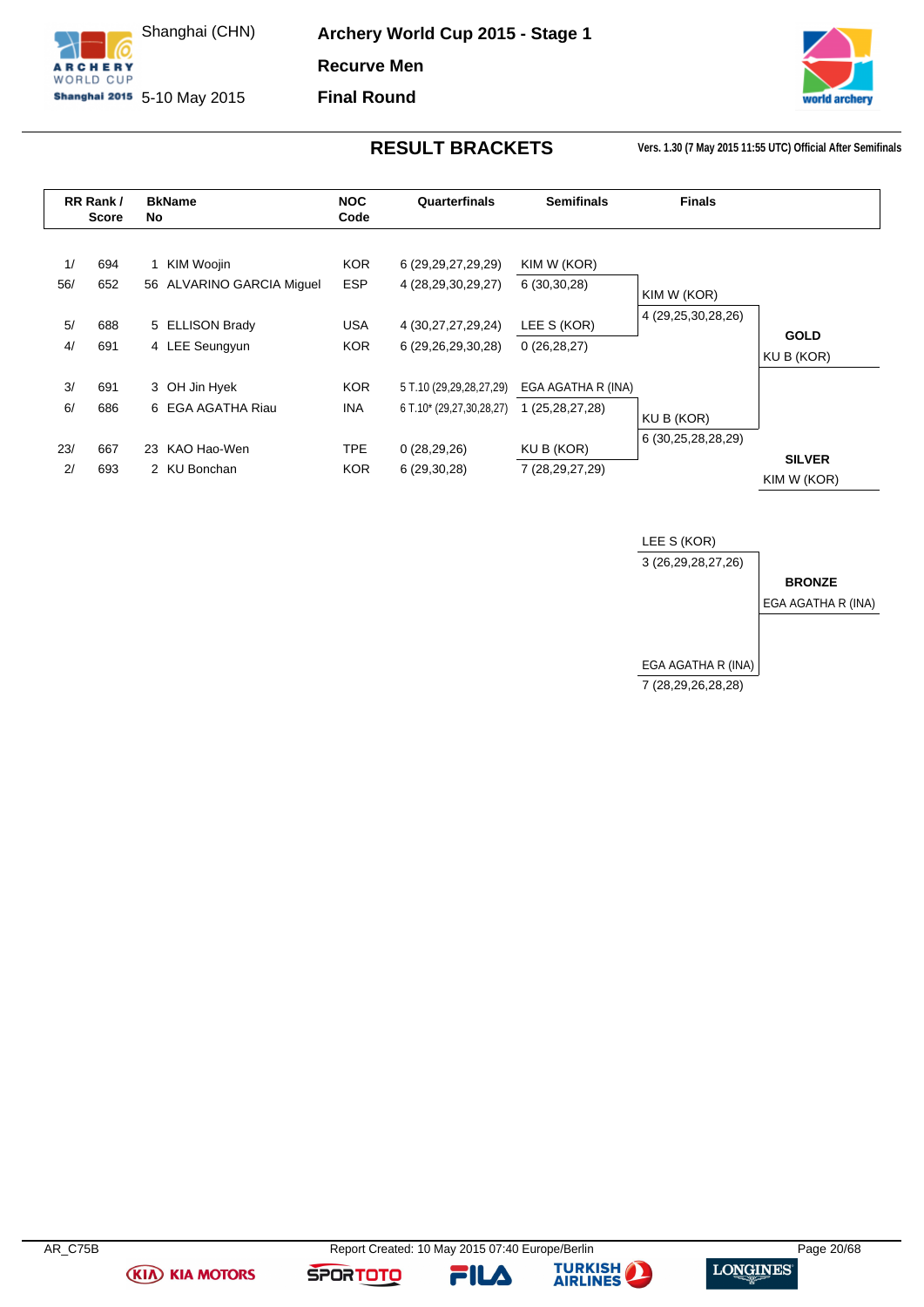



|            | RR Rank/<br><b>Score</b> | No | <b>BkName</b>                                 | <b>NOC</b><br>Code | 1/48<br>Elimin. Round                             | 1/24<br>Elimin. Round                 | 1/16<br>Elimin. Round    | 1/8<br>Elimin. Round                   | Quarterfinals                         |
|------------|--------------------------|----|-----------------------------------------------|--------------------|---------------------------------------------------|---------------------------------------|--------------------------|----------------------------------------|---------------------------------------|
| 1/         | 694                      |    | 1 KIM Woojin                                  | <b>KOR</b>         |                                                   | KIM W (KOR)                           |                          |                                        |                                       |
|            |                          |    | pre-seeded in 1/16th                          |                    |                                                   |                                       |                          |                                        |                                       |
|            |                          |    |                                               |                    |                                                   |                                       | KIM W (KOR)              |                                        |                                       |
|            |                          |    |                                               |                    |                                                   | -Bye-                                 | 6 (28,30,29)             |                                        |                                       |
|            |                          |    |                                               |                    |                                                   |                                       |                          | KIM W (KOR)                            |                                       |
|            |                          |    |                                               |                    |                                                   |                                       |                          | 6 (29,29,29,30)                        |                                       |
| 33/<br>80/ | 663<br>642               |    | 33 KAHLLUND Florian<br>80 MORENO Luis Gabriel | <b>GER</b><br>PHI  | 5 T.9 (29,28,27,24,28)<br>6 T.9* (26,28,26,27,29) | MORENO LG (PHI)<br>4 (28,28,26,24,26) |                          |                                        |                                       |
|            |                          |    |                                               |                    |                                                   |                                       | SABRY I (EGY)            |                                        |                                       |
| 81/        | 642                      |    | 81 SABRY Ibrahim                              | EGY                | 6 (28,29,29)                                      | SABRY I (EGY)                         | 0(20,25,25)              |                                        |                                       |
| 32/        | 663                      |    | 32 ONIYAMA Naoya                              | <b>JPN</b>         | 0(27, 28, 26)                                     | 6 (25, 28, 26, 26, 27)                |                          |                                        |                                       |
|            |                          |    |                                               |                    |                                                   |                                       |                          |                                        | KIM W (KOR)<br>6 (29, 29, 27, 29, 29) |
| 17/        | 668                      |    | 17 SERRANO Juan Rene                          | <b>MEX</b>         | 4 (29,27,25,27,25)                                | HOLLIS J (NZL)                        |                          |                                        |                                       |
| 96/        | 633                      |    | 96 HOLLIS Jeremy                              | <b>NZL</b>         | 6 (24, 30, 27, 23, 27)                            | 4 (22, 28, 29, 24, 27)                | PAK Y (PRK)              |                                        |                                       |
|            |                          |    |                                               |                    |                                                   |                                       | 0(23, 23, 27)            |                                        |                                       |
| 65/<br>48/ | 649<br>655               |    | 65 KAMARUDDIN Haziq                           | MAS<br><b>PRK</b>  | 3 (27, 25, 28, 28, 26)                            | PAK Y (PRK)                           |                          |                                        |                                       |
|            |                          |    | 48 PAK Yongwon                                |                    | 7 (29, 28, 27, 28, 27)                            | 6 (24, 26, 27, 27, 28)                |                          | PURNAMA H (INA)                        |                                       |
| 49/        | 655                      |    | 49 REN Qizhuang                               | <b>CHN</b>         | 7 (25,29,28,28,29)                                | REN Q (CHN)                           |                          | 2 (29,19,29,28)                        |                                       |
| 64/        | 649                      |    | 64 KOZHIN Alexander                           | <b>RUS</b>         | 3 (25,28,29,27,26)                                | 2 (22,24,28,28)                       |                          |                                        |                                       |
|            |                          |    |                                               |                    |                                                   |                                       | PURNAMA H (INA)          |                                        |                                       |
| 97/        | 633                      |    | 97 MACHADO FERNANDEZ Disney Valodia BRA       |                    | 1 (26,28,26,26)                                   | PURNAMA H (INA)                       | 6(29, 28, 28)            |                                        |                                       |
| 16/        | 669                      |    | 16 PURNAMA Hendra                             | <b>INA</b>         | 7 (28,28,29,27)                                   | 6 (26,27,28,28)                       |                          |                                        |                                       |
|            |                          |    |                                               |                    |                                                   |                                       |                          |                                        |                                       |
| 9/         | 675                      |    | 9 TALUKDAR Jayanta                            | <b>IND</b>         | 7 (27,26,28,28,28)                                | TALUKDAR J (IND)                      |                          |                                        |                                       |
| 104/       | 629                      |    | 104 KOENIG Thomas                             | <b>FRA</b>         | 3 (28, 25, 25, 28, 24)                            | 3 T.X (27,25,28,25,28)                | ALVARINO GARCIA M (ESP)  |                                        |                                       |
| 57/        | 652                      |    | 57 PKHAKADZE Lasha                            | GEO                | 3 (28, 24, 25, 27, 27)                            | ALVARINO GARCIA M (ESP)               | 6 (29,27,29,26,28)       |                                        |                                       |
| 56/        | 652                      |    | 56 ALVARINO GARCIA Miguel                     | <b>ESP</b>         | 7 (27,28,29,27,28)                                | 7 (26,28,29,25,29)                    |                          |                                        |                                       |
|            |                          |    |                                               |                    |                                                   |                                       |                          | ALVARINO GARCIA M (ESP)                |                                       |
| 41/        | 658                      |    | 41 XING Yu                                    | CHN                | 6 (30,26,27)                                      | XING Y (CHN)                          |                          | 6 (29, 29, 27, 29)                     |                                       |
| 72/        | 645                      |    | 72 GAZOZ Mete                                 | <b>TUR</b>         | 0(26, 24, 24)                                     | 6 (29,29,29,28)                       | XING Y (CHN)             |                                        |                                       |
|            |                          |    |                                               |                    |                                                   |                                       | 4 (26, 29, 27, 26, 28)   |                                        |                                       |
| 89/        | 637                      |    | 89 RI Hyo Song                                | <b>PRK</b>         | 2 (28,26,26,24)                                   | <b>NESTENG B (NOR)</b>                |                          |                                        |                                       |
| 24/        | 666                      |    | 24 NESTENG Baard                              | <b>NOR</b>         | 6 (28,26,28,28)                                   | 2 (26,29,27,28)                       |                          |                                        | ALVARINO GARCIA M (ESP)               |
| 25/        | 666                      |    | 25 WANG Hou-Chieh                             | <b>TPE</b>         | 0(28, 26, 26)                                     | KOMOCAR J (SLO)                       |                          |                                        | 4 (28,29,30,29,27)                    |
| 88/        | 639                      |    | 88 KOMOCAR Jaka                               | <b>SLO</b>         | 6 (29,27,28)                                      | 4 T.3 (26,19,29,28,28)                |                          |                                        |                                       |
|            |                          |    |                                               |                    |                                                   |                                       | MANDIA M (ITA)           |                                        |                                       |
| 73/        | 644                      |    | 73 REZENDE XAVIER Daniel                      | <b>BRA</b>         | 4 (29,24,26,28,22)                                | MANDIA M (ITA)                        | 5 T.10 (28,25,29,28,24)  |                                        |                                       |
| 40/        | 658                      |    | 40 MANDIA Massimiliano                        | <b>ITA</b>         | 6 (26,26,28,24,27)                                | 6 (26,26,29,28,28)                    |                          |                                        |                                       |
|            |                          |    |                                               |                    |                                                   |                                       |                          | FURUKAWA T (JPN)<br>2 (28, 28, 29, 28) |                                       |
|            |                          |    |                                               |                    |                                                   | -Bye-                                 |                          |                                        |                                       |
|            |                          |    |                                               |                    |                                                   |                                       | FURUKAWA T (JPN)         |                                        |                                       |
|            |                          |    |                                               |                    |                                                   |                                       | 6 T.10* (26,29,28,28,28) |                                        |                                       |
|            | 677                      |    | pre-seeded in 1/16th<br>8 FURUKAWA Takaharu   | <b>JPN</b>         |                                                   | FURUKAWA T (JPN)                      |                          |                                        |                                       |
| 8/         |                          |    |                                               |                    |                                                   |                                       |                          |                                        |                                       |

**(KIA) KIA MOTORS** 



**TURKISH**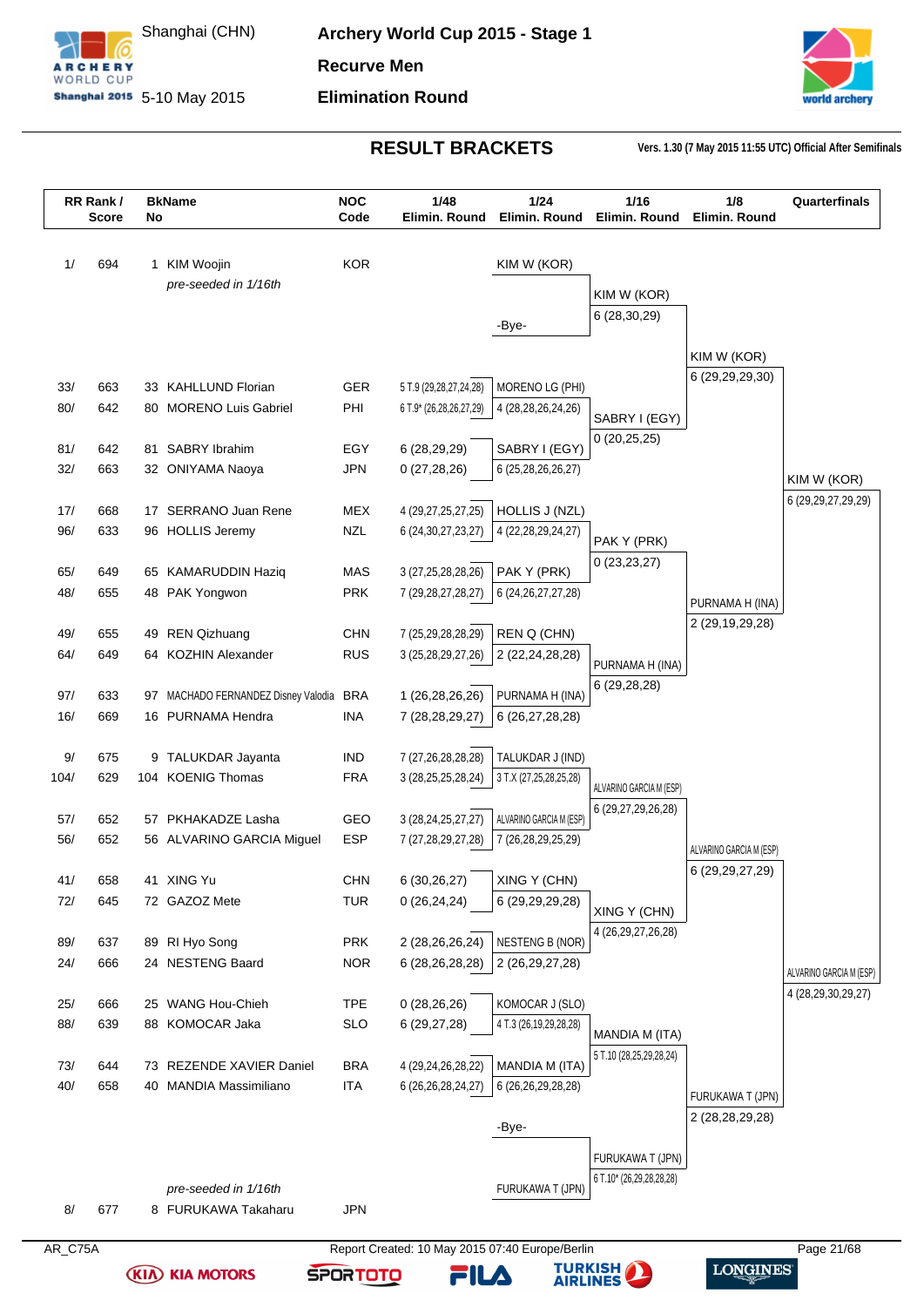



|         | RR Rank/<br><b>Score</b> | No  | <b>BkName</b>                 | <b>NOC</b><br>Code | 1/48<br>Elimin. Round                           | 1/24<br>Elimin. Round   | 1/16<br>Elimin, Round   | 1/8<br>Elimin, Round   | Quarterfinals      |
|---------|--------------------------|-----|-------------------------------|--------------------|-------------------------------------------------|-------------------------|-------------------------|------------------------|--------------------|
|         |                          |     |                               |                    |                                                 |                         |                         |                        |                    |
| 5/      | 688                      |     | 5 ELLISON Brady               | <b>USA</b>         |                                                 | ELLISON B (USA)         |                         |                        |                    |
|         |                          |     | pre-seeded in 1/16th          |                    |                                                 |                         | ELLISON B (USA)         |                        |                    |
|         |                          |     |                               |                    |                                                 | -Bye-                   | 7 (29,30,28,29)         |                        |                    |
|         |                          |     |                               |                    |                                                 |                         |                         |                        |                    |
|         |                          |     |                               |                    |                                                 |                         |                         | ELLISON B (USA)        |                    |
| 37/     | 659                      |     | 37 IWATA Ayumi                | <b>JPN</b>         | 6(28, 25, 30)                                   | <b>IWATA A (JPN)</b>    |                         | 7 (29,23,29,29,30)     |                    |
| 76/     | 643                      |     | 76 SLATER Kieran              | GBR                | 0(24, 24, 25)                                   | 6 T.9 (27,30,24,26,27)  | <b>IWATA A (JPN)</b>    |                        |                    |
|         |                          |     |                               |                    |                                                 |                         | 1 (29, 28, 27, 27)      |                        |                    |
| 85/     | 641                      |     | 85 NAIK Ranjit                | <b>IND</b>         | 6 (26,28,28,27)                                 | NAIK R (IND)            |                         |                        |                    |
| 28/     | 665                      |     | 28 VAN DEN BERG Sjef          | <b>NED</b>         | 2 (26,28,26,26)                                 | 5 T.4 (22,26,25,28,27)  |                         |                        | ELLISON B (USA)    |
| 21/     | 667                      | 21  | <b>MOHAMAD Khairul Anuar</b>  | <b>MAS</b>         | 6 (30,26,19,26)                                 | MOHAMAD KA (MAS)        |                         |                        | 4 (30,27,27,29,24) |
| 92/     | 636                      |     | 92 PHUSAWAT Natthapoom        | <b>THA</b>         | 2 (25,25,25,25)                                 | 6 (28, 30, 27, 28, 29)  |                         |                        |                    |
|         |                          |     |                               |                    |                                                 |                         | MOHAMAD KA (MAS)        |                        |                    |
| 69/     | 647                      | 69  | <b>GRAY Matthew</b>           | <b>AUS</b>         | 2 (26,29,25,25)                                 | PIFARRE MA (ESP)        | 5 T.8 (29,27,28,26,28)  |                        |                    |
| 44/     | 656                      |     | 44 PIFARRE Miguel Angel       | <b>ESP</b>         | 6 (29,27,26,26)                                 | 4 (23,27,29,28,29)      |                         | YU GL (TPE)            |                    |
|         |                          |     |                               |                    |                                                 |                         |                         | 3 (29, 28, 28, 28, 28) |                    |
| 53/     | 654                      |     | 53 DIELEMANS Mitch            | <b>NED</b>         | 7 (27, 25, 25, 29)                              | DIELEMANS M (NED)       |                         |                        |                    |
| 60/     | 651                      |     | 60 PASQUALUCCI David          | <b>ITA</b>         | 1 (26,25,23,28)                                 | 2 (30,28,28,24)         | YU GL (TPE)             |                        |                    |
| 101/    | 631                      | 101 | FREDRIKSSON Jesper            | <b>SWE</b>         | 3 (26,27,29,26,26)                              | YU GL (TPE)             | 6 T.9 (28,29,28,28,26)  |                        |                    |
| 12/     | 673                      |     | 12 YU Guan-Lin                | <b>TPE</b>         | 7 (27,27,27,28,27)                              | 6 (28,29,30,28)         |                         |                        |                    |
|         |                          |     |                               |                    |                                                 |                         |                         |                        |                    |
| 13/     | 672                      |     | 13 VAN DER VEN Rick           | <b>NED</b>         | 4 (26,27,27,26,27)                              | GODFREY L (GBR)         |                         |                        |                    |
| 100/    | 631                      |     | 100 GODFREY Larry             | <b>GBR</b>         | 6 (25,27,29,29,27)                              | 0(26,25,23)             | OLIVEIRA B (BRA)        |                        |                    |
|         |                          |     |                               |                    |                                                 |                         | 6 (24, 29, 29, 26)      |                        |                    |
| 61/     | 650                      |     | 61 PAEK Myong Chol            | <b>PRK</b>         | 3 (28, 25, 26, 27, 25)                          | OLIVEIRA B (BRA)        |                         |                        |                    |
| 52/     | 654                      |     | 52 OLIVEIRA Bernardo          | <b>BRA</b>         | 7 (29,25,28,26,26)                              | 6(28, 28, 27)           |                         | OLIVEIRA B (BRA)       |                    |
| 45/     | 656                      |     | 45 THAMWONG Witthaya          | <b>THA</b>         | 0(27, 24, 23)                                   | TSYNGUEV B (RUS)        |                         | 0(28, 24, 25)          |                    |
| 68/     | 647                      |     | 68 TSYNGUEV Beligto           | <b>RUS</b>         | 6(28, 27, 27)                                   | 6 (28,27,27,27,29)      |                         |                        |                    |
|         |                          |     |                               |                    |                                                 |                         | <b>TSYNGUEV B (RUS)</b> |                        |                    |
| 93/     | 635                      |     | 93 RODRIGUEZ Juan I.          | <b>ESP</b>         | 2 (27, 29, 27, 28)                              | NESPOLI M (ITA)         | 2 (28,27,28,25)         |                        |                    |
| 20/     | 667                      |     | 20 NESPOLI Mauro              | <b>ITA</b>         | 6 (29, 29, 28, 28)                              | 4 (28, 28, 27, 26, 28)  |                         |                        | LEE S (KOR)        |
|         |                          |     |                               |                    |                                                 |                         |                         |                        | 6 (29,26,29,30,28) |
| 29/     | 664                      |     | 29 VISWASH.                   | <b>IND</b>         | 6 T.10 (28,27,30,28,27)                         | VISWASH. (IND)          |                         |                        |                    |
| 84/     | 641                      |     | 84 WEISS Christian            | GER                | 5 T.9 (26,27,27,29,28)                          | 6 T.10 (28,26,28,27,29) | VISWASH. (IND)          |                        |                    |
| 77/     | 643                      | 77  | <b>RIVEST-BUNSTER Patrick</b> | CAN                | 7 (25,27,28,29)                                 | RIVEST-BUNSTER P (CAN)  | 4 (26, 28, 28, 27, 26)  |                        |                    |
| 36/     | 660                      |     | 36 FLOTO Florian              | GER                | 1 (25,26,27,27)                                 | 5 T.8 (26,26,30,28,27)  |                         |                        |                    |
|         |                          |     |                               |                    |                                                 |                         |                         | LEE S (KOR)            |                    |
|         |                          |     |                               |                    |                                                 | -Bye-                   |                         | 6 (29,26,29)           |                    |
|         |                          |     |                               |                    |                                                 |                         | LEE S (KOR)             |                        |                    |
|         |                          |     |                               |                    |                                                 |                         | 6 (27,27,28,27,28)      |                        |                    |
|         |                          |     | pre-seeded in 1/16th          |                    |                                                 | LEE S (KOR)             |                         |                        |                    |
| 4/      | 691                      |     | 4 LEE Seungyun                | <b>KOR</b>         |                                                 |                         |                         |                        |                    |
| AR_C75A |                          |     |                               |                    | Report Created: 10 May 2015 07:40 Europe/Berlin |                         |                         |                        | Page 22/68         |

**SPORTOTO** 

**(KIA) KIA MOTORS** 

**TURKISH<br>AIRLINES** 

FILA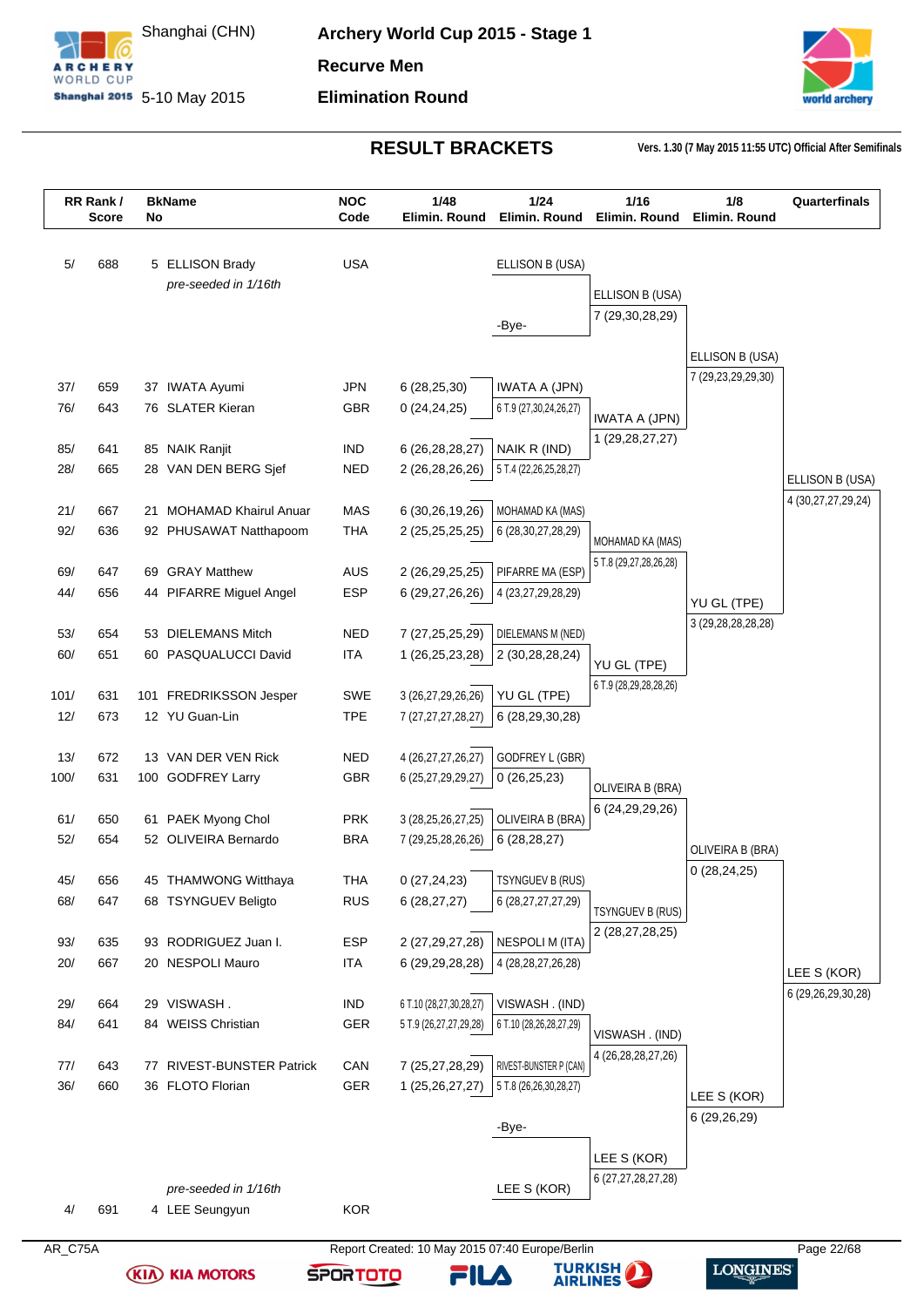



|            | RR Rank/<br><b>Score</b> | No | <b>BkName</b>                             | <b>NOC</b><br>Code       | 1/48<br>Elimin. Round                           | 1/24<br>Elimin. Round               | 1/16<br>Elimin. Round                      | 1/8<br>Elimin. Round      | Quarterfinals                                  |
|------------|--------------------------|----|-------------------------------------------|--------------------------|-------------------------------------------------|-------------------------------------|--------------------------------------------|---------------------------|------------------------------------------------|
|            |                          |    |                                           |                          |                                                 |                                     |                                            |                           |                                                |
| 3/         | 691                      |    | 3 OH Jin Hyek                             | <b>KOR</b>               |                                                 | OH JH (KOR)                         |                                            |                           |                                                |
|            |                          |    | pre-seeded in 1/16th                      |                          |                                                 |                                     | OH JH (KOR)                                |                           |                                                |
|            |                          |    |                                           |                          |                                                 |                                     | 7 (28, 28, 28, 27, 27)                     |                           |                                                |
|            |                          |    |                                           |                          |                                                 | -Bye-                               |                                            |                           |                                                |
|            |                          |    |                                           |                          |                                                 |                                     |                                            | OH JH (KOR)               |                                                |
| 35/        | 661                      |    | 35 YILMAZ Yagiz                           | <b>TUR</b>               | 7 (27,27,28,25,27)                              | YILMAZ Y (TUR)                      |                                            | 6 (28,28,28,29,28)        |                                                |
| 78/        | 643                      |    | 78 NGUYEN Hamilton                        | CAN                      | 3 (26,27,27,26,26)                              | 3 (29, 26, 28, 26, 24)              |                                            |                           |                                                |
|            |                          |    |                                           |                          |                                                 |                                     | WUKIE J (USA)                              |                           |                                                |
| 83/        | 641                      |    | 83 ELKHOLOSY Hady                         | EGY                      | 2 (26,27,29,29)                                 | WUKIE J (USA)                       | 3 (28,26,30,26,26)                         |                           |                                                |
| 30/        | 664                      |    | 30 WUKIE Jacob                            | <b>USA</b>               | 6 (27, 29, 29, 29)                              | 7 (29,28,29,25,29)                  |                                            |                           | OH JH (KOR)                                    |
|            |                          |    |                                           |                          |                                                 |                                     |                                            |                           | 5 T.10 (29,29,28,27,29)                        |
| 19/        | 668                      |    | 19 GU Xuesong                             | <b>CHN</b>               | 6 (29,28,29)                                    | GU X (CHN)                          |                                            |                           |                                                |
| 94/        | 635                      |    | 94 BOZLAR Fatih                           | <b>TUR</b>               | 0(28, 26, 28)                                   | 6 (26, 27, 29, 28, 28)              | GU X (CHN)                                 |                           |                                                |
| 67/        | 647                      | 67 | JONI Muhammad Ikram                       | <b>MAS</b>               | 1 (28,26,25,27)                                 | VAN DEN OEVER R (NED)               | 7 (27,28,30,28)                            |                           |                                                |
| 46/        | 655                      |    | 46 VAN DEN OEVER Rick                     | <b>NED</b>               | 7 (30,26,27,29)                                 | 4 (28, 28, 26, 27, 26)              |                                            |                           |                                                |
|            |                          |    |                                           |                          |                                                 |                                     |                                            | GU X (CHN)                |                                                |
| 51/        | 655                      |    | 51 RAMAEKERS Robin                        | <b>BEL</b>               | 6 (27,27,28,28)                                 | RAMAEKERS R (BEL)                   |                                            | 4 (27,29,28,28,28)        |                                                |
| 62/        | 650                      |    | 62 BAKRI Atiq Bazil                       | <b>MAS</b>               | 2 (30,25,27,25)                                 | 6 (27,27,28,28,27)                  | RAMAEKERS R (BEL)                          |                           |                                                |
|            |                          |    |                                           |                          |                                                 |                                     | 1 (27,25,28,25)                            |                           |                                                |
| 99/<br>14/ | 633<br>671               |    | 99 SENYUK Taras<br>14 TYACK Ryan          | AZE<br><b>AUS</b>        | 2 (28,29,28,27)<br>6 (30,28,29,29)              | TYACK R (AUS)<br>4 (27,29,27,27,27) |                                            |                           |                                                |
|            |                          |    |                                           |                          |                                                 |                                     |                                            |                           |                                                |
| 11/        | 674                      |    | 11 WORTH Taylor                           | AUS                      | 6(26, 28, 26)                                   | WORTH T (AUS)                       |                                            |                           |                                                |
| 102/       | 630                      |    | 102 HUSTON Patrick                        | GBR                      | 0(25,25,25)                                     | 6 (26,29,28)                        |                                            |                           |                                                |
|            |                          |    |                                           |                          |                                                 |                                     | <b>WORTH T (AUS)</b><br>3 (25,29,28,26,28) |                           |                                                |
| 59/        | 651                      |    | 59 ADRIAENSEN Ben                         | <b>BEL</b>               | 5 T.7 (29,27,24,28,24)                          | POTTS A (AUS)                       |                                            |                           |                                                |
| 54/        | 654                      |    | 54 POTTS Alec                             | <b>AUS</b>               | 6 T.8 (28,27,27,27,27)                          | 0(25, 22, 27)                       |                                            | <b>KLIMITCHEK C (USA)</b> |                                                |
|            |                          |    |                                           |                          |                                                 |                                     |                                            | 4 (28,28,30,29,27)        |                                                |
| 43/<br>70/ | 657<br>645               |    | 43 DALMEIDA Marcus<br>70 GIROUILLE Romain | <b>BRA</b><br><b>FRA</b> | 0(27,25,26)                                     | <b>GIROUILLE R (FRA)</b>            |                                            |                           |                                                |
|            |                          |    |                                           |                          | 6 (30,28,30)                                    | 4 (27,27,28,25,26)                  | KLIMITCHEK C (USA)                         |                           |                                                |
| 91/        | 636                      |    | 91 MUSSAYEV Sanzhar                       | KAZ                      | 1 (26,28,28,26)                                 | KLIMITCHEK C (USA)                  | 7 (26,26,28,28,29)                         |                           |                                                |
| 22/        | 667                      |    | 22 KLIMITCHEK Collin                      | <b>USA</b>               | 7 (26,29,29,28)                                 | 6 (25, 29, 27, 29, 28)              |                                            |                           |                                                |
|            |                          |    |                                           |                          |                                                 |                                     |                                            |                           | EGA AGATHA R (INA)<br>6 T.10* (29,27,30,28,27) |
| 27/        | 665                      |    | 27 CHAMPIA Mangal Singh                   | IND                      | 6 (28,27,25,30)                                 | CHAMPIA MS (IND)                    |                                            |                           |                                                |
| 86/        | 640                      |    | 86 DUZELBAYEV Sultan                      | KAZ                      | 2 (25,26,26,27)                                 | 3 (27, 27, 29, 27, 27)              | DANIEL L (FRA)                             |                           |                                                |
|            |                          |    |                                           |                          |                                                 |                                     | 2 (25,27,30,27)                            |                           |                                                |
| 75/<br>38/ | 644<br>659               |    | 75 HAGEN Paul Andre<br>38 DANIEL Lucas    | <b>NOR</b><br><b>FRA</b> | 1 (29,25,28,24)<br>7 (30,26,28,25)              | DANIEL L (FRA)                      |                                            |                           |                                                |
|            |                          |    |                                           |                          |                                                 | 7(29, 28, 28, 27, 29)               |                                            | EGA AGATHA R (INA)        |                                                |
|            |                          |    |                                           |                          |                                                 | -Bye-                               |                                            | 6 (29,29,29,28,29)        |                                                |
|            |                          |    |                                           |                          |                                                 |                                     |                                            |                           |                                                |
|            |                          |    |                                           |                          |                                                 |                                     | EGA AGATHA R (INA)                         |                           |                                                |
|            |                          |    | pre-seeded in 1/16th                      |                          |                                                 | EGA AGATHA R (INA)                  | 6 (29,28,26,30)                            |                           |                                                |
| 6/         | 686                      |    | 6 EGA AGATHA Riau                         | <b>INA</b>               |                                                 |                                     |                                            |                           |                                                |
|            |                          |    |                                           |                          |                                                 |                                     |                                            |                           |                                                |
| AR_C75A    |                          |    |                                           |                          | Report Created: 10 May 2015 07:40 Europe/Berlin |                                     |                                            |                           | Page 23/68                                     |

**SPORTOTO** 

**(KIA) KIA MOTORS** 

**TURKISH<br>AIRLINES** 

FILA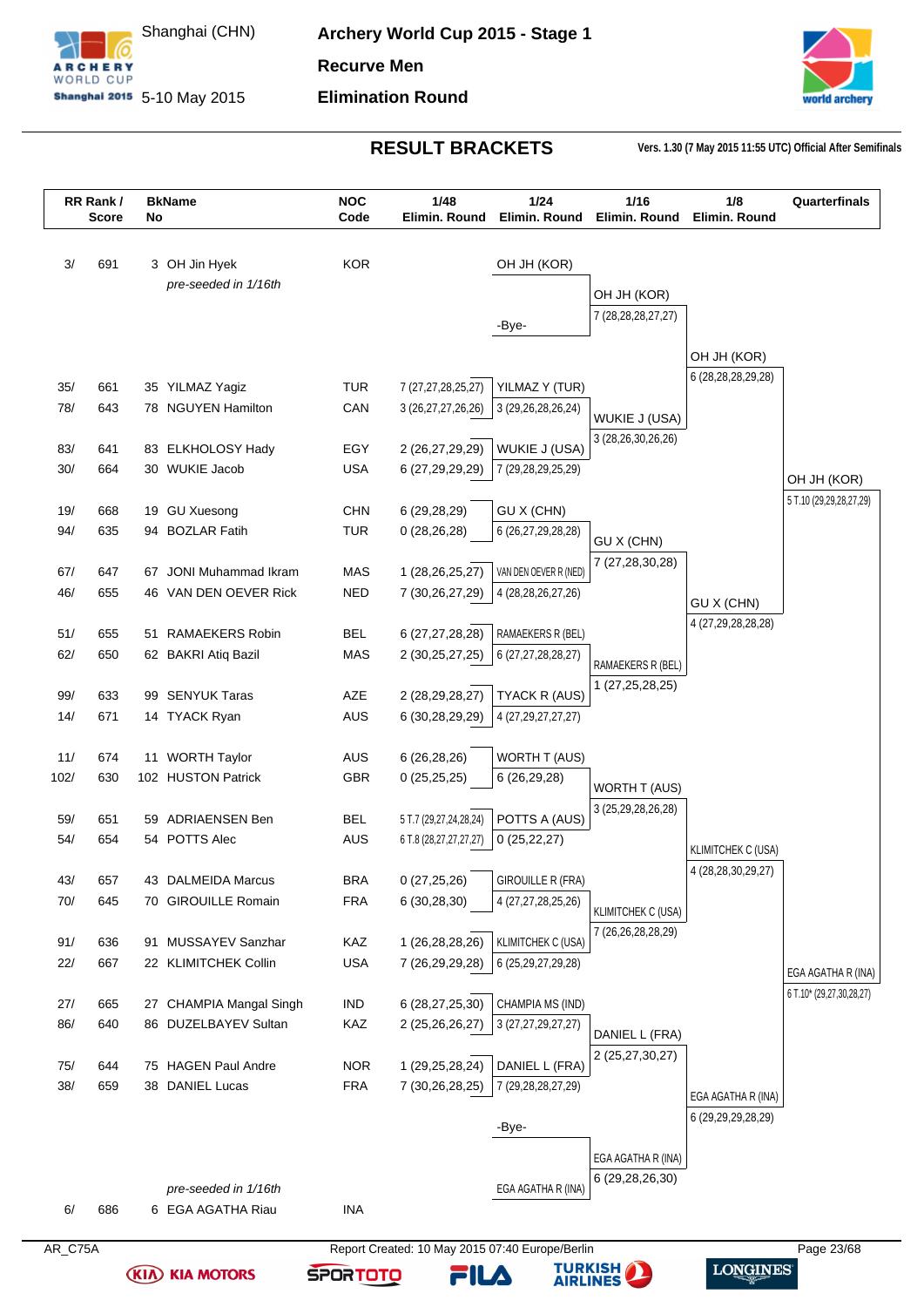





**(KIA) KIA MOTORS** 



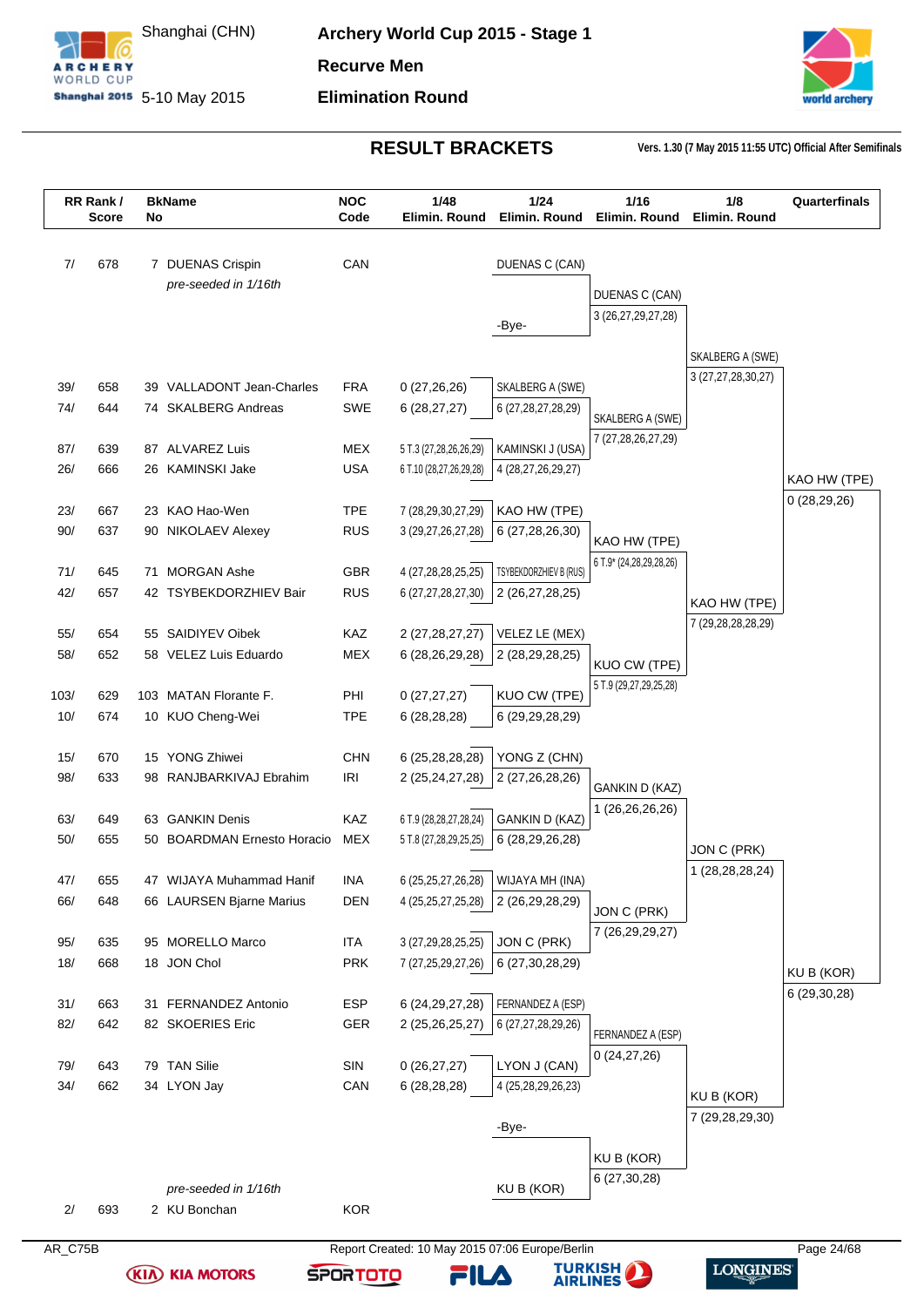

**Archery World Cup 2015 - Stage 1 Recurve Women Final Round**

rid archery

**RESULT BRACKETS Vers. 1.30 (7 May 2015 11:55 UTC) Official After Semifinals**

<span id="page-25-0"></span>

|     | RR Rank/     | <b>BkName</b>      | <b>NOC</b> | Quarterfinals          | <b>Semifinals</b>  | <b>Finals</b>   |                               |
|-----|--------------|--------------------|------------|------------------------|--------------------|-----------------|-------------------------------|
|     | <b>Score</b> | No                 | Code       |                        |                    |                 |                               |
| 1/  | 677          | 1 KANG Chae Young  | <b>KOR</b> | 7 (28,28,29,29)        | KANG CY (KOR)      |                 |                               |
| 8/  | 662          | 8 RENDON Ana Maria | COL        | 1 (28,26,26,25)        | 6 (28,29,30,29,30) | KANG CY (KOR)   |                               |
| 5/  | 669          | 5 KI Bo Bae        | <b>KOR</b> | 7 (28,30,28,30,30)     | KI BB (KOR)        | 6 (26,28,28,28) |                               |
| 20/ | 652          | 20 WU Jiaxin       | <b>CHN</b> | 3 (29, 30, 27, 28, 27) | 4 (26,29,28,30,30) |                 | <b>GOLD</b><br>KANG CY (KOR)  |
| 3/  | 671          | 3 KAWANAKA Kaori   | <b>JPN</b> | 4 (28, 29, 28, 28, 27) | WINTER K (GER)     |                 |                               |
| 6/  | 667          | 6 WINTER Karina    | <b>GER</b> | 6 (29,26,30,27,29)     | 4 (30,29,26,29,27) | CHOI M (KOR)    |                               |
| 10/ | 658          | 10 LORIG Khatuna   | <b>USA</b> | 2 (28,28,29,28)        | CHOI M (KOR)       | 2 (24,26,29,27) |                               |
| 2/  | 671          | 2 CHOI Misun       | <b>KOR</b> | 6 (29,29,28,29)        | 6 (28,28,29,30,29) |                 | <b>SILVER</b><br>CHOI M (KOR) |



FILA



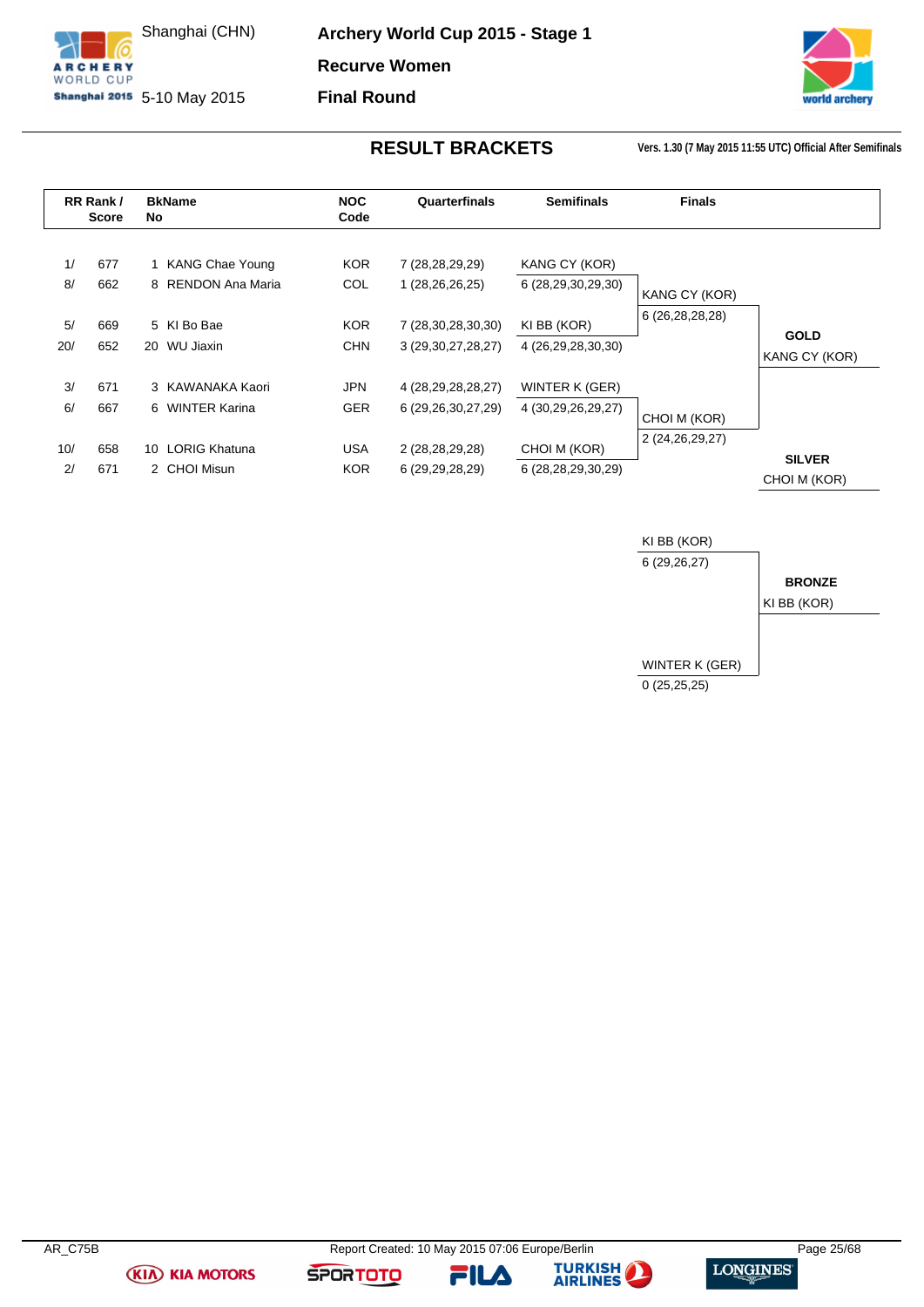



| <b>KOR</b><br>KANG CY (KOR)<br>677<br>1 KANG Chae Young<br>pre-seeded in 1/16th<br>KANG CY (KOR)<br>6 (28, 27, 27, 29)<br>-Bye-<br>KANG CY (KOR)<br>7 (28,29,29,29)<br><b>USA</b><br>PRITCHARD LN (USA)<br>33 PRITCHARD La Nola<br>6 (27,27,24,25)<br>645<br>616<br>80 VIOLI Sara<br><b>ITA</b><br>2 (25,25,25,24)<br>6(26, 27, 30)<br>PRITCHARD LN (USA)<br>2 (24, 27, 27, 28)<br>RICHTER E (GER)<br>81 HINOJOSA Karla<br><b>MEX</b><br>2 (23,25,22,26)<br>615<br>32 RICHTER Elena<br>GER<br>6 (27, 22, 28, 27)<br>645<br>0(25,26,25)<br>MEX<br>17 ROMAN Aida<br>6(29, 28, 27)<br>ROMAN A (MEX)<br>654<br>591<br>SIN<br>96 QUAH Kai Zhi<br>0(26, 22, 22)<br>4 (28,26,26,26,27)<br>SCHUH B (FRA)<br>0(24, 27, 28)<br>65 JANGNAS Erika<br><b>SWE</b><br>SCHUH B (FRA)<br>626<br>4 (29,25,24,23,26)<br><b>FRA</b><br>637<br>48 SCHUH Berengere<br>6 (29, 25, 22, 25, 27)<br>6 (26,26,29,26,28)<br>DASHIDORZHIEVA T (RUS)<br>1 (28,27,25,24)<br>49 MARIN Alicia<br>VEDWAN M (IND)<br>ESP<br>4 (24, 22, 25, 27, 27)<br>636<br><b>IND</b><br>628<br>64 VEDWAN Madhu<br>6 (26, 25, 24, 27, 27)<br>5 T.8 (27, 26, 27, 27, 28)<br>DASHIDORZHIEVA T (RUS)<br>6 (27,29,29)<br><b>THA</b><br>DASHIDORZHIEVA T (RUS)<br>587<br>97 PHUTDEE Waraporn<br>4 (26,23,26,26,26)<br><b>RUS</b><br>16/<br>655<br>16 DASHIDORZHIEVA Tuyana<br>6 (25,26,23,27,29)<br>6 T.9 (29,26,28,25,26)<br>9 YUAN Shu Chi<br><b>TPE</b><br>YUAN SC (TPE)<br>662<br>6(29, 27, 26)<br>104 GHADIMPOUR Elham<br><b>IRI</b><br>567<br>0(27, 23, 17)<br>6 T.9 (26,26,27,27,30)<br>YUAN SC (TPE)<br>7 (27,27,28,26,27)<br><b>PRK</b><br>RI UO (PRK)<br>631<br>57 RI Un Ok<br>6(29, 27, 28)<br>56 SENYUK Olga<br>AZE<br>631<br>0(27, 24, 27)<br>5 T.6 (26,27,29,26,27)<br>YUAN SC (TPE)<br>4 (29, 29, 27, 27, 28)<br>GBR<br>FOLKARD N (GBR)<br>639<br>41 FOLKARD Naomi<br>6 (30,27,25,28)<br>622<br>72 BAYARDO Gabriela<br>MEX<br>2 (25,24,27,26)<br>6 T.9 (25,26,26,28,27)<br>FOLKARD N (GBR)<br>3 (22, 29, 28, 25, 25)<br>SAFITRI E (INA)<br>89 SAFITRI Erwina<br>602<br>INA<br>7 (24, 27, 23, 26, 28)<br>24 ESEBUA Kristine<br>GEO<br>648<br>3 (22, 23, 26, 26, 24)<br>5 T.7 (28,30,24,27,27)<br><b>TPE</b><br>25 LIN Yu-Hsuan<br>6(28, 28, 26)<br>LIN YH (TPE)<br>648<br>610<br>88 BRIDGER Deonne<br>AUS<br>0(20, 24, 25)<br>6 T.9 (26,27,30,28,27)<br>LIN YH (TPE)<br>4 (26,26,27,28,25)<br>73 DIVAKAR Snehal<br>ROSENVINGE C (DEN)<br>621<br>IND<br>4 (27,28,20,24,26)<br><b>DEN</b><br>639<br>40 ROSENVINGE Carina<br>6 (25,26,25,26,27)<br>5 T.8 (26,27,25,28,28)<br>RENDON AM (COL)<br>6 (27,29,28,28,28)<br>-Bye-<br>RENDON AM (COL)<br>6 (26, 26, 28, 27, 26)<br>pre-seeded in 1/16th<br>RENDON AM (COL)<br>8 RENDON Ana Maria<br>COL<br>662 |      | RR Rank/<br><b>Score</b> | No | <b>BkName</b> | <b>NOC</b><br>Code | 1/48<br>Elimin. Round | 1/24<br>Elimin, Round | 1/16<br>Elimin. Round | 1/8<br>Elimin. Round | Quarterfinals   |
|--------------------------------------------------------------------------------------------------------------------------------------------------------------------------------------------------------------------------------------------------------------------------------------------------------------------------------------------------------------------------------------------------------------------------------------------------------------------------------------------------------------------------------------------------------------------------------------------------------------------------------------------------------------------------------------------------------------------------------------------------------------------------------------------------------------------------------------------------------------------------------------------------------------------------------------------------------------------------------------------------------------------------------------------------------------------------------------------------------------------------------------------------------------------------------------------------------------------------------------------------------------------------------------------------------------------------------------------------------------------------------------------------------------------------------------------------------------------------------------------------------------------------------------------------------------------------------------------------------------------------------------------------------------------------------------------------------------------------------------------------------------------------------------------------------------------------------------------------------------------------------------------------------------------------------------------------------------------------------------------------------------------------------------------------------------------------------------------------------------------------------------------------------------------------------------------------------------------------------------------------------------------------------------------------------------------------------------------------------------------------------------------------------------------------------------------------------------------------------------------------------------------------------------------------------------------------------------------------------------------------------------------------------------------------------------------------------------|------|--------------------------|----|---------------|--------------------|-----------------------|-----------------------|-----------------------|----------------------|-----------------|
|                                                                                                                                                                                                                                                                                                                                                                                                                                                                                                                                                                                                                                                                                                                                                                                                                                                                                                                                                                                                                                                                                                                                                                                                                                                                                                                                                                                                                                                                                                                                                                                                                                                                                                                                                                                                                                                                                                                                                                                                                                                                                                                                                                                                                                                                                                                                                                                                                                                                                                                                                                                                                                                                                                              |      |                          |    |               |                    |                       |                       |                       |                      |                 |
|                                                                                                                                                                                                                                                                                                                                                                                                                                                                                                                                                                                                                                                                                                                                                                                                                                                                                                                                                                                                                                                                                                                                                                                                                                                                                                                                                                                                                                                                                                                                                                                                                                                                                                                                                                                                                                                                                                                                                                                                                                                                                                                                                                                                                                                                                                                                                                                                                                                                                                                                                                                                                                                                                                              | 1/   |                          |    |               |                    |                       |                       |                       |                      |                 |
|                                                                                                                                                                                                                                                                                                                                                                                                                                                                                                                                                                                                                                                                                                                                                                                                                                                                                                                                                                                                                                                                                                                                                                                                                                                                                                                                                                                                                                                                                                                                                                                                                                                                                                                                                                                                                                                                                                                                                                                                                                                                                                                                                                                                                                                                                                                                                                                                                                                                                                                                                                                                                                                                                                              |      |                          |    |               |                    |                       |                       |                       |                      |                 |
|                                                                                                                                                                                                                                                                                                                                                                                                                                                                                                                                                                                                                                                                                                                                                                                                                                                                                                                                                                                                                                                                                                                                                                                                                                                                                                                                                                                                                                                                                                                                                                                                                                                                                                                                                                                                                                                                                                                                                                                                                                                                                                                                                                                                                                                                                                                                                                                                                                                                                                                                                                                                                                                                                                              |      |                          |    |               |                    |                       |                       |                       |                      |                 |
|                                                                                                                                                                                                                                                                                                                                                                                                                                                                                                                                                                                                                                                                                                                                                                                                                                                                                                                                                                                                                                                                                                                                                                                                                                                                                                                                                                                                                                                                                                                                                                                                                                                                                                                                                                                                                                                                                                                                                                                                                                                                                                                                                                                                                                                                                                                                                                                                                                                                                                                                                                                                                                                                                                              |      |                          |    |               |                    |                       |                       |                       |                      |                 |
|                                                                                                                                                                                                                                                                                                                                                                                                                                                                                                                                                                                                                                                                                                                                                                                                                                                                                                                                                                                                                                                                                                                                                                                                                                                                                                                                                                                                                                                                                                                                                                                                                                                                                                                                                                                                                                                                                                                                                                                                                                                                                                                                                                                                                                                                                                                                                                                                                                                                                                                                                                                                                                                                                                              |      |                          |    |               |                    |                       |                       |                       |                      |                 |
|                                                                                                                                                                                                                                                                                                                                                                                                                                                                                                                                                                                                                                                                                                                                                                                                                                                                                                                                                                                                                                                                                                                                                                                                                                                                                                                                                                                                                                                                                                                                                                                                                                                                                                                                                                                                                                                                                                                                                                                                                                                                                                                                                                                                                                                                                                                                                                                                                                                                                                                                                                                                                                                                                                              |      |                          |    |               |                    |                       |                       |                       |                      |                 |
|                                                                                                                                                                                                                                                                                                                                                                                                                                                                                                                                                                                                                                                                                                                                                                                                                                                                                                                                                                                                                                                                                                                                                                                                                                                                                                                                                                                                                                                                                                                                                                                                                                                                                                                                                                                                                                                                                                                                                                                                                                                                                                                                                                                                                                                                                                                                                                                                                                                                                                                                                                                                                                                                                                              | 33/  |                          |    |               |                    |                       |                       |                       |                      |                 |
|                                                                                                                                                                                                                                                                                                                                                                                                                                                                                                                                                                                                                                                                                                                                                                                                                                                                                                                                                                                                                                                                                                                                                                                                                                                                                                                                                                                                                                                                                                                                                                                                                                                                                                                                                                                                                                                                                                                                                                                                                                                                                                                                                                                                                                                                                                                                                                                                                                                                                                                                                                                                                                                                                                              | 80/  |                          |    |               |                    |                       |                       |                       |                      |                 |
|                                                                                                                                                                                                                                                                                                                                                                                                                                                                                                                                                                                                                                                                                                                                                                                                                                                                                                                                                                                                                                                                                                                                                                                                                                                                                                                                                                                                                                                                                                                                                                                                                                                                                                                                                                                                                                                                                                                                                                                                                                                                                                                                                                                                                                                                                                                                                                                                                                                                                                                                                                                                                                                                                                              | 81/  |                          |    |               |                    |                       |                       |                       |                      |                 |
|                                                                                                                                                                                                                                                                                                                                                                                                                                                                                                                                                                                                                                                                                                                                                                                                                                                                                                                                                                                                                                                                                                                                                                                                                                                                                                                                                                                                                                                                                                                                                                                                                                                                                                                                                                                                                                                                                                                                                                                                                                                                                                                                                                                                                                                                                                                                                                                                                                                                                                                                                                                                                                                                                                              | 32/  |                          |    |               |                    |                       |                       |                       |                      |                 |
|                                                                                                                                                                                                                                                                                                                                                                                                                                                                                                                                                                                                                                                                                                                                                                                                                                                                                                                                                                                                                                                                                                                                                                                                                                                                                                                                                                                                                                                                                                                                                                                                                                                                                                                                                                                                                                                                                                                                                                                                                                                                                                                                                                                                                                                                                                                                                                                                                                                                                                                                                                                                                                                                                                              |      |                          |    |               |                    |                       |                       |                       |                      | KANG CY (KOR)   |
|                                                                                                                                                                                                                                                                                                                                                                                                                                                                                                                                                                                                                                                                                                                                                                                                                                                                                                                                                                                                                                                                                                                                                                                                                                                                                                                                                                                                                                                                                                                                                                                                                                                                                                                                                                                                                                                                                                                                                                                                                                                                                                                                                                                                                                                                                                                                                                                                                                                                                                                                                                                                                                                                                                              | 17/  |                          |    |               |                    |                       |                       |                       |                      | 7 (28,28,29,29) |
|                                                                                                                                                                                                                                                                                                                                                                                                                                                                                                                                                                                                                                                                                                                                                                                                                                                                                                                                                                                                                                                                                                                                                                                                                                                                                                                                                                                                                                                                                                                                                                                                                                                                                                                                                                                                                                                                                                                                                                                                                                                                                                                                                                                                                                                                                                                                                                                                                                                                                                                                                                                                                                                                                                              | 96/  |                          |    |               |                    |                       |                       |                       |                      |                 |
|                                                                                                                                                                                                                                                                                                                                                                                                                                                                                                                                                                                                                                                                                                                                                                                                                                                                                                                                                                                                                                                                                                                                                                                                                                                                                                                                                                                                                                                                                                                                                                                                                                                                                                                                                                                                                                                                                                                                                                                                                                                                                                                                                                                                                                                                                                                                                                                                                                                                                                                                                                                                                                                                                                              |      |                          |    |               |                    |                       |                       |                       |                      |                 |
|                                                                                                                                                                                                                                                                                                                                                                                                                                                                                                                                                                                                                                                                                                                                                                                                                                                                                                                                                                                                                                                                                                                                                                                                                                                                                                                                                                                                                                                                                                                                                                                                                                                                                                                                                                                                                                                                                                                                                                                                                                                                                                                                                                                                                                                                                                                                                                                                                                                                                                                                                                                                                                                                                                              | 65/  |                          |    |               |                    |                       |                       |                       |                      |                 |
|                                                                                                                                                                                                                                                                                                                                                                                                                                                                                                                                                                                                                                                                                                                                                                                                                                                                                                                                                                                                                                                                                                                                                                                                                                                                                                                                                                                                                                                                                                                                                                                                                                                                                                                                                                                                                                                                                                                                                                                                                                                                                                                                                                                                                                                                                                                                                                                                                                                                                                                                                                                                                                                                                                              | 48/  |                          |    |               |                    |                       |                       |                       |                      |                 |
|                                                                                                                                                                                                                                                                                                                                                                                                                                                                                                                                                                                                                                                                                                                                                                                                                                                                                                                                                                                                                                                                                                                                                                                                                                                                                                                                                                                                                                                                                                                                                                                                                                                                                                                                                                                                                                                                                                                                                                                                                                                                                                                                                                                                                                                                                                                                                                                                                                                                                                                                                                                                                                                                                                              |      |                          |    |               |                    |                       |                       |                       |                      |                 |
|                                                                                                                                                                                                                                                                                                                                                                                                                                                                                                                                                                                                                                                                                                                                                                                                                                                                                                                                                                                                                                                                                                                                                                                                                                                                                                                                                                                                                                                                                                                                                                                                                                                                                                                                                                                                                                                                                                                                                                                                                                                                                                                                                                                                                                                                                                                                                                                                                                                                                                                                                                                                                                                                                                              | 49/  |                          |    |               |                    |                       |                       |                       |                      |                 |
|                                                                                                                                                                                                                                                                                                                                                                                                                                                                                                                                                                                                                                                                                                                                                                                                                                                                                                                                                                                                                                                                                                                                                                                                                                                                                                                                                                                                                                                                                                                                                                                                                                                                                                                                                                                                                                                                                                                                                                                                                                                                                                                                                                                                                                                                                                                                                                                                                                                                                                                                                                                                                                                                                                              | 64/  |                          |    |               |                    |                       |                       |                       |                      |                 |
|                                                                                                                                                                                                                                                                                                                                                                                                                                                                                                                                                                                                                                                                                                                                                                                                                                                                                                                                                                                                                                                                                                                                                                                                                                                                                                                                                                                                                                                                                                                                                                                                                                                                                                                                                                                                                                                                                                                                                                                                                                                                                                                                                                                                                                                                                                                                                                                                                                                                                                                                                                                                                                                                                                              |      |                          |    |               |                    |                       |                       |                       |                      |                 |
|                                                                                                                                                                                                                                                                                                                                                                                                                                                                                                                                                                                                                                                                                                                                                                                                                                                                                                                                                                                                                                                                                                                                                                                                                                                                                                                                                                                                                                                                                                                                                                                                                                                                                                                                                                                                                                                                                                                                                                                                                                                                                                                                                                                                                                                                                                                                                                                                                                                                                                                                                                                                                                                                                                              | 97/  |                          |    |               |                    |                       |                       |                       |                      |                 |
|                                                                                                                                                                                                                                                                                                                                                                                                                                                                                                                                                                                                                                                                                                                                                                                                                                                                                                                                                                                                                                                                                                                                                                                                                                                                                                                                                                                                                                                                                                                                                                                                                                                                                                                                                                                                                                                                                                                                                                                                                                                                                                                                                                                                                                                                                                                                                                                                                                                                                                                                                                                                                                                                                                              |      |                          |    |               |                    |                       |                       |                       |                      |                 |
|                                                                                                                                                                                                                                                                                                                                                                                                                                                                                                                                                                                                                                                                                                                                                                                                                                                                                                                                                                                                                                                                                                                                                                                                                                                                                                                                                                                                                                                                                                                                                                                                                                                                                                                                                                                                                                                                                                                                                                                                                                                                                                                                                                                                                                                                                                                                                                                                                                                                                                                                                                                                                                                                                                              | 9/   |                          |    |               |                    |                       |                       |                       |                      |                 |
|                                                                                                                                                                                                                                                                                                                                                                                                                                                                                                                                                                                                                                                                                                                                                                                                                                                                                                                                                                                                                                                                                                                                                                                                                                                                                                                                                                                                                                                                                                                                                                                                                                                                                                                                                                                                                                                                                                                                                                                                                                                                                                                                                                                                                                                                                                                                                                                                                                                                                                                                                                                                                                                                                                              | 104/ |                          |    |               |                    |                       |                       |                       |                      |                 |
|                                                                                                                                                                                                                                                                                                                                                                                                                                                                                                                                                                                                                                                                                                                                                                                                                                                                                                                                                                                                                                                                                                                                                                                                                                                                                                                                                                                                                                                                                                                                                                                                                                                                                                                                                                                                                                                                                                                                                                                                                                                                                                                                                                                                                                                                                                                                                                                                                                                                                                                                                                                                                                                                                                              |      |                          |    |               |                    |                       |                       |                       |                      |                 |
|                                                                                                                                                                                                                                                                                                                                                                                                                                                                                                                                                                                                                                                                                                                                                                                                                                                                                                                                                                                                                                                                                                                                                                                                                                                                                                                                                                                                                                                                                                                                                                                                                                                                                                                                                                                                                                                                                                                                                                                                                                                                                                                                                                                                                                                                                                                                                                                                                                                                                                                                                                                                                                                                                                              | 57/  |                          |    |               |                    |                       |                       |                       |                      |                 |
|                                                                                                                                                                                                                                                                                                                                                                                                                                                                                                                                                                                                                                                                                                                                                                                                                                                                                                                                                                                                                                                                                                                                                                                                                                                                                                                                                                                                                                                                                                                                                                                                                                                                                                                                                                                                                                                                                                                                                                                                                                                                                                                                                                                                                                                                                                                                                                                                                                                                                                                                                                                                                                                                                                              | 56/  |                          |    |               |                    |                       |                       |                       |                      |                 |
|                                                                                                                                                                                                                                                                                                                                                                                                                                                                                                                                                                                                                                                                                                                                                                                                                                                                                                                                                                                                                                                                                                                                                                                                                                                                                                                                                                                                                                                                                                                                                                                                                                                                                                                                                                                                                                                                                                                                                                                                                                                                                                                                                                                                                                                                                                                                                                                                                                                                                                                                                                                                                                                                                                              |      |                          |    |               |                    |                       |                       |                       |                      |                 |
|                                                                                                                                                                                                                                                                                                                                                                                                                                                                                                                                                                                                                                                                                                                                                                                                                                                                                                                                                                                                                                                                                                                                                                                                                                                                                                                                                                                                                                                                                                                                                                                                                                                                                                                                                                                                                                                                                                                                                                                                                                                                                                                                                                                                                                                                                                                                                                                                                                                                                                                                                                                                                                                                                                              | 41/  |                          |    |               |                    |                       |                       |                       |                      |                 |
|                                                                                                                                                                                                                                                                                                                                                                                                                                                                                                                                                                                                                                                                                                                                                                                                                                                                                                                                                                                                                                                                                                                                                                                                                                                                                                                                                                                                                                                                                                                                                                                                                                                                                                                                                                                                                                                                                                                                                                                                                                                                                                                                                                                                                                                                                                                                                                                                                                                                                                                                                                                                                                                                                                              | 72/  |                          |    |               |                    |                       |                       |                       |                      |                 |
|                                                                                                                                                                                                                                                                                                                                                                                                                                                                                                                                                                                                                                                                                                                                                                                                                                                                                                                                                                                                                                                                                                                                                                                                                                                                                                                                                                                                                                                                                                                                                                                                                                                                                                                                                                                                                                                                                                                                                                                                                                                                                                                                                                                                                                                                                                                                                                                                                                                                                                                                                                                                                                                                                                              |      |                          |    |               |                    |                       |                       |                       |                      |                 |
|                                                                                                                                                                                                                                                                                                                                                                                                                                                                                                                                                                                                                                                                                                                                                                                                                                                                                                                                                                                                                                                                                                                                                                                                                                                                                                                                                                                                                                                                                                                                                                                                                                                                                                                                                                                                                                                                                                                                                                                                                                                                                                                                                                                                                                                                                                                                                                                                                                                                                                                                                                                                                                                                                                              | 89/  |                          |    |               |                    |                       |                       |                       |                      |                 |
|                                                                                                                                                                                                                                                                                                                                                                                                                                                                                                                                                                                                                                                                                                                                                                                                                                                                                                                                                                                                                                                                                                                                                                                                                                                                                                                                                                                                                                                                                                                                                                                                                                                                                                                                                                                                                                                                                                                                                                                                                                                                                                                                                                                                                                                                                                                                                                                                                                                                                                                                                                                                                                                                                                              | 24/  |                          |    |               |                    |                       |                       |                       |                      | RENDON AM (COL) |
|                                                                                                                                                                                                                                                                                                                                                                                                                                                                                                                                                                                                                                                                                                                                                                                                                                                                                                                                                                                                                                                                                                                                                                                                                                                                                                                                                                                                                                                                                                                                                                                                                                                                                                                                                                                                                                                                                                                                                                                                                                                                                                                                                                                                                                                                                                                                                                                                                                                                                                                                                                                                                                                                                                              | 25/  |                          |    |               |                    |                       |                       |                       |                      | 1 (28,26,26,25) |
|                                                                                                                                                                                                                                                                                                                                                                                                                                                                                                                                                                                                                                                                                                                                                                                                                                                                                                                                                                                                                                                                                                                                                                                                                                                                                                                                                                                                                                                                                                                                                                                                                                                                                                                                                                                                                                                                                                                                                                                                                                                                                                                                                                                                                                                                                                                                                                                                                                                                                                                                                                                                                                                                                                              | 88/  |                          |    |               |                    |                       |                       |                       |                      |                 |
|                                                                                                                                                                                                                                                                                                                                                                                                                                                                                                                                                                                                                                                                                                                                                                                                                                                                                                                                                                                                                                                                                                                                                                                                                                                                                                                                                                                                                                                                                                                                                                                                                                                                                                                                                                                                                                                                                                                                                                                                                                                                                                                                                                                                                                                                                                                                                                                                                                                                                                                                                                                                                                                                                                              |      |                          |    |               |                    |                       |                       |                       |                      |                 |
|                                                                                                                                                                                                                                                                                                                                                                                                                                                                                                                                                                                                                                                                                                                                                                                                                                                                                                                                                                                                                                                                                                                                                                                                                                                                                                                                                                                                                                                                                                                                                                                                                                                                                                                                                                                                                                                                                                                                                                                                                                                                                                                                                                                                                                                                                                                                                                                                                                                                                                                                                                                                                                                                                                              | 73/  |                          |    |               |                    |                       |                       |                       |                      |                 |
|                                                                                                                                                                                                                                                                                                                                                                                                                                                                                                                                                                                                                                                                                                                                                                                                                                                                                                                                                                                                                                                                                                                                                                                                                                                                                                                                                                                                                                                                                                                                                                                                                                                                                                                                                                                                                                                                                                                                                                                                                                                                                                                                                                                                                                                                                                                                                                                                                                                                                                                                                                                                                                                                                                              | 40/  |                          |    |               |                    |                       |                       |                       |                      |                 |
|                                                                                                                                                                                                                                                                                                                                                                                                                                                                                                                                                                                                                                                                                                                                                                                                                                                                                                                                                                                                                                                                                                                                                                                                                                                                                                                                                                                                                                                                                                                                                                                                                                                                                                                                                                                                                                                                                                                                                                                                                                                                                                                                                                                                                                                                                                                                                                                                                                                                                                                                                                                                                                                                                                              |      |                          |    |               |                    |                       |                       |                       |                      |                 |
|                                                                                                                                                                                                                                                                                                                                                                                                                                                                                                                                                                                                                                                                                                                                                                                                                                                                                                                                                                                                                                                                                                                                                                                                                                                                                                                                                                                                                                                                                                                                                                                                                                                                                                                                                                                                                                                                                                                                                                                                                                                                                                                                                                                                                                                                                                                                                                                                                                                                                                                                                                                                                                                                                                              |      |                          |    |               |                    |                       |                       |                       |                      |                 |
|                                                                                                                                                                                                                                                                                                                                                                                                                                                                                                                                                                                                                                                                                                                                                                                                                                                                                                                                                                                                                                                                                                                                                                                                                                                                                                                                                                                                                                                                                                                                                                                                                                                                                                                                                                                                                                                                                                                                                                                                                                                                                                                                                                                                                                                                                                                                                                                                                                                                                                                                                                                                                                                                                                              |      |                          |    |               |                    |                       |                       |                       |                      |                 |
|                                                                                                                                                                                                                                                                                                                                                                                                                                                                                                                                                                                                                                                                                                                                                                                                                                                                                                                                                                                                                                                                                                                                                                                                                                                                                                                                                                                                                                                                                                                                                                                                                                                                                                                                                                                                                                                                                                                                                                                                                                                                                                                                                                                                                                                                                                                                                                                                                                                                                                                                                                                                                                                                                                              |      |                          |    |               |                    |                       |                       |                       |                      |                 |
|                                                                                                                                                                                                                                                                                                                                                                                                                                                                                                                                                                                                                                                                                                                                                                                                                                                                                                                                                                                                                                                                                                                                                                                                                                                                                                                                                                                                                                                                                                                                                                                                                                                                                                                                                                                                                                                                                                                                                                                                                                                                                                                                                                                                                                                                                                                                                                                                                                                                                                                                                                                                                                                                                                              |      |                          |    |               |                    |                       |                       |                       |                      |                 |
|                                                                                                                                                                                                                                                                                                                                                                                                                                                                                                                                                                                                                                                                                                                                                                                                                                                                                                                                                                                                                                                                                                                                                                                                                                                                                                                                                                                                                                                                                                                                                                                                                                                                                                                                                                                                                                                                                                                                                                                                                                                                                                                                                                                                                                                                                                                                                                                                                                                                                                                                                                                                                                                                                                              | 8/   |                          |    |               |                    |                       |                       |                       |                      |                 |
| AR_C75A<br>Report Created: 10 May 2015 07:06 Europe/Berlin<br>Page 26/68                                                                                                                                                                                                                                                                                                                                                                                                                                                                                                                                                                                                                                                                                                                                                                                                                                                                                                                                                                                                                                                                                                                                                                                                                                                                                                                                                                                                                                                                                                                                                                                                                                                                                                                                                                                                                                                                                                                                                                                                                                                                                                                                                                                                                                                                                                                                                                                                                                                                                                                                                                                                                                     |      |                          |    |               |                    |                       |                       |                       |                      |                 |

**SPORTOTO** 

**(KIA) KIA MOTORS** 

**TURKISH** 

FILA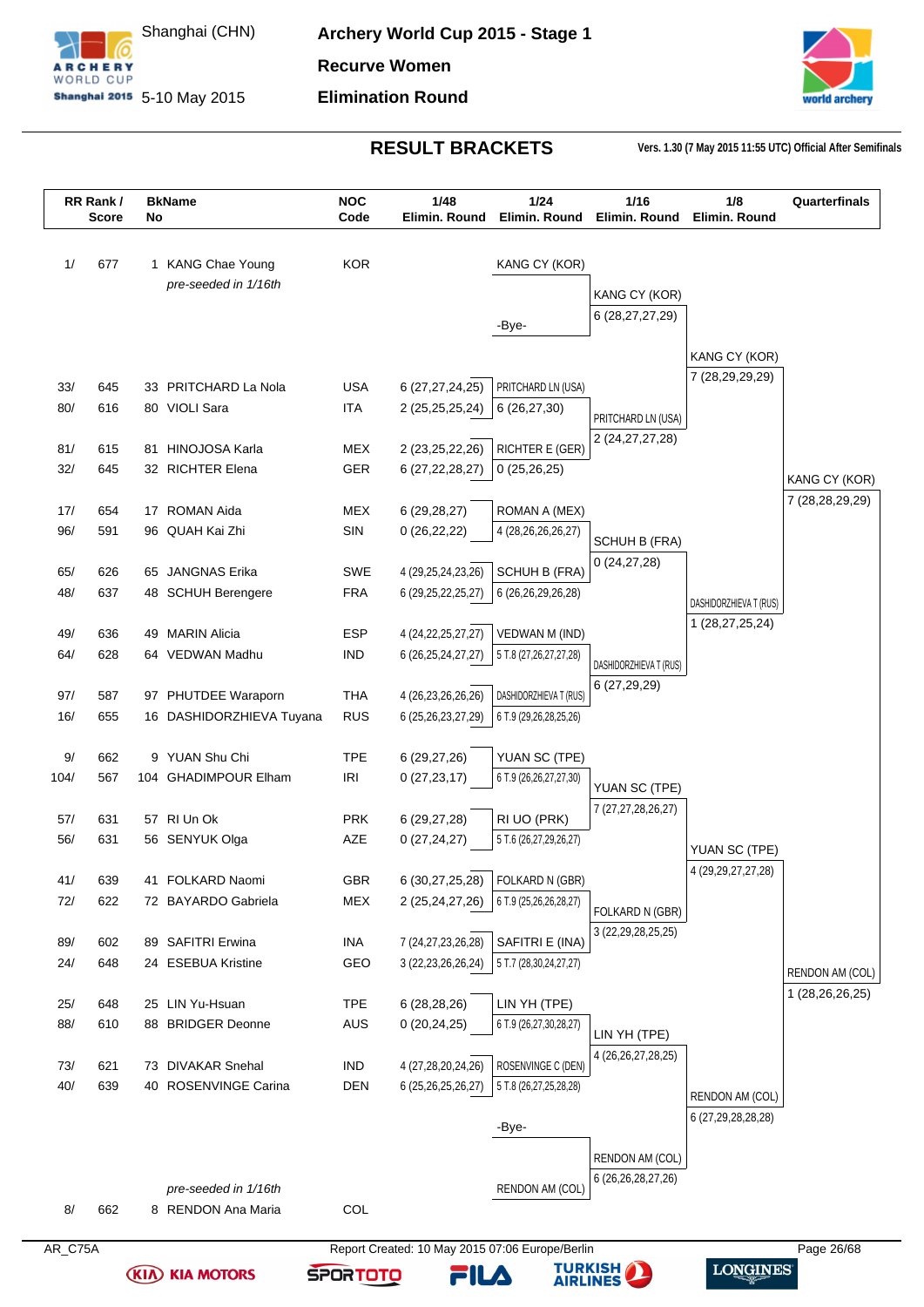



**LONGINES** 

|             | RR Rank/<br><b>Score</b> | No | <b>BkName</b>                                  | <b>NOC</b><br>Code | 1/48<br>Elimin. Round                           | 1/24<br>Elimin. Round         | 1/16<br>Elimin. Round                    | 1/8<br>Elimin. Round   | Quarterfinals          |
|-------------|--------------------------|----|------------------------------------------------|--------------------|-------------------------------------------------|-------------------------------|------------------------------------------|------------------------|------------------------|
| 5/          | 669                      |    | 5 KI Bo Bae                                    | <b>KOR</b>         |                                                 | KI BB (KOR)                   |                                          |                        |                        |
|             |                          |    | pre-seeded in 1/16th                           |                    |                                                 |                               |                                          |                        |                        |
|             |                          |    |                                                |                    |                                                 |                               | KI BB (KOR)                              |                        |                        |
|             |                          |    |                                                |                    |                                                 | -Bye-                         | 6 T.10* (28,29,27,28,26)                 |                        |                        |
|             |                          |    |                                                |                    |                                                 |                               |                                          | KI BB (KOR)            |                        |
| 37/         | 643                      |    | 37 LIN Chia-En                                 | <b>TPE</b>         |                                                 | LIN CE (TPE)                  |                                          | 7 (28,28,30,30)        |                        |
| 76/         | 618                      |    | 76 ABDUL HALIL Nur Afisa                       | MAS                | 6 (28,27,25,27)<br>2 (25,27,24,27)              | 6(28,28,27,28,29)             |                                          |                        |                        |
|             |                          |    |                                                |                    |                                                 |                               | LIN CE (TPE)                             |                        |                        |
| 85/         | 611                      |    | 85 FULLER Sarah                                | <b>NZL</b>         | 1 (23, 22, 25, 26)                              | HAIDN TSCHALOVA V (GER)       | 5 T.9 (27, 28, 28, 29, 26)               |                        |                        |
| 28/         | 646                      |    | 28 HAIDN TSCHALOVA Veronika GER                |                    | 7 (24,27,25,30)                                 | 4 (26,26,29,29,26)            |                                          |                        | KI BB (KOR)            |
|             |                          |    |                                                |                    |                                                 |                               |                                          |                        | 7 (28, 30, 28, 30, 30) |
| 21/         | 650                      | 21 | <b>MENG Fanxu</b>                              | <b>CHN</b>         | 6 (26,24,24,26)                                 | MENG F (CHN)                  |                                          |                        |                        |
| 92/         | 597                      |    | 92 NGUYEN PHUONG Linh                          | <b>VIE</b>         | 2 (25,28,22,24)                                 | 6 (28,29,29,28)               | <b>MENG F (CHN)</b>                      |                        |                        |
| 69/         | 624                      |    | 69 NARIMANIDZE Khatuna                         | GEO                | 4 (22, 28, 27, 26, 26)                          | XU J (CHN)                    | 7 (25,29,30,28,27)                       |                        |                        |
| 44/         | 638                      |    | 44 XU Jing                                     | <b>CHN</b>         | 6 (18,27,28,29,27)                              | 2 (28,29,28,27)               |                                          |                        |                        |
|             |                          |    |                                                |                    |                                                 |                               |                                          | MENG F (CHN)           |                        |
| 53/         | 635                      |    | 53 BROWN Mackenzie                             | <b>USA</b>         | 2 (26, 23, 23, 26)                              | <b>RUGGIERI L (FRA)</b>       |                                          | 1 (27,26,30,27)        |                        |
| 60/         | 628                      |    | 60 RUGGIERI Laura                              | <b>FRA</b>         | 6 (27, 28, 23, 26)                              | 6(28, 27, 28)                 | RUGGIERI L (FRA)                         |                        |                        |
|             |                          |    |                                                |                    |                                                 |                               | 3 (24, 29, 27, 29, 22)                   |                        |                        |
| 101/<br>12/ | 578<br>657               |    | 101 RUANGKRIENGSIN Waranya<br>12 CHANG Hye Jin | THA<br><b>KOR</b>  | 2 (24, 28, 23, 26)<br>6 (26,28,29,26)           | CHANG HJ (KOR)<br>0(25,26,26) |                                          |                        |                        |
|             |                          |    |                                                |                    |                                                 |                               |                                          |                        |                        |
| 13/         | 657                      |    | 13 KUMARI Deepika                              | <b>IND</b>         | 6 (29,24,19,26)                                 | KUMARI D (IND)                |                                          |                        |                        |
| 100/        | 583                      |    | 100 AKTUNA Aybuke                              | <b>TUR</b>         | 2 (25, 23, 22, 25)                              | 6 (29,30,29)                  |                                          |                        |                        |
|             |                          |    |                                                |                    |                                                 |                               | KUMARI D (IND)<br>4 (25, 29, 27, 27, 27) |                        |                        |
| 61/         | 628                      | 61 | <b>CHOIRUNISA Diananda</b>                     | <b>INA</b>         | 2 (24, 27, 27, 27)                              | GIBILARO A (USA)              |                                          |                        |                        |
| 52/         | 636                      |    | 52 GIBILARO Ariel                              | <b>USA</b>         | 6 (23,29,29,28)                                 | 0(26, 27, 25)                 |                                          | WU J (CHN)             |                        |
|             |                          |    | 45 LOC Thi Dao                                 | VIE                |                                                 | CASTANOS C (ESP)              |                                          | 6 (27, 26, 29, 30, 27) |                        |
| 45/<br>68/  | 638<br>624               |    | 68 CASTANOS Celia                              | <b>ESP</b>         | 2 (24, 24, 24, 25)<br>6 (25,25,22,26)           | 0(24,24,24)                   |                                          |                        |                        |
|             |                          |    |                                                |                    |                                                 |                               | WU J (CHN)                               |                        |                        |
| 93/         | 594                      |    | 93 THIFFEAULT PICARD Georcy-Stephanie CAN      |                    | 3 (21,27,26,25,26)                              | WU J (CHN)                    | 6 (27,27,28,26,29)                       |                        |                        |
| 20/         | 652                      |    | 20 WU Jiaxin                                   | <b>CHN</b>         | 7 (27, 26, 26, 27, 28)                          | 6(28, 29, 28)                 |                                          |                        | WU J (CHN)             |
|             |                          |    |                                                |                    |                                                 |                               |                                          |                        | 3 (29, 30, 27, 28, 27) |
| 29/         | 646                      |    | 29 LI Yelena                                   | KAZ                | 6 (26,27,27,26,26)                              | LI Y (KAZ)                    |                                          |                        |                        |
| 84/         | 611                      |    | 84 SANCHEZ Natalia                             | COL                | 4 (28,23,29,25,25)                              | 4 (23, 26, 25, 23, 24)        | HONGITAN KM (PHI)                        |                        |                        |
| 77/         | 618                      |    | 77 HONGITAN Kareel Meer                        | PHI                | 6 T.8* (27,22,25,24,29)                         | <b>HONGITAN KM (PHI)</b>      | 6 T.10 (27,24,26,26,25)                  |                        |                        |
| 36/         | 643                      |    | 36 WARDANI Titik Kusuma                        | <b>INA</b>         | 5 T.8 (26,30,25,27,28)                          | 6 (24, 26, 24, 27, 24)        |                                          |                        |                        |
|             |                          |    |                                                |                    |                                                 |                               |                                          | HONGITAN KM (PHI)      |                        |
|             |                          |    |                                                |                    |                                                 | -Bye-                         |                                          | 4 (25, 26, 30, 27, 27) |                        |
|             |                          |    |                                                |                    |                                                 |                               | STEPANOVA I (RUS)                        |                        |                        |
|             |                          |    |                                                |                    |                                                 |                               | 5 T.8 (27, 28, 24, 28, 24)               |                        |                        |
|             |                          |    | pre-seeded in 1/16th                           |                    |                                                 | STEPANOVA I (RUS)             |                                          |                        |                        |
| 4/          | 670                      |    | 4 STEPANOVA Inna                               | <b>RUS</b>         |                                                 |                               |                                          |                        |                        |
| AR_C75A     |                          |    |                                                |                    | Report Created: 10 May 2015 07:06 Europe/Berlin |                               |                                          |                        | Page 27/68             |

**(KIA) KIA MOTORS** 



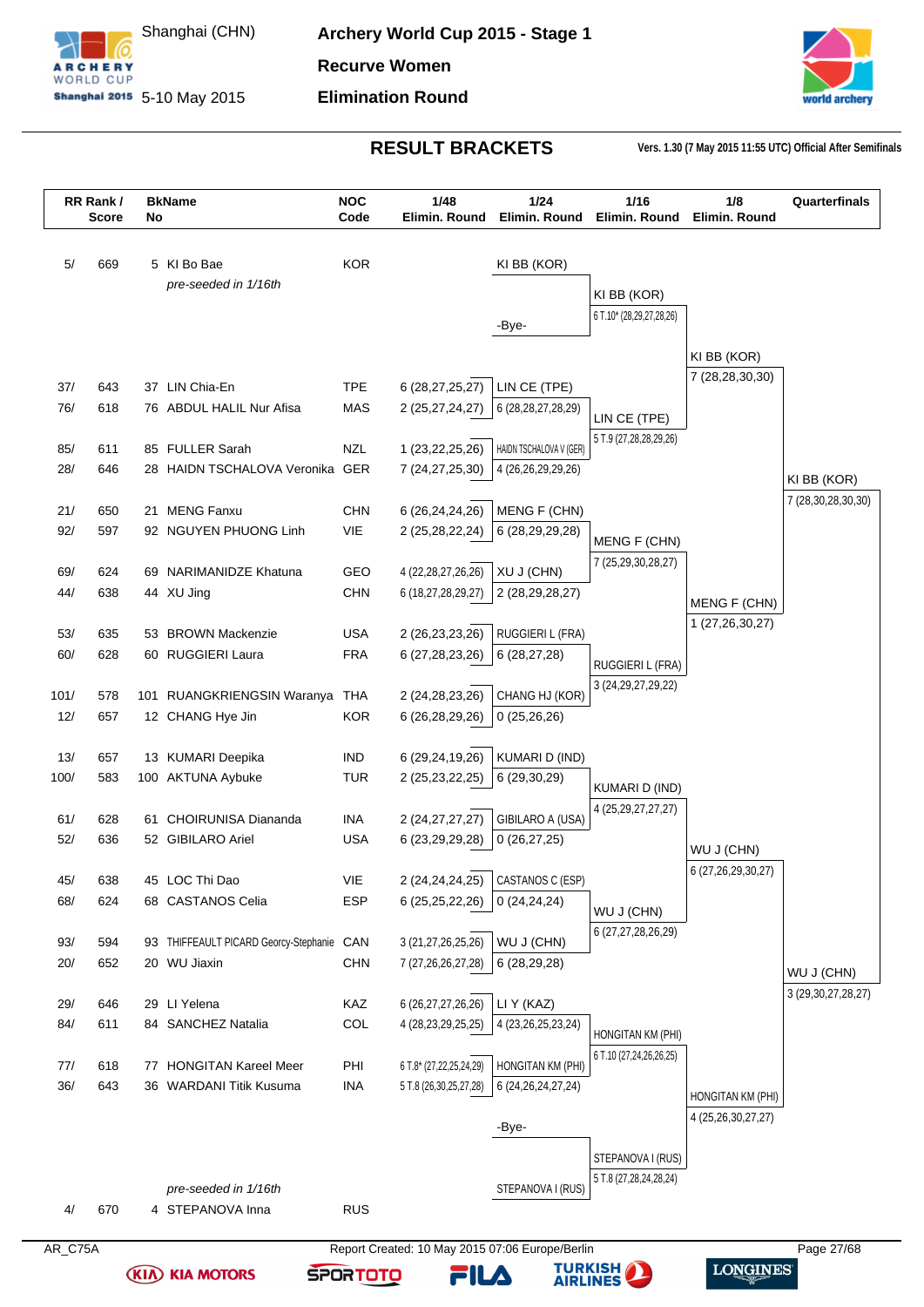



|      | RR Rank/<br><b>Score</b> | No | <b>BkName</b>             | <b>NOC</b><br>Code                | 1/48<br>Elimin. Round      | 1/24<br>Elimin, Round | 1/16<br>Elimin. Round  | 1/8<br>Elimin. Round   | Quarterfinals                          |
|------|--------------------------|----|---------------------------|-----------------------------------|----------------------------|-----------------------|------------------------|------------------------|----------------------------------------|
|      |                          |    |                           |                                   |                            |                       |                        |                        |                                        |
| 3/   | 671                      |    | 3 KAWANAKA Kaori          | <b>JPN</b>                        |                            | KAWANAKA K (JPN)      |                        |                        |                                        |
|      |                          |    | pre-seeded in 1/16th      |                                   |                            |                       | KAWANAKA K (JPN)       |                        |                                        |
|      |                          |    |                           |                                   |                            |                       | 6(22, 29, 28)          |                        |                                        |
|      |                          |    |                           |                                   |                            | -Bye-                 |                        |                        |                                        |
|      |                          |    |                           |                                   |                            |                       |                        | KAWANAKA K (JPN)       |                                        |
| 35/  | 644                      |    | 35 THOMAS Solenne         | <b>FRA</b>                        | 4 (26,26,26,24,24)         | KAUR S (IND)          |                        | 6 (27,28,28,29)        |                                        |
| 78/  | 618                      |    | 78 KAUR Satbir            | <b>IND</b>                        | 6 (27, 25, 16, 27, 28)     | 1 (26,25,26,25)       |                        |                        |                                        |
|      |                          |    |                           |                                   |                            |                       | SAIDIYEVA L (KAZ)      |                        |                                        |
| 83/  | 614                      |    | 83 UNSAL Begunhan Elif    | <b>TUR</b>                        | 4 (25,25,20,24,25)         | SAIDIYEVA L (KAZ)     | 0(16, 27, 27)          |                        |                                        |
| 30/  | 646                      |    | 30 SAIDIYEVA Luiza        | KAZ                               | 6 (27,24,25,23,26)         | 7 (30,29,26,26)       |                        |                        |                                        |
|      |                          |    |                           |                                   |                            |                       |                        |                        | KAWANAKA K (JPN)<br>4 (28,29,28,28,27) |
| 19/  | 654                      |    | 19 LE Thi Thu Hien        | VIE                               | 6 T.8* (26,27,27,25,28)    | LE TTH (VIE)          |                        |                        |                                        |
| 94/  | 593                      |    | 94 AZHAR Farah Amalina    | <b>MAS</b>                        | 5 T.8 (27, 23, 22, 27, 28) | 6 (26,29,29)          | LE TTH (VIE)           |                        |                                        |
|      |                          |    |                           |                                   |                            |                       | 0(27,25,24)            |                        |                                        |
| 67/  | 625                      |    | 67 OLIVER Amy             | <b>GBR</b>                        | 6 (26, 28, 21, 27, 29)     | OLIVER A (GBR)        |                        |                        |                                        |
| 46/  | 638                      |    | 46 ANAGOZ Yasemin Ecem    | <b>TUR</b>                        | 4 (28, 25, 25, 26, 25)     | 0(25,25,26)           |                        | HAYASHIY (JPN)         |                                        |
| 51/  | 636                      |    | 51 VALENCIA Alejandra     | MEX                               | 6 (27,29,28,30)            | VALENCIA A (MEX)      |                        | 2 (26,21,29,26)        |                                        |
| 62/  | 628                      |    | 62 MANDIA Claudia         | <b>ITA</b>                        | 2 (29, 22, 24, 27)         | 0(25, 27, 26)         |                        |                        |                                        |
|      |                          |    |                           |                                   |                            |                       | HAYASHIY (JPN)         |                        |                                        |
| 99/  | 585                      |    | 99 CHAN Jing Ru           | SIN                               | 0(24, 23, 25)              | HAYASHI Y (JPN)       | 6 (29,28,26)           |                        |                                        |
| 14/  | 656                      |    | 14 HAYASHI Yuki           | <b>JPN</b>                        | 6(27, 28, 27)              | 6(27, 29, 27)         |                        |                        |                                        |
|      |                          |    |                           |                                   |                            |                       |                        |                        |                                        |
| 11/  | 657                      | 11 | <b>NEMATI Zahra</b>       | IRI                               | 6 (27,23,20,26,28)         | NEMATI Z (IRI)        |                        |                        |                                        |
| 102/ | 577                      |    | 102 MANSOUR Amira         | EGY                               | 4 (29, 19, 24, 16, 25)     | 6 (24, 28, 27, 26)    | NEMATI Z (IRI)         |                        |                                        |
|      |                          |    |                           |                                   |                            |                       | 6 (29,24,26,27,28)     |                        |                                        |
| 59/  | 629                      |    | 59 KHORAMSHAHI Shiva      | IRI                               | 7 (26,27,24,26,29)         | KHORAMSHAHI S (IRI)   |                        |                        |                                        |
| 54/  | 635                      |    | 54 NIKITIN Sarah          | <b>BRA</b>                        | 3 (26,24,26,24,24)         | 2 (25,24,24,24)       |                        | NEMATI Z (IRI)         |                                        |
| 43/  | 638                      |    | 43 ERDYNIEVA Natalia      | <b>RUS</b>                        | 7 (25,28,28,27)            | ERDYNIEVA N (RUS)     |                        | 3 (27, 25, 27, 25, 25) |                                        |
| 70/  | 623                      |    | 70 ABDOLKARIMI Melika     | $\ensuremath{\mathsf{IR}}\xspace$ | 1 (25,22,27,21)            | 0(26, 23, 27)         |                        |                        |                                        |
|      |                          |    |                           |                                   |                            |                       | JAGER M (DEN)          |                        |                                        |
| 91/  | 597                      |    | 91 BROOKSHAW Ingrid       | AUS                               | 2 (28,21,22,24)            | JAGER M (DEN)         | 4 (28,27,23,27,28)     |                        |                                        |
| 22/  | 650                      |    | 22 JAGER Maja             | DEN                               | 6 (25,26,26,25)            | 6(27, 29, 29)         |                        |                        |                                        |
|      |                          |    |                           |                                   |                            |                       |                        |                        | WINTER K (GER)                         |
| 27/  | 647                      |    | 27 ALARCON Miriam         | <b>ESP</b>                        | 6 (23, 25, 25, 29)         | ALARCON M (ESP)       |                        |                        | 6 (29, 26, 30, 27, 29)                 |
| 86/  | 611                      |    | 86 HUNT Nicky             | GBR                               | 2 (25, 23, 21, 27)         | 6 (28,24,28,25,25)    | ALARCON M (ESP)        |                        |                                        |
|      |                          |    |                           |                                   |                            |                       | 4 (30,27,25,26,25)     |                        |                                        |
| 75/  | 619                      |    | 75 LOKE Shin Hui          | MAS                               | 5 T.8 (24,27,25,27,25)     | NGUYEN TQT (VIE)      |                        |                        |                                        |
| 38/  | 642                      |    | 38 NGUYEN Thi Quyen Trang | VIE                               | 6 T.8* (25,27,22,25,30)    | 4 (26,26,26,25,25)    |                        | WINTER K (GER)         |                                        |
|      |                          |    |                           |                                   |                            |                       |                        | 7 (27,24,29,26,27)     |                                        |
|      |                          |    |                           |                                   |                            | -Bye-                 |                        |                        |                                        |
|      |                          |    |                           |                                   |                            |                       | WINTER K (GER)         |                        |                                        |
|      |                          |    | pre-seeded in 1/16th      |                                   |                            | WINTER K (GER)        | 6 (26, 24, 27, 29, 28) |                        |                                        |
|      |                          |    | 6 WINTER Karina           |                                   |                            |                       |                        |                        |                                        |
| 6/   | 667                      |    |                           | GER                               |                            |                       |                        |                        |                                        |

**(KIA) KIA MOTORS** 



FILA

**TURKISH**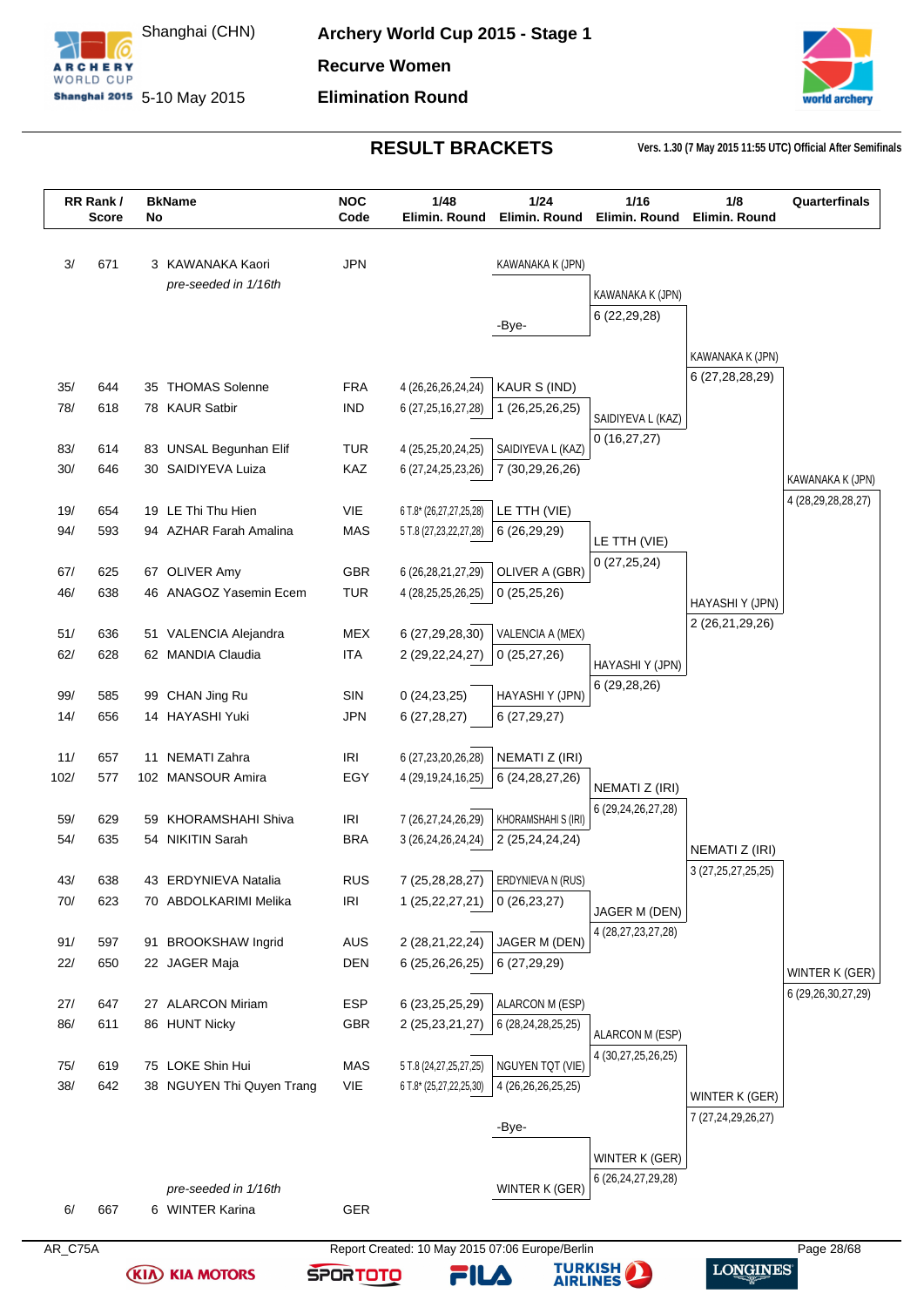

**Archery World Cup 2015 - Stage 1 Recurve Women Elimination Round**



**RESULT BRACKETS Vers. 1.30 (7 May 2015 11:55 UTC) Official After Semifinals**

|         | RR Rank/<br><b>Score</b> | No | <b>BkName</b>                             | <b>NOC</b><br>Code | 1/48<br>Elimin. Round                           | 1/24<br>Elimin. Round   | 1/16<br>Elimin, Round    | 1/8<br>Elimin, Round   | Quarterfinals      |
|---------|--------------------------|----|-------------------------------------------|--------------------|-------------------------------------------------|-------------------------|--------------------------|------------------------|--------------------|
|         |                          |    |                                           |                    |                                                 |                         |                          |                        |                    |
| 7/      | 663                      |    | 7 ZHU Jueman                              | <b>CHN</b>         |                                                 | ZHU J (CHN)             |                          |                        |                    |
|         |                          |    | pre-seeded in 1/16th                      |                    |                                                 |                         | ZHU J (CHN)              |                        |                    |
|         |                          |    |                                           |                    |                                                 |                         | 2 (26,26,29,27)          |                        |                    |
|         |                          |    |                                           |                    |                                                 | -Bye-                   |                          |                        |                    |
|         |                          |    |                                           |                    |                                                 |                         |                          | KANG UJ (PRK)          |                    |
| 39/     | 639                      |    | 39 CHOE Song Hui                          | <b>PRK</b>         | 6 (24, 26, 23, 28, 25)                          | CHOE SH (PRK)           |                          | 5 T.8 (25,27,27,28,27) |                    |
| 74/     | 620                      |    | 74 DEGN Randi                             | <b>DEN</b>         | 4 (26,23,24,26,24)                              | 5 T.6 (28,26,27,26,26)  | KANG UJ (PRK)            |                        |                    |
|         |                          |    |                                           |                    |                                                 |                         | 6 (27,28,26,28)          |                        |                    |
| 87/     | 611                      |    | 87 DELA CRUZ Rachelle Anne                | PHI                | 3 (27, 23, 25, 26, 28)                          | KANG UJ (PRK)           |                          |                        |                    |
| 26/     | 647                      |    | 26 KANG Un Ju                             | <b>PRK</b>         | 7 (27,26,28,25,29)                              | 6 T.10 (26,26,28,24,28) |                          |                        | LORIG K (USA)      |
| 23/     | 648                      | 23 | <b>TIMOFEEVA Kristina</b>                 | <b>RUS</b>         | 6 (28,28,26,27)                                 | TIMOFEEVA K (RUS)       |                          |                        | 2 (28, 28, 29, 28) |
| 90/     | 599                      |    | 90 DA COSTA RODRIGUES Larissa Feitosa BRA |                    | 2 (27, 25, 28, 19)                              | 2 (24, 28, 18, 26)      |                          |                        |                    |
|         |                          |    |                                           |                    |                                                 |                         | MARTIN A (ESP)           |                        |                    |
| 71/     | 622                      |    | 71 PLANEIX Sophie                         | <b>FRA</b>         | 1 (25,26,21,24)                                 | MARTIN A (ESP)          | 4 (27,27,25,25,22)       |                        |                    |
| 42/     | 638                      |    | 42 MARTIN Adriana                         | <b>ESP</b>         | 7 (25,27,27,26)                                 | 6 (27, 26, 25, 27)      |                          | LORIG K (USA)          |                    |
|         |                          |    |                                           |                    |                                                 |                         |                          | 6 T.9 (28,29,27,26,26) |                    |
| 55/     | 633                      |    | 55 CHOE Ok Sil                            | <b>PRK</b>         | 6 (29,27,24,25,28)                              | CHOE OS (PRK)           |                          |                        |                    |
| 58/     | 630                      |    | 58 LAURSEN Anne Marie                     | <b>DEN</b>         | 4 (28,24,26,26,24)                              | 0(29, 24, 26)           | LORIG K (USA)            |                        |                    |
| 103/    | 570                      |    | 103 SEPULVEDA Maira Alejandra             | COL                | 3 (28, 26, 25, 24, 25)                          | LORIG K (USA)           | 6 (26, 25, 26, 28, 24)   |                        |                    |
| 10/     | 658                      |    | 10 LORIG Khatuna                          | <b>USA</b>         | 7 (29,26,24,26,29)                              | 6(30,25,29)             |                          |                        |                    |
|         |                          |    |                                           |                    |                                                 |                         |                          |                        |                    |
| 15/     | 656                      |    | 15 UNRUH Lisa                             | <b>GER</b>         | 6(27, 26, 27)                                   | UNRUH L (GER)           |                          |                        |                    |
| 98/     | 586                      |    | 98 ACQUESTA Michelle                      | <b>BRA</b>         | 0(25,25,21)                                     | 6 (30,25,28,28)         | UNRUH L (GER)            |                        |                    |
|         |                          |    |                                           |                    |                                                 |                         | 5 T.10 (25,28,26,27,30)  |                        |                    |
| 63/     | 628                      |    | 63 NAGAMINE Saori                         | JPN                | 6 (25,28,26,26,27)                              | NAGAMINE S (JPN)        |                          |                        |                    |
| 50/     | 636                      |    | 50 TUKEBAYEVA Farida                      | KAZ                | 4 (25,29,25,26,26)                              | 2 (27, 29, 27, 22)      |                          | ROCHMAWATI IY (INA)    |                    |
| 47/     | 637                      |    | 47 ROCHMAWATI Ika Yuliana                 | INA                | 6(27, 27, 26)                                   | ROCHMAWATI IY (INA)     |                          | 0(26, 27, 28)          |                    |
| 66/     | 626                      |    | 66 LOBZHENIDZE Yulia                      | GEO                | 0(24,25,24)                                     | 6 (27,28,29)            |                          |                        |                    |
|         |                          |    |                                           |                    |                                                 |                         | ROCHMAWATI IY (INA)      |                        |                    |
| 95/     | 591                      |    | 95 KAMEL Nada                             | EGY                | 4 (25,25,28,24,25)                              | LINGARD S (AUS)         | 6 T.10* (29,26,26,28,28) |                        |                    |
| 18/     | 654                      |    | 18 LINGARD Semra                          | <b>AUS</b>         | 6 (25,28,25,25,25)                              | 0(26, 27, 28)           |                          |                        | CHOI M (KOR)       |
|         |                          |    |                                           |                    |                                                 |                         |                          |                        | 6 (29, 29, 28, 29) |
| 31/     | 646                      |    | 31 SARTORI Guendalina                     | <b>ITA</b>         | 0(24, 27, 27)                                   | TEO D (SIN)             |                          |                        |                    |
| 82/     | 614                      |    | 82 TEO Dillian                            | SIN                | 6(25, 28, 28)                                   | 3 (25, 25, 26, 25, 25)  | DOS SANTOS AM (BRA)      |                        |                    |
| 79/     | 617                      |    | 79 DOS SANTOS Ane Marcelle                | <b>BRA</b>         | 7 (27, 28, 28, 27)                              | DOS SANTOS AM (BRA)     | 0(27,23,23)              |                        |                    |
| 34/     | 644                      |    | 34 TONETTA Elena                          | <b>ITA</b>         | 1 (27,26,23,25)                                 | 7 (25,28,28,24,28)      |                          |                        |                    |
|         |                          |    |                                           |                    |                                                 |                         |                          | CHOI M (KOR)           |                    |
|         |                          |    |                                           |                    |                                                 | -Bye-                   |                          | 6 (30, 30, 29)         |                    |
|         |                          |    |                                           |                    |                                                 |                         | CHOI M (KOR)             |                        |                    |
|         |                          |    |                                           |                    |                                                 |                         | 6 (28,29,29)             |                        |                    |
|         |                          |    | pre-seeded in 1/16th                      |                    |                                                 | CHOI M (KOR)            |                          |                        |                    |
| 2/      | 671                      |    | 2 CHOI Misun                              | <b>KOR</b>         |                                                 |                         |                          |                        |                    |
| AR_C75B |                          |    |                                           |                    | Report Created: 09 May 2015 09:15 Europe/Berlin |                         |                          |                        | Page 29/68         |

**TURKISH<br>AIRLINES** 

FILA

**LONGINES** 

**(KIA) KIA MOTORS**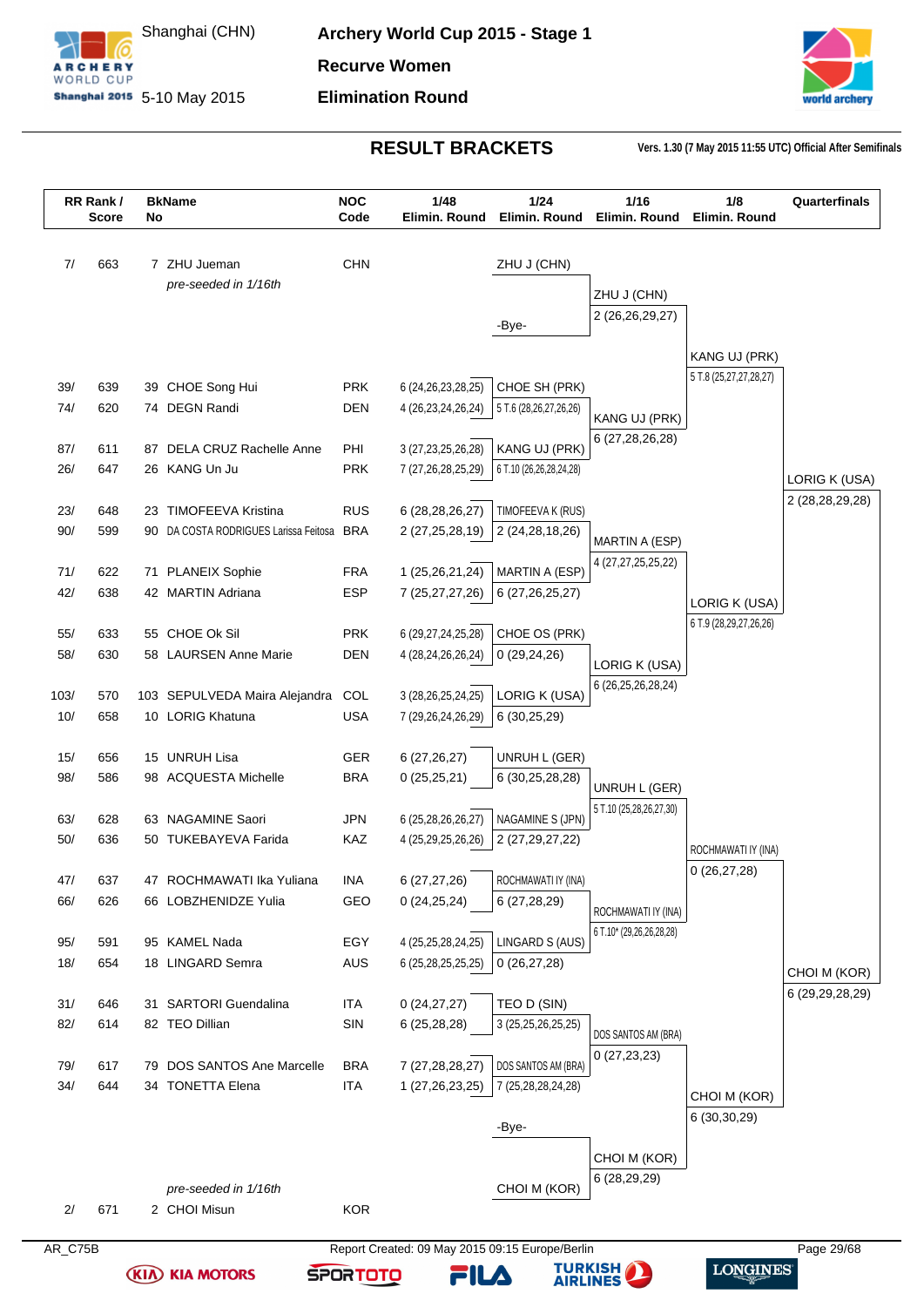

**Archery World Cup 2015 - Stage 1 Compound Men**

**Final Round**

**Shanghai 2015** 5-10 May 2015



**RESULT BRACKETS Vers. 1.30 (7 May 2015 11:55 UTC) Official After Semifinals**

<span id="page-30-0"></span>

|           | RR Rank/<br><b>Score</b> | <b>BkName</b><br>No                  | <b>NOC</b><br>Code | Quarterfinals | <b>Semifinals</b>      | <b>Finals</b>      |                                |
|-----------|--------------------------|--------------------------------------|--------------------|---------------|------------------------|--------------------|--------------------------------|
| 16/<br>9/ | 701<br>704               | 16 CARDOSO Mario<br>9 ANDERSON Steve | MEX<br><b>USA</b>  | 148<br>147    | CARDOSO M (MEX)<br>144 | PEINEAU S (FRA)    |                                |
| 5/        | 708                      | 5 WILDE Reo                          | <b>USA</b>         | 148           | PEINEAU S (FRA)        | 147 T.10*          |                                |
| 4/        | 710                      | 4 PEINEAU Sebastien                  | <b>FRA</b>         | 149           | 147                    |                    | <b>GOLD</b><br>PEINEAU S (FRA) |
| 3/        | 711                      | 3 SCHLOESSER Mike                    | <b>NED</b>         | 148           | SCHLOESSER M (NED)     |                    |                                |
| 6/        | 707                      | 6 DAMSBO Martin                      | <b>DEN</b>         | 146           | 148                    | SCHLOESSER M (NED) |                                |
| 7/        | 705                      | <b>ELMAAGACLI Demir</b><br>7         | <b>TUR</b>         | 149 T.9       | <b>GENET D (FRA)</b>   | 147 T.10           | <b>SILVER</b>                  |
| 18/       | 701                      | <b>GENET Dominique</b><br>18         | <b>FRA</b>         | 149 T.9*      | 143                    |                    | SCHLOESSER M (NED)             |





**SPORTOTO** 



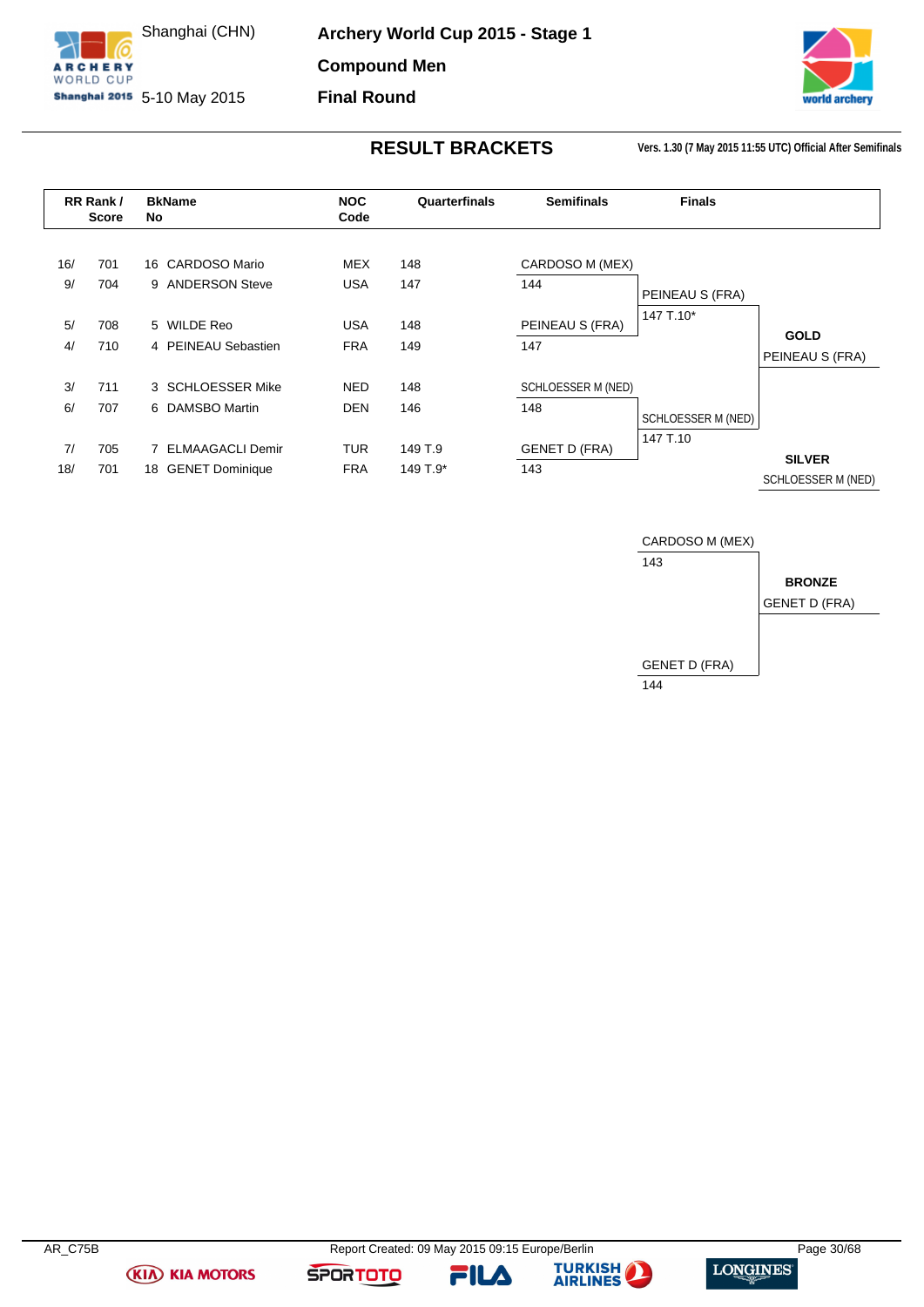



|       | RR Rank/<br><b>Score</b> | No | <b>BkName</b>            | <b>NOC</b><br>Code | 1/48<br>Elimin. Round | 1/24<br>Elimin. Round      | 1/16<br>Elimin. Round      | 1/8<br>Elimin. Round | Quarterfinals           |
|-------|--------------------------|----|--------------------------|--------------------|-----------------------|----------------------------|----------------------------|----------------------|-------------------------|
|       |                          |    |                          |                    |                       |                            |                            |                      |                         |
| 1/    | 713                      |    | 1 GELLENTHIEN Braden     | <b>USA</b>         |                       | <b>GELLENTHIEN B (USA)</b> |                            |                      |                         |
|       |                          |    | pre-seeded in 1/16th     |                    |                       |                            | <b>GELLENTHIEN B (USA)</b> |                      |                         |
|       |                          |    |                          |                    |                       |                            | 145                        |                      |                         |
|       |                          |    |                          |                    |                       | -Bye-                      |                            |                      |                         |
|       |                          |    |                          |                    |                       |                            |                            | <b>BELL C (GBR)</b>  |                         |
|       |                          |    |                          |                    |                       |                            |                            | 144                  |                         |
| 33/   | 693                      |    | 33 BELL Chris            | <b>GBR</b>         |                       | <b>BELL C (GBR)</b>        |                            |                      |                         |
|       |                          |    | -Bye-                    |                    |                       | 144                        | <b>BELL C (GBR)</b>        |                      |                         |
|       |                          |    |                          |                    |                       |                            | 147                        |                      |                         |
|       |                          |    | -Bye-                    |                    |                       | JACOBS D (AUS)             |                            |                      |                         |
| 32/   | 695                      |    | 32 JACOBS Derek          | <b>AUS</b>         |                       | 143                        |                            |                      | CARDOSO M (MEX)         |
| 17/   | 701                      |    | 17 DAMBAEV Alexander     | <b>RUS</b>         |                       | DAMBAEV A (RUS)            |                            |                      | 148                     |
|       |                          |    | -Bye-                    |                    |                       | 143                        |                            |                      |                         |
|       |                          |    |                          |                    |                       |                            | DAMBAEV A (RUS)            |                      |                         |
| 65/   | 655                      |    | 65 CHAN Hung King        | <b>HKG</b>         | 137                   | PELJOR T (BHU)             | 144                        |                      |                         |
| 48/   | 684                      |    | 48 PELJOR Tashi          | <b>BHU</b>         | 144                   | 141                        |                            |                      |                         |
|       |                          |    |                          |                    |                       |                            |                            | CARDOSO M (MEX)      |                         |
| 49/   | 683                      |    | 49 RUSLAN Zulfadhli      | MAS                | 144                   | RUSLAN Z (MAS)             |                            | 148                  |                         |
| 64/   | 659                      |    | 64 NGUYEN TUAN Anh       | VIE                | 139                   | 140                        |                            |                      |                         |
|       |                          |    |                          |                    |                       |                            | CARDOSO M (MEX)<br>146     |                      |                         |
|       |                          |    | -Bye-                    |                    |                       | CARDOSO M (MEX)            |                            |                      |                         |
| 16/   | 701                      |    | 16 CARDOSO Mario         | <b>MEX</b>         |                       | 145                        |                            |                      |                         |
|       |                          |    |                          |                    |                       |                            |                            |                      |                         |
| 9/    | 704                      |    | 9 ANDERSON Steve         | <b>USA</b>         |                       | ANDERSON S (USA)<br>148    |                            |                      |                         |
|       |                          |    | -Bye-                    |                    |                       |                            | ANDERSON S (USA)           |                      |                         |
| 57/   | 675                      |    | 57 MAHAZAN Muhammad Zaki | MAS                | 143                   | MAHAZAN MZ (MAS)           | 145                        |                      |                         |
| 56/   | 675                      |    | 56 LEE Kin Lip           | MAS                | 141                   | 139                        |                            |                      |                         |
|       |                          |    |                          |                    |                       |                            |                            | ANDERSON S (USA)     |                         |
| 41/   | 690                      |    | 41 FIERRO Julio          | MEX                |                       | FIERRO J (MEX)             |                            | 147                  |                         |
|       |                          |    | -Bye-                    |                    |                       | 146 T.9                    |                            |                      |                         |
|       |                          |    |                          |                    |                       |                            | TEASDALE S (NZL)           |                      |                         |
|       |                          |    | -Bye-                    |                    |                       | TEASDALE S (NZL)           | 143                        |                      |                         |
| 24/   | 699                      |    | 24 TEASDALE Shaun        | <b>NZL</b>         |                       | 146 T.9*                   |                            |                      |                         |
|       |                          |    |                          |                    |                       |                            |                            |                      | ANDERSON S (USA)<br>147 |
| $25/$ | 698                      |    | 25 TIMMS Robert          | <b>AUS</b>         |                       | TIMMS R (AUS)              |                            |                      |                         |
|       |                          |    | -Bye-                    |                    |                       | 146                        | TIMMS R (AUS)              |                      |                         |
|       |                          |    |                          |                    |                       |                            | 146                        |                      |                         |
|       |                          |    | -Bye-                    |                    |                       | YAP EB (PHI)               |                            |                      |                         |
| 40/   | 690                      |    | 40 YAP Earl Benjamin     | PHI                |                       | 145                        |                            | TIMMS R (AUS)        |                         |
|       |                          |    |                          |                    |                       |                            |                            | 146                  |                         |
|       |                          |    |                          |                    |                       | -Bye-                      |                            |                      |                         |
|       |                          |    |                          |                    |                       |                            | VERMA A (IND)              |                      |                         |
|       |                          |    |                          |                    |                       |                            | 144                        |                      |                         |
|       |                          |    | pre-seeded in 1/16th     |                    |                       | VERMA A (IND)              |                            |                      |                         |
| $8/$  | 705                      |    | 8 VERMA Abhishek         | $\mathsf{IND}$     |                       |                            |                            |                      |                         |
|       |                          |    |                          |                    |                       |                            |                            |                      |                         |

**(KIA) KIA MOTORS** 

AR\_C75A Report Created: 09 May 2015 09:15 Europe/Berlin Page 31/68 **SPORTOTO** FILA

**TURKISH** 

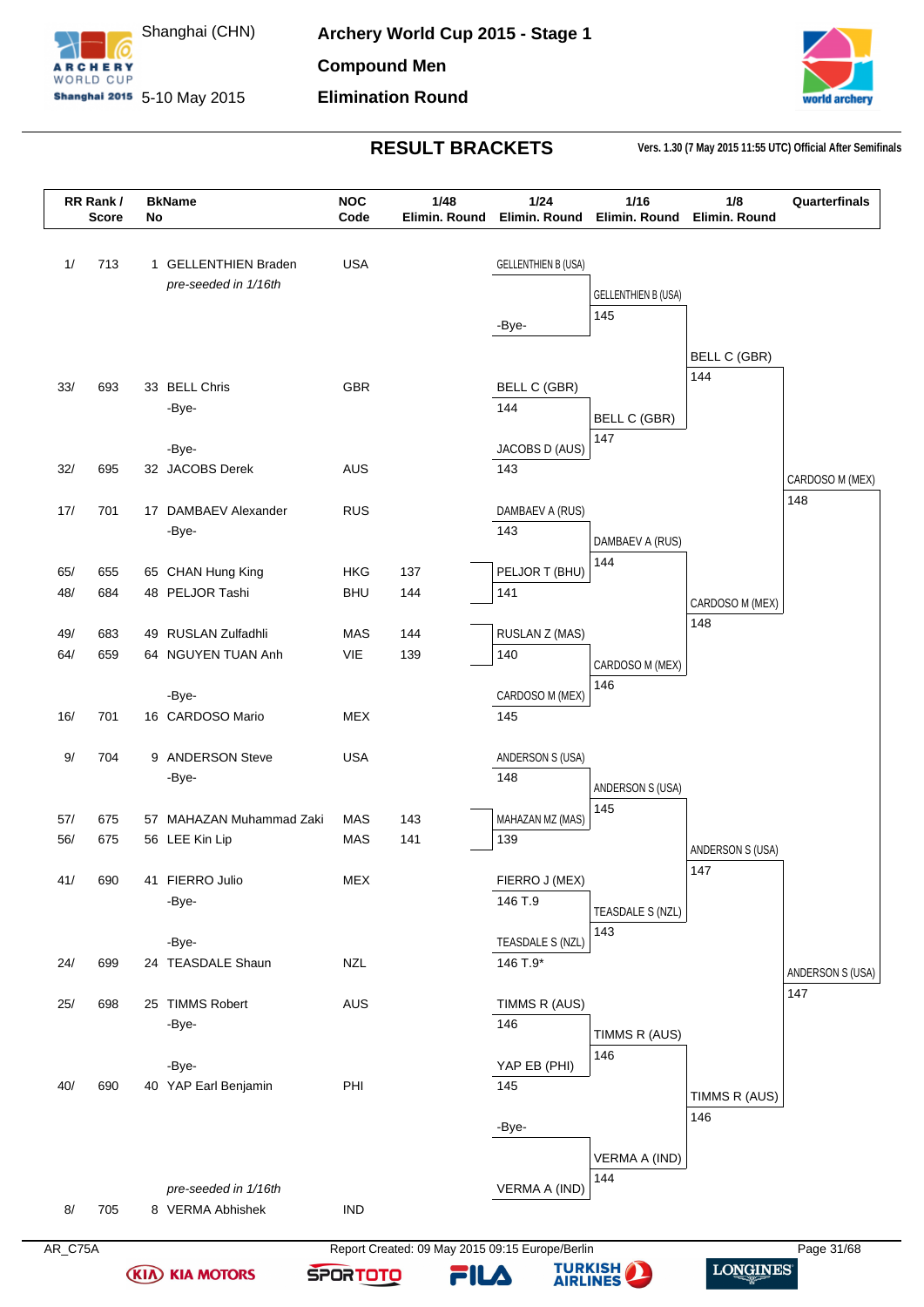



|            | RR Rank/<br><b>Score</b> | No | <b>BkName</b>               | <b>NOC</b><br>Code | 1/48<br>Elimin. Round | 1/24<br>Elimin. Round  | 1/16<br>Elimin. Round   | 1/8<br>Elimin. Round | Quarterfinals          |
|------------|--------------------------|----|-----------------------------|--------------------|-----------------------|------------------------|-------------------------|----------------------|------------------------|
|            |                          |    |                             |                    |                       |                        |                         |                      |                        |
| 5/         | 708                      |    | 5 WILDE Reo                 | <b>USA</b>         |                       | WILDE R (USA)          |                         |                      |                        |
|            |                          |    | pre-seeded in 1/16th        |                    |                       |                        | WILDE R (USA)           |                      |                        |
|            |                          |    |                             |                    |                       |                        | 147                     |                      |                        |
|            |                          |    |                             |                    |                       | -Bye-                  |                         |                      |                        |
|            |                          |    |                             |                    |                       |                        |                         | WILDE R (USA)        |                        |
| 37/        | 691                      |    | 37 KIANZAD Majid            | <b>IRI</b>         |                       | KIANZAD M (IRI)        |                         | 150 WR               |                        |
|            |                          |    | -Bye-                       |                    |                       | 145 T.6                |                         |                      |                        |
|            |                          |    |                             |                    |                       |                        | ELZINGA P (NED)         |                      |                        |
|            |                          |    | -Bye-                       |                    |                       | ELZINGA P (NED)        | 146                     |                      |                        |
| 28/        | 697                      |    | 28 ELZINGA Peter            | <b>NED</b>         |                       | 145 T.10               |                         |                      | WILDE R (USA)          |
|            |                          |    |                             |                    |                       |                        |                         |                      | 148                    |
| 21/        | 700                      | 21 | <b>EBADI</b> Esmaeil        | <b>IRI</b>         |                       | EBADI E (IRI)          |                         |                      |                        |
|            |                          |    | -Bye-                       |                    |                       | 146                    | EBADI E (IRI)           |                      |                        |
| 69/        | 618                      |    | 69 SHERAB Karma             | <b>BHU</b>         | 131                   | YEN KK (HKG)           | 145                     |                      |                        |
| 44/        | 688                      |    | 44 YEN Ka King              | HKG                | 141                   | 143                    |                         |                      |                        |
|            |                          |    |                             |                    |                       |                        |                         | VAN EIL T (NED)      |                        |
| 53/        | 680                      |    | 53 ADRIANO Delfin Anthony   | PHI                | 140                   | KUSWANTORO . (INA)     |                         | 145                  |                        |
| 60/        | 674                      |    | 60 KUSWANTORO.              | <b>INA</b>         | 143                   | 144                    | VAN EIL T (NED)         |                      |                        |
|            |                          |    |                             |                    |                       |                        | 148                     |                      |                        |
|            |                          |    | -Bye-                       | <b>NED</b>         |                       | VAN EIL T (NED)<br>147 |                         |                      |                        |
| 12/        | 703                      |    | 12 VAN EIL Thomas           |                    |                       |                        |                         |                      |                        |
| 13/        | 702                      |    | 13 DELOCHE Pierre-Julien    | <b>FRA</b>         |                       | DELOCHE PJ (FRA)       |                         |                      |                        |
|            |                          |    | -Bye-                       |                    |                       | 148                    |                         |                      |                        |
|            |                          |    |                             |                    |                       |                        | DELOCHE PJ (FRA)<br>147 |                      |                        |
| 61/        | 669                      |    | 61 SAPRIATNO.               | <b>INA</b>         | 138                   | AKBAR YR (INA)         |                         |                      |                        |
| 52/        | 681                      |    | 52 AKBAR Yoke Rizaldi       | <b>INA</b>         | 142                   | 146                    |                         | DELOCHE PJ (FRA)     |                        |
|            |                          |    | 45 PURUHITO I. Gusti Nyoman |                    |                       | PURUHITO IGN (INA)     |                         | 146                  |                        |
| 45/<br>68/ | 688<br>631               |    | 68 PANG Qing Liang          | <b>INA</b><br>SIN  | 142<br>128            | 145                    |                         |                      |                        |
|            |                          |    |                             |                    |                       |                        | PURUHITO IGN (INA)      |                      |                        |
|            |                          |    | -Bye-                       |                    |                       | HERNANDEZ R (ESA)      | 142                     |                      |                        |
| 20/        | 700                      |    | 20 HERNANDEZ Roberto        | <b>ESA</b>         |                       | 144                    |                         |                      |                        |
|            |                          |    |                             |                    |                       |                        |                         |                      | PEINEAU S (FRA)<br>149 |
| 29/        | 697                      |    | 29 LAURSEN Patrick          | <b>DEN</b>         |                       | LAURSEN P (DEN)        |                         |                      |                        |
|            |                          |    | -Bye-                       |                    |                       | 147                    | LAURSEN P (DEN)         |                      |                        |
|            |                          |    | -Bye-                       |                    |                       | DARUM A (DEN)          | 142                     |                      |                        |
| 36/        | 692                      |    | 36 DARUM Andreas            | <b>DEN</b>         |                       | 145                    |                         |                      |                        |
|            |                          |    |                             |                    |                       |                        |                         | PEINEAU S (FRA)      |                        |
|            |                          |    |                             |                    |                       | -Bye-                  |                         | 148                  |                        |
|            |                          |    |                             |                    |                       |                        | PEINEAU S (FRA)         |                      |                        |
|            |                          |    |                             |                    |                       |                        | 145                     |                      |                        |
|            |                          |    | pre-seeded in 1/16th        |                    |                       | PEINEAU S (FRA)        |                         |                      |                        |
| 4/         | 710                      |    | 4 PEINEAU Sebastien         | <b>FRA</b>         |                       |                        |                         |                      |                        |

**(KIA) KIA MOTORS** 

AR\_C75A Report Created: 09 May 2015 09:15 Europe/Berlin Page 32/68 **TURKISH** 

**SPORTOTO** 

FILA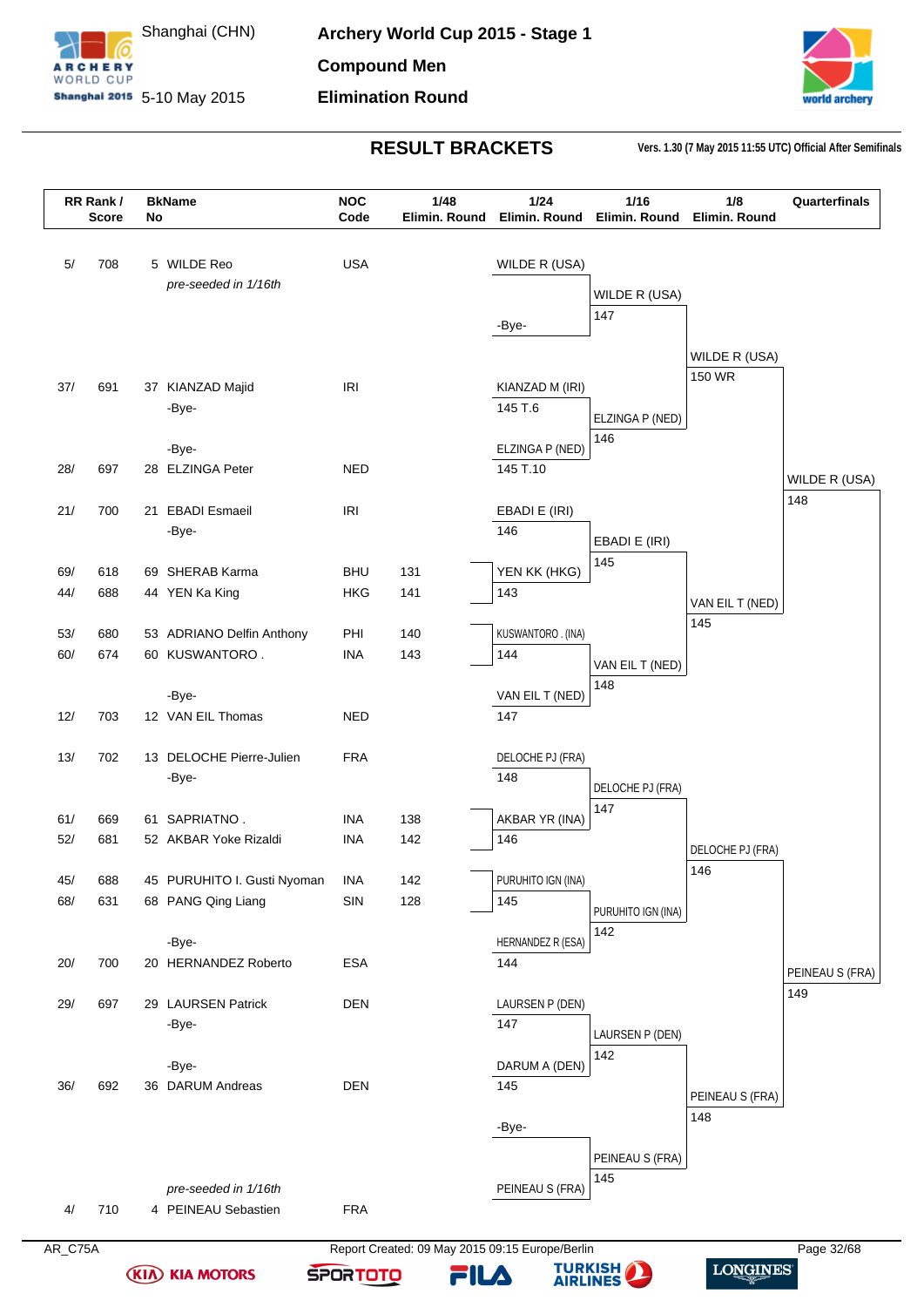



LONGINES

| 3/<br>711<br>3 SCHLOESSER Mike<br><b>NED</b><br>SCHLOESSER M (NED)<br>pre-seeded in 1/16th<br>SCHLOESSER M (NED)<br>149<br>-Bye-<br>SCHLOESSER M (NED)<br>148<br>35/<br>692<br><b>USA</b><br><b>DEATON B (USA)</b><br>35 DEATON Bridger<br>147<br>-Bye-<br><b>DEATON B (USA)</b><br>140<br>PAGNI S (ITA)<br>-Bye-<br><b>ITA</b><br>30 PAGNI Sergio<br>30/<br>696<br>145<br>148<br>19/<br>701<br>VIE<br>19 NGUYEN Tien Cuong<br>NGUYEN TC (VIE)<br>147<br>-Bye-<br><b>NGUYEN TC (VIE)</b><br>146 T.10*<br>67 CHENG Man Fai<br>CHITTIBOMMA J (IND)<br>67/<br>635<br><b>HKG</b><br>116<br>46/<br>686<br><b>IND</b><br>146<br>145<br>46 CHITTIBOMMA Jignas<br><b>NGUYEN TC (VIE)</b><br>146<br>51/<br>51 ANG Han Teng<br>SIN<br>144<br>ANG HT (SIN)<br>683<br>143<br>62/<br>668<br>62 BARCLAY Marcus<br><b>NZL</b><br>138<br><b>GHEIDI M (IRI)</b><br>146 T.9<br>-Bye-<br><b>GHEIDI M (IRI)</b><br>14/<br>702<br>14 GHEIDI Majid<br><b>IRI</b><br>146<br>11/<br>703<br>11 COGHLAN Patrick<br><b>AUS</b><br>COGHLAN P (AUS)<br>-Bye-<br>147<br>COGHLAN P (AUS)<br>140<br>DORJI T (BHU)<br>59 DORJI Tshewang<br><b>BHU</b><br>143<br>59/<br>674<br>142<br>54/<br>679<br>54 ADRIANO Jose Ferdinand<br>PHI<br>142<br>SITAR D (SLO)<br>145<br>43/<br>688<br>43 DELA CRUZ Paul Marton<br>PHI<br>DELA CRUZ PM (PHI)<br>144<br>-Bye-<br>SITAR D (SLO)<br>142<br>SITAR D (SLO)<br>-Bye-<br>22 SITAR Dejan<br><b>SLO</b><br>22/<br>700<br>147<br>DAMSBO M (DEN)<br>146<br>697<br>27 YAKALI Samet Can<br><b>TUR</b><br>YAKALI SC (TUR)<br>27/<br>146 T.9<br>-Bye-<br>MAISNAM CL (IND)<br>142<br>MAISNAM CL (IND)<br>-Bye-<br>38/<br>690<br>146 T.9*<br>38 MAISNAM Chinglensana Luwang IND<br>DAMSBO M (DEN)<br>147<br>-Bye-<br>DAMSBO M (DEN)<br>146<br>pre-seeded in 1/16th<br>DAMSBO M (DEN)<br>707<br>6 DAMSBO Martin<br><b>DEN</b><br>6/ | RR Rank/<br><b>Score</b> | No | <b>BkName</b> | <b>NOC</b><br>Code | 1/48<br>Elimin. Round | 1/24<br>Elimin. Round | 1/16<br>Elimin. Round | 1/8<br>Elimin, Round | Quarterfinals      |
|-------------------------------------------------------------------------------------------------------------------------------------------------------------------------------------------------------------------------------------------------------------------------------------------------------------------------------------------------------------------------------------------------------------------------------------------------------------------------------------------------------------------------------------------------------------------------------------------------------------------------------------------------------------------------------------------------------------------------------------------------------------------------------------------------------------------------------------------------------------------------------------------------------------------------------------------------------------------------------------------------------------------------------------------------------------------------------------------------------------------------------------------------------------------------------------------------------------------------------------------------------------------------------------------------------------------------------------------------------------------------------------------------------------------------------------------------------------------------------------------------------------------------------------------------------------------------------------------------------------------------------------------------------------------------------------------------------------------------------------------------------------------------------------------------------------------------------|--------------------------|----|---------------|--------------------|-----------------------|-----------------------|-----------------------|----------------------|--------------------|
|                                                                                                                                                                                                                                                                                                                                                                                                                                                                                                                                                                                                                                                                                                                                                                                                                                                                                                                                                                                                                                                                                                                                                                                                                                                                                                                                                                                                                                                                                                                                                                                                                                                                                                                                                                                                                               |                          |    |               |                    |                       |                       |                       |                      |                    |
|                                                                                                                                                                                                                                                                                                                                                                                                                                                                                                                                                                                                                                                                                                                                                                                                                                                                                                                                                                                                                                                                                                                                                                                                                                                                                                                                                                                                                                                                                                                                                                                                                                                                                                                                                                                                                               |                          |    |               |                    |                       |                       |                       |                      |                    |
|                                                                                                                                                                                                                                                                                                                                                                                                                                                                                                                                                                                                                                                                                                                                                                                                                                                                                                                                                                                                                                                                                                                                                                                                                                                                                                                                                                                                                                                                                                                                                                                                                                                                                                                                                                                                                               |                          |    |               |                    |                       |                       |                       |                      |                    |
|                                                                                                                                                                                                                                                                                                                                                                                                                                                                                                                                                                                                                                                                                                                                                                                                                                                                                                                                                                                                                                                                                                                                                                                                                                                                                                                                                                                                                                                                                                                                                                                                                                                                                                                                                                                                                               |                          |    |               |                    |                       |                       |                       |                      |                    |
|                                                                                                                                                                                                                                                                                                                                                                                                                                                                                                                                                                                                                                                                                                                                                                                                                                                                                                                                                                                                                                                                                                                                                                                                                                                                                                                                                                                                                                                                                                                                                                                                                                                                                                                                                                                                                               |                          |    |               |                    |                       |                       |                       |                      |                    |
|                                                                                                                                                                                                                                                                                                                                                                                                                                                                                                                                                                                                                                                                                                                                                                                                                                                                                                                                                                                                                                                                                                                                                                                                                                                                                                                                                                                                                                                                                                                                                                                                                                                                                                                                                                                                                               |                          |    |               |                    |                       |                       |                       |                      |                    |
|                                                                                                                                                                                                                                                                                                                                                                                                                                                                                                                                                                                                                                                                                                                                                                                                                                                                                                                                                                                                                                                                                                                                                                                                                                                                                                                                                                                                                                                                                                                                                                                                                                                                                                                                                                                                                               |                          |    |               |                    |                       |                       |                       |                      | SCHLOESSER M (NED) |
|                                                                                                                                                                                                                                                                                                                                                                                                                                                                                                                                                                                                                                                                                                                                                                                                                                                                                                                                                                                                                                                                                                                                                                                                                                                                                                                                                                                                                                                                                                                                                                                                                                                                                                                                                                                                                               |                          |    |               |                    |                       |                       |                       |                      |                    |
|                                                                                                                                                                                                                                                                                                                                                                                                                                                                                                                                                                                                                                                                                                                                                                                                                                                                                                                                                                                                                                                                                                                                                                                                                                                                                                                                                                                                                                                                                                                                                                                                                                                                                                                                                                                                                               |                          |    |               |                    |                       |                       |                       |                      |                    |
|                                                                                                                                                                                                                                                                                                                                                                                                                                                                                                                                                                                                                                                                                                                                                                                                                                                                                                                                                                                                                                                                                                                                                                                                                                                                                                                                                                                                                                                                                                                                                                                                                                                                                                                                                                                                                               |                          |    |               |                    |                       |                       |                       |                      |                    |
|                                                                                                                                                                                                                                                                                                                                                                                                                                                                                                                                                                                                                                                                                                                                                                                                                                                                                                                                                                                                                                                                                                                                                                                                                                                                                                                                                                                                                                                                                                                                                                                                                                                                                                                                                                                                                               |                          |    |               |                    |                       |                       |                       |                      |                    |
|                                                                                                                                                                                                                                                                                                                                                                                                                                                                                                                                                                                                                                                                                                                                                                                                                                                                                                                                                                                                                                                                                                                                                                                                                                                                                                                                                                                                                                                                                                                                                                                                                                                                                                                                                                                                                               |                          |    |               |                    |                       |                       |                       |                      |                    |
|                                                                                                                                                                                                                                                                                                                                                                                                                                                                                                                                                                                                                                                                                                                                                                                                                                                                                                                                                                                                                                                                                                                                                                                                                                                                                                                                                                                                                                                                                                                                                                                                                                                                                                                                                                                                                               |                          |    |               |                    |                       |                       |                       |                      |                    |
|                                                                                                                                                                                                                                                                                                                                                                                                                                                                                                                                                                                                                                                                                                                                                                                                                                                                                                                                                                                                                                                                                                                                                                                                                                                                                                                                                                                                                                                                                                                                                                                                                                                                                                                                                                                                                               |                          |    |               |                    |                       |                       |                       |                      |                    |
|                                                                                                                                                                                                                                                                                                                                                                                                                                                                                                                                                                                                                                                                                                                                                                                                                                                                                                                                                                                                                                                                                                                                                                                                                                                                                                                                                                                                                                                                                                                                                                                                                                                                                                                                                                                                                               |                          |    |               |                    |                       |                       |                       |                      |                    |
|                                                                                                                                                                                                                                                                                                                                                                                                                                                                                                                                                                                                                                                                                                                                                                                                                                                                                                                                                                                                                                                                                                                                                                                                                                                                                                                                                                                                                                                                                                                                                                                                                                                                                                                                                                                                                               |                          |    |               |                    |                       |                       |                       |                      |                    |
|                                                                                                                                                                                                                                                                                                                                                                                                                                                                                                                                                                                                                                                                                                                                                                                                                                                                                                                                                                                                                                                                                                                                                                                                                                                                                                                                                                                                                                                                                                                                                                                                                                                                                                                                                                                                                               |                          |    |               |                    |                       |                       |                       |                      |                    |
|                                                                                                                                                                                                                                                                                                                                                                                                                                                                                                                                                                                                                                                                                                                                                                                                                                                                                                                                                                                                                                                                                                                                                                                                                                                                                                                                                                                                                                                                                                                                                                                                                                                                                                                                                                                                                               |                          |    |               |                    |                       |                       |                       |                      |                    |
|                                                                                                                                                                                                                                                                                                                                                                                                                                                                                                                                                                                                                                                                                                                                                                                                                                                                                                                                                                                                                                                                                                                                                                                                                                                                                                                                                                                                                                                                                                                                                                                                                                                                                                                                                                                                                               |                          |    |               |                    |                       |                       |                       |                      |                    |
|                                                                                                                                                                                                                                                                                                                                                                                                                                                                                                                                                                                                                                                                                                                                                                                                                                                                                                                                                                                                                                                                                                                                                                                                                                                                                                                                                                                                                                                                                                                                                                                                                                                                                                                                                                                                                               |                          |    |               |                    |                       |                       |                       |                      |                    |
|                                                                                                                                                                                                                                                                                                                                                                                                                                                                                                                                                                                                                                                                                                                                                                                                                                                                                                                                                                                                                                                                                                                                                                                                                                                                                                                                                                                                                                                                                                                                                                                                                                                                                                                                                                                                                               |                          |    |               |                    |                       |                       |                       |                      |                    |
|                                                                                                                                                                                                                                                                                                                                                                                                                                                                                                                                                                                                                                                                                                                                                                                                                                                                                                                                                                                                                                                                                                                                                                                                                                                                                                                                                                                                                                                                                                                                                                                                                                                                                                                                                                                                                               |                          |    |               |                    |                       |                       |                       |                      |                    |
|                                                                                                                                                                                                                                                                                                                                                                                                                                                                                                                                                                                                                                                                                                                                                                                                                                                                                                                                                                                                                                                                                                                                                                                                                                                                                                                                                                                                                                                                                                                                                                                                                                                                                                                                                                                                                               |                          |    |               |                    |                       |                       |                       |                      |                    |
|                                                                                                                                                                                                                                                                                                                                                                                                                                                                                                                                                                                                                                                                                                                                                                                                                                                                                                                                                                                                                                                                                                                                                                                                                                                                                                                                                                                                                                                                                                                                                                                                                                                                                                                                                                                                                               |                          |    |               |                    |                       |                       |                       |                      |                    |
|                                                                                                                                                                                                                                                                                                                                                                                                                                                                                                                                                                                                                                                                                                                                                                                                                                                                                                                                                                                                                                                                                                                                                                                                                                                                                                                                                                                                                                                                                                                                                                                                                                                                                                                                                                                                                               |                          |    |               |                    |                       |                       |                       |                      |                    |
|                                                                                                                                                                                                                                                                                                                                                                                                                                                                                                                                                                                                                                                                                                                                                                                                                                                                                                                                                                                                                                                                                                                                                                                                                                                                                                                                                                                                                                                                                                                                                                                                                                                                                                                                                                                                                               |                          |    |               |                    |                       |                       |                       |                      |                    |
|                                                                                                                                                                                                                                                                                                                                                                                                                                                                                                                                                                                                                                                                                                                                                                                                                                                                                                                                                                                                                                                                                                                                                                                                                                                                                                                                                                                                                                                                                                                                                                                                                                                                                                                                                                                                                               |                          |    |               |                    |                       |                       |                       |                      |                    |
|                                                                                                                                                                                                                                                                                                                                                                                                                                                                                                                                                                                                                                                                                                                                                                                                                                                                                                                                                                                                                                                                                                                                                                                                                                                                                                                                                                                                                                                                                                                                                                                                                                                                                                                                                                                                                               |                          |    |               |                    |                       |                       |                       |                      |                    |
|                                                                                                                                                                                                                                                                                                                                                                                                                                                                                                                                                                                                                                                                                                                                                                                                                                                                                                                                                                                                                                                                                                                                                                                                                                                                                                                                                                                                                                                                                                                                                                                                                                                                                                                                                                                                                               |                          |    |               |                    |                       |                       |                       |                      |                    |
|                                                                                                                                                                                                                                                                                                                                                                                                                                                                                                                                                                                                                                                                                                                                                                                                                                                                                                                                                                                                                                                                                                                                                                                                                                                                                                                                                                                                                                                                                                                                                                                                                                                                                                                                                                                                                               |                          |    |               |                    |                       |                       |                       |                      |                    |
|                                                                                                                                                                                                                                                                                                                                                                                                                                                                                                                                                                                                                                                                                                                                                                                                                                                                                                                                                                                                                                                                                                                                                                                                                                                                                                                                                                                                                                                                                                                                                                                                                                                                                                                                                                                                                               |                          |    |               |                    |                       |                       |                       |                      |                    |
|                                                                                                                                                                                                                                                                                                                                                                                                                                                                                                                                                                                                                                                                                                                                                                                                                                                                                                                                                                                                                                                                                                                                                                                                                                                                                                                                                                                                                                                                                                                                                                                                                                                                                                                                                                                                                               |                          |    |               |                    |                       |                       |                       |                      |                    |
|                                                                                                                                                                                                                                                                                                                                                                                                                                                                                                                                                                                                                                                                                                                                                                                                                                                                                                                                                                                                                                                                                                                                                                                                                                                                                                                                                                                                                                                                                                                                                                                                                                                                                                                                                                                                                               |                          |    |               |                    |                       |                       |                       |                      |                    |

**(KIA) KIA MOTORS** 

AR\_C75A Report Created: 09 May 2015 09:15 Europe/Berlin Page 33/68 **TURKISH** 

**SPORTOTO**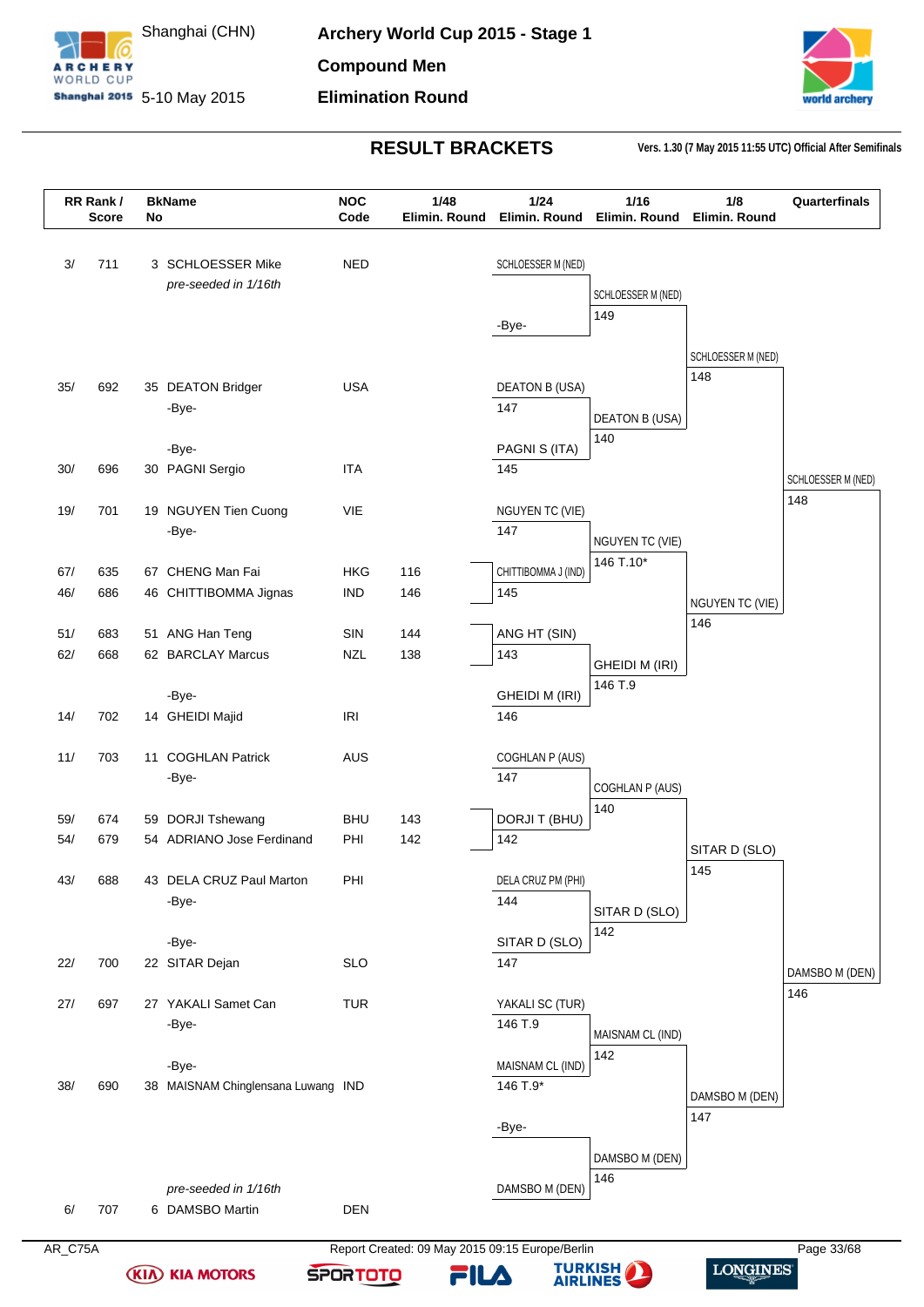



|     | RR Rank/<br><b>Score</b> | No | <b>BkName</b>          | <b>NOC</b><br>Code | 1/48<br>Elimin. Round | 1/24<br>Elimin. Round | 1/16<br>Elimin, Round | 1/8<br>Elimin. Round | Quarterfinals                    |
|-----|--------------------------|----|------------------------|--------------------|-----------------------|-----------------------|-----------------------|----------------------|----------------------------------|
|     |                          |    |                        |                    |                       |                       |                       |                      |                                  |
| 7/  | 705                      |    | 7 ELMAAGACLI Demir     | <b>TUR</b>         |                       | ELMAAGACLI D (TUR)    |                       |                      |                                  |
|     |                          |    | pre-seeded in 1/16th   |                    |                       |                       | ELMAAGACLI D (TUR)    |                      |                                  |
|     |                          |    |                        |                    |                       |                       | 147                   |                      |                                  |
|     |                          |    |                        |                    |                       | -Bye-                 |                       |                      |                                  |
|     |                          |    |                        |                    |                       |                       |                       | ELMAAGACLI D (TUR)   |                                  |
| 39/ | 690                      |    | 39 CAGIRAN Evren       | <b>TUR</b>         |                       | CAGIRAN E (TUR)       |                       | 147                  |                                  |
|     |                          |    | -Bye-                  |                    |                       | 145 T.10*             |                       |                      |                                  |
|     |                          |    |                        |                    |                       |                       | CAGIRAN E (TUR)       |                      |                                  |
|     |                          |    | -Bye-                  |                    |                       | MAZUKI MJ (MAS)       | 146                   |                      |                                  |
| 26/ | 697                      |    | 26 MAZUKI Mohd Juwaidi | MAS                |                       | 145 T.10              |                       |                      | ELMAAGACLI D (TUR)               |
|     |                          |    |                        |                    |                       |                       |                       |                      | 149 T.9                          |
| 23/ | 699                      |    | 23 GONZALEZ Rodolfo    | <b>MEX</b>         |                       | GONZALEZ R (MEX)      |                       |                      |                                  |
|     |                          |    | -Bye-                  |                    |                       | 149                   | GONZALEZ R (MEX)      |                      |                                  |
|     |                          |    |                        |                    |                       |                       | 142 T.10              |                      |                                  |
|     |                          |    | -Bye-                  |                    |                       | RAMIREZ A (MEX)       |                       |                      |                                  |
| 42/ | 689                      |    | 42 RAMIREZ Angel       | <b>MEX</b>         |                       | 143                   |                       | AMOUEI Y (IRI)       |                                  |
| 55/ | 678                      |    | 55 MAI Xuan Duc        | VIE                | 142 T.10              | MAI XD (VIE)          |                       | 146                  |                                  |
| 58/ | 675                      |    | 58 LEOW Ting Hao       | SIN                | 142 T.8               | 144                   |                       |                      |                                  |
|     |                          |    |                        |                    |                       |                       | AMOUEI Y (IRI)        |                      |                                  |
|     |                          |    | -Bye-                  |                    |                       | AMOUEI Y (IRI)        | 142 T.10*             |                      |                                  |
| 10/ | 704                      |    | 10 AMOUEI Yaser        | <b>IRI</b>         |                       | 146                   |                       |                      |                                  |
|     |                          |    |                        |                    |                       |                       |                       |                      |                                  |
| 15/ | 702                      |    | 15 MUNOZ Daniel        | COL                |                       | MUNOZ D (COL)         |                       |                      |                                  |
|     |                          |    | -Bye-                  |                    |                       | 148 T.10              | MUNOZ D (COL)         |                      |                                  |
|     |                          |    |                        |                    |                       |                       | 146                   |                      |                                  |
| 63/ | 662                      |    | 63 VU Viet Anh         | VIE                | 138                   | THEPNA D (THA)        |                       |                      |                                  |
| 50/ | 683                      |    | 50 THEPNA Denchai      | <b>THA</b>         | 144                   | 148 T.9               |                       | <b>GENET D (FRA)</b> |                                  |
| 47/ | 686                      |    | 47 PANG Toh Jin        | $\mathsf{SIN}$     | 141                   | PANG TJ (SIN)         |                       | 148                  |                                  |
| 66/ | 652                      |    | 66 TSUI Wai Hung       | <b>HKG</b>         | 136                   | 141                   |                       |                      |                                  |
|     |                          |    |                        |                    |                       |                       | <b>GENET D (FRA)</b>  |                      |                                  |
|     |                          |    | -Bye-                  |                    |                       | <b>GENET D (FRA)</b>  | 147                   |                      |                                  |
| 18/ | 701                      |    | 18 GENET Dominique     | <b>FRA</b>         |                       | 146                   |                       |                      |                                  |
|     |                          |    |                        |                    |                       |                       |                       |                      | <b>GENET D (FRA)</b><br>149 T.9* |
| 31/ | 695                      |    | 31 STUBBS John         | GBR                |                       | STUBBS J (GBR)        |                       |                      |                                  |
|     |                          |    | -Bye-                  |                    |                       | 141                   | CHAUHAN R (IND)       |                      |                                  |
|     |                          |    |                        |                    |                       |                       | 143                   |                      |                                  |
|     |                          |    | -Bye-                  |                    |                       | CHAUHAN R (IND)       |                       |                      |                                  |
| 34/ | 692                      |    | 34 CHAUHAN Rajat       | <b>IND</b>         |                       | 143                   |                       | CHAUHAN R (IND)      |                                  |
|     |                          |    |                        |                    |                       | -Bye-                 |                       | 147                  |                                  |
|     |                          |    |                        |                    |                       |                       |                       |                      |                                  |
|     |                          |    |                        |                    |                       |                       | HANSEN S (DEN)        |                      |                                  |
|     |                          |    | pre-seeded in 1/16th   |                    |                       | HANSEN S (DEN)        | 141                   |                      |                                  |
|     |                          |    |                        |                    |                       |                       |                       |                      |                                  |

**(KIA) KIA MOTORS** 



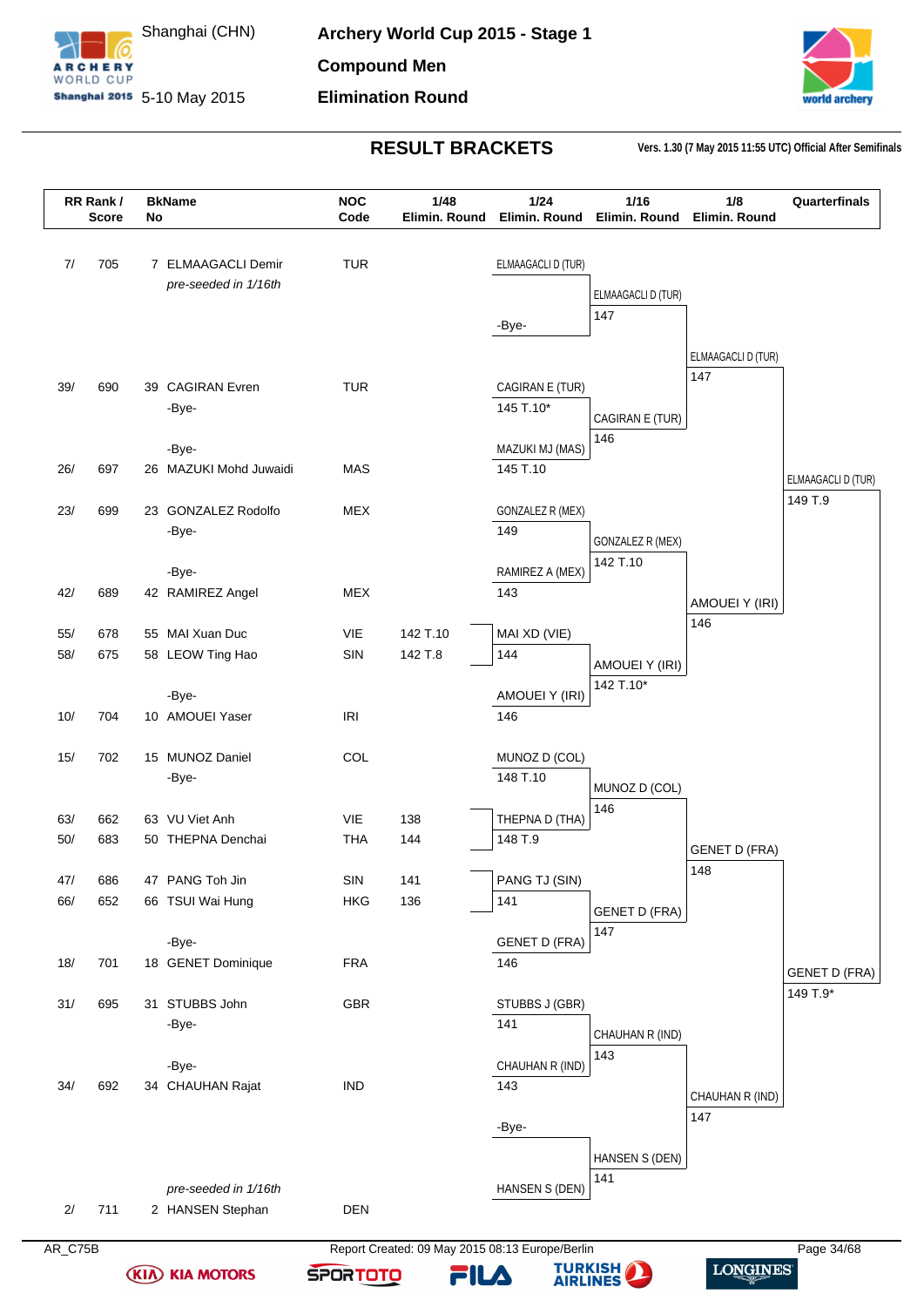

**Archery World Cup 2015 - Stage 1 Compound Women**

**Final Round**



**RESULT BRACKETS Vers. 1.30 (7 May 2015 11:55 UTC) Official After Semifinals**

<span id="page-35-0"></span>

|     | RR Rank/<br>Score | No | <b>BkName</b>                     | <b>NOC</b><br>Code | Quarterfinals | <b>Semifinals</b>   | <b>Finals</b> |               |
|-----|-------------------|----|-----------------------------------|--------------------|---------------|---------------------|---------------|---------------|
| 16/ | 682               |    | 16 AVDEEVA Natalia                | <b>RUS</b>         | 144           | OCHOA L (MEX)       |               |               |
| 9/  | 689               |    | 9 OCHOA Linda                     | MEX                | 146           | 145                 | OCHOA L (MEX) |               |
| 5/  | 691               |    | 5 SALINAS Stephanie Sarai         | MEX                | 144           | SALINAS SS (MEX)    | 145           | <b>GOLD</b>   |
| 4/  | 694               |    | 4 GAUVIN Crystal                  | <b>USA</b>         | 139           | 142                 |               | LOPEZ S (COL) |
| 3/  | 695               |    | 3 MAT SALLEH Fatin Nurfatehah MAS |                    | 144           | MAT SALLEH FN (MAS) |               |               |
| 6/  | 691               |    | 6 VENNAM Jyothi Surekha           | <b>IND</b>         | 143           | 145                 | LOPEZ S (COL) |               |
| 7/  | 689               |    | <b>BOSTAN Yesim</b>               | <b>TUR</b>         | 141           | LOPEZ S (COL)       | 149           | <b>SILVER</b> |
| 2/  | 698               |    | 2 LOPEZ Sara                      | COL                | 146           | 148                 |               | OCHOA L (MEX) |



**(KIA) KIA MOTORS** 

**SPORTOTO** 

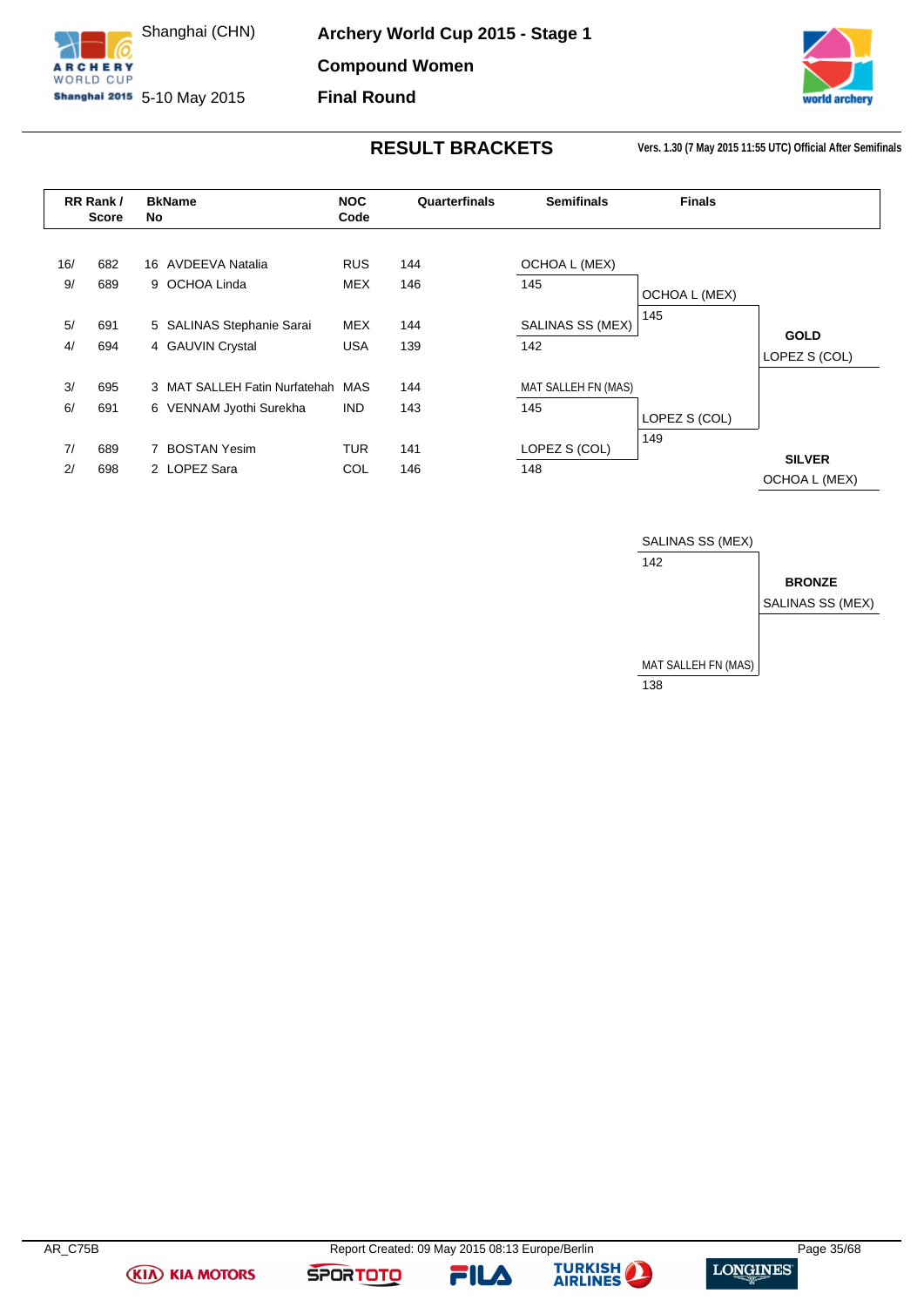



**LONGINES** 

|            | RR Rank/<br>Score | No | <b>BkName</b>                                | <b>NOC</b><br>Code       | 1/24<br>Elimin. Round | 1/16<br>Elimin. Round     | 1/8<br>Elimin. Round | Quarterfinals    |
|------------|-------------------|----|----------------------------------------------|--------------------------|-----------------------|---------------------------|----------------------|------------------|
| 1/         | 699               |    | 1 VINOGRADOVA Mariia                         | <b>RUS</b>               |                       | VINOGRADOVA M (RUS)       |                      |                  |
|            |                   |    | pre-seeded in 1/16th                         |                          |                       | 141                       |                      |                  |
|            |                   |    |                                              |                          |                       |                           | VINOGRADOVA M (RUS)  |                  |
| 33/        | 669               |    | 33 GHASEMPOUR Sakineh                        | IRI                      | 140                   | <b>GHASEMPOUR S (IRI)</b> | 145                  |                  |
| 32/        | 669               |    | 32 COUWENBERG Martine                        | NED                      | 132                   | 133                       |                      | AVDEEVA N (RUS)  |
|            |                   |    |                                              |                          |                       |                           |                      | 144              |
| 17/        | 681               |    | 17 SANDOVAL Fernanda Del Rocio               | MEX                      | 144                   | SANDOVAL FDR (MEX)        |                      |                  |
| 48/        | 656               |    | 48 GUNAWAN Christina                         | SIN                      | 134                   | 142                       | AVDEEVA N (RUS)      |                  |
| 49/        | 655               |    |                                              | KAZ                      | 135                   | AVDEEVA N (RUS)           | 148                  |                  |
| 16/        | 682               |    | 49 IZBASSAROVA Bibigul<br>16 AVDEEVA Natalia | <b>RUS</b>               | 142                   | 144                       |                      |                  |
|            |                   |    |                                              |                          |                       |                           |                      |                  |
| 9/         | 689               |    | 9 OCHOA Linda                                | MEX                      | 141                   | OCHOA L (MEX)             |                      |                  |
| 56/        | 631               |    | 56 SAGLAM Evrim                              | <b>TUR</b>               | 138                   | 142                       |                      |                  |
|            |                   |    |                                              |                          |                       |                           | OCHOA L (MEX)<br>147 |                  |
| 41/        | 661               |    | 41 SHUM Kit Pui                              | HKG                      | 131                   | MANEESOMBATKUL K (THA)    |                      |                  |
| 24/        | 677               |    | 24 MANEESOMBATKUL Kanyavee THA               |                          | 139                   | 138                       |                      | OCHOA L (MEX)    |
|            |                   |    |                                              |                          |                       |                           |                      | 146              |
| 25/<br>40/ | 675<br>661        |    | 25 DETCHOKUL Sunee<br>40 SARI Rona Siska     | <b>THA</b><br><b>INA</b> | 137 T.10*             | DETCHOKUL S (THA)         |                      |                  |
|            |                   |    |                                              |                          | 137 T.10              | 137                       | MARCEN M (COL)       |                  |
|            |                   |    | pre-seeded in 1/16th                         |                          |                       | MARCEN M (COL)            | 144                  |                  |
| 8/         | 689               |    | 8 MARCEN Maja                                | COL                      |                       | 140                       |                      |                  |
|            |                   |    |                                              |                          |                       |                           |                      |                  |
| 5/         | 691               |    | 5 SALINAS Stephanie Sarai                    | MEX                      |                       | SALINAS SS (MEX)          |                      |                  |
|            |                   |    | pre-seeded in 1/16th                         |                          |                       | 143                       | SALINAS SS (MEX)     |                  |
|            |                   |    |                                              |                          |                       |                           | 143                  |                  |
| 37/        | 663               |    | 37 BRADLEY Angela                            | USA                      | 136                   | DEB T (IND)               |                      |                  |
| 28/        | 672               |    | 28 DEB Trisha                                | <b>IND</b>               | 140                   | 140                       |                      | SALINAS SS (MEX) |
| 21/        | 679               |    | 21 PRIEELS Sarah                             | <b>BEL</b>               | 142                   | PRIEELS S (BEL)           |                      | 144              |
| 44/        | 658               |    | 44 BROCK Easter                              | <b>USA</b>               | 140                   | 143 T.9                   |                      |                  |
|            |                   |    |                                              |                          |                       |                           | GRYDELAND R (NOR)    |                  |
| 53/        | 648               |    | 53 NGUYEN Hong Anh                           | VIE                      | 132                   | GRYDELAND R (NOR)         | 142                  |                  |
| 12/        | 686               |    | 12 GRYDELAND Runa                            | <b>NOR</b>               | 140                   | 143 T.10                  |                      |                  |
|            |                   |    |                                              |                          |                       |                           |                      |                  |
| 13/        | 685               |    | 13 JUAREZ Ana Cristina                       | MEX                      | 144                   | JUAREZ AC (MEX)           |                      |                  |
| 52/        | 649               |    | 52 LOW Luan Eng Jocelyn                      | SIN                      | 126                   | 145                       | JUAREZ AC (MEX)      |                  |
|            |                   |    |                                              |                          |                       |                           | 140                  |                  |
| 45/<br>20/ | 658<br>680        |    | 45 NGUYEN THI Nhat Le                        | VIE<br>COL               | 137<br>143            | USQUIANO A (COL)<br>141   |                      |                  |
|            |                   |    | 20 USQUIANO Alejandra                        |                          |                       |                           |                      | GAUVIN C (USA)   |
| 29/        | 671               |    | 29 VAN CASPEL Inge                           | <b>NED</b>               | 142                   | VAN CASPEL I (NED)        |                      | 139              |
| 36/        | 666               |    | 36 THREESYADINDA Dellie                      | <b>INA</b>               | 136                   | 139                       |                      |                  |
|            |                   |    |                                              |                          |                       |                           | GAUVIN C (USA)       |                  |
|            |                   |    | pre-seeded in 1/16th                         |                          |                       |                           | 143                  |                  |
|            |                   |    |                                              |                          |                       | GAUVIN C (USA)            |                      |                  |

**(KIA) KIA MOTORS** 

**TURKISH SPORTOTO** FILA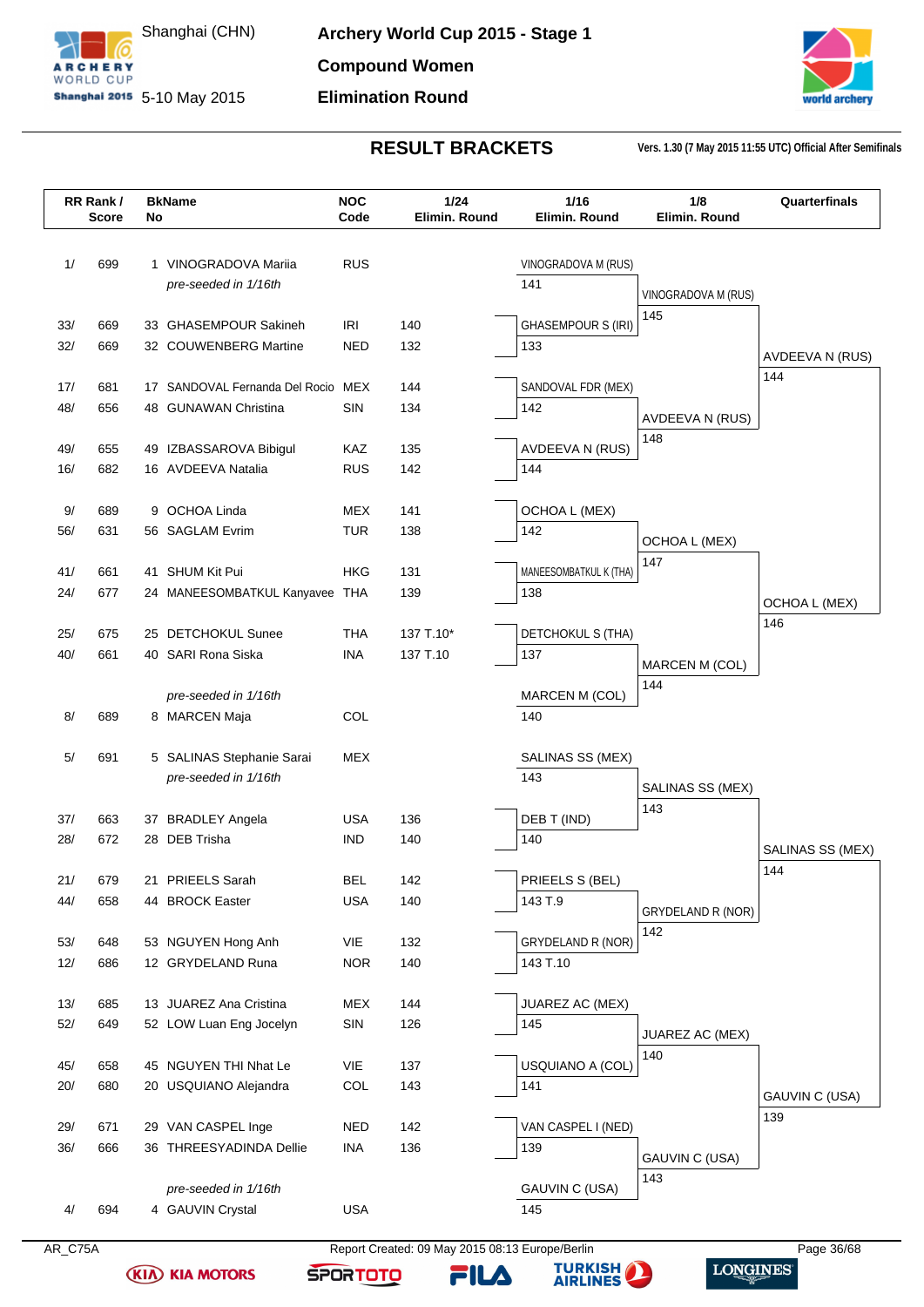



|     | RR Rank/<br>Score | No | <b>BkName</b>                               | <b>NOC</b><br>Code       | 1/24<br>Elimin. Round | 1/16<br>Elimin. Round   | 1/8<br>Elimin. Round  | Quarterfinals          |
|-----|-------------------|----|---------------------------------------------|--------------------------|-----------------------|-------------------------|-----------------------|------------------------|
| 3/  | 695               |    | 3 MAT SALLEH Fatin Nurfatehah MAS           |                          |                       | MAT SALLEH FN (MAS)     |                       |                        |
|     |                   |    | pre-seeded in 1/16th                        |                          |                       | 144                     |                       |                        |
|     |                   |    |                                             |                          |                       |                         | MAT SALLEH FN (MAS)   |                        |
| 35/ | 667               |    | 35 KOCAMAN Gizem                            | <b>TUR</b>               | 139                   | CHAN JD (PHI)           | 146                   |                        |
| 30/ | 671               |    | 30 CHAN Jennifer Dy                         | PHI                      | 141                   | 135                     |                       |                        |
|     |                   |    |                                             |                          |                       |                         |                       | MAT SALLEH FN (MAS)    |
| 19/ | 681               |    | 19 PAONAM Lily Chanu                        | <b>IND</b>               | 140                   | PAONAM LC (IND)         |                       | 144                    |
| 46/ | 658               |    | 46 TINDUGAN Abbigail Pineda                 | PHI                      | 137                   | 137                     | SHENDE PS (IND)       |                        |
|     |                   |    |                                             |                          |                       |                         | 143                   |                        |
| 51/ | 652               |    | 51 NGUYEN Thi Kim Anh                       | VIE                      | 136                   | SHENDE PS (IND)         |                       |                        |
| 14/ | 682               |    | 14 SHENDE Purvasha Sudhir                   | <b>IND</b>               | 138 T.9               | 142                     |                       |                        |
| 11/ | 686               |    | 11 ISHAK Nor Rizah                          | MAS                      | 137                   | <b>ISHAK NR (MAS)</b>   |                       |                        |
| 54/ | 645               |    | 54 LOH Contessa                             | SIN                      | 135                   | 141                     |                       |                        |
|     |                   |    |                                             |                          |                       |                         | <b>ISHAK NR (MAS)</b> |                        |
| 43/ | 660               |    | 43 REDMAN Louise                            | AUS                      | 141                   | <b>TONIOLI M (ITA)</b>  | 136                   |                        |
| 22/ | 678               |    | 22 TONIOLI Marcella                         | <b>ITA</b>               | 143                   | 140                     |                       | <b>VENNAM JS (IND)</b> |
|     |                   |    |                                             |                          |                       |                         |                       | 143                    |
| 27/ | 674               |    | 27 CHAM NONG Saritha                        | MAS                      | 136                   | SANCENOT A (FRA)        |                       |                        |
| 38/ | 662               |    | 38 SANCENOT Amelie                          | <b>FRA</b>               | 143                   | 136                     | VENNAM JS (IND)       |                        |
|     |                   |    | pre-seeded in 1/16th                        |                          |                       | <b>VENNAM JS (IND)</b>  | 143                   |                        |
| 6/  | 691               |    | 6 VENNAM Jyothi Surekha                     | <b>IND</b>               |                       | 140                     |                       |                        |
|     |                   |    |                                             |                          |                       |                         |                       |                        |
| 7/  | 689               |    | 7 BOSTAN Yesim                              | <b>TUR</b>               |                       | <b>BOSTAN Y (TUR)</b>   |                       |                        |
|     |                   |    | pre-seeded in 1/16th                        |                          |                       | 141                     | <b>BOSTAN Y (TUR)</b> |                        |
|     |                   |    |                                             |                          |                       |                         | 145                   |                        |
| 39/ | 662               |    | 39 KELLER Lexi                              | <b>USA</b>               | 135                   | COJUANGCO AA (PHI)      |                       |                        |
| 26/ | 675               |    | 26 COJUANGCO Amaya Amparo PHI               |                          | 141                   | 138                     |                       | <b>BOSTAN Y (TUR)</b>  |
| 23/ | 677               |    | 23 MARKOVIC Irina                           | <b>NED</b>               | 139                   | MARKOVIC I (NED)        |                       | 141                    |
| 42/ | 661               |    | 42 LI Madeleine Ong Xue                     | SIN                      | 135                   | 136                     |                       |                        |
|     |                   |    |                                             |                          |                       |                         | CHERKASHNEVA S (RUS)  |                        |
| 55/ | 635               |    | 55 ANUTARAPORN Suvaporn                     | <b>THA</b>               | 129                   | CHERKASHNEVA S (RUS)    | 143                   |                        |
| 10/ | 687               |    | 10 CHERKASHNEVA Svetlana                    | <b>RUS</b>               | 142                   | 143                     |                       |                        |
|     |                   |    |                                             |                          |                       |                         |                       |                        |
| 15/ | 682               |    | 15 CERNE Toja                               | <b>SLO</b>               | 143                   | CERNE T (SLO)           |                       |                        |
| 50/ | 654               |    | 50 ROBLES Andrea                            | PHI                      | 141                   | 142                     | CERNE T (SLO)         |                        |
|     |                   |    |                                             |                          |                       |                         | 143                   |                        |
| 47/ | 657<br>681        |    | 47 DE MATOS Laure<br>18 VANDIONANT Sandrine | <b>FRA</b><br><b>FRA</b> | 142                   | DE MATOS L (FRA)<br>138 |                       |                        |
| 18/ |                   |    |                                             |                          | 139                   |                         |                       | LOPEZ S (COL)          |
| 31/ | 669               |    | 31 ANEAR Erika                              | <b>DEN</b>               | 138                   | HASHIM NAm (MAS)        |                       | 146                    |
| 34/ | 667               |    | 34 HASHIM Norhayati Al-madihah MAS          |                          | 140                   | 134                     |                       |                        |
|     |                   |    |                                             |                          |                       |                         | LOPEZ S (COL)         |                        |
|     |                   |    | pre-seeded in 1/16th                        |                          |                       | LOPEZ S (COL)           | 148                   |                        |
| 2/  | 698               |    | 2 LOPEZ Sara                                | COL                      |                       | 143                     |                       |                        |
|     |                   |    |                                             |                          |                       |                         |                       |                        |

**(KIA) KIA MOTORS** 

AR\_C73A Report Created: 06 May 2015 05:22 Europe/Berlin Page 37/68

FILA

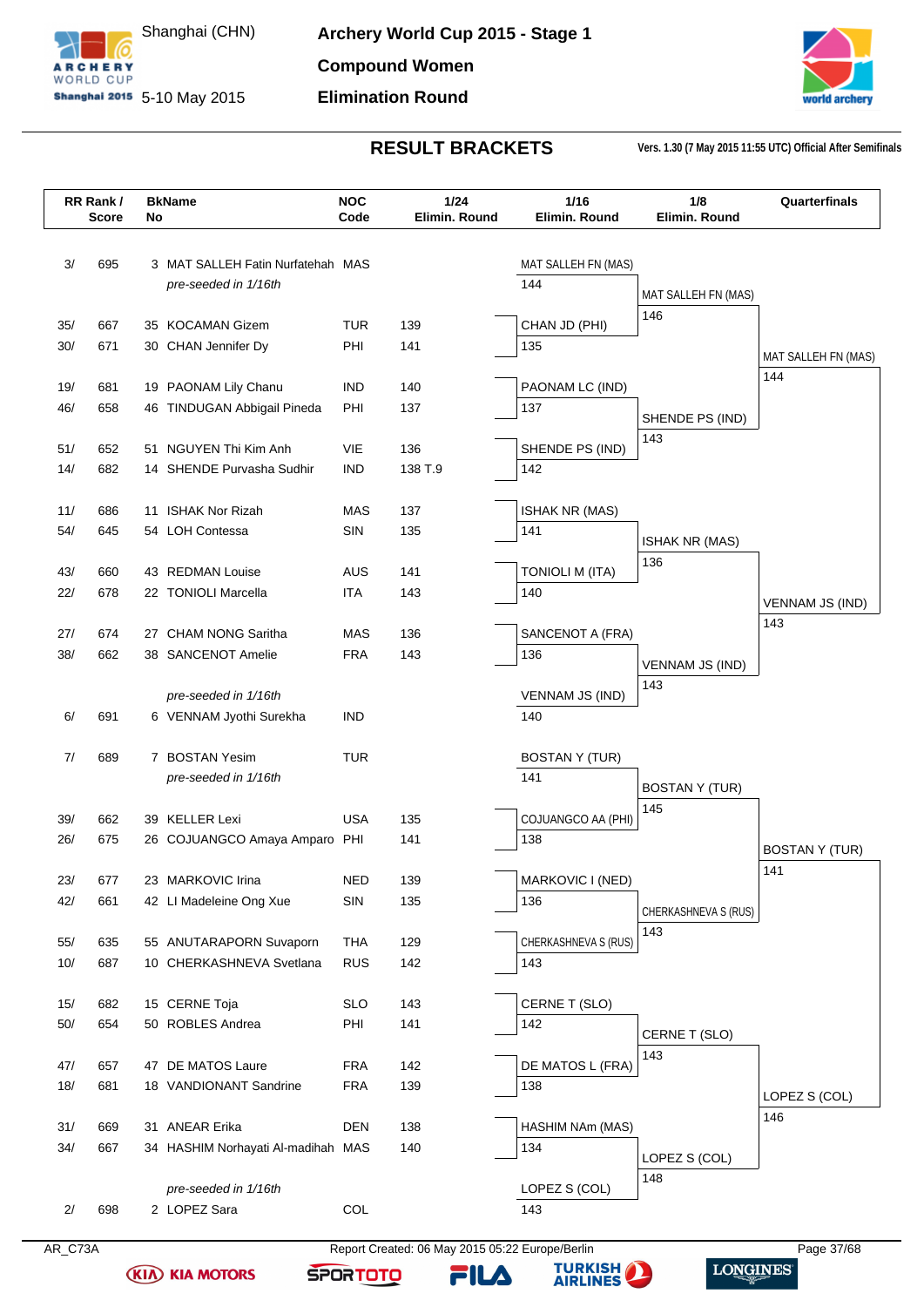

ARCHERY

**Archery World Cup 2015 - Stage 1 Recurve Men Qualification Round**



### **RESULTS After 72 Arrows**

<span id="page-38-0"></span>

| Rank    | <b>Back No.Name</b> |                                 | <b>NOC</b>                                      | 70m-1 70m-2 10+X's    |    | X's            | <b>Score</b> |
|---------|---------------------|---------------------------------|-------------------------------------------------|-----------------------|----|----------------|--------------|
| 1       | 034D                | KIM Woojin                      | <b>KOR</b>                                      | 345 / 5 349 / 1       | 46 | 20             | 694          |
| 2       | 033D                | <b>KU Bonchan</b>               | <b>KOR</b>                                      | 345 / 4 348 / 3       | 48 | 18             | 693          |
| 3       | 035D                | OH Jin Hyek                     | <b>KOR</b>                                      | 348 / 1 343 / 6       | 47 | 12             | 691          |
| 4       | 032D                | <b>LEE Seungyun</b>             | <b>KOR</b>                                      | 346 / 2<br>345/4      | 45 | 16             | 691          |
| 5       | 044D                | <b>ELLISON Brady</b>            | <b>USA</b>                                      | 345 / 3 343 / 5       | 43 | 18             | 688          |
| 6       | 053A                | <b>EGA AGATHA Riau</b>          | <b>INA</b>                                      | 337 /14 349 / 2       | 40 | 14             | 686          |
| 7       | 041C                | <b>DUENAS Crispin</b>           | CAN                                             | 336 /15 342 / 7       | 34 | 7              | 678          |
| 8       | 047C                | FURUKAWA Takaharu               | <b>JPN</b>                                      | 338 / 9 339 / 12      | 33 | 10             | 677          |
| 9       | 033C                | TALUKDAR Jayanta                | <b>IND</b>                                      | 336<br>/16<br>339 /10 | 32 | 11             | 675          |
| 10      | 042D                | KUO Cheng-Wei                   | <b>TPE</b>                                      | 337 /11 337 /17       | 34 | 15             | 674          |
| 11      | 039D                | <b>WORTH Taylor</b>             | <b>AUS</b>                                      | 337 /13 337 /15       | 34 | 10             | 674          |
| 12      | 041D                | YU Guan-Lin                     | <b>TPE</b>                                      | 334 /23<br>339 /11    | 37 | 11             | 673          |
| 13      | 044B                |                                 | <b>NED</b>                                      | 337 /11<br>335 /21    | 35 |                | 672          |
|         |                     | VAN DER VEN Rick                | <b>AUS</b>                                      |                       |    | 11             |              |
| 14      | 038D                | <b>TYACK Ryan</b>               |                                                 | 335 /21<br>336 /19    | 31 | 10             | 671          |
| 15      | 034B                | <b>YONG Zhiwei</b>              | <b>CHN</b>                                      | 339 / 6 331 /34       | 35 | 11             | 670          |
| 16      | 052A                | PURNAMA Hendra                  | <b>INA</b>                                      | 335 /17 334 /24       | 34 | 12             | 669          |
| 17      | 028D                | <b>SERRANO Juan Rene</b>        | <b>MEX</b>                                      | 329<br>/36<br>339 / 9 | 32 | 15             | 668          |
| 18      | 038C                | JON Chol                        | <b>PRK</b>                                      | 328<br>/41<br>340 / 8 | 32 | 8              | 668          |
| 19      | 035B                | <b>GU Xuesong</b>               | <b>CHN</b>                                      | 331 /31 337 /18       | 29 | 10             | 668          |
| 20      | 028C                | <b>NESPOLI Mauro</b>            | <b>ITA</b>                                      | 337 /10 330 /44       | 32 | 8              | 667          |
| 21      | 029B                | <b>MOHAMAD Khairul Anuar</b>    | <b>MAS</b>                                      | 328 /52<br>339 / 7    | 31 | 12             | 667          |
| 22      | 045D                | <b>KLIMITCHEK Collin</b>        | <b>USA</b>                                      | 334 /25<br>333 /28    | 28 | 10             | 667          |
| 23      | 040D                | KAO Hao-Wen                     | <b>TPE</b>                                      | 335 /22 332 /33       | 26 | 8              | 667          |
| 24      | 052C                | <b>NESTENG Baard</b>            | <b>NOR</b>                                      | 329<br>/33<br>337 /15 | 33 | 8              | 666          |
| 25      | 043D                | <b>WANG Hou-Chieh</b>           | <b>TPE</b>                                      | 332 /26<br>334 /25    | 32 | 8              | 666          |
| 26      | 047D                | <b>KAMINSKI Jake</b>            | <b>USA</b>                                      | 328<br>/40 338 /14    | 30 | 13             | 666          |
| 27      | 035C                | CHAMPIA Mangal Singh            | <b>IND</b>                                      | 339 / 7<br>326 /63    | 31 | 11             | 665          |
| 28      | 046B                | VAN DEN BERG Sjef               | <b>NED</b>                                      | 335 /18 330 /40       | 31 | 9              | 665          |
| 29      | 036C                | VISWASH.                        | <b>IND</b>                                      | 334 /24 330 /43       | 29 | 12             | 664          |
| 30      | 046D                | <b>WUKIE Jacob</b>              | <b>USA</b>                                      | /20<br>329 /49<br>335 | 29 | 11             | 664          |
| 31      | 046A                | <b>FERNANDEZ Antonio</b>        | <b>ESP</b>                                      | 331 /28 332 /32       | 32 | $\overline{4}$ | 663          |
| 32      | 046C                | ONIYAMA Naoya                   | <b>JPN</b>                                      | 332 /30<br>331<br>/30 | 29 | 10             | 663          |
| 33      | 034A                | <b>KAHLLUND Florian</b>         | <b>GER</b>                                      | /38<br>334 /26<br>329 | 27 | 12             | 663          |
| 34      | 044C                | LYON Jay                        | CAN                                             | 327 /46<br>335 /20    | 29 | 11             | 662          |
| 35      | 048C                | YILMAZ Yagiz                    | <b>TUR</b>                                      | 338 /13<br>323<br>/60 | 26 | 7              | 661          |
|         |                     |                                 |                                                 |                       |    |                |              |
| 36      | 033A                | <b>FLOTO Florian</b>            | <b>GER</b>                                      | 326<br>/48<br>334 /27 | 28 | 9              | 660          |
| 37      | 045C                | <b>IWATA Ayumi</b>              | <b>JPN</b>                                      | 330 /39<br>329 /39    | 27 | 10             | 659          |
| 38      | 031C                | <b>DANIEL Lucas</b>             | <b>FRA</b>                                      | 327 /45<br>332 /31    | 26 | 13             | 659          |
| 39      | 032C                | <b>VALLADONT Jean-Charles</b>   | <b>FRA</b>                                      | /35<br>329 /45<br>329 | 31 | 6              | 658          |
| 40      | 027C                | <b>MANDIA Massimiliano</b>      | ITA                                             | 331 /29 327 /57       | 28 | 11             | 658          |
| 41      | 033B                | XING Yu                         | <b>CHN</b>                                      | /34 329<br>/50<br>329 | 26 | 12             | 658          |
| 42      | 026D                | TSYBEKDORZHIEV Bair             | <b>RUS</b>                                      | 335 /19 322 /89       | 26 | 10             | 657          |
| 43      |                     | 037A DALMEIDA Marcus            | <b>BRA</b>                                      | 326<br>/49 331 /36    | 26 | 7              | 657          |
| 44      |                     | 047A PIFARRE Miguel Angel       | <b>ESP</b>                                      | 325 /53 331 /37       | 24 | 8              | 656 CT       |
| 45      | 050B                | <b>THAMWONG Witthaya</b>        | <b>THA</b>                                      | /37 327 /60<br>329    | 24 | 8              | 656 CT       |
| 46      | 045B                | VAN DEN OEVER Rick              | <b>NED</b>                                      | 321 /66 334 /23       | 31 | 12             | 655          |
| 47      | 051A                | WIJAYA Muhammad Hanif           | <b>INA</b>                                      | 330 /32 325 /67       | 29 | 6              | 655          |
| 48      | 037C                | PAK Yongwon                     | <b>PRK</b>                                      | 332 /27 323 /81       | 26 | 7              | 655          |
| 49      | 032B                | <b>REN Qizhuang</b>             | <b>CHN</b>                                      | 327 /44 328 /53       | 24 | 9              | 655          |
| 50      | 030D                | <b>BOARDMAN Ernesto Horacio</b> | <b>MEX</b>                                      | 325 /56<br>330 /42    | 23 | 8              | 655          |
| 51      | 048A                | RAMAEKERS Robin                 | <b>BEL</b>                                      | 328 /42 327 /61       | 22 | 3              | 655          |
| 52      | 036A                | <b>OLIVEIRA Bernardo</b>        | <b>BRA</b>                                      | 325 /51 329 /48       | 31 | 9              | 654          |
| 53      | 047B                | <b>DIELEMANS Mitch</b>          | <b>NED</b>                                      | 322 /62 332 /29       | 29 | 12             | 654          |
| 54      |                     | 037D POTTS Alec                 | <b>AUS</b>                                      | 326 /50 328 /51       | 25 | 11             | 654          |
| 55      | 042A                | <b>SAIDIYEV Oibek</b>           | KAZ                                             | 328 /42 326 /64       | 23 | 6              | 654          |
| 56      | 045A                | ALVARINO GARCIA Miguel          | <b>ESP</b>                                      | 321 /69<br>331 /34    | 24 | 6              | 652          |
| 57      |                     | 051B PKHAKADZE Lasha            | GEO                                             | 325 /54 327 /59       | 22 | 6              | 652          |
| 58      | 031D                | VELEZ Luis Eduardo              | <b>MEX</b>                                      | 327 /47 325 /73       | 20 | 8              | 652          |
|         |                     |                                 | <b>BEL</b>                                      |                       |    |                |              |
| 59      | 050A                | ADRIAENSEN Ben                  |                                                 | 325 /55 326 /65       | 20 | 3              | 651          |
| 60      | 026C                | PASQUALUCCI David               | ITA                                             | 323 /61 328 /55       | 19 | 7              | 651          |
| 61      | 040C                | PAEK Myong Chol                 | <b>PRK</b>                                      | 324 / 58 326 / 62     | 26 | 3              | 650          |
| 62      | 028B                | <b>BAKRI Atiq Bazil</b>         | MAS                                             | 320 /75 330 /40       | 25 | 6              | 650          |
| 63      | 041A                | <b>GANKIN Denis</b>             | KAZ                                             | 320 /74 329 /46       | 27 | 7              | 649          |
| 64      | 024D                | <b>KOZHIN Alexander</b>         | <b>RUS</b>                                      | 320 /75 329 /46       | 25 | 8              | 649          |
| 65      | 030B                | <b>KAMARUDDIN Haziq</b>         | MAS                                             | 324 /59 325 /72       | 20 | 8              | 649          |
| 66      |                     | 051D LAURSEN Bjarne Marius      | <b>DEN</b>                                      | 325 /52 323 /82       | 24 | 9              | 648          |
| AR_C73A |                     |                                 | Report Created: 06 May 2015 05:22 Europe/Berlin |                       |    |                | Page 38/68   |

**(KIA) KIA MOTORS** 





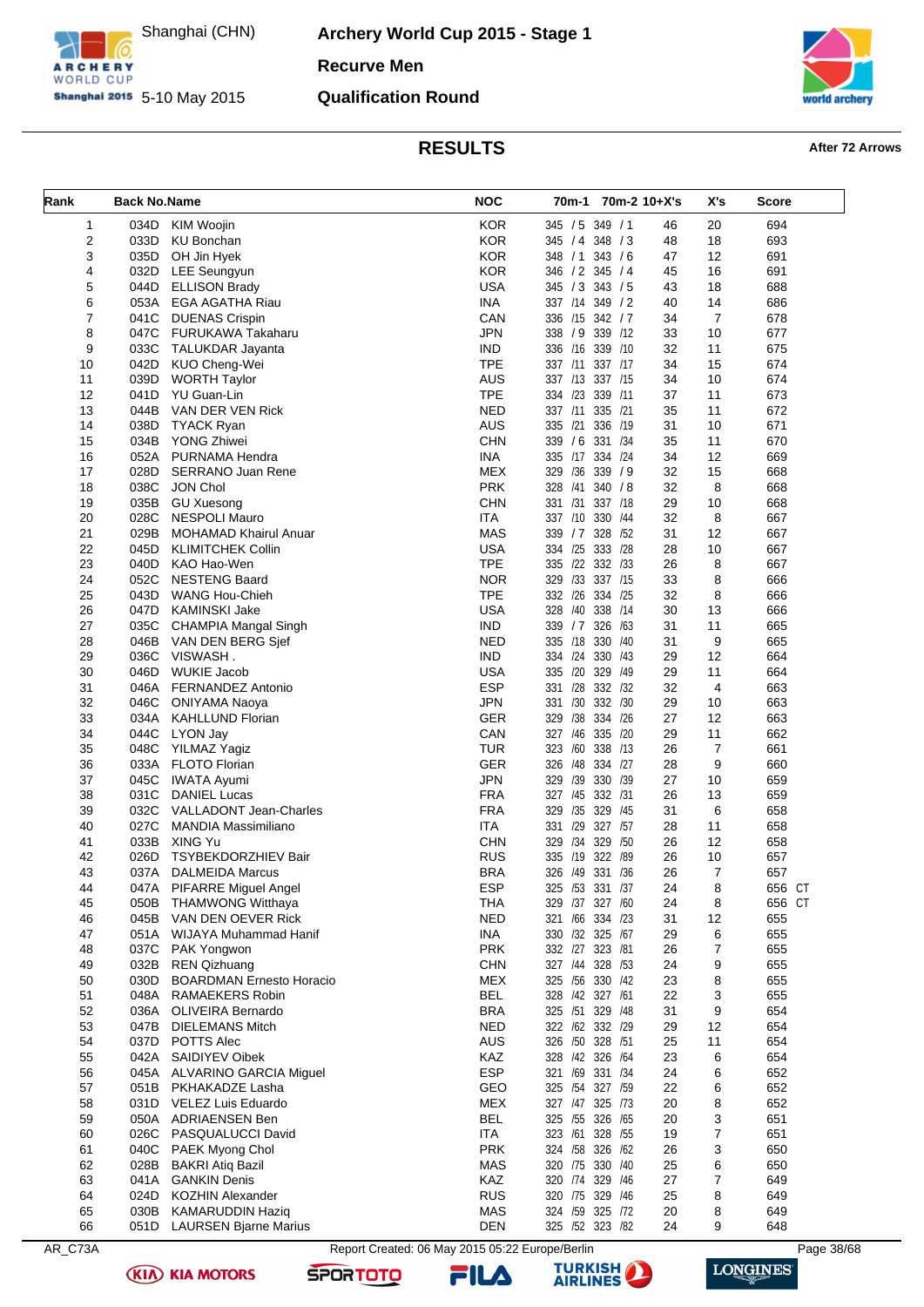

ARCHERY

**Archery World Cup 2015 - Stage 1 Recurve Men Qualification Round**



# **RESULTS After 72 Arrows**

|            |                     |                                                 | <b>NOC</b>               |                                        |              |          |                      |            |
|------------|---------------------|-------------------------------------------------|--------------------------|----------------------------------------|--------------|----------|----------------------|------------|
| Rank       | <b>Back No.Name</b> |                                                 |                          | 70m-1                                  | 70m-2 10+X's |          | X's                  | Score      |
| 67         | 031B                | <b>JONI Muhammad Ikram</b>                      | <b>MAS</b>               | 322 /63 325 /68                        |              | 24       | 7                    | 647        |
| 68         | 025D                | <b>TSYNGUEV Beligto</b>                         | <b>RUS</b>               | 319 /78 328 /54                        |              | 23       | 9                    | 647        |
| 69         | 036D                | <b>GRAY Matthew</b>                             | <b>AUS</b>               | 322 /65 325 /74                        |              | 16       | 7                    | 647        |
| 70         | 029C                | <b>GIROUILLE Romain</b>                         | <b>FRA</b>               | 315 /97 330 /38                        |              | 25       | 6                    | 645        |
| 71         | 025B                | <b>MORGAN Ashe</b>                              | <b>GBR</b>               | 319 /79                                | 326 /65      | 21       | 5                    | 645        |
| 72         | 049C                | GAZOZ Mete                                      | <b>TUR</b>               | 321 /71 324 /77                        |              | 20       | 6                    | 645        |
| 73<br>74   | 038A                | <b>REZENDE XAVIER Daniel</b>                    | <b>BRA</b><br><b>SWE</b> | 320 /72 324 /75<br>320 /75 324 /76     |              | 28<br>25 | 10<br>$\overline{7}$ | 644        |
|            | 053D                | <b>SKALBERG Andreas</b>                         | <b>NOR</b>               | 324 /57 320 /96                        |              |          |                      | 644        |
| 75<br>76   | 051C<br>026B        | <b>HAGEN Paul Andre</b><br><b>SLATER Kieran</b> | <b>GBR</b>               | 321 /67 322 /88                        |              | 19<br>23 | 5<br>9               | 644<br>643 |
| 77         | 042C                | <b>RIVEST-BUNSTER Patrick</b>                   | CAN                      | 321 /68 322 /87                        |              | 23       | 8                    | 643        |
| 78         | 043C                | <b>NGUYEN Hamilton</b>                          | CAN                      | 321 /70 322 /89                        |              | 20       | 5                    | 643        |
| 79         | 041B                | <b>TAN Silie</b>                                | SIN                      | 319 / 82 324 / 78                      |              | 19       | 9                    | 643        |
| 80         | 039B                | <b>MORENO Luis Gabriel</b>                      | PHI                      | 320 /73 322 /91                        |              | 23       | $\overline{7}$       | 642        |
| 81         | 048D                | SABRY Ibrahim                                   | EGY                      | 317 /88 325 /70                        |              | 20       | 8                    | 642        |
| 82         | 032A                | <b>SKOERIES Eric</b>                            | <b>GER</b>               | 318 / 84 324 / 80                      |              | 18       | 0                    | 642        |
| 83         | 049D                | <b>ELKHOLOSY Hady</b>                           | EGY                      | 314 /100                               | 327 /56      | 25       | 9                    | 641        |
| 84         | 035A                | <b>WEISS Christian</b>                          | <b>GER</b>               | 316 /94                                | 325 /71      | 21       | 6                    | 641        |
| 85         | 034C                | <b>NAIK Ranjit</b>                              | <b>IND</b>               | 316 /96                                | 325<br>/69   | 20       | 5                    | 641        |
| 86         | 040A                | DUZELBAYEV Sultan                               | <b>KAZ</b>               | 317 /93                                | 323 /85      | 13       | 3                    | 640        |
| 87         | 029D                | <b>ALVAREZ Luis</b>                             | MEX                      | 317 /87 322 /86                        |              | 25       | 9                    | 639        |
| 88         | 054A                | <b>KOMOCAR Jaka</b>                             | <b>SLO</b>               | 317 /90                                | 322 /92      | 15       | 1                    | 639        |
| 89         | 039C                | RI Hyo Song                                     | <b>PRK</b>               | 316 /95                                | 321 /94      | 19       | 6                    | 637        |
| 90         | 027D                | NIKOLAEV Alexey                                 | <b>RUS</b>               | 317 /89 320 /95                        |              | 17       | 4                    | 637        |
| 91         | 043A                | MUSSAYEV Sanzhar                                | KAZ                      | 318 /85 318 /100                       |              | 20       | 7                    | 636        |
| 92         | 048B                | PHUSAWAT Natthapoom                             | <b>THA</b>               | 315 /99 321 /93                        |              | 19       | 4                    | 636        |
| 93         | 044A                | RODRIGUEZ Juan I.                               | <b>ESP</b>               | 300 /119 335 /22                       |              | 26       | 8                    | 635        |
| 94         | 050C                | <b>BOZLAR Fatih</b>                             | <b>TUR</b>               | 319 /81                                | 316 /104     | 18       | 5                    | 635        |
| 95         | 025C                | <b>MORELLO Marco</b>                            | <b>ITA</b>               | 317 /91 318 /101                       |              | 16       | 9                    | 635        |
| 96         | 054B                | <b>HOLLIS Jeremy</b>                            | <b>NZL</b>               | 317 /92 316 /104                       |              | 22       | 6                    | 633        |
| 97         | 039A                | MACHADO FERNANDEZ Disney Valodia                | <b>BRA</b>               | 322 /64 311 /110                       |              | 18       | 5                    | 633        |
| 98         | 024A                | RANJBARKIVAJ Ebrahim                            | <b>IRI</b>               | 306 /113 327 /58                       |              | 17       | 8                    | 633        |
| 99         | 054C                | <b>SENYUK Taras</b>                             | <b>AZE</b>               | 319 /80 314 /107                       |              | 16       | 2                    | 633        |
| 100        | 027B                | <b>GODFREY Larry</b>                            | <b>GBR</b>               | 318 /83 313 /108                       |              | 23       | 9                    | 631        |
| 101        | 055B                | <b>FREDRIKSSON Jesper</b>                       | <b>SWE</b>               | 312 /104 319 /98                       |              | 17       | 5                    | 631        |
| 102        | 024B                | <b>HUSTON Patrick</b>                           | <b>GBR</b>               | 306 /111 324 /79                       |              | 18       | 5                    | 630        |
| 103        | 037B                | <b>MATAN Florante F.</b>                        | PHI                      | 312 /104 317 /103                      |              | 20       | 4                    | 629        |
| 104        | 030C                | <b>KOENIG Thomas</b>                            | <b>FRA</b>               | 306 /112 323 /82                       |              | 18       | 6                    | 629        |
| 105        | 043B                | ZHANG Jing Kang                                 | <b>SIN</b>               | 314 /101 314 /106                      |              | 18       | 6                    | 628        |
| 106        | 027A                | ASHRAFI Sadegh                                  | <b>IRI</b>               | 304 /115 323 /84                       |              | 18       | 5                    | 627        |
| 107        | 028A                | <b>NGUYEN Thanh Binh</b>                        | VIE                      | 315 /98                                | 310 /112     | 15       | 3                    | 625        |
| 108        | 055A                | <b>TSHERING Kinley</b>                          | <b>BHU</b>               | 318 / 86 307 / 115                     |              | 13       | 4                    | 625        |
| 109        | 036B                | JAVIER Mark P.                                  | PHI                      | 304 /116 319 /97                       |              | 18       | 4                    | 623        |
| 110        |                     | 049A GYS Lenthy                                 | <b>BEL</b>               | 303 /117 318 /102                      |              | 15       | 5                    | 621        |
| 111        | 031A                | NGUYEN Van Duy                                  | <b>VIE</b>               | 313 /103 307 /116                      |              | 11       | 2                    | 620        |
| 112        | 052B                | MOSESHVILI Jaba                                 | <b>GEO</b>               | 312 /104 307 /114                      |              | 18       | 4                    | 619        |
| 113        | 026A                | RAZAVIMASHOUF Sasan                             | IRI                      | 301 /118 318 /99                       |              | 17       | 6                    | 619        |
| 114        | 030A                | CHU Duc Anh                                     | VIE                      | 308 /109 310 /111                      |              | 14       | 4                    | 618        |
| 115        | 050D                | <b>ELNEMR Ahmed</b>                             | EGY                      | 306 /110 310 /113                      |              | 12       | 3                    | 616        |
| 116        | 049B                | THAI-UEA Itsarin                                | <b>THA</b>               | 314 /101 299 /121                      |              | 19       | 4                    | 613        |
| 117        | 040B                | <b>NG Justin</b>                                | SIN                      | 308 /108 304 /118                      |              | 15       | 8                    | 612        |
| 118        | 029A                | DAO Trong Kien<br><b>FURNES Christoffer</b>     | <b>VIE</b>               | 312 /104 299 /123                      |              | 13       | 3                    | 611        |
| 119<br>120 | 055C                | 042B TEO Kee Hui Keith                          | <b>NOR</b><br>SIN        | 305 /114 302 /119<br>297 /122 306 /117 |              | 14<br>10 | 5                    | 607<br>603 |
| 121        | 038B                | REYES Zander Lee F.                             | PHI                      | 299 /121 300 /120                      |              |          | 3<br>2               | 599        |
| 122        | 052D                | <b>THORKILDSEN Steffen</b>                      | <b>DEN</b>               | 299 /120 299 /122                      |              | 10<br>10 | 3                    | 598        |
| 123        | 025A                | <b>BASTAN SARABI Akbar</b>                      | IRI                      | 284 /124 313 /109                      |              | 10       | 2                    | 597        |
| 124        |                     | 053B LIU Duncan                                 | <b>NZL</b>               | 293 /123 277 /124                      |              | 8        | 2                    | 570        |
|            |                     |                                                 |                          |                                        |              |          |                      |            |

**(KIA) KIA MOTORS** 

**SPORTOTO** 

FILA

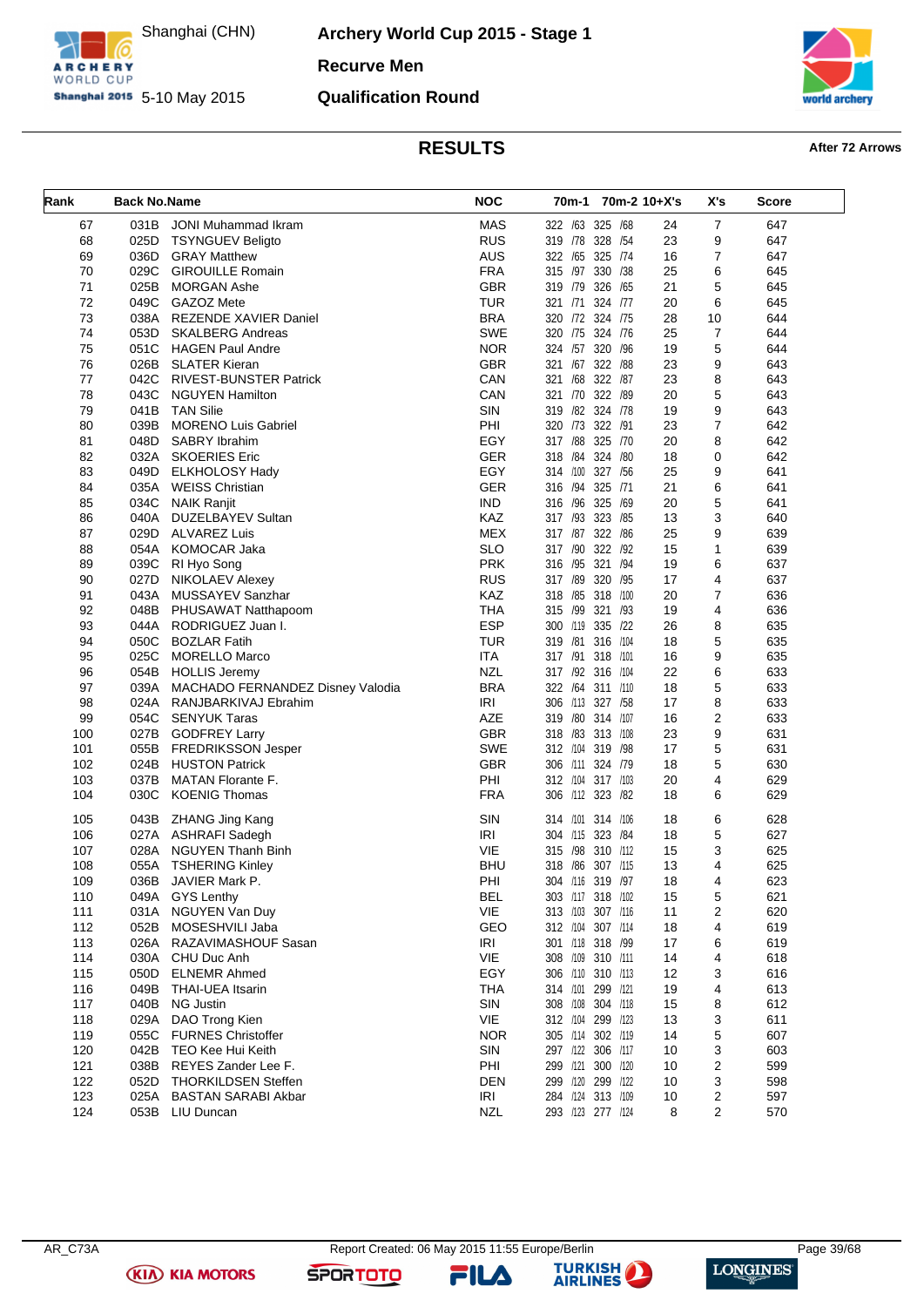

**Archery World Cup 2015 - Stage 1 Recurve Women Qualification Round**



### **RESULTS Vers. 1.01 (6 May 2015 11:50 UTC) Re-emitted**

<span id="page-40-0"></span>

| Rank     | <b>Back No.Name</b> | 70m-1 70m-2 10+X's             |                                                 | X's                                 | <b>Score</b>      |                |            |
|----------|---------------------|--------------------------------|-------------------------------------------------|-------------------------------------|-------------------|----------------|------------|
| 1        |                     | 024A KANG Chae Young           | <b>KOR</b>                                      | 337 / 2 340 / 1                     | 35                | 15             | 677        |
| 2        | 023A                | <b>CHOI Misun</b>              | <b>KOR</b>                                      | 336 / 3 335 / 5                     | 34                | 11             | 671        |
| 3        | 046B                | KAWANAKA Kaori                 | <b>JPN</b>                                      | 333 / 6 338 / 3                     | 31                | 14             | 671        |
| 4        | 029A                | STEPANOVA Inna                 | <b>RUS</b>                                      | 334 / 4 336 / 4                     | 27                | 11             | 670        |
| 5        | 028A                | KI Bo Bae                      | <b>KOR</b>                                      | 337 / 1<br>332 / 8                  | 29                | 6              | 669        |
| 6        | 025D                | <b>WINTER Karina</b>           | <b>GER</b>                                      | 327 /20 340 / 2                     | 29                | $\overline{7}$ | 667        |
| 7        | 032D                | ZHU Jueman                     | <b>CHN</b>                                      | 330 / 9 333 / 6                     | 30                | 11             | 663        |
| 8        | 044A                | RENDON Ana Maria               | COL                                             | 334 / 5 328 / 20                    | 23                | 6              | 662 SO T.9 |
| 9        | 043B                | YUAN Shu Chi                   | <b>TPE</b>                                      | 329 /13 333 /6                      | 25                | $\overline{7}$ | 662 SO T.7 |
| 10       | 034C                | <b>LORIG Khatuna</b>           | <b>USA</b>                                      | 328 /14 330 /13                     | 29                | $\overline{7}$ | 658        |
| 11       | 023B                | NEMATI Zahra<br>CHANG Hye Jin  | <b>IRI</b>                                      | 328 /15 329 /15                     | 29                | 10             | 657        |
| 12       | 027A                |                                | <b>KOR</b><br><b>IND</b>                        | 326 /21 331 /10                     | 27<br>22          | 11<br>6        | 657<br>657 |
| 13<br>14 | 038A<br>044B        | KUMARI Deepika<br>HAYASHI Yuki | <b>JPN</b>                                      | 330 /11 327 /25<br>332 / 7 324 / 30 | 25                | 10             | 656        |
| 15       | 026D                | <b>UNRUH Lisa</b>              | <b>GER</b>                                      | 330 /10 326 /26                     | 25                | $\overline{7}$ | 656        |
| 16       | 030A                | DASHIDORZHIEVA Tuyana          | <b>RUS</b>                                      | 328 /16 327 /21                     | 28                | 5              | 655        |
| 17       | 037D                | <b>ROMAN Aida</b>              | <b>MEX</b>                                      | 324 /27 330 /11                     | 30                | $\overline{7}$ | 654        |
| 18       | 029D                | <b>LINGARD Semra</b>           | AUS                                             | 325 /23 329 /16                     | 29                | 9              | 654        |
| 19       | 043D                | LE Thi Thu Hien                | VIE                                             | 322 /33 332 / 8                     | 26                | 8              | 654        |
| 20       | 033D                | WU Jiaxin                      | <b>CHN</b>                                      | 325 /26 327 /24                     | 24                | 10             | 652        |
| 21       | 034D                | <b>MENG Fanxu</b>              | <b>CHN</b>                                      | 327 /18 323 /33                     | 26                | 3              | 650        |
| 22       | 025B                | <b>JAGER Maja</b>              | <b>DEN</b>                                      | 321 /34 329 /18                     | 24                | 7              | 650        |
| 23       | 031A                | TIMOFEEVA Kristina             | <b>RUS</b>                                      | 327 /18 321 /40                     | 25                | 4              | 648        |
| 24       | 049C                | <b>ESEBUA Kristine</b>         | GEO                                             | 331 / 8 317 /57                     | 22                | 5              | 648        |
| 25       | 041B                | LIN Yu-Hsuan                   | <b>TPE</b>                                      | 328 /17 320 /43                     | 20                | 9              | 648        |
| 26       | 035B                | KANG Un Ju                     | <b>PRK</b>                                      | 324 /28 323 /34                     | 21                | 5              | 647        |
| 27       | 036A                | <b>ALARCON Miriam</b>          | <b>ESP</b>                                      | 323 /31 324 /31                     | 20                | 4              | 647        |
| 28       | 027D                | HAIDN TSCHALOVA Veronika       | <b>GER</b>                                      | 323 /30 323 /35                     | 21                | 3              | 646        |
| 29       |                     | 037C LI Yelena                 | KAZ                                             | 325 /25 321 /42                     | 20                | 9              | 646        |
| 30       | 038C                | SAIDIYEVA Luiza                | KAZ                                             | 318 /44 328 /19                     | 20                | 6              | 646        |
| 31       | 042C                | <b>SARTORI Guendalina</b>      | <b>ITA</b>                                      | 317 /48 329 /17                     | 19                | 9              | 646        |
| 32       | 024D                | <b>RICHTER Elena</b>           | <b>GER</b>                                      | 330 /12 315 /63                     | 25                | 7              | 645        |
| 33       | 033C                | PRITCHARD La Nola              | <b>USA</b>                                      | 315 /53 330 /14                     | 21                | 6              | 645        |
| 34       | 040C                | <b>TONETTA Elena</b>           | <b>ITA</b>                                      | 317 / 46<br>327 /23                 | 23                | 6              | 644        |
| 35       | 028C                | <b>THOMAS Solenne</b>          | <b>FRA</b>                                      | 323 /29 321 /39                     | 22                | 8              | 644        |
| 36       | 040B                | <b>WARDANI Titik Kusuma</b>    | INA                                             | 320 /35 323 /32                     | 29                | 9              | 643        |
| 37       | 042B                | LIN Chia-En                    | <b>TPE</b>                                      | 317 /47 326 /27                     | 20                | 5              | 643        |
| 38       | 041D                | NGUYEN Thi Quyen Trang         | VIE                                             | 326 /22 316 /60                     | 23                | 6              | 642        |
| 39       | 036B                | CHOE Song Hui                  | <b>PRK</b>                                      | 320 /36 319 /48                     | 23                | 11             | 639        |
| 40       | 027B                | <b>ROSENVINGE Carina</b>       | DEN                                             | 309 /71 330 /12                     | 22                | 8              | 639        |
| 41       | 045C                | <b>FOLKARD Naomi</b>           | <b>GBR</b>                                      | 318 /43 321 /41                     | 16                | 6              | 639        |
| 42       | 034A                | <b>MARTIN Adriana</b>          | <b>ESP</b>                                      | 319 /39 319 /49                     | 23                | 7              | 638        |
| 43       | 032A                | ERDYNIEVA Natalia              | <b>RUS</b>                                      | 311 /66 327 /22                     | 20                | 6              | 638        |
| 44       |                     | 035D XU Jing                   | <b>CHN</b>                                      | 319 /41 319 /51                     | 18                | 6              | 638        |
| 45       | 042D                | LOC Thi Dao                    | <b>VIE</b>                                      | 315 /52 323 /38                     | 16                | 7              | 638        |
| 46       |                     | 042A ANAGOZ Yasemin Ecem       | <b>TUR</b>                                      | 320 /38 318 /54                     | 16                | 6              | 638        |
| 47       | 039B                | ROCHMAWATI Ika Yuliana         | INA.                                            | 319 /41 318 /55                     | 16                | 5              | 637        |
| 48       |                     | 030C SCHUH Berengere           | <b>FRA</b>                                      | 320 /37 317 /59                     | 14                | 5              | 637        |
| 49       | 035A                | <b>MARIN Alicia</b>            | <b>ESP</b>                                      | 319 /40 317 /58                     | 19                | 8              | 636        |
| 50       | 035C                | <b>TUKEBAYEVA Farida</b>       | KAZ                                             | 313 /60 323 /37                     | 15                | 4              | 636        |
| 51       |                     | 036D VALENCIA Alejandra        | <b>MEX</b>                                      | 311 /67 325 /28                     | 14                | 8              | 636        |
| 52       | 032C                | <b>GIBILARO Ariel</b>          | <b>USA</b>                                      | 313 /63 323 /36                     | 14                | 4              | 636        |
| 53       | 031C                | <b>BROWN Mackenzie</b>         | USA                                             | 325 /24 310 /77                     | 22                | 8              | 635        |
| 54       | 032B                | NIKITIN Sarah                  | <b>BRA</b>                                      | 322 /32 313 /72                     | 18                | 7              | 635        |
| 55       | 033B                | CHOE Ok Sil                    | <b>PRK</b>                                      | 313 /62 320 /45                     | 15                | 3              | 633        |
| 56       | 050B                | SENYUK Olga                    | AZE                                             | 316 /50 315 /64                     | 18                | 9              | 631        |
| 57       | 034B                | RI Un Ok                       | <b>PRK</b>                                      | 306 /78 325 /29                     | 17                | 4              | 631        |
| 58       | 028B                | <b>LAURSEN Anne Marie</b>      | <b>DEN</b>                                      | 317 /45 313 /73                     | 16                | 3              | 630        |
| 59       | 025A                | KHORAMSHAHI Shiva              | <b>IRI</b>                                      | 313 /58 316 /62                     | 15                | 6              | 629        |
| 60       | 029C                | <b>RUGGIERI Laura</b>          | <b>FRA</b>                                      | 308 /72 320 /43                     | 20                | 7              | 628        |
| 61       | 038B                | CHOIRUNISA Diananda            | <b>INA</b>                                      | 313 /59 315 /64                     | 17                | 8              | 628        |
| 62       | 041C                | <b>MANDIA Claudia</b>          | ITA                                             | 314 /57 314 /69                     | 14                | 3              | 628        |
| 63       | 045B                | NAGAMINE Saori                 | JPN                                             | 308 / 76 320 / 46                   | 13                | $\overline{2}$ | 628        |
| 64       | 037A                | VEDWAN Madhu                   | IND.                                            | 315 /53 313 /74                     | $12 \overline{ }$ | 3              | 628        |
| 65       | 050A                | <b>JANGNAS Erika</b>           | SWE                                             | 307 /77 319 /52                     | 12                | $\overline{2}$ | 626        |
| 66       |                     | 047C LOBZHENIDZE Yulia         | GEO                                             | 317 /49 309 /79                     | $\overline{7}$    | $\mathbf{1}$   | 626        |
| AR_C73A  |                     |                                | Report Created: 06 May 2015 11:55 Europe/Berlin |                                     |                   |                | Page 40/68 |

**(KIA) KIA MOTORS** 







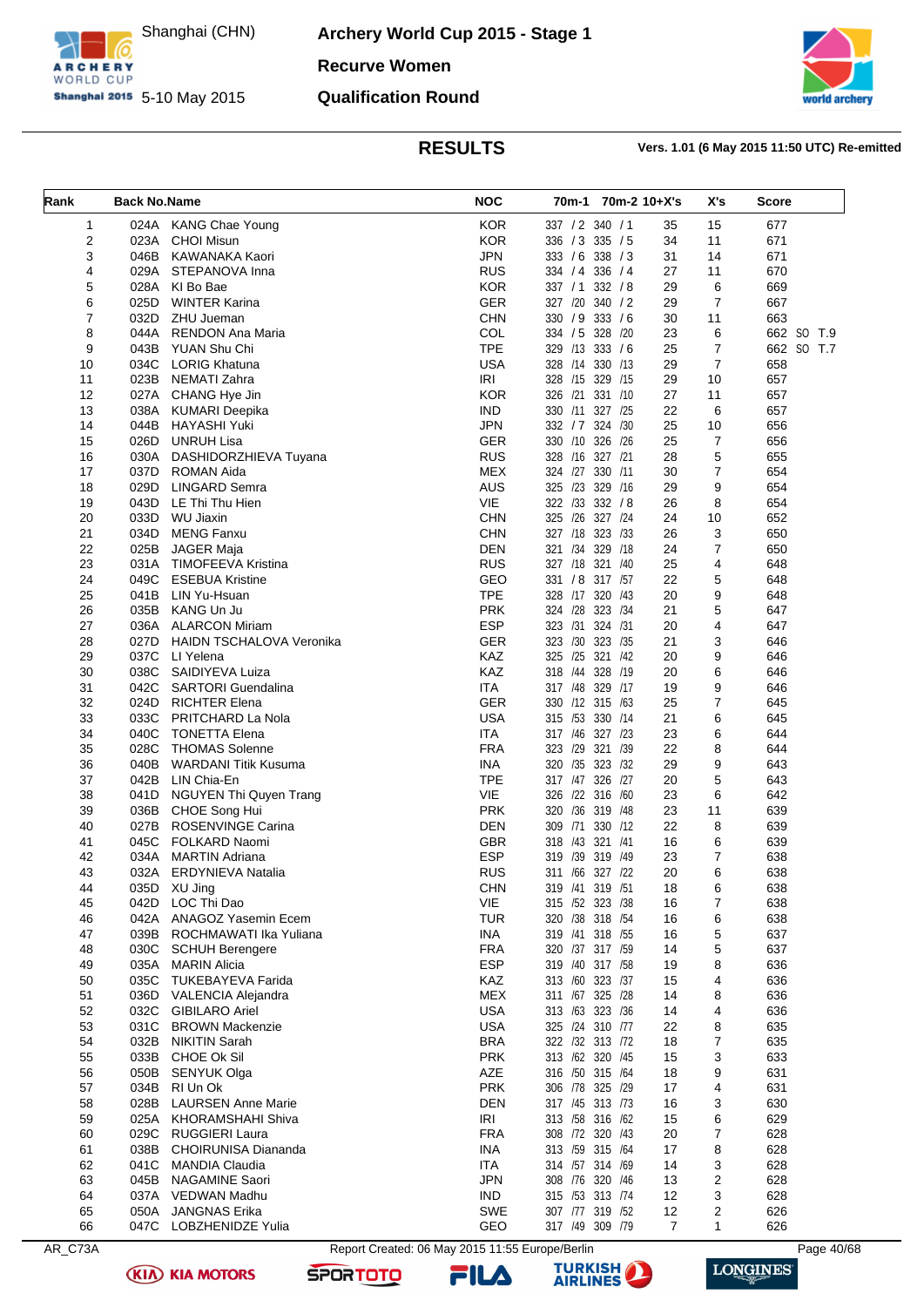

Shanghai (CHN)

**Archery World Cup 2015 - Stage 1 Recurve Women Qualification Round**



### **RESULTS Vers. 1.01 (6 May 2015 11:50 UTC) Re-emitted**

| Rank | <b>Back No.Name</b> |                                    | <b>NOC</b> |                   | 70m-1 70m-2 10+X's      | X's            | <b>Score</b> |
|------|---------------------|------------------------------------|------------|-------------------|-------------------------|----------------|--------------|
| 67   | 044C                | <b>OLIVER Amy</b>                  | <b>GBR</b> | 308 /74 317 /56   | 17                      | 5              | 625          |
| 68   | 033A                | <b>CASTANOS Celia</b>              | <b>ESP</b> | 313 /60 311 /76   | 15                      | $\overline{7}$ | 624          |
| 69   | 048C                | NARIMANIDZE Khatuna                | <b>GEO</b> | 304 /82 320 /47   | 13                      | 7              | 624          |
| 70   | 026A                | ABDOLKARIMI Melika                 | <b>IRI</b> | 316 /51 307 /80   | 19                      | $\overline{7}$ | 623          |
| 71   | 027C                | <b>PLANEIX Sophie</b>              | <b>FRA</b> | 308 /73 314 /68   | 18                      | 4              | 622          |
| 72   | 038D                | <b>BAYARDO</b> Gabriela            | <b>MEX</b> | 308 /74 314 /70   | 11                      | $\mathbf{1}$   | 622          |
| 73   | 039A                | <b>DIVAKAR Snehal</b>              | <b>IND</b> | 302 /88 319 /50   | 16                      | 3              | 621          |
| 74   | 026B                | <b>DEGN Randi</b>                  | <b>DEN</b> | 306 /79 314 /67   | 17                      | 3              | 620          |
| 75   | 046D                | LOKE Shin Hui                      | <b>MAS</b> | 304 /84 315 /66   | 12                      | 3              | 619          |
| 76   | 044D                | <b>ABDUL HALIL Nur Afisa</b>       | <b>MAS</b> | 302 /87 316 /61   | 17                      | 5              | 618          |
| 77   | 048A                | <b>HONGITAN Kareel Meer</b>        | PHI        | 314 /55 304 /85   | 16                      | 4              | 618          |
| 78   | 040A                | <b>KAUR Satbir</b>                 | <b>IND</b> | 311 /65 307 /83   | 11                      | 2              | 618          |
| 79   | 031B                | <b>DOS SANTOS Ane Marcelle</b>     | <b>BRA</b> | 314 /56           | 303 /88<br>12           | 7              | 617          |
| 80   |                     | 039C VIOLI Sara                    | <b>ITA</b> | 303 /86 313 /71   | 15                      | 3              | 616          |
| 81   | 039D                | <b>HINOJOSA Karla</b>              | <b>MEX</b> | 306 /80 309 /78   | 14                      | 3              | 615          |
| 82   | 024C                | <b>TEO Dillian</b>                 | SIN        | 309 /70           | 305 /84<br>16           | 5              | 614          |
| 83   | 041A                | <b>UNSAL Begunhan Elif</b>         | <b>TUR</b> | 310 /69           | 304 /86<br>12           | 4              | 614          |
| 84   | 046A                | <b>SANCHEZ Natalia</b>             | COL        | 310 /68 301 /89   | 23                      | 12             | 611          |
| 85   | 049D                | <b>FULLER Sarah</b>                | <b>NZL</b> | 299 /90 312 /75   | 17                      | $\overline{2}$ | 611          |
| 86   |                     | 043C HUNT Nicky                    | <b>GBR</b> | 311 /64 300 /90   | 15                      | 8              | 611          |
| 87   | 047A                | <b>DELA CRUZ Rachelle Anne</b>     | PHI        | 304 / 85 307 / 82 | $\overline{7}$          | 4              | 611          |
| 88   | 031D                | <b>BRIDGER Deonne</b>              | <b>AUS</b> | 292 /99 318 /53   | 18                      | 3              | 610          |
| 89   | 037B                | <b>SAFITRI Erwina</b>              | <b>INA</b> | 295 /94           | 307 /81<br>12           | 5              | 602          |
| 90   | 029B                | DA COSTA RODRIGUES Larissa Feitosa | <b>BRA</b> | 300 /89 299 /91   | 14                      | $\overline{7}$ | 599          |
| 91   | 030D                | <b>BROOKSHAW Ingrid</b>            | <b>AUS</b> | 305 /81 292 /99   | 12                      | 0              | 597          |
| 92   | 040D                | <b>NGUYEN PHUONG Linh</b>          | <b>VIE</b> | 304 /82 293 /97   | 11                      | 5              | 597          |
| 93   | 050C                | THIFFEAULT PICARD Georcy-Stephanie | CAN        | 299 /91 295 /96   | $\overline{7}$          | $\mathbf{1}$   | 594          |
| 94   | 045D                | <b>AZHAR Farah Amalina</b>         | <b>MAS</b> | 296 /93 297 /93   | 10                      | 3              | 593          |
| 95   | 048B                | <b>KAMEL Nada</b>                  | EGY        | 292 /98 299 /92   | 14                      | 3              | 591          |
| 96   | 023C                | QUAH Kai Zhi                       | SIN        | 295 /95<br>296    | 13<br>/94               | 4              | 591          |
| 97   | 048D                | PHUTDEE Waraporn                   | <b>THA</b> | 298 /92 289 /102  | 8                       | 5              | 587          |
| 98   | 030B                | <b>ACQUESTA Michelle</b>           | <b>BRA</b> | 293 /97 293 /98   | 10                      | 5              | 586          |
| 99   | 025C                | CHAN Jing Ru                       | <b>SIN</b> | 289 /100 296 /95  | 8                       | $\mathbf{1}$   | 585          |
| 100  |                     | 043A AKTUNA Aybuke                 | <b>TUR</b> | 280 /105          | 303 /87<br>15           | $\overline{7}$ | 583          |
| 101  | 047D                | RUANGKRIENGSIN Waranya             | <b>THA</b> | 287 /101 291 /100 | $\overline{\mathbf{c}}$ | 0              | 578          |
| 102  | 047B                | <b>MANSOUR Amira</b>               | EGY        | 294 /96 283 /103  | 3                       | 0              | 577          |
| 103  | 045A                | SEPULVEDA Maira Alejandra          | COL        | 281 /104          | 6<br>289 /101           | 2              | 570          |
| 104  | 024B                | <b>GHADIMPOUR Elham</b>            | <b>IRI</b> | 286 /102 281 /104 | $\overline{7}$          | $\mathbf{1}$   | 567          |
| 105  | 049A                | <b>DIELEN Nathalie</b>             | SUI        | 283 /103 279 /106 | 11                      | 2              | 562          |
| 106  | 026C                | LOH Tze Rong Vanessa               | SIN        | 277 /106          | 3<br>281 /104           | 0              | 558          |
| 107  | 028D                | <b>MONGAN Melissa</b>              | <b>AUS</b> | 264 /107 271 /107 | 4                       | 0              | 535          |

**(KIA) KIA MOTORS** 

FILA

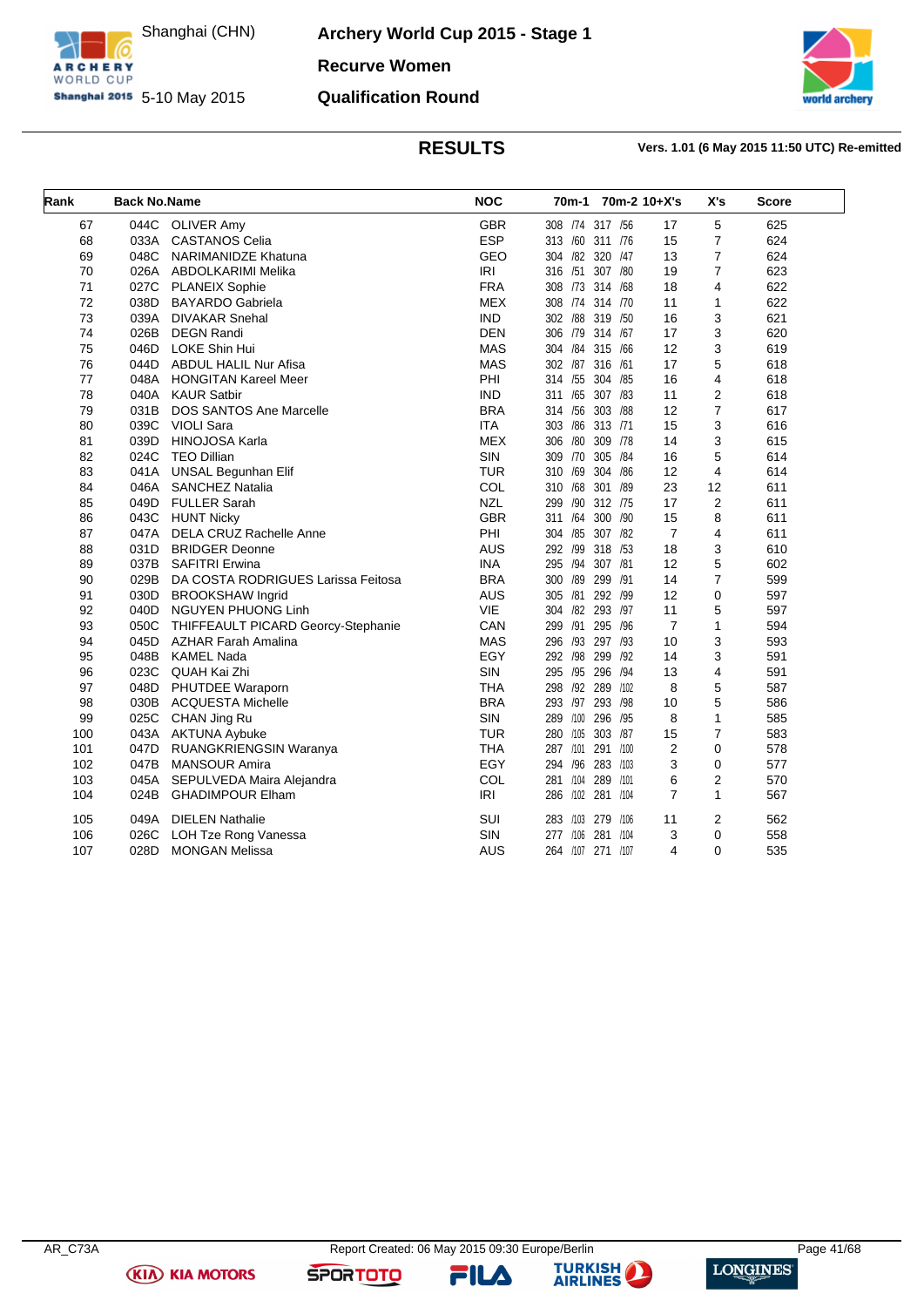

ARCHERY

**Archery World Cup 2015 - Stage 1 Compound Men Qualification Round**

**orld archery** 

# **RESULTS After 72 Arrows**

<span id="page-42-0"></span>

| Rank                | <b>Back No.Name</b> |                                                    | <b>NOC</b>               | 50m-1<br>$50m-2$ 10+X's            |          | X's      | <b>Score</b>  |
|---------------------|---------------------|----------------------------------------------------|--------------------------|------------------------------------|----------|----------|---------------|
|                     |                     |                                                    |                          |                                    |          |          |               |
| 1<br>$\overline{2}$ | 012A<br>008B        | <b>GELLENTHIEN Braden</b><br><b>HANSEN Stephan</b> | <b>USA</b><br><b>DEN</b> | 354 / 5 359 / 1<br>357 / 1 354 / 6 | 65<br>64 | 26<br>41 | 713<br>711    |
| 3                   | 010D                | SCHLOESSER Mike                                    | <b>NED</b>               | 357 / 2 354 / 6                    | 63       | 35       | 711           |
| $\overline{4}$      | 014B                | <b>PEINEAU Sebastien</b>                           | <b>FRA</b>               | 354 / 6 356 / 2                    | 63       | 26       | 710           |
| 5                   | 009A                | <b>WILDE Reo</b>                                   | <b>USA</b>               | 353 / 7 355 / 3                    | 61       | 41       | 708           |
| 6                   | 006B                | <b>DAMSBO Martin</b>                               | <b>DEN</b>               | 354 / 3 353 /10                    | 59       | 33       | 707           |
| 7                   | 013D                | <b>ELMAAGACLI Demir</b>                            | <b>TUR</b>               | 350 /18 355 / 4                    | 57       | 30       | 705           |
| 8                   |                     | 002A VERMA Abhishek                                | <b>IND</b>               | 350 /17 355 / 5                    | 57       | 28       | 705           |
| 9                   | 010A                | <b>ANDERSON Steve</b>                              | <b>USA</b>               | 352 /12 352 /14                    | 56       | 32       | 704           |
| 10                  | 004C                | AMOUEI Yaser                                       | IRI                      | 353 / 7 351 /17                    | 56       | 28       | 704           |
| 11                  | 015A                | <b>COGHLAN Patrick</b>                             | AUS                      | 352 /11<br>351 /18                 | 56       | 28       | 703           |
| 12                  | 011D                | VAN EIL Thomas                                     | <b>NED</b>               | 353 / 7 350 / 26                   | 55       | 11       | 703           |
| 13                  | 017B                | DELOCHE Pierre-Julien                              | <b>FRA</b>               | 349 /22 353 /10                    | 55       | 27       | 702 CT        |
| 14<br>15            | 016C                | 001C GHEIDI Majid<br><b>MUNOZ Daniel</b>           | <b>IRI</b><br>COL        | 351 /15 351 /15<br>348 /26 354 / 6 | 55<br>54 | 27<br>30 | 702 CT<br>702 |
| 16                  | 008C                | CARDOSO Mario                                      | <b>MEX</b>               | 350 /16 351 /16                    | 56       | 21       | 701           |
| 17                  | 016D                | DAMBAEV Alexander                                  | <b>RUS</b>               | 354 / 4 347 / 35                   | 55       | 23       | 701           |
| 18                  | 016B                | <b>GENET Dominique</b>                             | <b>FRA</b>               | 352 /14 349 /27                    | 54       | 23       | 701           |
| 19                  | 012C                | <b>NGUYEN Tien Cuong</b>                           | VIE                      | 352 /13 349 /28                    | 53       | 19       | 701           |
| 20                  | 018B                | <b>HERNANDEZ Roberto</b>                           | <b>ESA</b>               | 353 / 7 347 / 34                   | 55       | 26       | 700           |
| 21                  | 003C                | <b>EBADI</b> Esmaeil                               | IRI                      | 349 /24 351 /19                    | 52       | 22       | 700           |
| 22                  |                     | 018C SITAR Dejan                                   | <b>SLO</b>               | 346 /36 354 / 6                    | 51       | 22       | 700           |
| 23                  | 006C                | <b>GONZALEZ Rodolfo</b>                            | <b>MEX</b>               | 349 /23 350 /24                    | 52       | 21       | 699           |
| 24                  | 016A                | <b>TEASDALE Shaun</b>                              | <b>NZL</b>               | 347 /29 352 /13                    | 51       | 28       | 699           |
| 25                  |                     | 013A TIMMS Robert                                  | <b>AUS</b>               | 348 /25 350 /23                    | 51       | 22       | 698           |
| 26                  | 007A                | MAZUKI Mohd Juwaidi                                | <b>MAS</b>               | 345 /40 352 /12                    | 50       | 21       | 697           |
| 27                  | 014D                | YAKALI Samet Can                                   | <b>TUR</b>               | 347 /30 350 /21                    | 50       | 20       | 697           |
| 28<br>29            | 009D<br>007B        | <b>ELZINGA Peter</b><br><b>LAURSEN Patrick</b>     | <b>NED</b><br><b>DEN</b> | 350 /18 347 /36<br>347 /32 350 /25 | 49<br>47 | 22<br>14 | 697<br>697    |
| 30                  | 018A                | <b>PAGNI Sergio</b>                                | <b>ITA</b>               | 348 /27 348 /32                    | 48       | 13       | 696           |
| 31                  | 015B                | STUBBS John                                        | <b>GBR</b>               | 345 /39 350 /20                    | 49       | 23       | 695           |
| 32                  | 014A                | <b>JACOBS Derek</b>                                | <b>AUS</b>               | 350 /21<br>345 /41                 | 48       | 18       | 695           |
| 33                  | 013B                | <b>BELL Chris</b>                                  | <b>GBR</b>               | 345 /37 348 /33                    | 23       | 12       | 693           |
| 34                  |                     | 003A CHAUHAN Rajat                                 | <b>IND</b>               | 349 /20 343 /45                    | 49       | 19       | 692           |
| 35                  | 011A                | <b>DEATON Bridger</b>                              | <b>USA</b>               | 346 /33 346 /38                    | 48       | 27       | 692           |
| 36                  | 005B                | <b>DARUM Andreas</b>                               | <b>DEN</b>               | 349 /21<br>343 /47                 | 47       | 16       | 692           |
| 37                  | 002C                | KIANZAD Majid                                      | IRI                      | 346 /34 345 /41                    | 48       | 18       | 691           |
| 38                  | 001A                | MAISNAM Chinglensana Luwang                        | <b>IND</b>               | 347 /30 343 /44                    | 46       | 23       | 690           |
| 39                  | 012D                | <b>CAGIRAN Evren</b>                               | <b>TUR</b>               | 342 /47 348 /31                    | 46       | 15       | 690           |
| 40                  | 002B                | YAP Earl Benjamin                                  | PHI                      | 345 /38 345 /42                    | 46       | 13       | 690           |
| 41<br>42            | 007C<br>005C        | FIERRO Julio<br><b>RAMIREZ Angel</b>               | MEX<br><b>MEX</b>        | 347 /28 343 /49<br>340 /54 349 /28 | 43<br>44 | 15<br>16 | 690<br>689    |
| 43                  |                     | 003B DELA CRUZ Paul Marton                         | PHI                      | 344 /42 344 /43                    | 47       | 21       | 688           |
| 44                  |                     | 011B YEN Ka King                                   | <b>HKG</b>               | 342 /46 346 /39                    | 44       | 19       | 688           |
| 45                  |                     | 002D PURUHITO I. Gusti Nyoman                      | <b>INA</b>               | 342 /51 346 /40                    | 42       | 10       | 688           |
| 46                  |                     | 004A CHITTIBOMMA Jignas                            | <b>IND</b>               | 338 / 56 348 / 30                  | 49       | 16       | 686           |
| 47                  | 005D                | PANG Toh Jin                                       | SIN                      | 343 /43 343 /46                    | 41       | 17       | 686           |
| 48                  |                     | 013C PELJOR Tashi                                  | <b>BHU</b>               | 342 /49 342 /50                    | 43       | 17       | 684           |
| 49                  | 006A                | RUSLAN Zulfadhli                                   | MAS                      | 342 /48 341 /51                    | 40       | 14       | 683           |
| 50                  | 017C                | THEPNA Denchai                                     | <b>THA</b>               | 340 / 55 343 / 48                  | 39       | 11       | 683           |
| 51                  | 006D                | ANG Han Teng                                       | SIN                      | 336 /61 347 /37                    | 37       | 16       | 683           |
| 52                  |                     | 004D AKBAR Yoke Rizaldi                            | <b>INA</b>               | 343 /44 338 /55                    | 36       | 19       | 681           |
| 53                  | 001B                | <b>ADRIANO Delfin Anthony</b>                      | PHI                      | 343 /45 337 /56                    | 40       | 11       | 680           |
| 54<br>55            | 004B<br>009C        | ADRIANO Jose Ferdinand                             | PHI<br>VIE               | 341 /52 338 /54                    | 35       | 19       | 679<br>678    |
| 56                  | 008A                | MAI Xuan Duc<br>LEE Kin Lip                        | <b>MAS</b>               | 342 /50 336 /58<br>336 /59 339 /53 | 36<br>40 | 13<br>11 | 675           |
| 57                  | 005A                | MAHAZAN Muhammad Zaki                              | <b>MAS</b>               | 341 /53 334 /59                    | 38       | 14       | 675           |
| 58                  | 008D                | LEOW Ting Hao                                      | SIN                      | 335 /62 340 /52                    | 36       | 13       | 675           |
| 59                  | 015C                | <b>DORJI Tshewang</b>                              | <b>BHU</b>               | 346 /35 328 /65                    | 37       | 10       | 674           |
| 60                  | 003D                | KUSWANTORO.                                        | <b>INA</b>               | 337 /58 337 /57                    | 36       | 12       | 674           |
| 61                  | 001D                | SAPRIATNO.                                         | <b>INA</b>               | 337 /57 332 /63                    | 31       | 11       | 669           |
| 62                  | 017A                | <b>BARCLAY Marcus</b>                              | <b>NZL</b>               | 336 /60 332 /62                    | 33       | 9        | 668           |
| 63                  | 010C                | VU Viet Anh                                        | VIE                      | 329 /64 333 /60                    | 27       | 13       | 662           |
| 64                  | 011C                | NGUYEN TUAN Anh                                    | VIE                      | 326 /65 333 /61                    | 29       | 9        | 659           |
| 65                  | 010B                | CHAN Hung King                                     | <b>HKG</b>               | 329 /63 326 /66                    | 26       | 7        | 655           |
| 66                  |                     | 012B TSUI Wai Hung                                 | <b>HKG</b>               | 322 /66 330 /64                    | 24       | 6        | 652           |

AR\_C73A Report Created: 06 May 2015 09:30 Europe/Berlin Page 42/68

**(KIA) KIA MOTORS** 





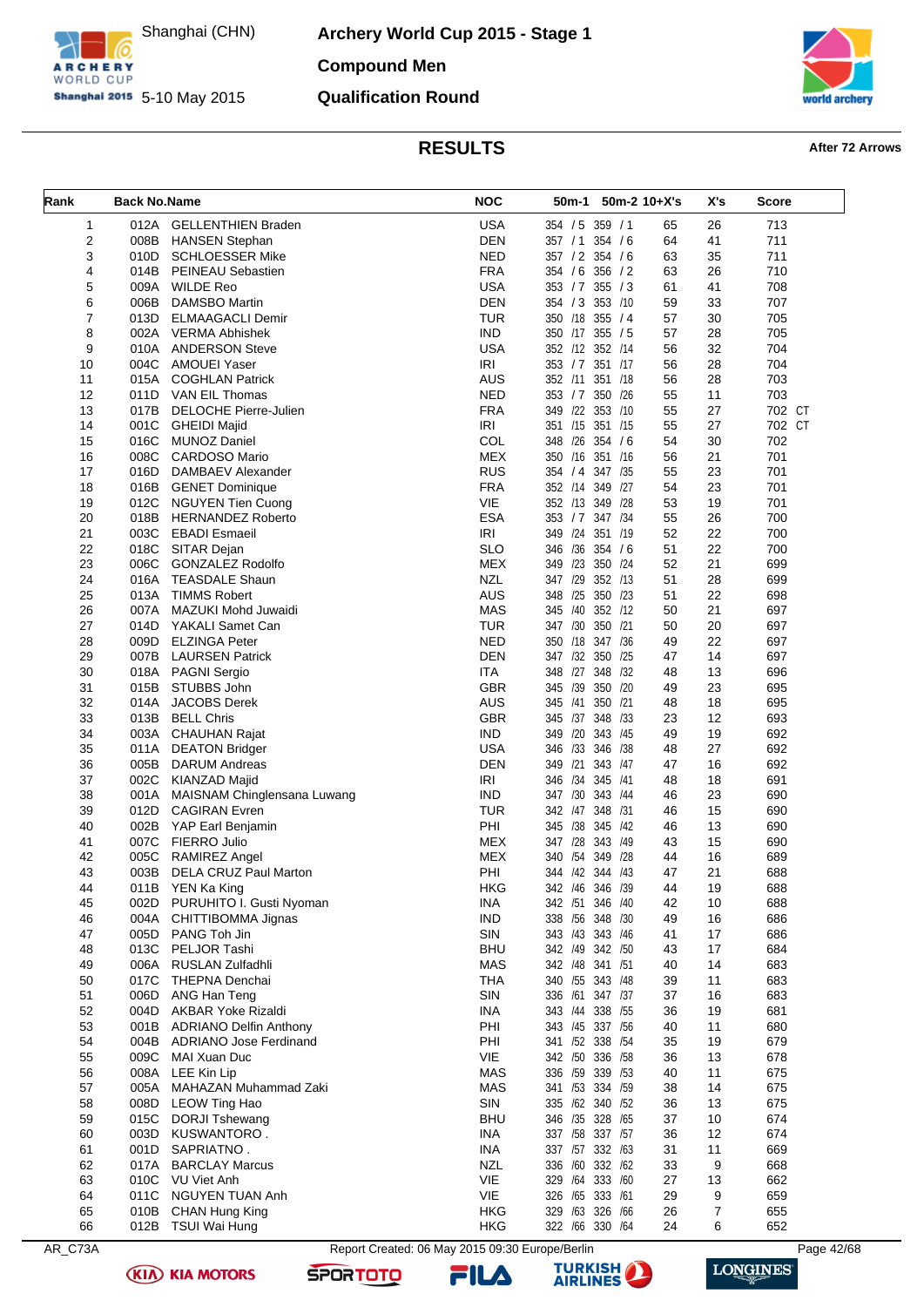

**ARCHERY** WORLD CUP **Archery World Cup 2015 - Stage 1 Compound Men Qualification Round**



### **RESULTS After 72 Arrows**

### **Rank Back No.Name NOC 50m-1 50m-2 10+X's X's Score** 67 009B CHENG Man Fai HKG 318 /67 317 /68 20 4 635 68 007D PANG Qing Liang SIN 311 /69 320 /67 18 8 631 69 014C SHERAB Karma BHU 317 /68 301 /69 20 7 618

**(KIA) KIA MOTORS** 





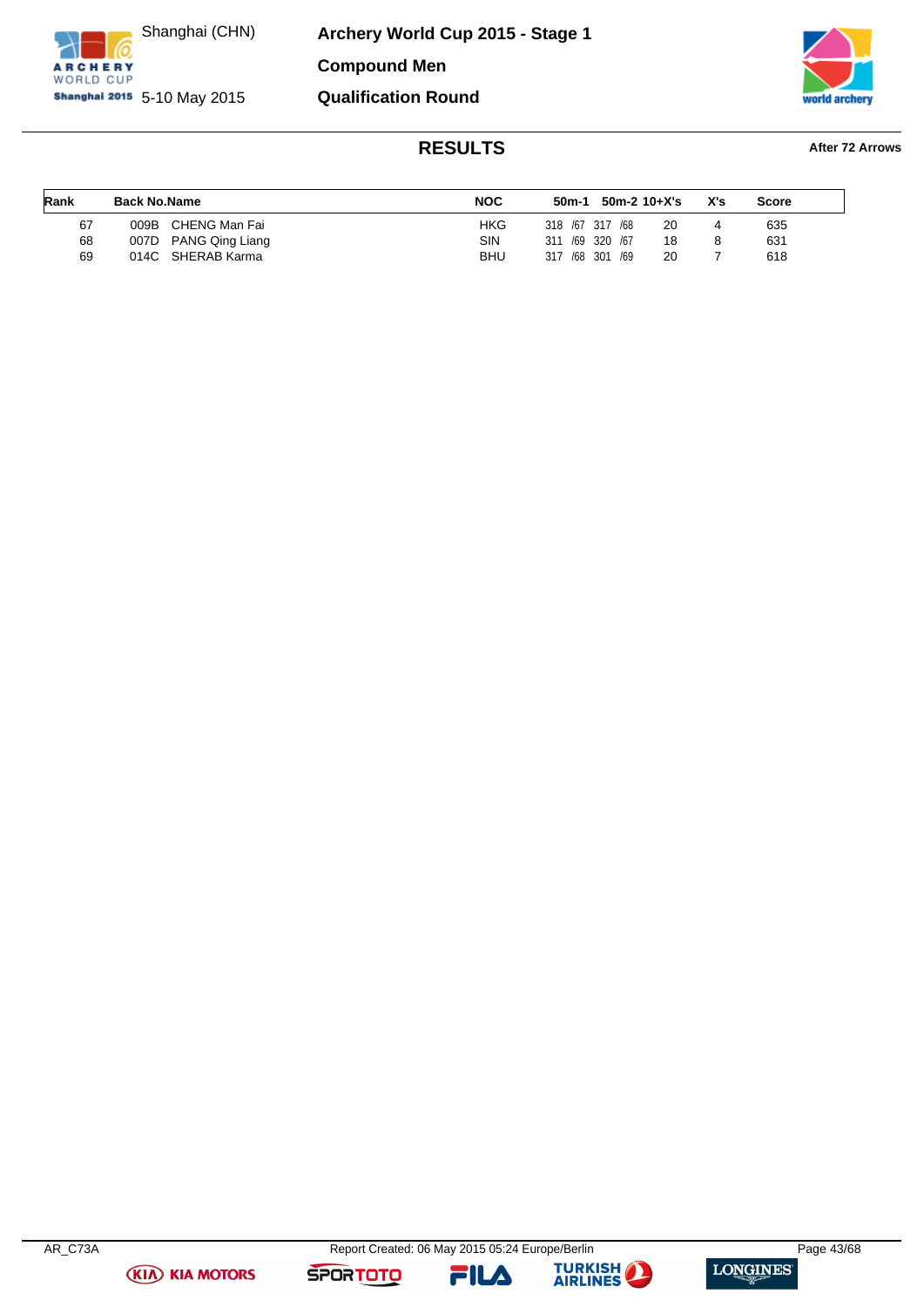

ARCHERY

**Archery World Cup 2015 - Stage 1 Compound Women Qualification Round**



# **RESULTS After 72 Arrows**

<span id="page-44-0"></span>

| Rank | <b>Back No.Name</b> |                                  | <b>NOC</b> | 50m-1             | $50m-2$ 10+X's<br>X's |    |                | <b>Score</b> |  |  |
|------|---------------------|----------------------------------|------------|-------------------|-----------------------|----|----------------|--------------|--|--|
| 1    |                     | 014C VINOGRADOVA Mariia          | <b>RUS</b> | 349 / 2 350 / 2   |                       | 52 | 16             | 699          |  |  |
| 2    | 011C                | LOPEZ Sara                       | COL        | 348 / 4 350 / 3   |                       | 50 | 26             | 698          |  |  |
| 3    |                     | 010A MAT SALLEH Fatin Nurfatehah | <b>MAS</b> | 344 / 8 351 / 1   |                       | 48 | 22             | 695          |  |  |
| 4    |                     | 004D GAUVIN Crystal              | <b>USA</b> | 346 / 5 348 / 4   |                       | 47 | 16             | 694          |  |  |
| 5    | 007B                | SALINAS Stephanie Sarai          | MEX        | 344 / 8 347 / 5   |                       | 49 | 20             | 691          |  |  |
| 6    |                     | 004A VENNAM Jyothi Surekha       | <b>IND</b> | 345 / 7 346 / 8   |                       | 45 | 25             | 691          |  |  |
| 7    |                     | 010B BOSTAN Yesim                | <b>TUR</b> | 342 /13 347 / 6   |                       | 49 | 18             | 689 SO T.9   |  |  |
| 8    | 012C                | MARCEN Maja                      | COL        | 348 / 3 341 / 20  |                       | 44 | 14             | 689 SO T.9   |  |  |
| 9    |                     | 004B OCHOA Linda                 | <b>MEX</b> | 342 /14 347 / 7   |                       | 45 | 21             | 689 SO T.8   |  |  |
| 10   | 016C                | CHERKASHNEVA Svetlana            | <b>RUS</b> | 343 /11 344 /12   |                       | 39 | 13             | 687          |  |  |
| 11   | 011A                | ISHAK Nor Rizah                  | <b>MAS</b> | 345 / 6 341 /19   |                       | 42 | 14             | 686          |  |  |
| 12   |                     | 018A GRYDELAND Runa              | <b>NOR</b> | 340 /18 346 / 8   |                       | 41 | 20             | 686          |  |  |
| 13   | 005B                | <b>JUAREZ Ana Cristina</b>       | <b>MEX</b> | 343 /10 342 /15   |                       | 42 | 16             | 685          |  |  |
| 14   |                     | 005A SHENDE Purvasha Sudhir      | <b>IND</b> | 339 /20 343 /14   |                       | 40 | 13             | 682          |  |  |
| 15   |                     | 017A CERNE Toja                  | <b>SLO</b> | 336 /27 346 / 8   |                       | 39 | 13             | 682          |  |  |
| 16   |                     | 015C AVDEEVA Natalia             | <b>RUS</b> | 349 / 1 333 / 40  |                       | 38 | 16             | 682          |  |  |
| 17   | 006B                | SANDOVAL Fernanda Del Rocio      | <b>MEX</b> | 340 /17 341 /18   |                       | 44 | 14             | 681          |  |  |
| 18   |                     | 008D VANDIONANT Sandrine         | <b>FRA</b> | 336 /28 345 /11   |                       | 38 | 13             | 681          |  |  |
| 19   |                     | 006A PAONAM Lily Chanu           | <b>IND</b> | 342 /15 339 /23   |                       | 37 | 12             | 681          |  |  |
| 20   |                     | 013C USQUIANO Alejandra          | COL        | 343 /12 337 /30   |                       | 31 | 14             | 680          |  |  |
| 21   | 017C                | <b>PRIEELS Sarah</b>             | <b>BEL</b> | 337 /24 342 /17   |                       | 41 | 17             | 679          |  |  |
| 22   | 018C                | <b>TONIOLI Marcella</b>          | ITA        | 338 /23 340 /21   |                       | 36 | 13             | 678          |  |  |
| 23   | 012B                | <b>MARKOVIC Irina</b>            | <b>NED</b> | 341 /16 336 /31   |                       | 36 | 14             | 677          |  |  |
| 24   | 010C                | MANEESOMBATKUL Kanyavee          | <b>THA</b> | 337 /26 340 /22   |                       | 33 | 9              | 677          |  |  |
| 25   | 009C                | <b>DETCHOKUL Sunee</b>           | THA        | 332 /36 343 /13   |                       | 37 | 15             | 675          |  |  |
| 26   |                     | 014B COJUANGCO Amaya Amparo      | PHI        | 339 /19 336 /33   |                       | 34 | 12             | 675          |  |  |
| 27   |                     | 008A CHAM NONG Saritha           | <b>MAS</b> | 332 /35 342 /16   |                       | 36 | 8              | 674          |  |  |
| 28   |                     | 007A DEB Trisha                  | <b>IND</b> | 334 /31 338 /27   |                       | 32 | 9              | 672          |  |  |
| 29   |                     | 011B VAN CASPEL Inge             | <b>NED</b> | 333 /33 338 /25   |                       | 30 | 18             | 671          |  |  |
| 30   | 015B                | <b>CHAN Jennifer Dy</b>          | PHI        | 332 /38 339 /24   |                       | 28 | 8              | 671          |  |  |
| 31   |                     | 015A ANEAR Erika                 | DEN        | 334 /30 335 /35   |                       | 31 | 17             | 669          |  |  |
| 32   |                     | 013B COUWENBERG Martine          | <b>NED</b> | 331 /39 338 /26   |                       | 31 | 12             | 669          |  |  |
| 33   | 017B                | GHASEMPOUR Sakineh               | IRI        | 339 /21 330 /44   |                       | 29 | 8              | 669          |  |  |
| 34   |                     | 009A HASHIM Norhayati Al-madihah | <b>MAS</b> | 333 /32 334 /38   |                       | 27 | 8              | 667          |  |  |
| 35   |                     | 009B KOCAMAN Gizem               | <b>TUR</b> | 330 /42 337 /28   |                       | 27 | 6              | 667          |  |  |
| 36   |                     | 012A THREESYADINDA Dellie        | <b>INA</b> | 332 /34 334 /36   |                       | 29 | 13             | 666          |  |  |
| 37   |                     | 006D BRADLEY Angela              | <b>USA</b> | 328 /44 335 /34   |                       | 32 | 9              | 663          |  |  |
| 38   |                     | 010D SANCENOT Amelie             | <b>FRA</b> | 338 /22 324 /52   |                       | 30 | 16             | 662          |  |  |
| 39   |                     | 007D KELLER Lexi                 | <b>USA</b> | 335 /29 327 /47   |                       | 30 | 11             | 662          |  |  |
| 40   | 013A                | SARI Rona Siska                  | <b>INA</b> | 337 /25 324 /51   |                       | 29 | 12             | 661          |  |  |
| 41   |                     | 018B SHUM Kit Pui                | HKG        | 325 /50 336 /32   |                       | 27 | $\overline{7}$ | 661          |  |  |
| 42   | 006C                | LI Madeleine Ong Xue             | SIN        | 324 /51 337 /28   |                       | 25 | $\overline{7}$ | 661          |  |  |
| 43   |                     | 016A REDMAN Louise               | AUS        | 328 /47 332 /41   |                       | 22 | 11             | 660          |  |  |
| 44   | 005D                | <b>BROCK Easter</b>              | <b>USA</b> | 330 /40 328 /46   |                       | 27 | 9              | 658          |  |  |
| 45   | 011D                | NGUYEN THI Nhat Le               | VIE        | 328 /46 330 /43   |                       | 24 | 8              | 658          |  |  |
| 46   | 016B                | <b>TINDUGAN Abbigail Pineda</b>  | PHI        | 326 /49 332 /42   |                       | 22 | 5              | 658          |  |  |
| 47   | 009D                | DE MATOS Laure                   | <b>FRA</b> | 332 /37 325 /49   |                       | 29 | 6              | 657          |  |  |
| 48   | 005C                | <b>GUNAWAN Christina</b>         | SIN        | 328 /45 328 /45   |                       | 26 | 11             | 656          |  |  |
| 49   | 014D                | IZBASSAROVA Bibigul              | KAZ        | 321 /54 334 /36   |                       | 21 | 8              | 655          |  |  |
| 50   | 017D                | ROBLES Andrea                    | PHI        | 330 /41 324 /53   |                       | 26 | 9              | 654          |  |  |
| 51   | 012D                | <b>NGUYEN Thi Kim Anh</b>        | VIE        | 319 / 56 333 / 39 |                       | 24 | 4              | 652          |  |  |
| 52   | 004C                | LOW Luan Eng Jocelyn             | SIN        | 322 /53 327 /48   |                       | 24 | 9              | 649          |  |  |
| 53   | 013D                | NGUYEN Hong Anh                  | VIE        | 323 /52 325 /50   |                       | 23 | 14             | 648          |  |  |
| 54   | 007C                | <b>LOH Contessa</b>              | SIN        | 328 /43 317 /54   |                       | 26 | 12             | 645          |  |  |
| 55   | 008C                | <b>ANUTARAPORN Suvaporn</b>      | <b>THA</b> | 327 /48 308 /56   |                       | 19 | 8              | 635          |  |  |
| 56   | 008B                | <b>SAGLAM Evrim</b>              | <b>TUR</b> | 320 / 55 311 / 55 |                       | 18 | 7              | 631          |  |  |
|      |                     |                                  |            |                   |                       |    |                |              |  |  |

**(KIA) KIA MOTORS** 

**SPORTOTO**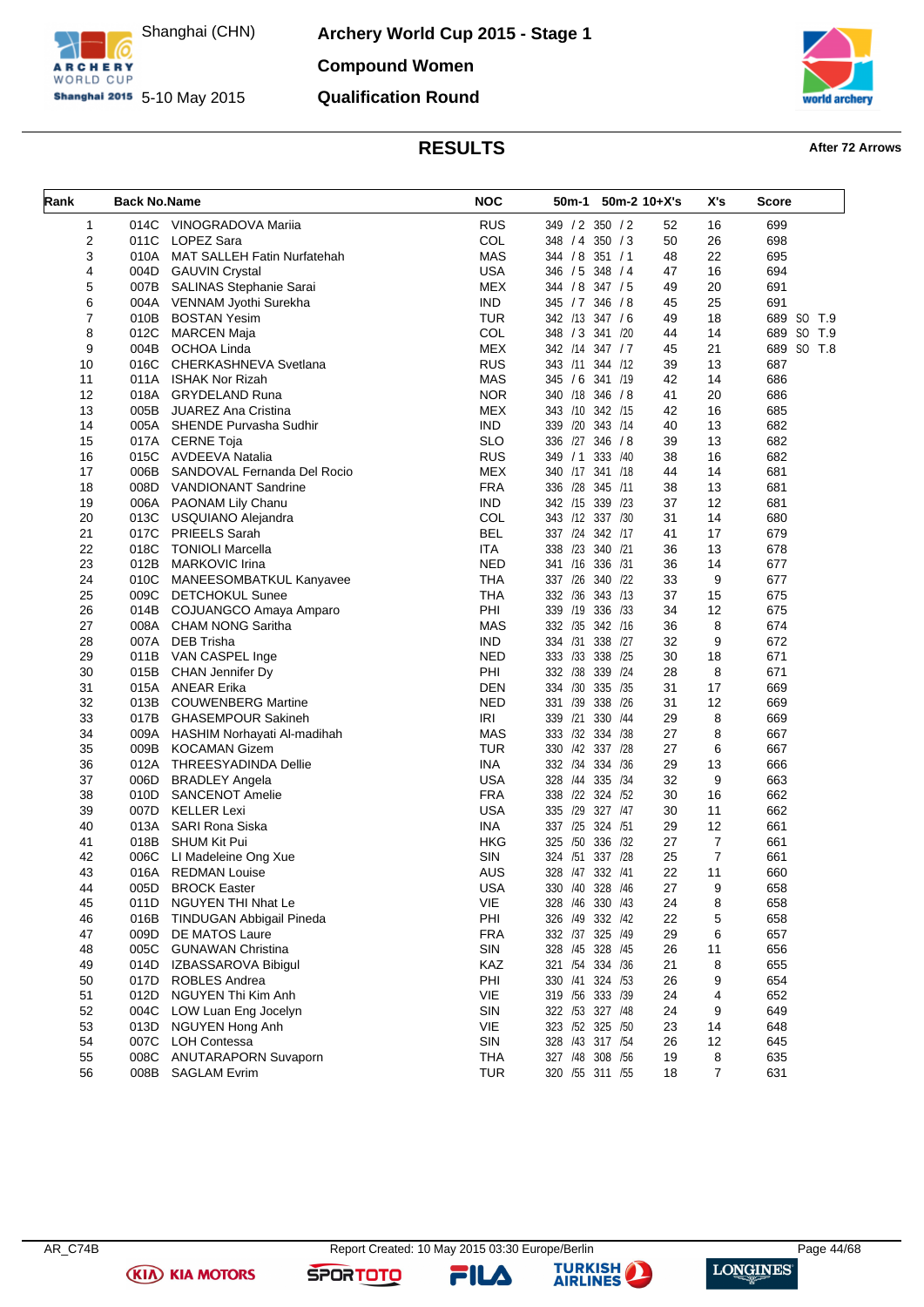



### **RESULTS SUMMARY**

<span id="page-45-0"></span>

| Rk           | <b>NOC</b>           | <b>BackName</b><br>No                                                           | <b>RR</b> Score<br>Rank | 1/8         | 1/4 | 1/2          | <b>Finals</b> |
|--------------|----------------------|---------------------------------------------------------------------------------|-------------------------|-------------|-----|--------------|---------------|
| $\mathbf{1}$ | JPN - Japan          | 7A FURUKAWA Takaharu<br>7B ONIYAMA Naoya<br>7C IWATA Ayumi                      | 1999 /07                | 6           | 5   | 5            | 5             |
| 2            | KOR - Korea          | 1A KIM Woojin<br>1B KU Bonchan<br>1C OH Jin Hyek                                | 2078 /01                | 6           | 6   | 5            | 1             |
| 3            | INA - Indonesia      | 4A EGA AGATHA Riau<br>4B PURNAMA Hendra<br>4C WIJAYA Muhammad Hanif             | 2010 /04                | 5           | 5   | $\mathbf{1}$ | 5 T.28        |
| 4            | ESP - Spain          | 14A FERNANDEZ Antonio<br>14B PIFARRE Miguel Angel<br>14C RODRIGUEZ Juan I.      | 1971 /14                | 5           | 5   | 3            | 4 T.25        |
| 5            | USA - USA            | 2A ELLISON Brady<br>2B KLIMITCHEK Collin<br>2C KAMINSKI Jake                    | 2021 /02                | 6           |     | 3(220)       |               |
| 6            | IND - India          | 5A TALUKDAR Jayanta<br>5B CHAMPIA Mangal Singh<br>5C VISWASH.                   | 2004 /05                | 5           |     | 1(163)       |               |
| 7            | AUS - Australia      | 6A WORTH Taylor<br>6B TYACK Ryan<br>6C POTTS Alec                               | 1999 / 06               | 6           |     | 1(160)       |               |
| 8            | CHN - PR China       | 8A YONG Zhiwei<br>8B GU Xuesong<br>8C XING Yu                                   | 1996 / 08               | 5           |     | 0(162)       |               |
| 9            | CAN - Canada         | 10A DUENAS Crispin<br>10B LYON Jay<br>10C RIVEST-BUNSTER Patrick                | 1983 /10                | $\mathbf 0$ |     |              |               |
| 9            | GER - Germany        | 16A KAHLLUND Florian<br>16B FLOTO Florian<br>16C SKOERIES Eric                  | 1965 /16                | 2           |     |              |               |
| 9            | ITA - Italy          | 11A NESPOLI Mauro<br>11B MANDIA Massimiliano<br>11C PASQUALUCCI David           | 1976 /11                | 2           |     |              |               |
| 9            | MAS - Malaysia       | 15A MOHAMAD Khairul Anuar<br>15B BAKRI Atiq Bazil<br>15C KAMARUDDIN Haziq       | 1966 /15                | 2           |     |              |               |
| 9            | MEX - Mexico         | 12A SERRANO Juan Rene<br>12B BOARDMAN Ernesto Horacio<br>12C VELEZ Luis Eduardo | 1975 /12                | 4           |     |              |               |
| 9            | NED - Netherlands    | 9A VAN DER VEN Rick<br>9B VAN DEN BERG Sjef<br>9C DIELEMANS Mitch               | 1992 /09                | 1           |     |              |               |
| 9            | PRK - DPR Korea      | 13A JON Chol<br>13B PAK Yongwon<br>13C PAEK Myong Chol                          | 1973 /13                | 1           |     |              |               |
| 9            | TPE - Chinese Taipei | 3A KUO Cheng-Wei<br>3B YU Guan-Lin<br>3C WANG Hou-Chieh                         | 2014 /03                | 4           |     |              |               |
| 17           | FRA - France         | 17A DANIEL Lucas<br>17B VALLADONT Jean-Charles<br>17C GIROUILLE Romain          | 1962 /17                |             |     |              |               |
| 18           | <b>BRA - Brazil</b>  | 18A DALMEIDA Marcus                                                             | 1955 /18                |             |     |              |               |

**(KIA) KIA MOTORS** 



**SPORTOTO** 

FILA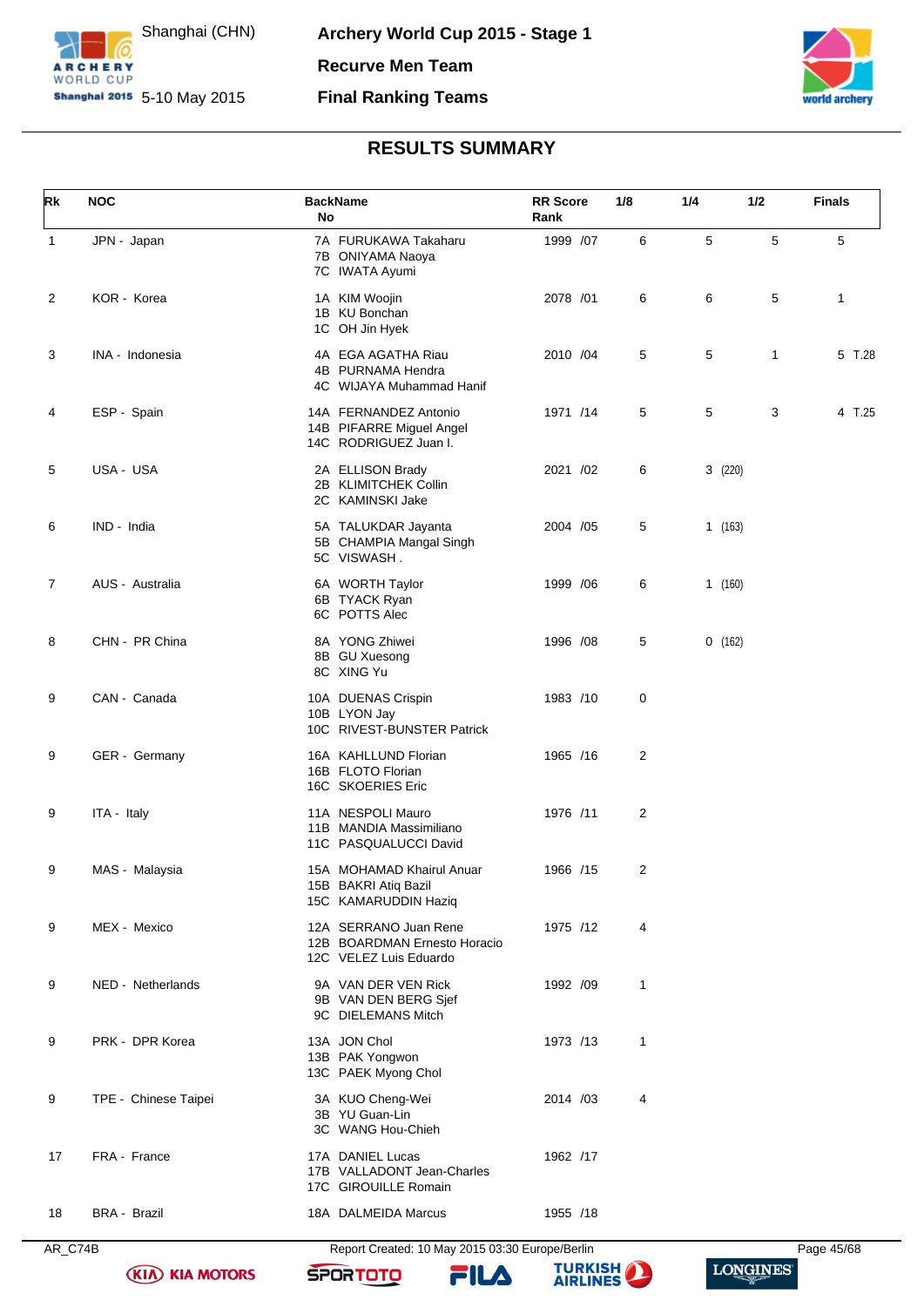



### **RESULTS SUMMARY**

| Rk | <b>NOC</b>                 | <b>BackName</b><br>No                                                     | <b>RR</b> Score<br>Rank | 1/8<br>1/4 | 1/2 | <b>Finals</b> |
|----|----------------------------|---------------------------------------------------------------------------|-------------------------|------------|-----|---------------|
|    |                            | 18B OLIVEIRA Bernardo<br>18C REZENDE XAVIER Daniel                        |                         |            |     |               |
| 19 | RUS - Russia               | 19A TSYBEKDORZHIEV Bair<br>19B KOZHIN Alexander<br>19C TSYNGUEV Beligto   | 1953 /19                |            |     |               |
| 20 | KAZ - Kazakhstan           | 20A SAIDIYEV Oibek<br>20B GANKIN Denis<br>20C DUZELBAYEV Sultan           | 1943 /20                |            |     |               |
| 21 | TUR - Turkey               | 21A YILMAZ Yagiz<br>21B GAZOZ Mete<br>21C BOZLAR Fatih                    | 1941 /21                |            |     |               |
| 22 | BEL - Belgium              | 22A RAMAEKERS Robin<br>22B ADRIAENSEN Ben<br>22C GYS Lenthy               | 1927 /22                |            |     |               |
| 23 | <b>GBR</b> - Great Britain | 23A MORGAN Ashe<br>23B SLATER Kieran<br>23C GODFREY Larry                 | 1919 /23                |            |     |               |
| 24 | NOR - Norway               | 24A NESTENG Baard<br>24B HAGEN Paul Andre<br>24C FURNES Christoffer       | 1917 /24                |            |     |               |
| 25 | THA - Thailand             | 25A THAMWONG Witthaya<br>25B PHUSAWAT Natthapoom<br>25C THAI-UEA Itsarin  | 1905 /25                |            |     |               |
| 26 | EGY - Egypt                | 26A SABRY Ibrahim<br>26B ELKHOLOSY Hady<br>26C ELNEMR Ahmed               | 1899 /26                |            |     |               |
| 27 | PHI - Philippines          | 27A MORENO Luis Gabriel<br>27B MATAN Florante F.<br>27C JAVIER Mark P.    | 1894 /27                |            |     |               |
| 28 | SIN - Singapore            | 28A TAN Silie<br>28B ZHANG Jing Kang<br>28C NG Justin                     | 1883 /28                |            |     |               |
| 29 | IRI - IR Iran              | 29A RANJBARKIVAJ Ebrahim<br>29B ASHRAFI Sadegh<br>29C RAZAVIMASHOUF Sasan | 1879 /29                |            |     |               |
| 30 | VIE - Vietnam              | 30A NGUYEN Thanh Binh<br>30B NGUYEN Van Duy<br>30C CHU Duc Anh            | 1863 /30                |            |     |               |

**(KIA) KIA MOTORS** 

**SPORTOTO** 

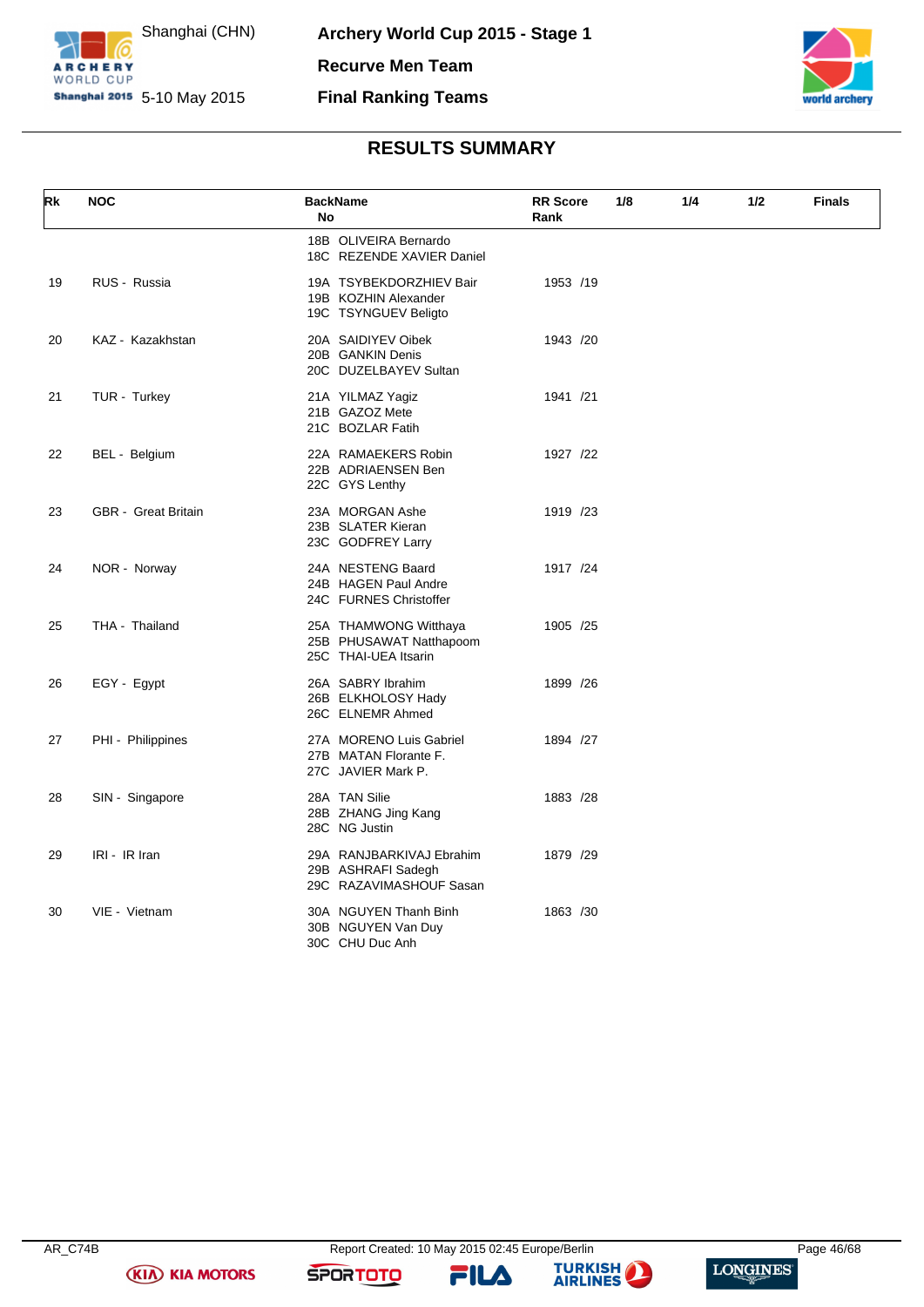



### **RESULTS SUMMARY**

<span id="page-47-0"></span>

| Rk             | <b>NOC</b>           | <b>BackName</b><br>No                                                             | <b>RR</b> Score<br>Rank | 1/8            | 1/4     | 1/2 | <b>Finals</b> |
|----------------|----------------------|-----------------------------------------------------------------------------------|-------------------------|----------------|---------|-----|---------------|
| $\mathbf{1}$   | KOR - Korea          | 1A KANG Chae Young<br>1B CHOI Misun<br>1C KI Bo Bae                               | 2017 /01                | 6              | 6       | 6   | 6             |
| 2              | GER - Germany        | 3A WINTER Karina<br>3B UNRUH Lisa<br>3C HAIDN TSCHALOVA Veronika                  | 1969 /03                | 6              | 5       | 6   | 0             |
| 3              | USA - USA            | 7A LORIG Khatuna<br>7B PRITCHARD La Nola<br>7C GIBILARO Ariel                     | 1939 /07                | 6              | 6       | 0   | 6             |
| 4              | JPN - Japan          | 5A KAWANAKA Kaori<br>5B HAYASHI Yuki<br>5C NAGAMINE Saori                         | 1955 /05                | 6              | 5       | 0   | 2             |
| 5              | TPE - Chinese Taipei | 6A YUAN Shu Chi<br>6B LIN Yu-Hsuan<br>6C LIN Chia-En                              | 1953 / 06               | 6              | 4 (219) |     |               |
| 6              | RUS - Russia         | 2A STEPANOVA Inna<br>2B DASHIDORZHIEVA Tuyana<br>2C TIMOFEEVA Kristina            | 1973 /02                | 6              | 2(206)  |     |               |
| $\overline{7}$ | CHN - PR China       | 4A ZHU Jueman<br>4B WU Jiaxin<br>4C XU Jing                                       | 1965 /04                | 5              | 1(159)  |     |               |
| 8              | VIE - Vietnam        | 8A LE Thi Thu Hien<br>8B NGUYEN Thi Quyen Trang<br>8C LOC Thi Dao                 | 1934 /08                | 5              | 0(156)  |     |               |
| 9              | DEN - Denmark        | 11A JAGER Maja<br>11B ROSENVINGE Carina<br>11C LAURSEN Anne Marie                 | 1919 /11                | 2              |         |     |               |
| 9              | ESP - Spain          | 10A ALARCON Miriam<br>10B MARTIN Adriana<br>10C MARIN Alicia                      | 1921 /10                | 0              |         |     |               |
| 9              | FRA - France         | 16A THOMAS Solenne<br>16B SCHUH Berengere<br>16C RUGGIERI Laura                   | 1909 /16                | 0              |         |     |               |
| 9              | IRI - IR Iran        | 15A NEMATI Zahra<br>15B KHORAMSHAHI Shiva<br>15C ABDOLKARIMI Melika               | 1909 /15                | $\overline{2}$ |         |     |               |
| 9              | ITA - Italy          | 13A SARTORI Guendalina<br>13B TONETTA Elena<br>13C MANDIA Claudia                 | 1918 /13                | 1              |         |     |               |
| 9              | KAZ - Kazakhstan     | 9A LI Yelena<br>9B SAIDIYEVA Luiza<br>9C TUKEBAYEVA Farida                        | 1928 /09                | 3              |         |     |               |
| 9              | MEX - Mexico         | 14A ROMAN Aida<br>14B VALENCIA Alejandra<br>14C BAYARDO Gabriela                  | 1912 /14                | 2              |         |     |               |
| 9              | PRK - DPR Korea      | 12A KANG Un Ju<br>12B CHOE Song Hui<br>12C CHOE Ok Sil                            | 1919 /12                | 0              |         |     |               |
| 17             | INA - Indonesia      | 17A WARDANI Titik Kusuma<br>17B ROCHMAWATI Ika Yuliana<br>17C CHOIRUNISA Diananda | 1908 /17                |                |         |     |               |
| 18             | IND - India          | 18A KUMARI Deepika                                                                | 1906 /18                |                |         |     |               |

**(KIA) KIA MOTORS** 

AR\_C74B Report Created: 10 May 2015 02:45 Europe/Berlin Page 47/68

FILA

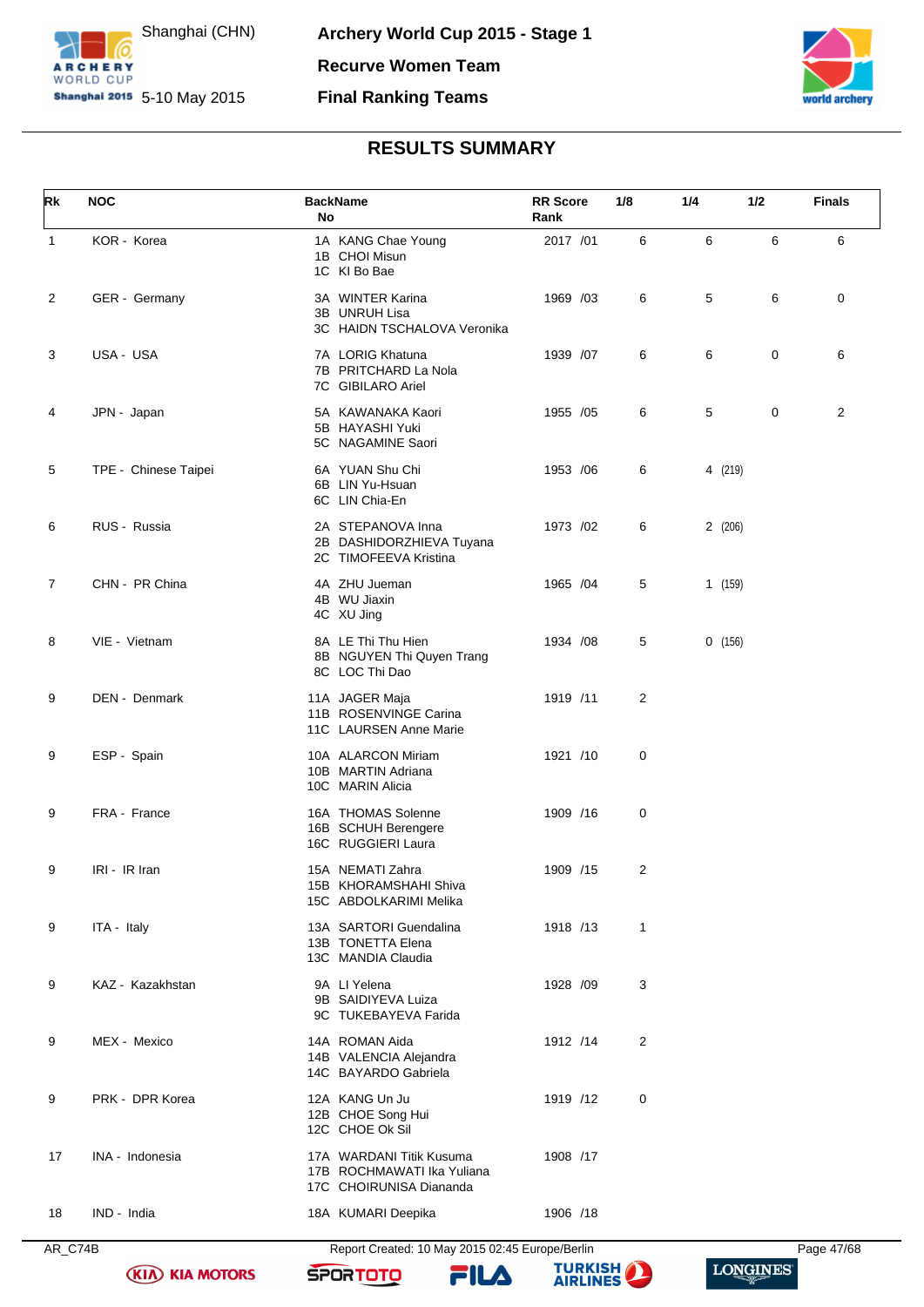



# **RESULTS SUMMARY**

| Rk | <b>NOC</b>                 | <b>BackName</b><br>No                                                                      | <b>RR</b> Score<br>Rank | 1/8 | 1/4 | 1/2 | <b>Finals</b> |
|----|----------------------------|--------------------------------------------------------------------------------------------|-------------------------|-----|-----|-----|---------------|
|    |                            | 18B VEDWAN Madhu<br>18C DIVAKAR Snehal                                                     |                         |     |     |     |               |
| 19 | GEO - Georgia              | 19A ESEBUA Kristine<br>19B LOBZHENIDZE Yulia<br>19C NARIMANIDZE Khatuna                    | 1898 /19                |     |     |     |               |
| 20 | <b>GBR</b> - Great Britain | 20A FOLKARD Naomi<br>20B OLIVER Amy<br>20C HUNT Nicky                                      | 1875 /20                |     |     |     |               |
| 21 | AUS - Australia            | 21A LINGARD Semra<br>21B BRIDGER Deonne<br>21C BROOKSHAW Ingrid                            | 1861 /21                |     |     |     |               |
| 22 | <b>BRA - Brazil</b>        | 22A NIKITIN Sarah<br>22B DOS SANTOS Ane Marcelle<br>22C DA COSTA RODRIGUES Larissa Feitosa | 1851 /22                |     |     |     |               |
| 23 | COL - Colombia             | 23A RENDON Ana Maria<br>23B SANCHEZ Natalia<br>23C SEPULVEDA Maira Alejandra               | 1843 /23                |     |     |     |               |
| 24 | TUR - Turkey               | 24A ANAGOZ Yasemin Ecem<br>24B UNSAL Begunhan Elif<br>24C AKTUNA Aybuke                    | 1835 /24                |     |     |     |               |
| 25 | MAS - Malaysia             | 25A LOKE Shin Hui<br>25B ABDUL HALIL Nur Afisa<br>25C AZHAR Farah Amalina                  | 1830 /25                |     |     |     |               |
| 26 | SIN - Singapore            | 26A TEO Dillian<br>26B QUAH Kai Zhi<br>26C CHAN Jing Ru                                    | 1790 /26                |     |     |     |               |

**(KIA) KIA MOTORS** 

**SPORTOTO** 

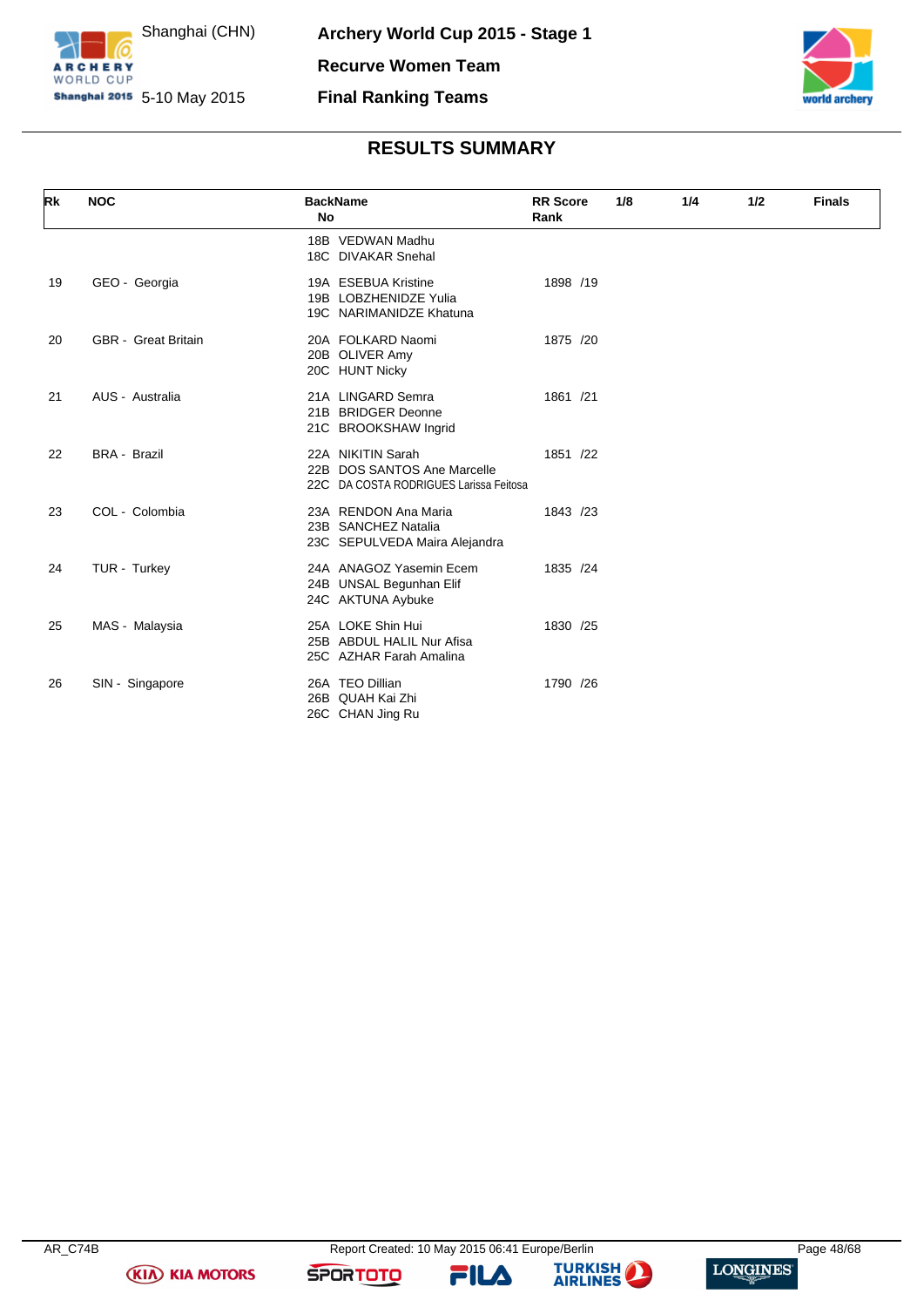



## **RESULTS SUMMARY**

<span id="page-49-0"></span>

| Rk             | <b>NOC</b>           | <b>BackName</b><br><b>No</b> |                                               | <b>RR</b> Score<br>Rank | 1/8         | 1/4 | 1/2     |                | <b>Finals</b> |
|----------------|----------------------|------------------------------|-----------------------------------------------|-------------------------|-------------|-----|---------|----------------|---------------|
| $\mathbf{1}$   | KOR - Korea          |                              | 1A KANG Chae Young<br>1B KIM Woojin           | 1371 /01                | 6           | 6   |         | 6              | 5 T.19        |
| 2              | JPN - Japan          |                              | 2A KAWANAKA Kaori<br>2B FURUKAWA Takaharu     | 1348 / 02               | 6           | 5   |         | 5              | 4 T.17        |
| 3              | MEX - Mexico         |                              | 11A ROMAN Aida<br>11B SERRANO Juan Rene       | 1322 /11                | 6           | 5   |         | 3              | 5 T.18        |
| 4              | CHN - PR China       |                              | 5A ZHU Jueman<br>5B GU Xuesong                | 1333 /05                | 5           | 6   |         | $\overline{2}$ | 4 T.17        |
| 5              | GER - Germany        |                              | 7A WINTER Karina<br>7B KAHLLUND Florian       | 1330 /07                | 6           |     | 3 (149) |                |               |
| 6              | USA - USA            |                              | 3A LORIG Khatuna<br>3B ELLISON Brady          | 1346 /03                | 6           |     | 3(146)  |                |               |
| $\overline{7}$ | INA - Indonesia      |                              | 8A WARDANI Titik Kusuma<br>8B EGA AGATHA Riau | 1329 / 08               | 5           |     | 0(108)  |                |               |
| $\overline{7}$ | TPE - Chinese Taipei |                              | 4A YUAN Shu Chi<br>4B KUO Cheng-Wei           | 1336 / 04               | 5           |     | 0(108)  |                |               |
| 9              | AUS - Australia      |                              | 9A LINGARD Semra<br>9B GRAY Matthew           | 1328 /09                | 1           |     |         |                |               |
| 9              | ESP - Spain          |                              | 14A ALARCON Miriam<br>14B FERNANDEZ Antonio   | 1310 /14                | $\mathbf 0$ |     |         |                |               |
| 9              | FRA - France         |                              | 15A THOMAS Solenne<br>15B DANIEL Lucas        | 1303 /15                | $\mathbf 0$ |     |         |                |               |
| 9              | GEO - Georgia        |                              | 16A ESEBUA Kristine<br>16B PKHAKADZE Lasha    | 1300 /16                | $\mathbf 0$ |     |         |                |               |
| 9              | IND - India          |                              | 6A KUMARI Deepika<br>6B TALUKDAR Jayanta      | 1332 / 06               | $\mathbf 0$ |     |         |                |               |
| 9              | ITA - Italy          |                              | 13A SARTORI Guendalina<br>13B NESPOLI Mauro   | 1313 /13                | 3           |     |         |                |               |
| 9              | PRK - DPR Korea      | 12B JON Chol                 | 12A KANG Un Ju                                | 1315 /12                | 1           |     |         |                |               |
| 9              | RUS - Russia         |                              | 10A STEPANOVA Inna<br>10B TSYBEKDORZHIEV Bair | 1327 /10                | 2           |     |         |                |               |

**(KIA) KIA MOTORS** 

**SPORTOTO** 



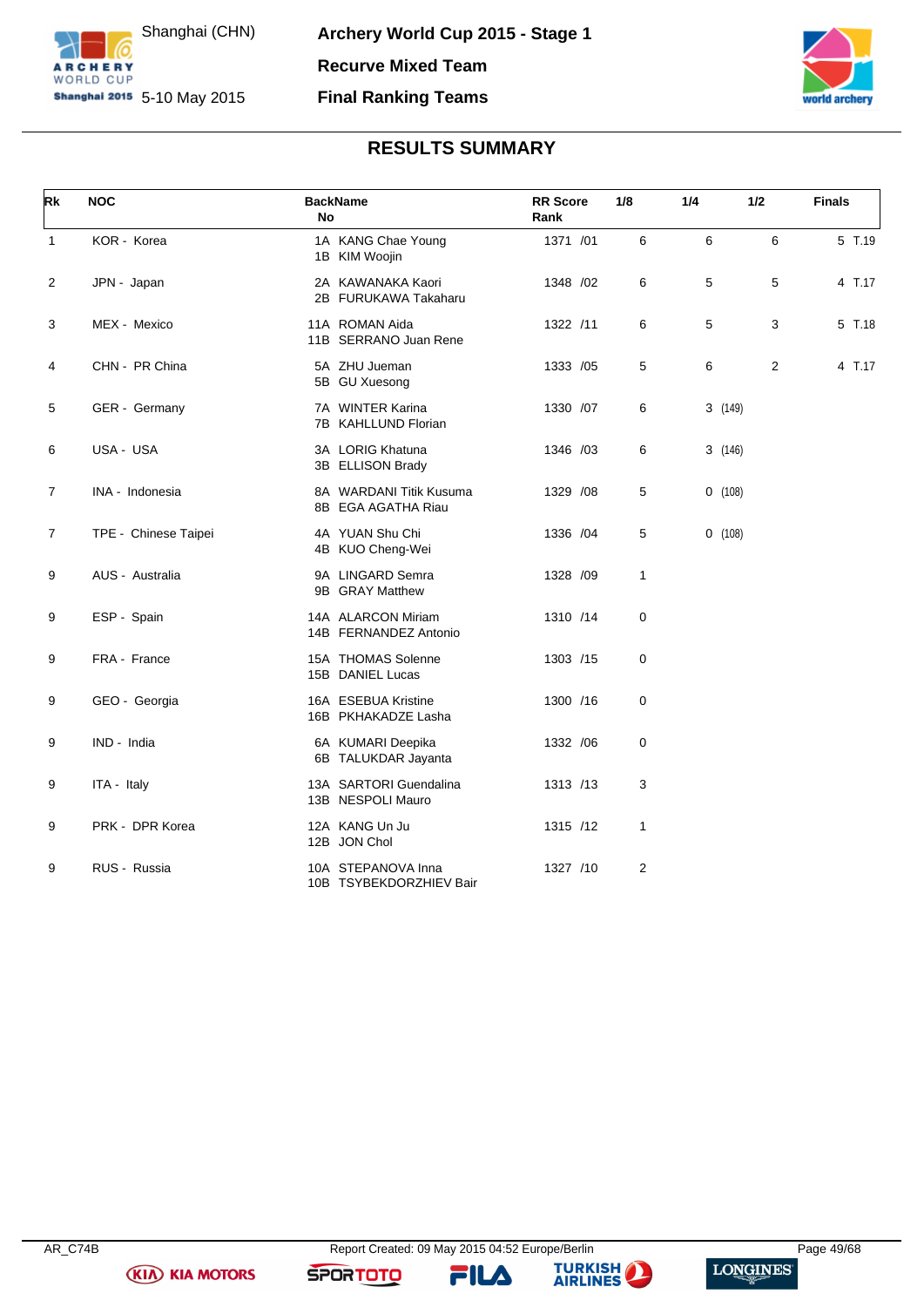



### **RESULTS SUMMARY**

<span id="page-50-0"></span>

| Rk | <b>NOC</b>        | <b>BackName</b><br>No                                                            | <b>RR</b> Score<br>Rank | 1/8 | 1/4 | 1/2 | <b>Finals</b> |
|----|-------------------|----------------------------------------------------------------------------------|-------------------------|-----|-----|-----|---------------|
| 1  | DEN - Denmark     | 2A HANSEN Stephan<br>2B DAMSBO Martin<br>2C LAURSEN Patrick                      | 2115 /02                | 229 | 235 | 235 | 234           |
| 2  | IRI - IR Iran     | 5A AMOUEI Yaser<br>5B GHEIDI Majid<br>5C EBADI Esmaeil                           | 2106 /05                | 234 | 225 | 227 | 233           |
| 3  | IND - India       | 9A VERMA Abhishek<br>9B CHAUHAN Rajat<br>9C MAISNAM Chinglensana Luwang          | 2087 /09                | 233 | 230 | 223 | 234           |
| 4  | FRA - France      | 3A PEINEAU Sebastien<br>3B DELOCHE Pierre-Julien<br>3C GENET Dominique           | 2113 /03                | 231 | 229 | 224 | 230           |
| 5  | TUR - Turkey      | 7A ELMAAGACLI Demir<br>7B YAKALI Samet Can<br>7C CAGIRAN Evren                   | 2092 /07                | 227 | 230 |     |               |
| 6  | USA - USA         | 1A GELLENTHIEN Braden<br>1B WILDE Reo<br>1C ANDERSON Steve                       | 2125 /01                | 230 | 226 |     |               |
| 7  | AUS - Australia   | 6A COGHLAN Patrick<br>6B TIMMS Robert<br>6C JACOBS Derek                         | 2096 / 06               | 230 | 224 |     |               |
| 8  | INA - Indonesia   | 13A PURUHITO I. Gusti Nyoman<br>13B AKBAR Yoke Rizaldi<br>13C KUSWANTORO.        | 2043 /13                | 230 | 223 |     |               |
| 9  | BHU - Bhutan      | 16A PELJOR Tashi<br>16B DORJI Tshewang<br>16C SHERAB Karma                       | 1976 /16                | 216 |     |     |               |
| 9  | HKG - Hkg         | 15A YEN Ka King<br>15B CHAN Hung King<br>15C TSUI Wai Hung                       | 1995 /15                | 213 |     |     |               |
| 9  | MAS - Malaysia    | 11A MAZUKI Mohd Juwaidi<br>11B RUSLAN Zulfadhli<br>11C LEE Kin Lip               | 2055 /11                | 226 |     |     |               |
| 9  | MEX - Mexico      | 8A CARDOSO Mario<br>8B GONZALEZ Rodolfo<br>8C FIERRO Julio                       | 2090 /08                | 232 |     |     |               |
| 9  | NED - Netherlands | 4A SCHLOESSER Mike<br>4B VAN EIL Thomas<br>4C ELZINGA Peter                      | 2111 /04                | 227 |     |     |               |
| 9  | PHI - Philippines | 10A YAP Earl Benjamin<br>10B DELA CRUZ Paul Marton<br>10C ADRIANO Delfin Anthony | 2058 /10                | 223 |     |     |               |
| 9  | SIN - Singapore   | 12A PANG Toh Jin<br>12B ANG Han Teng<br>12C LEOW Ting Hao                        | 2044 /12                | 224 |     |     |               |
| 9  | VIE - Vietnam     | 14A NGUYEN Tien Cuong<br>14B MAI Xuan Duc<br>14C VU Viet Anh                     | 2041 /14                | 222 |     |     |               |

**(KIA) KIA MOTORS** 

**SPORTOTO** 



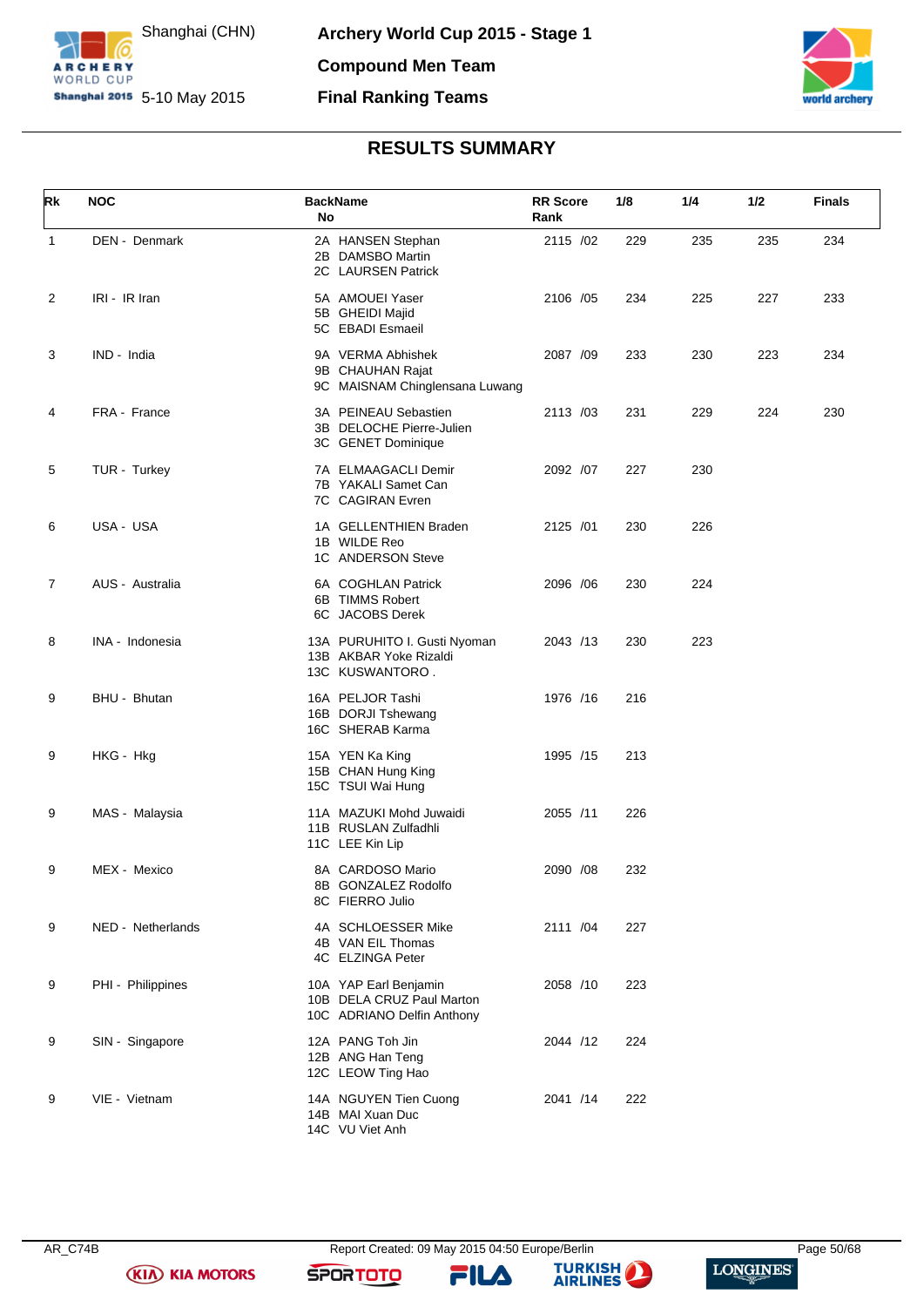



### **RESULTS SUMMARY**

<span id="page-51-0"></span>

| Rk           | <b>NOC</b>        | <b>BackName</b><br>No                                                           | <b>RR</b> Score<br>Rank | 1/8   | 1/4 | 1/2 | <b>Finals</b> |
|--------------|-------------------|---------------------------------------------------------------------------------|-------------------------|-------|-----|-----|---------------|
| $\mathbf{1}$ | MAS - Malaysia    | 4A MAT SALLEH Fatin Nurfatehah<br>4B ISHAK Nor Rizah<br>4C CHAM NONG Saritha    | 2055 /04                | 220   | 220 | 219 | 220           |
| 2            | USA - USA         | 6A GAUVIN Crystal<br>6B BRADLEY Angela<br>6C KELLER Lexi                        | 2019 / 06               | 224   | 223 | 224 | 219           |
| 3            | RUS - Russia      | 1A VINOGRADOVA Mariia<br>1B CHERKASHNEVA Svetlana<br>1C AVDEEVA Natalia         | 2068 /01                | -Bye- | 222 | 215 | 233           |
| 4            | COL - Colombia    | 2A LOPEZ Sara<br>2B MARCEN Maja<br>2C USQUIANO Alejandra                        | 2067 /02                | -Bye- | 232 | 222 | 229           |
| 5            | FRA - France      | 9A VANDIONANT Sandrine<br>9B SANCENOT Amelie<br>9C DE MATOS Laure               | 2000 /09                | 220   | 221 |     |               |
| 5            | MEX - Mexico      | 3A SALINAS Stephanie Sarai<br>3B OCHOA Linda<br>3C JUAREZ Ana Cristina          | 2065 /03                | -Bye- | 221 |     |               |
| 7            | NED - Netherlands | 7A MARKOVIC Irina<br>7B VAN CASPEL Inge<br>7C COUWENBERG Martine                | 2017 /07                | 217   | 217 |     |               |
| 8            | IND - India       | 5A VENNAM Jyothi Surekha<br>5B SHENDE Purvasha Sudhir<br>5C PAONAM Lily Chanu   | 2054 /05                | 223   | 216 |     |               |
| 9            | PHI - Philippines | 8A COJUANGCO Amaya Amparo<br>8B CHAN Jennifer Dy<br>8C TINDUGAN Abbigail Pineda | 2004 /08                | 216   |     |     |               |
| 9            | SIN - Singapore   | 12A LI Madeleine Ong Xue<br>12B GUNAWAN Christina<br>12C LOH Contessa           | 1966 /12                | 211   |     |     |               |
| 9            | THA - Thailand    | 11A MANEESOMBATKUL Kanyavee<br>11B DETCHOKUL Sunee<br>11C ANUTARAPORN Suvaporn  | 1987 /11                | 216   |     |     |               |
| 9            | TUR - Turkey      | 10A BOSTAN Yesim<br>10B KOCAMAN Gizem<br>10C SAGLAM Evrim                       | 1987 /10                | 216   |     |     |               |
| 9            | VIE - Vietnam     | 13A NGUYEN THI Nhat Le<br>13B NGUYEN Thi Kim Anh<br>13C NGUYEN Hong Anh         | 1958 /13                | 212   |     |     |               |

**(KIA) KIA MOTORS** 

**SPORTOTO** 



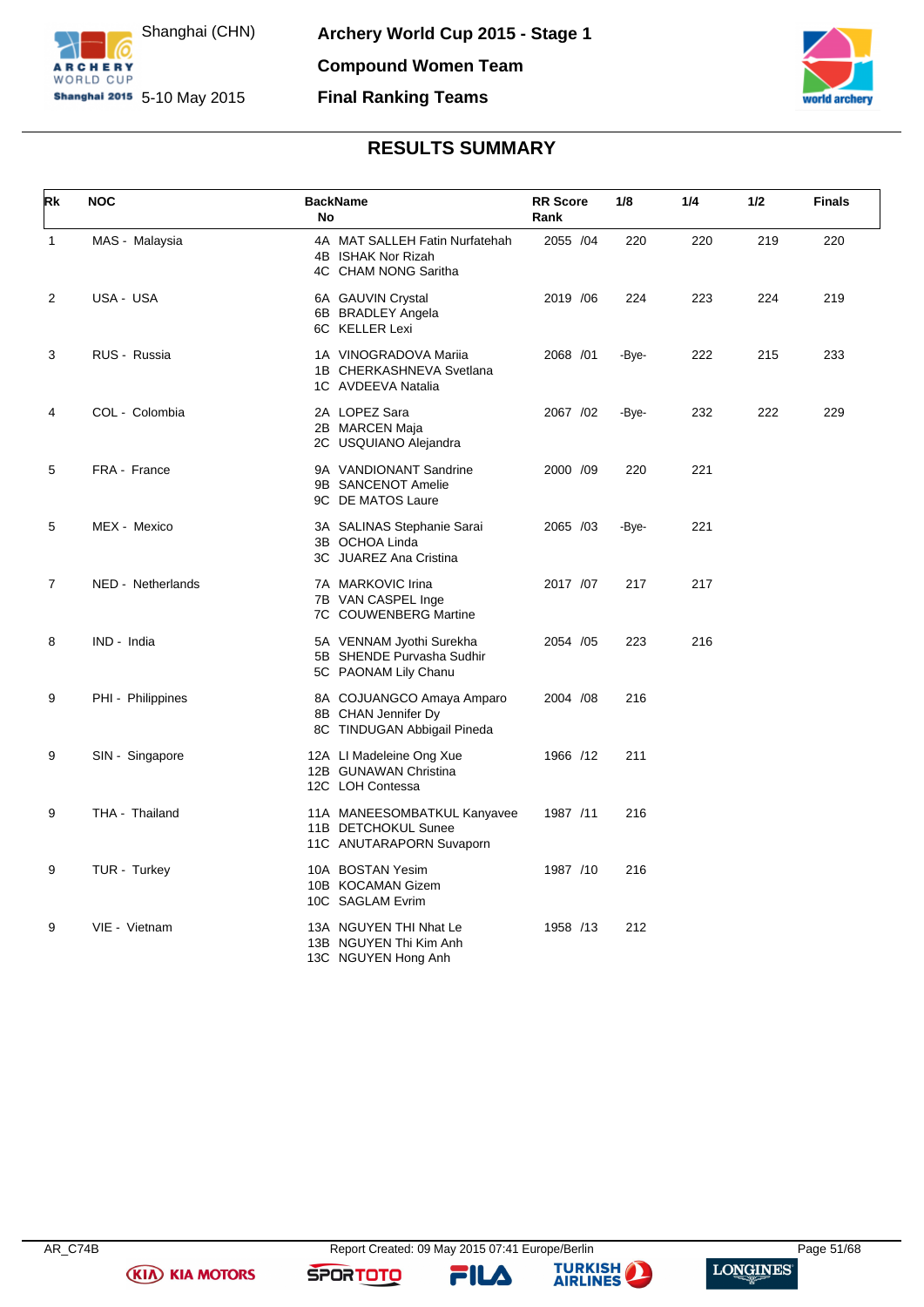



### **RESULTS SUMMARY**

<span id="page-52-0"></span>

| Rk           | <b>NOC</b>        | No | <b>BackName</b>                                          | <b>RR</b> Score<br>Rank | 1/8 | 1/4 | 1/2 | <b>Finals</b> |
|--------------|-------------------|----|----------------------------------------------------------|-------------------------|-----|-----|-----|---------------|
| $\mathbf{1}$ | COL - Colombia    |    | 3A LOPEZ Sara<br>3B MUNOZ Daniel                         | 1400 /03                | 156 | 158 | 157 | 156           |
| 2            | TUR - Turkey      |    | 5A BOSTAN Yesim<br>5B ELMAAGACLI Demir                   | 1394 / 05               | 154 | 154 | 155 | 153           |
| 3            | NED - Netherlands |    | 9A MARKOVIC Irina<br>9B SCHLOESSER Mike                  | 1388 /09                | 155 | 156 | 153 | 155           |
| 4            | SLO - Slovenia    |    | 10A CERNE Toja<br>10B SITAR Dejan                        | 1382 /10                | 155 | 157 | 154 | 149           |
| 5            | DEN - Denmark     |    | 11A ANEAR Erika<br>11B HANSEN Stephan                    | 1380 /11                | 155 | 155 |     |               |
| 6            | THA - Thailand    |    | 16A MANEESOMBATKUL Kanyavee<br>16B THEPNA Denchai        | 1360 /16                | 152 | 154 |     |               |
| 7            | IND - India       |    | 4A VENNAM Jyothi Surekha<br>4B VERMA Abhishek            | 1396 / 04               | 152 | 152 |     |               |
| 8            | AUS - Australia   |    | 15A REDMAN Louise<br>15B COGHLAN Patrick                 | 1363 /15                | 154 | 151 |     |               |
| 9            | FRA - France      |    | 8A VANDIONANT Sandrine<br>8B PEINEAU Sebastien           | 1391 /08                | 149 |     |     |               |
| 9            | IRI - IR Iran     |    | 13A GHASEMPOUR Sakineh<br>13B AMOUEI Yaser               | 1373 /13                | 152 |     |     |               |
| 9            | ITA - Italy       |    | 12A TONIOLI Marcella<br>12B PAGNI Sergio                 | 1374 /12                | 153 |     |     |               |
| 9            | MAS - Malaysia    |    | 7A MAT SALLEH Fatin Nurfatehah<br>7B MAZUKI Mohd Juwaidi | 1392 /07                | 149 |     |     |               |
| 9            | MEX - Mexico      |    | 6A SALINAS Stephanie Sarai<br>6B CARDOSO Mario           | 1392 / 06               | 154 |     |     |               |
| 9            | PHI - Philippines |    | 14A COJUANGCO Amaya Amparo<br>14B YAP Earl Benjamin      | 1365 /14                | 150 |     |     |               |
| 9            | RUS - Russia      |    | 2A VINOGRADOVA Mariia<br>2B DAMBAEV Alexander            | 1400 /02                | 152 |     |     |               |
| 9            | USA - USA         |    | 1A GAUVIN Crystal<br>1B GELLENTHIEN Braden               | 1407 /01                | 151 |     |     |               |
| 17           | VIE - Vietnam     |    | 17A NGUYEN THI Nhat Le<br>17B NGUYEN Tien Cuong          | 1359 /17                |     |     |     |               |
| 18           | INA - Indonesia   |    | 18A THREESYADINDA Dellie<br>18B PURUHITO I. Gusti Nyoman | 1354 /18                |     |     |     |               |
| 19           | HKG - Hkg         |    | 19A SHUM Kit Pui<br>19B YEN Ka King                      | 1349 /19                |     |     |     |               |
| 20           | SIN - Singapore   |    | 20A LI Madeleine Ong Xue<br>20B PANG Toh Jin             | 1347 /20                |     |     |     |               |

**(KIA) KIA MOTORS** 

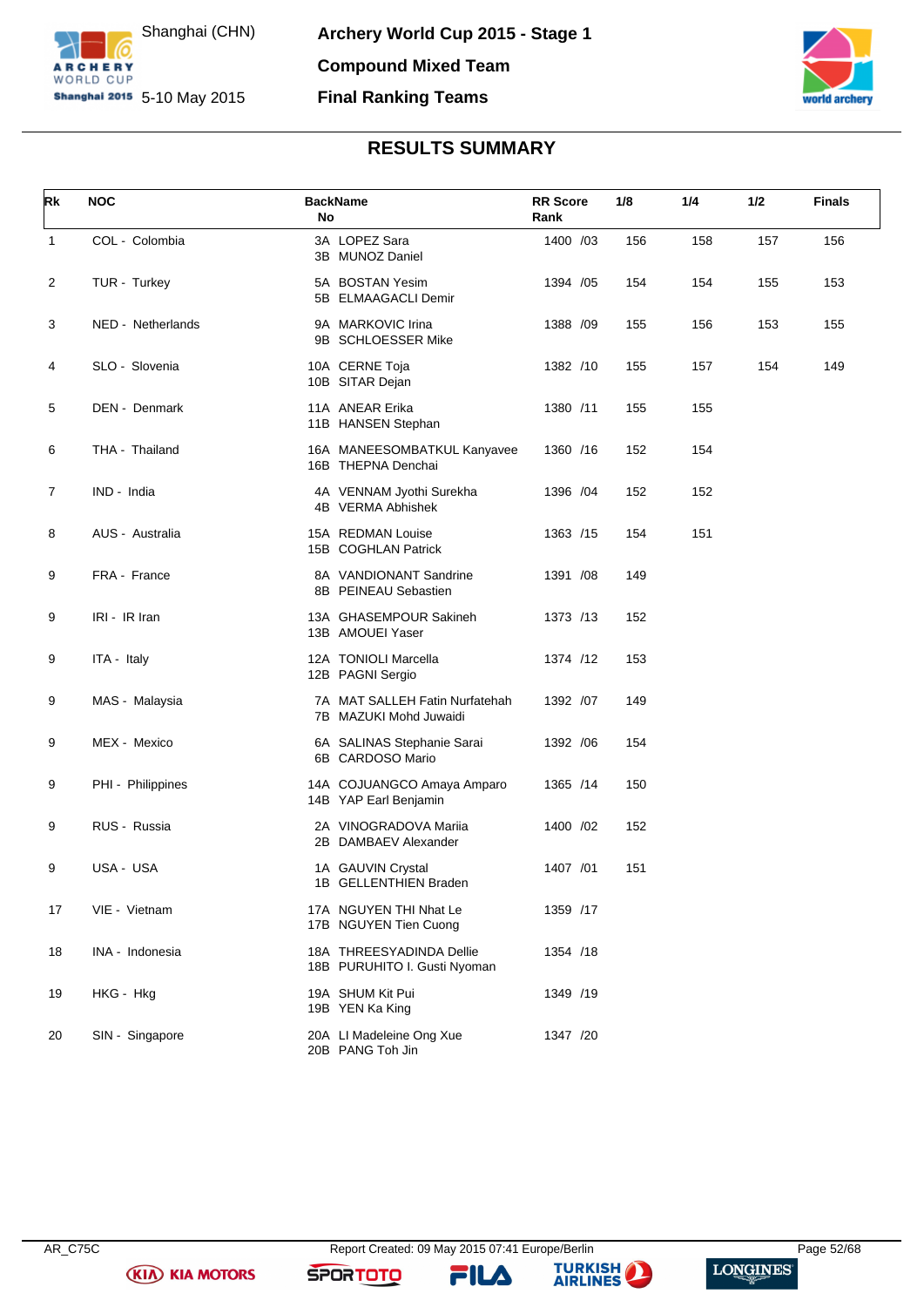

**Archery World Cup 2015 - Stage 1 Recurve Men Team**

**Result Brackets**



### **RESULT BRACKETS**

<span id="page-53-0"></span>

**(KIA) KIA MOTORS** 

AR\_C75C Report Created: 09 May 2015 07:41 Europe/Berlin Page 53/68 Page 53/68

**-ILA** 

**SPORTOTO** 

**TURKISH** 

**AIRLINES**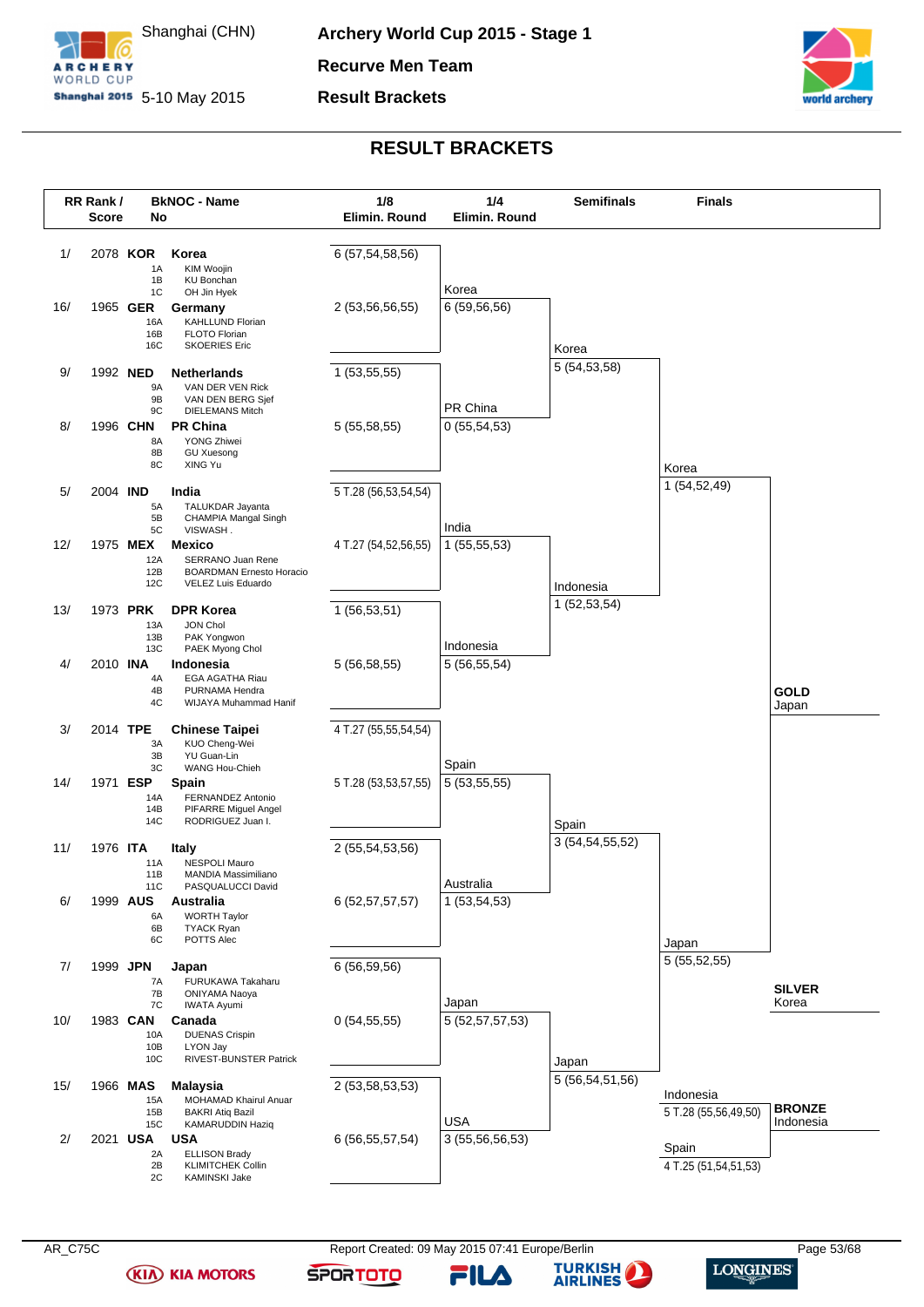

**Recurve Women Team**

**Result Brackets**



### **RESULT BRACKETS**

<span id="page-54-0"></span>

**(KIA) KIA MOTORS** 

AR\_C75C Report Created: 09 May 2015 07:41 Europe/Berlin Page 54/68 Page 54/68

FILA

**SPORTOTO** 

**TURKISH** 

**AIRLINES**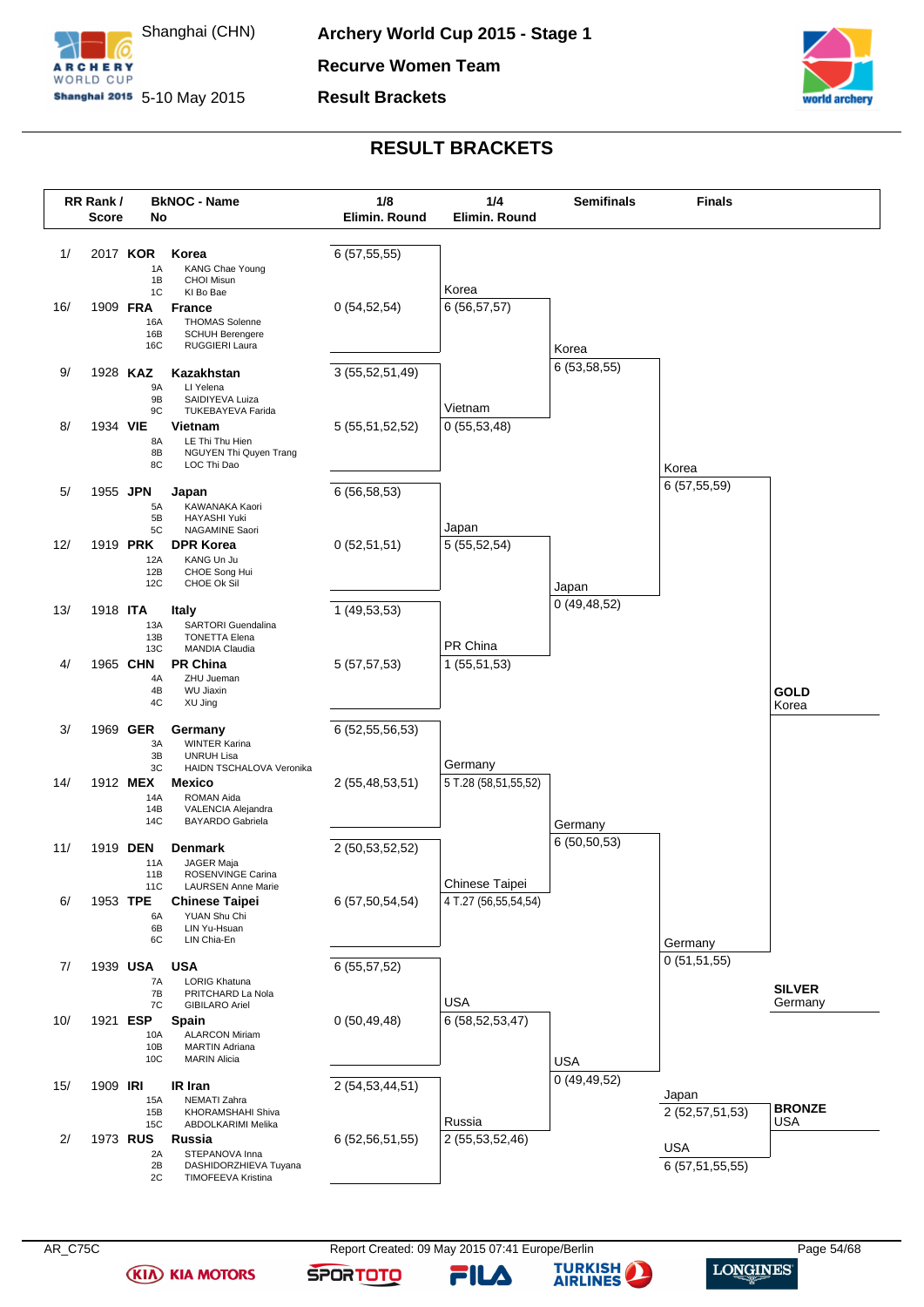



### **RESULT BRACKETS**

<span id="page-55-0"></span>

**(KIA) KIA MOTORS** 



**TURKISH** 

**AIRLINES** 

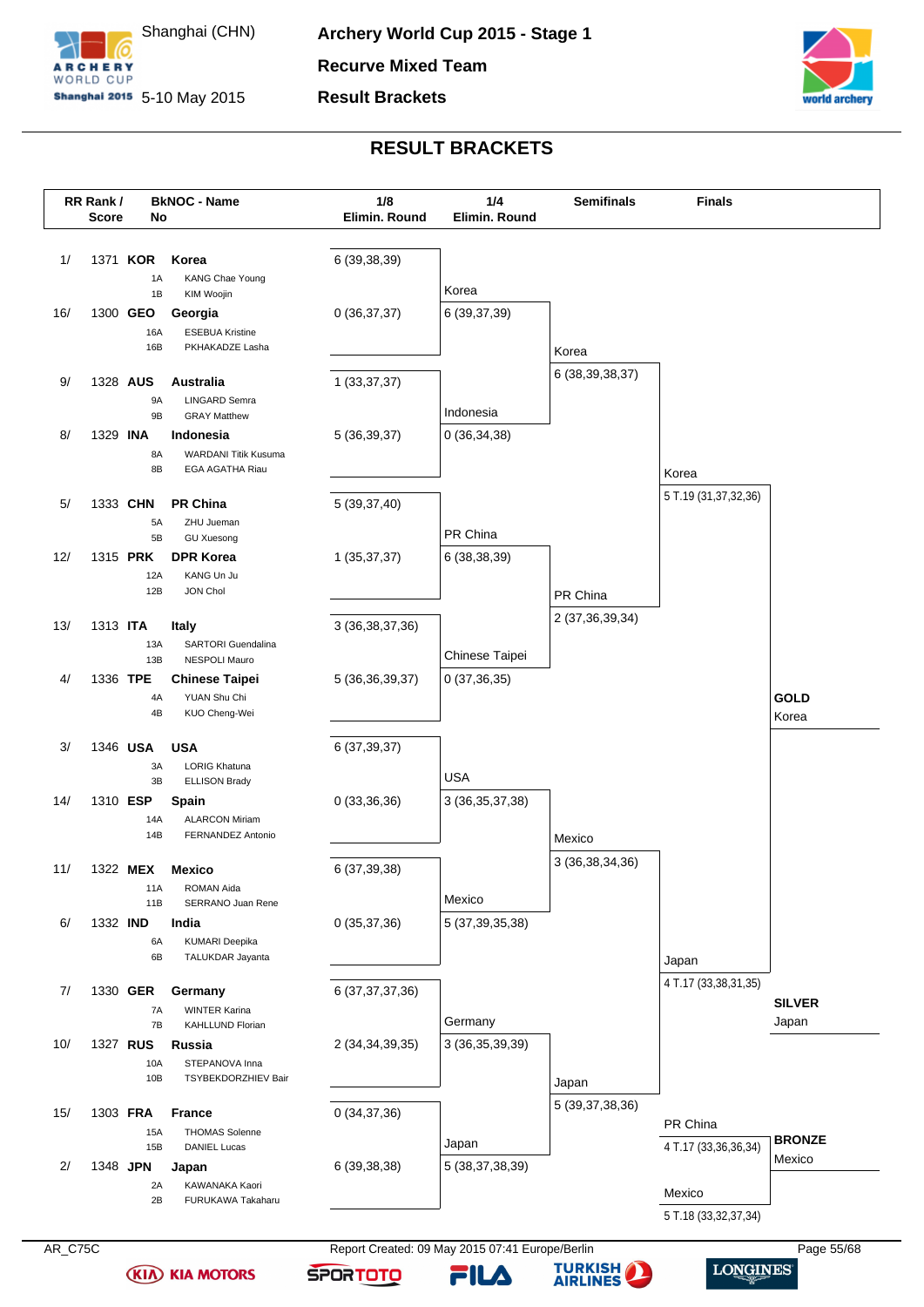

**Compound Men Team**

**Result Brackets**



### **RESULT BRACKETS**

<span id="page-56-0"></span>

**(KIA) KIA MOTORS** 

FILA

**SPORTOTO** 

**TURKISH** 

**AIRLINES** 

 $\bf{L}$ 

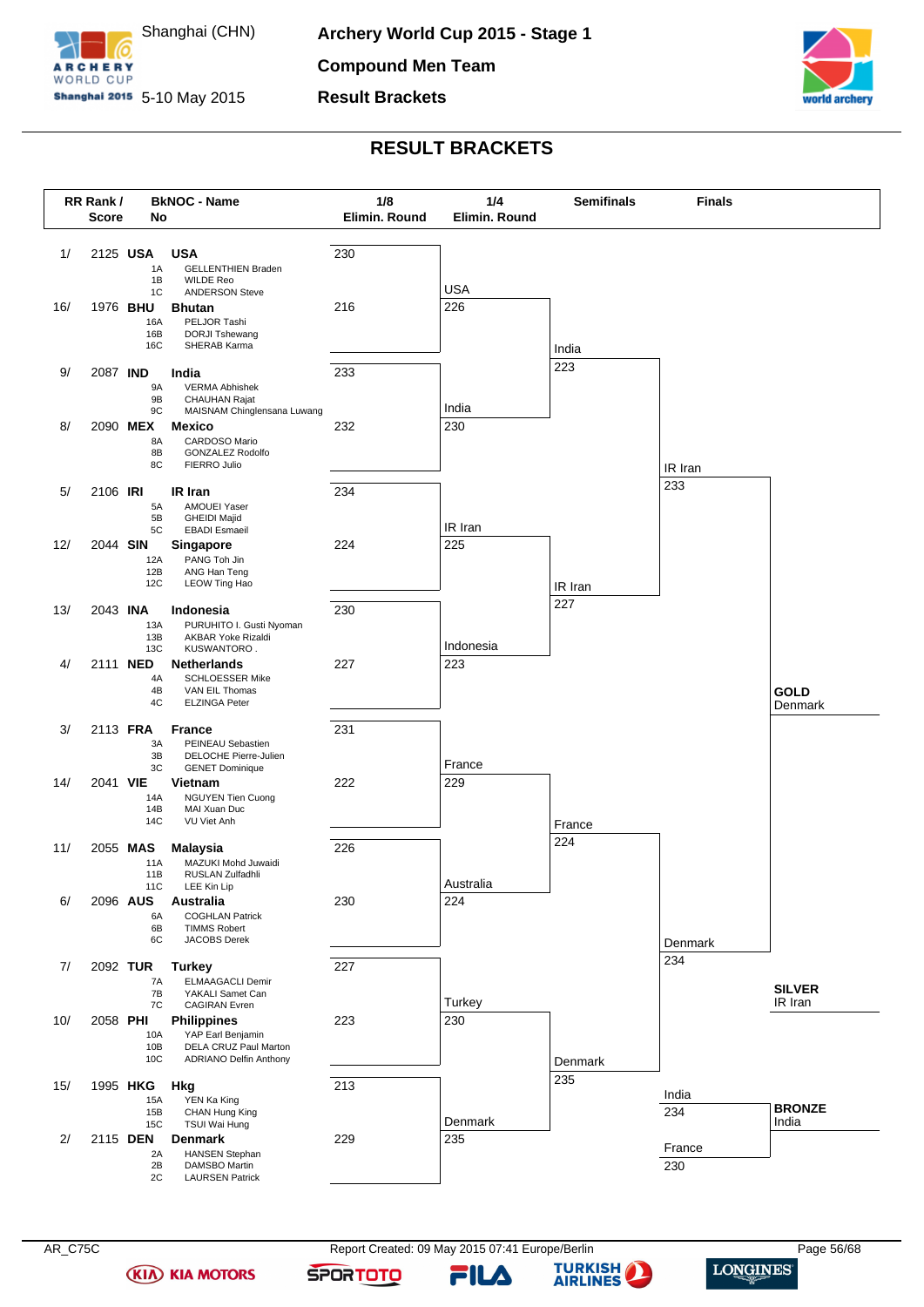

**Compound Women Team**

**Result Brackets**



### **RESULT BRACKETS**

<span id="page-57-0"></span>

**(KIA) KIA MOTORS** 

FILA

**SPORTOTO** 

**TURKISH** 

**AIRLINES** 

 $\bf{L}$ 

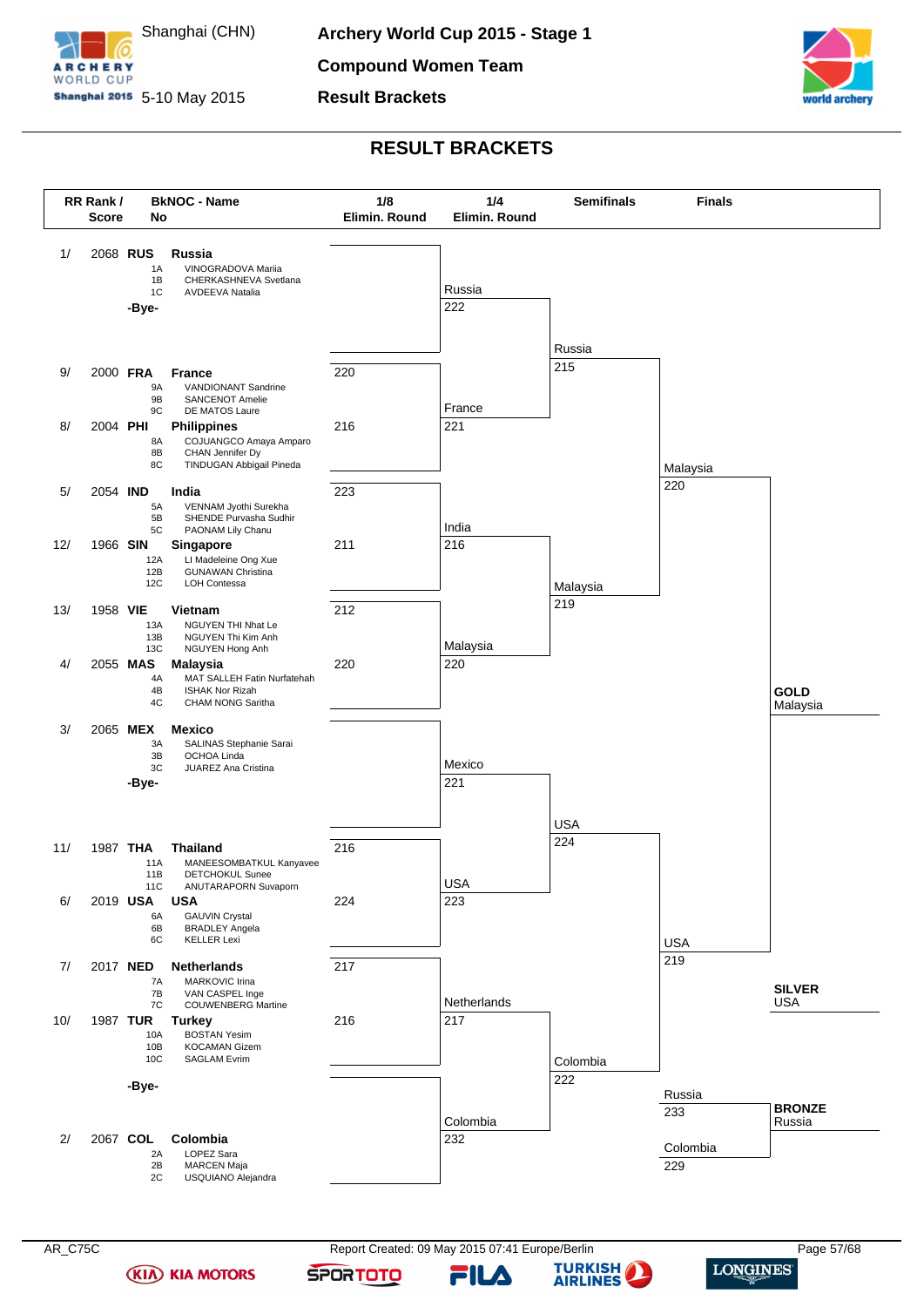

**Result Brackets**



### **RESULT BRACKETS**

<span id="page-58-0"></span>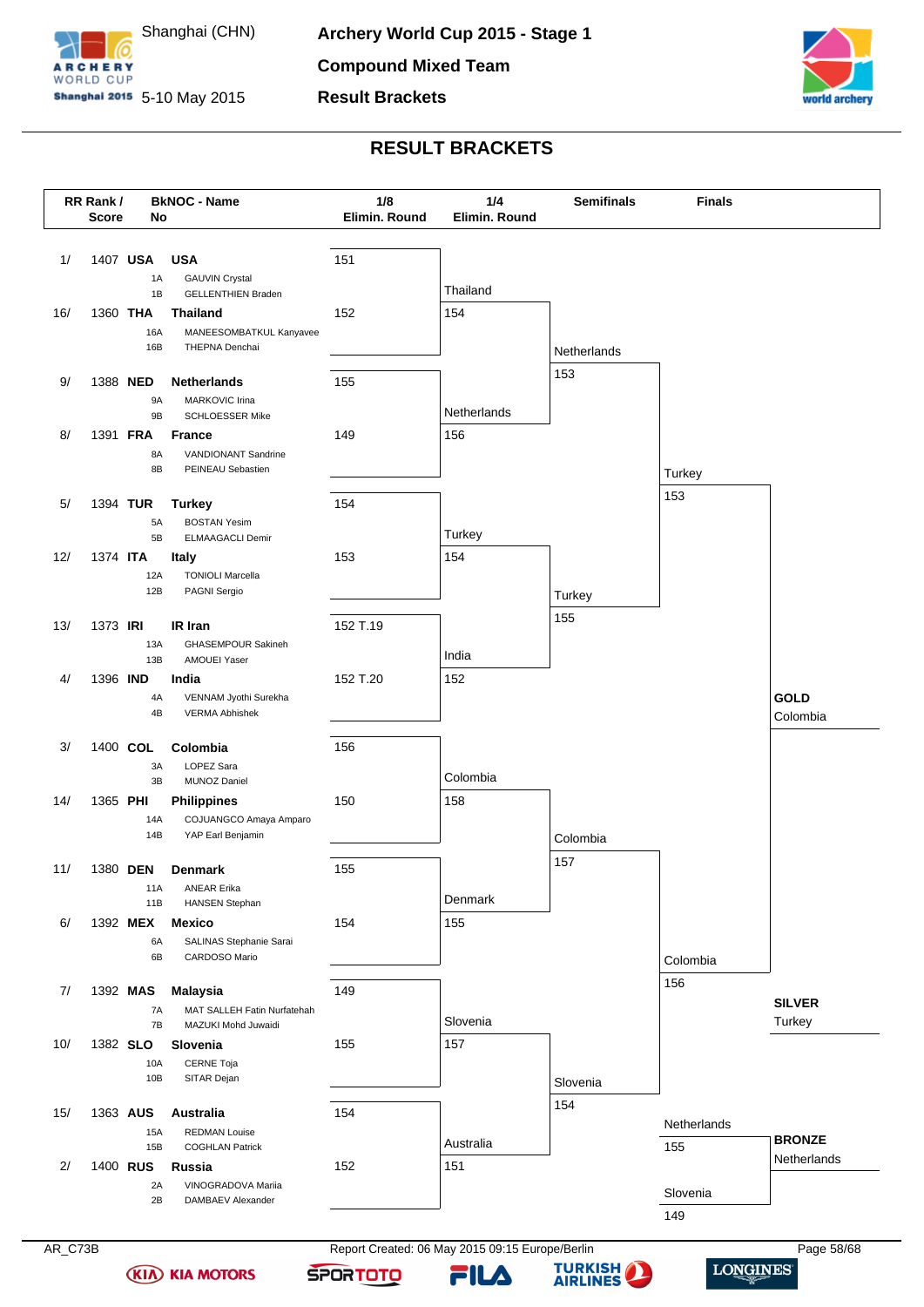

**Archery World Cup 2015 - Stage 1 Recurve Men Team Qualification Round**



# **RESULTS After 216 Arrows**

<span id="page-59-0"></span>

| Rank    | <b>NOC</b>           | Name                                            | Individual<br><b>Total</b> | Team<br><b>Total</b> |
|---------|----------------------|-------------------------------------------------|----------------------------|----------------------|
|         | 1 KOR - Korea        | KIM Woojin                                      | 694                        | 2078                 |
|         |                      | KU Bonchan                                      | 693                        |                      |
|         |                      | OH Jin Hyek                                     | 691                        |                      |
|         | 2 USA-USA            | <b>ELLISON Brady</b>                            | 688                        | 2021                 |
|         |                      | <b>KLIMITCHEK Collin</b>                        | 667                        |                      |
|         |                      | <b>KAMINSKI Jake</b>                            | 666                        |                      |
| 3       | TPE - Chinese Taipei | KUO Cheng-Wei                                   | 674                        | 2014                 |
|         |                      | <b>YU Guan-Lin</b>                              | 673                        |                      |
|         |                      | KAO Hao-Wen                                     | 667                        |                      |
| 4       | INA - Indonesia      | EGA AGATHA Riau                                 | 686                        | 2010                 |
|         |                      | PURNAMA Hendra                                  | 669                        |                      |
|         |                      | WIJAYA Muhammad Hanif                           | 655                        |                      |
|         | 5 IND - India        | <b>TALUKDAR Jayanta</b>                         | 675                        | 2004                 |
|         |                      | CHAMPIA Mangal Singh                            | 665                        |                      |
|         |                      | VISWASH.                                        | 664                        |                      |
| 6       | AUS - Australia      | <b>WORTH Taylor</b>                             | 674                        | 1999 T. 90;31        |
|         |                      | <b>TYACK Ryan</b>                               | 671                        |                      |
|         |                      | POTTS Alec                                      | 654                        |                      |
|         | 7 JPN - Japan        | <b>FURUKAWA Takaharu</b>                        | 677                        | 1999 T.89,30         |
|         |                      | <b>ONIYAMA Naoya</b>                            | 663                        |                      |
|         |                      | <b>IWATA Ayumi</b>                              | 659                        |                      |
| 8       | CHN - PR China       | <b>YONG Zhiwei</b>                              | 670                        | 1996                 |
|         |                      | <b>GU Xuesong</b>                               | 668                        |                      |
|         |                      | XING Yu                                         | 658                        |                      |
| 9       | NED - Netherlands    | VAN DER VEN Rick                                | 672                        | 1992                 |
|         |                      | VAN DEN BERG Sjef                               | 665                        |                      |
|         |                      | VAN DEN OEVER Rick                              | 655                        |                      |
| 10      | CAN - Canada         | <b>DUENAS Crispin</b>                           | 678                        | 1983                 |
|         |                      | LYON Jay                                        | 662                        |                      |
|         |                      | RIVEST-BUNSTER Patrick                          | 643                        |                      |
| 11      | ITA - Italy          | <b>NESPOLI Mauro</b>                            | 667                        | 1976                 |
|         |                      | <b>MANDIA Massimiliano</b>                      | 658                        |                      |
|         |                      | PASQUALUCCI David                               | 651                        |                      |
|         | 12 MEX - Mexico      | SERRANO Juan Rene                               | 668                        | 1975                 |
|         |                      | <b>BOARDMAN Ernesto Horacio</b>                 | 655                        |                      |
|         |                      | <b>VELEZ Luis Eduardo</b>                       | 652                        |                      |
|         | 13 PRK - DPR Korea   | <b>JON Chol</b>                                 | 668                        | 1973                 |
|         |                      | PAK Yongwon                                     | 655                        |                      |
|         |                      | PAEK Myong Chol                                 | 650                        |                      |
|         | 14 ESP - Spain       | FERNANDEZ Antonio                               | 663                        | 1971                 |
|         |                      | PIFARRE Miguel Angel                            | 656                        |                      |
|         |                      | ALVARINO GARCIA Miguel                          | 652                        |                      |
|         | 15 MAS - Malaysia    | <b>MOHAMAD Khairul Anuar</b>                    | 667                        | 1966                 |
|         |                      | <b>BAKRI Atiq Bazil</b>                         | 650                        |                      |
|         |                      | KAMARUDDIN Haziq                                | 649                        |                      |
|         | 16 GER - Germany     | <b>KAHLLUND Florian</b>                         | 663                        | 1965                 |
|         |                      | <b>FLOTO Florian</b>                            | 660                        |                      |
|         |                      | <b>SKOERIES Eric</b>                            | 642                        |                      |
| 17      | FRA - France         | <b>DANIEL Lucas</b>                             | 659                        | 1962                 |
|         |                      | VALLADONT Jean-Charles                          | 658                        |                      |
|         |                      | <b>GIROUILLE Romain</b>                         | 645                        |                      |
| 18      | <b>BRA - Brazil</b>  | <b>DALMEIDA Marcus</b>                          | 657                        | 1955                 |
|         |                      |                                                 |                            |                      |
| AR_C73B |                      | Report Created: 06 May 2015 09:15 Europe/Berlin |                            | Page 59/68           |



**SPORTOTO**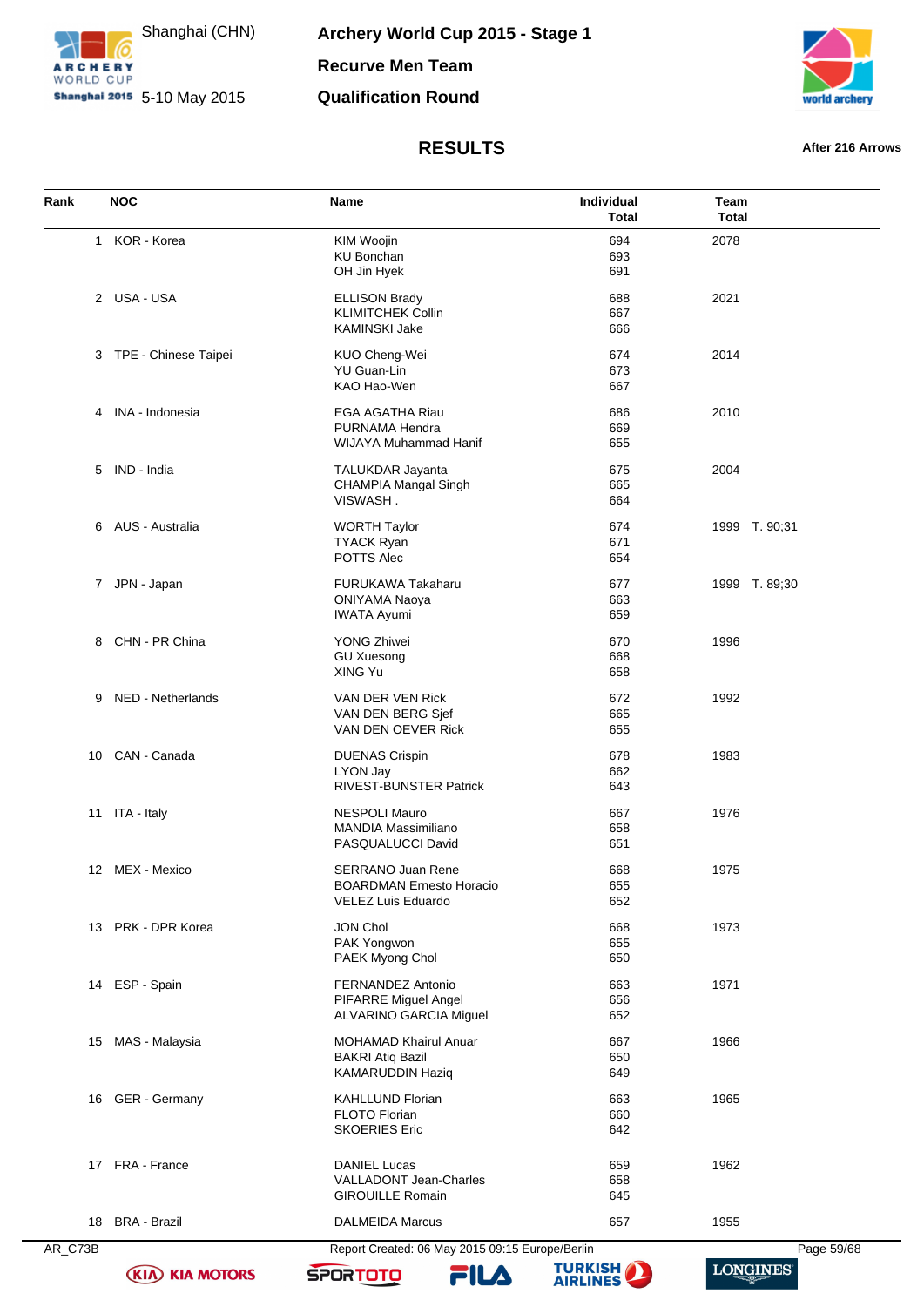

**Archery World Cup 2015 - Stage 1 Recurve Men Team Qualification Round**



### **RESULTS After 216 Arrows**

| Rank | <b>NOC</b>             | Name                                                                             | Individual<br><b>Total</b> | Team<br><b>Total</b> |  |
|------|------------------------|----------------------------------------------------------------------------------|----------------------------|----------------------|--|
|      |                        | OLIVEIRA Bernardo<br>REZENDE XAVIER Daniel                                       | 654<br>644                 |                      |  |
|      | 19 RUS - Russia        | <b>TSYBEKDORZHIEV Bair</b><br><b>KOZHIN Alexander</b><br><b>TSYNGUEV Beligto</b> | 657<br>649<br>647          | 1953                 |  |
|      | 20 KAZ - Kazakhstan    | SAIDIYEV Oibek<br><b>GANKIN Denis</b><br><b>DUZELBAYEV Sultan</b>                | 654<br>649<br>640          | 1943                 |  |
|      | 21 TUR - Turkey        | <b>YILMAZ Yagiz</b><br>GAZOZ Mete<br><b>BOZLAR Fatih</b>                         | 661<br>645<br>635          | 1941                 |  |
|      | 22 BEL - Belgium       | RAMAEKERS Robin<br><b>ADRIAENSEN Ben</b><br><b>GYS Lenthy</b>                    | 655<br>651<br>621          | 1927                 |  |
|      | 23 GBR - Great Britain | <b>MORGAN Ashe</b><br><b>SLATER Kieran</b><br><b>GODFREY Larry</b>               | 645<br>643<br>631          | 1919                 |  |
|      | 24 NOR - Norway        | <b>NESTENG Baard</b><br><b>HAGEN Paul Andre</b><br><b>FURNES Christoffer</b>     | 666<br>644<br>607          | 1917                 |  |
| 25   | THA - Thailand         | <b>THAMWONG Witthaya</b><br>PHUSAWAT Natthapoom<br><b>THAI-UEA Itsarin</b>       | 656<br>636<br>613          | 1905                 |  |
|      | 26 EGY - Egypt         | SABRY Ibrahim<br><b>ELKHOLOSY Hady</b><br><b>ELNEMR Ahmed</b>                    | 642<br>641<br>616          | 1899                 |  |
|      | 27 PHI - Philippines   | <b>MORENO Luis Gabriel</b><br>MATAN Florante F.<br>JAVIER Mark P.                | 642<br>629<br>623          | 1894                 |  |
| 28   | SIN - Singapore        | <b>TAN Silie</b><br>ZHANG Jing Kang<br><b>NG Justin</b>                          | 643<br>628<br>612          | 1883                 |  |
| 29   | IRI - IR Iran          | RANJBARKIVAJ Ebrahim<br>ASHRAFI Sadegh<br>RAZAVIMASHOUF Sasan                    | 633<br>627<br>619          | 1879                 |  |
|      | 30 VIE - Vietnam       | <b>NGUYEN Thanh Binh</b><br>NGUYEN Van Duy<br>CHU Duc Anh                        | 625<br>620<br>618          | 1863                 |  |

**(KIA) KIA MOTORS** 

**SPORTOTO** 

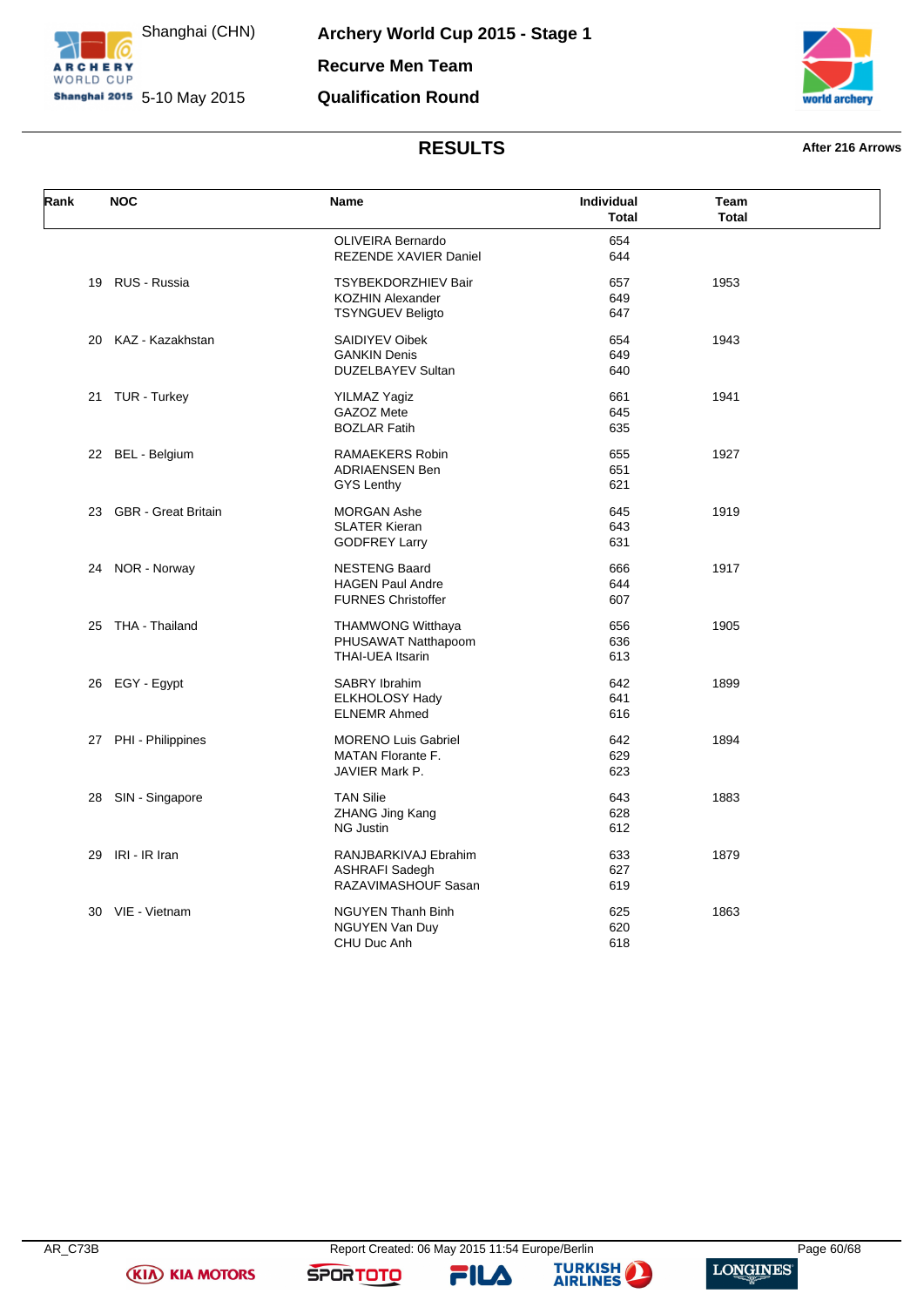

**Archery World Cup 2015 - Stage 1 Recurve Women Team Qualification Round**



**RESULTS Vers. 1.01 (6 May 2015 11:50 UTC) Re-emitted - No change in ranking**

<span id="page-61-0"></span>

| Rank | <b>NOC</b>             | Name                                                                                | Individual<br><b>Total</b> | Team<br><b>Total</b> |
|------|------------------------|-------------------------------------------------------------------------------------|----------------------------|----------------------|
|      | 1 KOR - Korea          | <b>KANG Chae Young</b><br><b>CHOI Misun</b><br>KI Bo Bae                            | 677<br>671<br>669          | 2017                 |
|      | 2 RUS - Russia         | STEPANOVA Inna<br>DASHIDORZHIEVA Tuyana<br><b>TIMOFEEVA Kristina</b>                | 670<br>655<br>648          | 1973                 |
|      | 3 GER - Germany        | <b>WINTER Karina</b><br><b>UNRUH Lisa</b><br><b>HAIDN TSCHALOVA Veronika</b>        | 667<br>656<br>646          | 1969                 |
|      | 4 CHN - PR China       | ZHU Jueman<br><b>WU Jiaxin</b><br><b>MENG Fanxu</b>                                 | 663<br>652<br>650          | 1965                 |
| 5    | JPN - Japan            | KAWANAKA Kaori<br><b>HAYASHI Yuki</b><br><b>NAGAMINE Saori</b>                      | 671<br>656<br>628          | 1955                 |
|      | 6 TPE - Chinese Taipei | YUAN Shu Chi<br>LIN Yu-Hsuan<br>LIN Chia-En                                         | 662<br>648<br>643          | 1953                 |
|      | 7 USA - USA            | <b>LORIG Khatuna</b><br>PRITCHARD La Nola<br><b>GIBILARO Ariel</b>                  | 658<br>645<br>636          | 1939                 |
|      | 8 VIE - Vietnam        | LE Thi Thu Hien<br>NGUYEN Thi Quyen Trang<br>LOC Thi Dao                            | 654<br>642<br>638          | 1934                 |
|      | 9 KAZ - Kazakhstan     | LI Yelena<br>SAIDIYEVA Luiza<br><b>TUKEBAYEVA Farida</b>                            | 646<br>646<br>636          | 1928                 |
|      | 10 ESP - Spain         | <b>ALARCON Miriam</b><br><b>MARTIN Adriana</b><br><b>MARIN Alicia</b>               | 647<br>638<br>636          | 1921                 |
| 11   | <b>DEN - Denmark</b>   | JAGER Maja<br><b>ROSENVINGE Carina</b><br><b>LAURSEN Anne Marie</b>                 | 650<br>639<br>630          | 1919 T. 62;18        |
|      | 12 PRK - DPR Korea     | KANG Un Ju<br>CHOE Song Hui<br>CHOE Ok Sil                                          | 647<br>639<br>633          | 1919 T. 59;19        |
|      | 13 ITA - Italy         | <b>SARTORI</b> Guendalina<br><b>TONETTA Elena</b><br><b>MANDIA Claudia</b>          | 646<br>644<br>628          | 1918                 |
| 14   | MEX - Mexico           | ROMAN Aida<br>VALENCIA Alejandra<br><b>BAYARDO Gabriela</b>                         | 654<br>636<br>622          | 1912                 |
|      | 15 IRI - IR Iran       | NEMATI Zahra<br>KHORAMSHAHI Shiva<br><b>ABDOLKARIMI Melika</b>                      | 657<br>629<br>623          | 1909 T. 63;23        |
|      | 16 FRA - France        | <b>THOMAS Solenne</b><br><b>SCHUH Berengere</b><br>RUGGIERI Laura                   | 644<br>637<br>628          | 1909 T. 56;20        |
|      | 17 INA - Indonesia     | <b>WARDANI Titik Kusuma</b><br>ROCHMAWATI Ika Yuliana<br><b>CHOIRUNISA Diananda</b> | 643<br>637<br>628          | 1908                 |
|      | 18 IND - India         | <b>KUMARI Deepika</b>                                                               | 657                        | 1906                 |

**(KIA) KIA MOTORS** 

AR\_C73B Report Created: 06 May 2015 11:54 Europe/Berlin Page 61/68 **TURKISH** 

FILA

**SPORTOTO**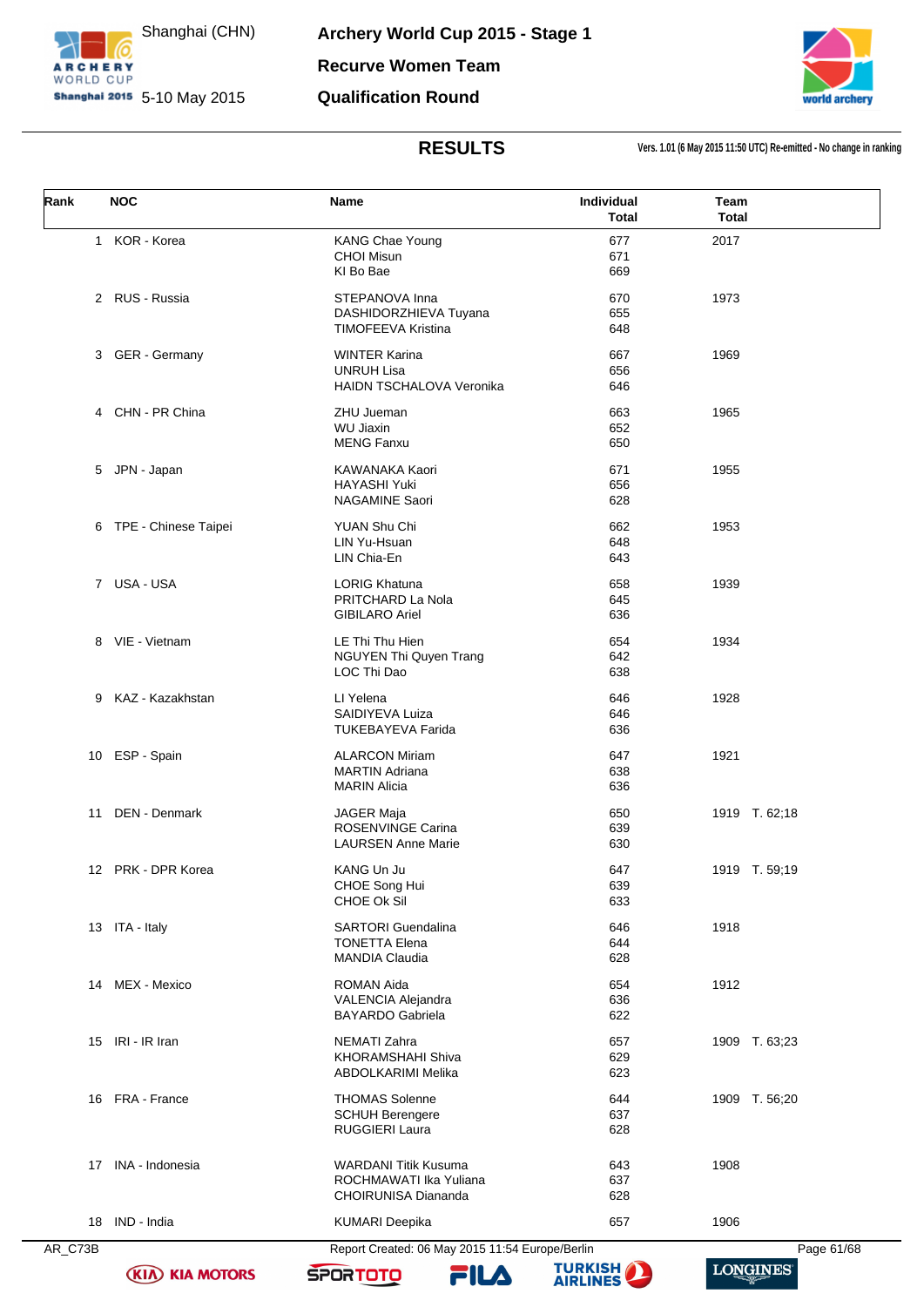

**Archery World Cup 2015 - Stage 1 Recurve Women Team Qualification Round**



**RESULTS Vers. 1.01 (6 May 2015 11:50 UTC) Re-emitted - No change in ranking**

| Rank | <b>NOC</b>                 | Name                               | Individual<br><b>Total</b> | <b>Team</b><br><b>Total</b> |  |
|------|----------------------------|------------------------------------|----------------------------|-----------------------------|--|
|      |                            | <b>VEDWAN Madhu</b>                | 628                        |                             |  |
|      |                            | <b>DIVAKAR Snehal</b>              | 621                        |                             |  |
| 19   | GEO - Georgia              | <b>ESEBUA Kristine</b>             | 648                        | 1898                        |  |
|      |                            | <b>LOBZHENIDZE Yulia</b>           | 626                        |                             |  |
|      |                            | <b>NARIMANIDZE Khatuna</b>         | 624                        |                             |  |
| 20   | <b>GBR</b> - Great Britain | <b>FOLKARD Naomi</b>               | 639                        | 1875                        |  |
|      |                            | <b>OLIVER Amy</b>                  | 625                        |                             |  |
|      |                            | <b>HUNT Nicky</b>                  | 611                        |                             |  |
| 21   | AUS - Australia            | <b>LINGARD Semra</b>               | 654                        | 1861                        |  |
|      |                            | <b>BRIDGER Deonne</b>              | 610                        |                             |  |
|      |                            | <b>BROOKSHAW Ingrid</b>            | 597                        |                             |  |
| 22   | <b>BRA - Brazil</b>        | <b>NIKITIN Sarah</b>               | 635                        | 1851                        |  |
|      |                            | <b>DOS SANTOS Ane Marcelle</b>     | 617                        |                             |  |
|      |                            | DA COSTA RODRIGUES Larissa Feitosa | 599                        |                             |  |
| 23   | COL - Colombia             | <b>RENDON Ana Maria</b>            | 662                        | 1843                        |  |
|      |                            | <b>SANCHEZ Natalia</b>             | 611                        |                             |  |
|      |                            | SEPULVEDA Maira Alejandra          | 570                        |                             |  |
|      | 24 TUR - Turkey            | ANAGOZ Yasemin Ecem                | 638                        | 1835                        |  |
|      |                            | <b>UNSAL Begunhan Elif</b>         | 614                        |                             |  |
|      |                            | <b>AKTUNA Aybuke</b>               | 583                        |                             |  |
| 25   | MAS - Malaysia             | <b>LOKE Shin Hui</b>               | 619                        | 1830                        |  |
|      |                            | <b>ABDUL HALIL Nur Afisa</b>       | 618                        |                             |  |
|      |                            | <b>AZHAR Farah Amalina</b>         | 593                        |                             |  |
| 26   | SIN - Singapore            | <b>TEO Dillian</b>                 | 614                        | 1790                        |  |
|      |                            | QUAH Kai Zhi                       | 591                        |                             |  |
|      |                            | CHAN Jing Ru                       | 585                        |                             |  |

**(KIA) KIA MOTORS** 

**SPORTOTO** 

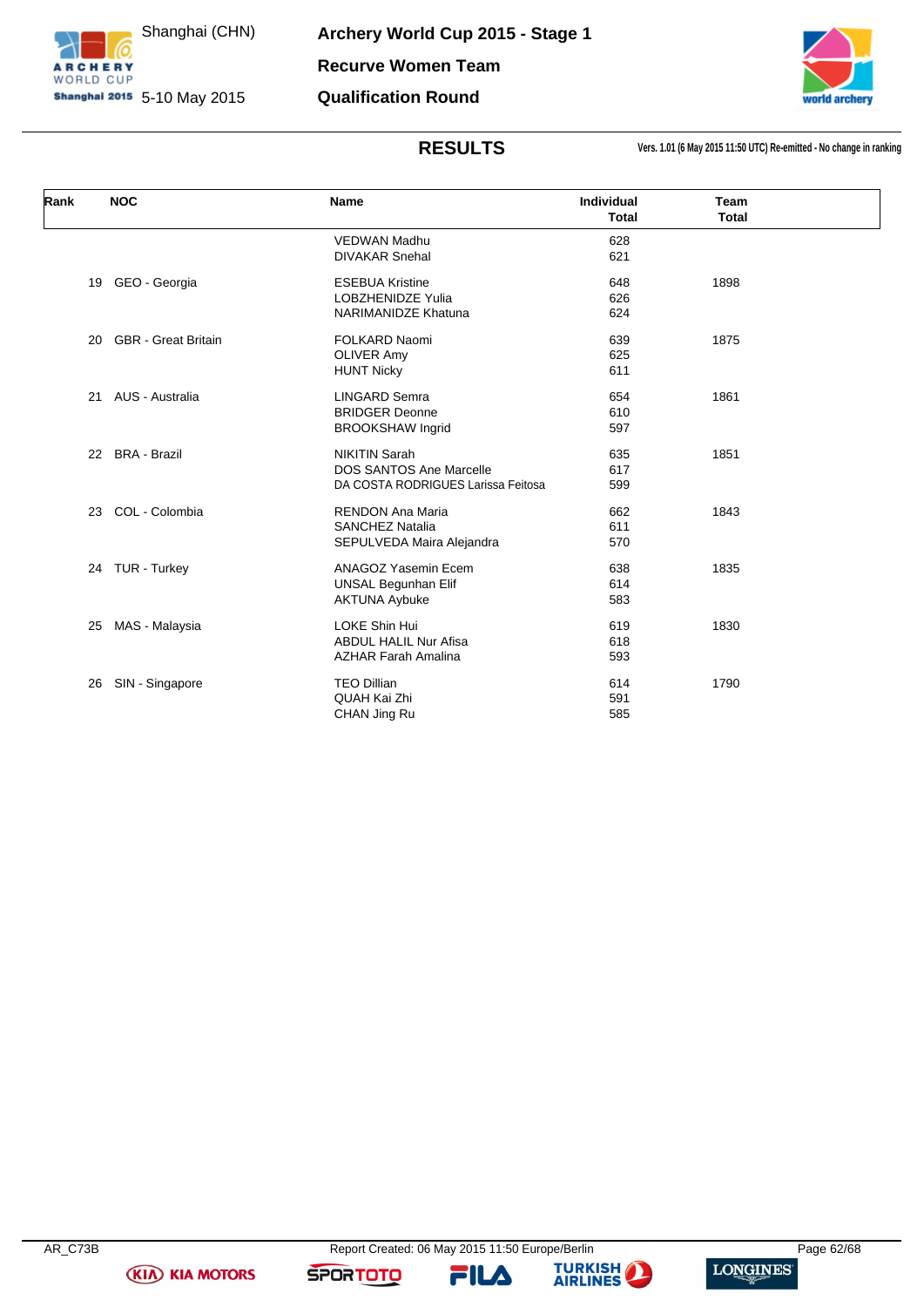



# **RESULTS After 144 Arrows**

<span id="page-63-0"></span>

| Rank | <b>NOC</b>             | Name                                              | Individual<br><b>Total</b> | Team<br><b>Total</b> |
|------|------------------------|---------------------------------------------------|----------------------------|----------------------|
|      | 1 KOR - Korea          | KANG Chae Young<br>KIM Woojin                     | 677<br>694                 | 1371                 |
|      | 2 JPN - Japan          | KAWANAKA Kaori<br>FURUKAWA Takaharu               | 671<br>677                 | 1348                 |
|      | 3 USA - USA            | <b>LORIG Khatuna</b><br><b>ELLISON Brady</b>      | 658<br>688                 | 1346                 |
|      | 4 TPE - Chinese Taipei | YUAN Shu Chi<br>KUO Cheng-Wei                     | 662<br>674                 | 1336                 |
|      | 5 CHN - PR China       | ZHU Jueman<br><b>YONG Zhiwei</b>                  | 663<br>670                 | 1333                 |
| 6    | IND - India            | <b>KUMARI Deepika</b><br>TALUKDAR Jayanta         | 657<br>675                 | 1332                 |
|      | 7 GER - Germany        | <b>WINTER Karina</b><br><b>KAHLLUND Florian</b>   | 667<br>663                 | 1330                 |
| 8    | INA - Indonesia        | <b>WARDANI Titik Kusuma</b><br>EGA AGATHA Riau    | 643<br>686                 | 1329                 |
|      | 9 AUS - Australia      | <b>LINGARD Semra</b><br><b>WORTH Taylor</b>       | 654<br>674                 | 1328                 |
|      | 10 RUS - Russia        | STEPANOVA Inna<br>TSYBEKDORZHIEV Bair             | 670<br>657                 | 1327                 |
| 11   | MEX - Mexico           | ROMAN Aida<br>SERRANO Juan Rene                   | 654<br>668                 | 1322                 |
|      | 12 PRK - DPR Korea     | KANG Un Ju<br><b>JON Chol</b>                     | 647<br>668                 | 1315                 |
|      | 13 ITA - Italy         | <b>SARTORI</b> Guendalina<br><b>NESPOLI Mauro</b> | 646<br>667                 | 1313                 |
|      | 14 ESP - Spain         | <b>ALARCON Miriam</b><br><b>FERNANDEZ Antonio</b> | 647<br>663                 | 1310                 |
|      | 15 FRA - France        | <b>THOMAS Solenne</b><br><b>DANIEL Lucas</b>      | 644<br>659                 | 1303                 |
|      | 16 GEO - Georgia       | <b>ESEBUA Kristine</b><br>PKHAKADZE Lasha         | 648<br>652                 | 1300 T. 44;11        |
|      | 16 KAZ - Kazakhstan    | LI Yelena<br>SAIDIYEV Oibek                       | 646<br>654                 | 1300 T. 43:15        |
|      | 18 TUR - Turkey        | ANAGOZ Yasemin Ecem<br><b>YILMAZ Yagiz</b>        | 638<br>661                 | 1299                 |
| 19   | DEN - Denmark          | <b>JAGER Maja</b><br><b>LAURSEN Bjarne Marius</b> | 650<br>648                 | 1298                 |
| 20   | BRA - Brazil           | <b>NIKITIN Sarah</b><br><b>DALMEIDA Marcus</b>    | 635<br>657                 | 1292                 |
|      | 21 IRI - IR Iran       | NEMATI Zahra<br>RANJBARKIVAJ Ebrahim              | 657<br>633                 | 1290                 |
| 22   | MAS - Malaysia         | LOKE Shin Hui<br><b>MOHAMAD Khairul Anuar</b>     | 619<br>667                 | 1286                 |
|      | 23 GBR - Great Britain | FOLKARD Naomi<br><b>MORGAN Ashe</b>               | 639<br>645                 | 1284                 |
|      | 24 VIE - Vietnam       | LE Thi Thu Hien<br><b>NGUYEN Thanh Binh</b>       | 654<br>625                 | 1279                 |

**(KIA) KIA MOTORS** 



**SPORTOTO** 

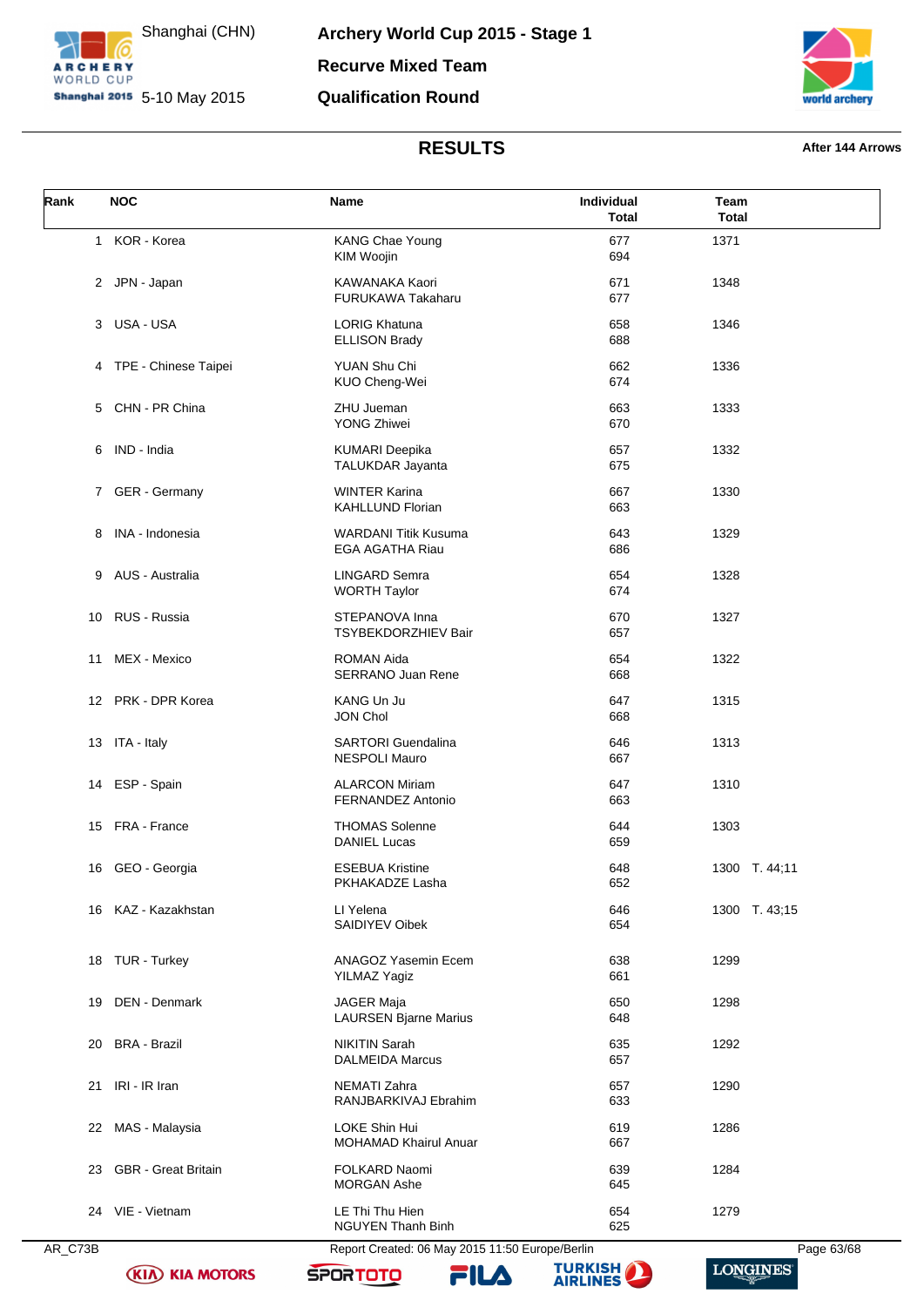



# **RESULTS After 144 Arrows**

| Rank | <b>NOC</b>        | Name                                                        | Individual<br><b>Total</b> | Team<br>Total |  |
|------|-------------------|-------------------------------------------------------------|----------------------------|---------------|--|
| 25   | CAN - Canada      | THIFFEAULT PICARD Georcy-Stephanie<br><b>DUENAS Crispin</b> | 594<br>678                 | 1272          |  |
| 26   | SWE - Sweden      | <b>JANGNAS Erika</b><br><b>SKALBERG Andreas</b>             | 626<br>644                 | 1270          |  |
| 27   | AZE - Azerbaijan  | SENYUK Olga<br><b>SENYUK Taras</b>                          | 631<br>633                 | 1264          |  |
| 28   | PHI - Philippines | <b>HONGITAN Kareel Meer</b><br><b>MORENO Luis Gabriel</b>   | 618<br>642                 | 1260          |  |
| 29   | SIN - Singapore   | <b>TEO Dillian</b><br><b>TAN Silie</b>                      | 614<br>643                 | 1257          |  |
| 30   | NZL - New Zealand | <b>FULLER Sarah</b><br><b>HOLLIS Jeremy</b>                 | 611<br>633                 | 1244          |  |
| 31   | THA - Thailand    | PHUTDEE Waraporn<br><b>THAMWONG Witthaya</b>                | 587<br>656                 | 1243          |  |
| 32   | EGY - Egypt       | <b>KAMEL Nada</b><br>SABRY Ibrahim                          | 591<br>642                 | 1233          |  |

**(KIA) KIA MOTORS** 

**SPORTOTO** 

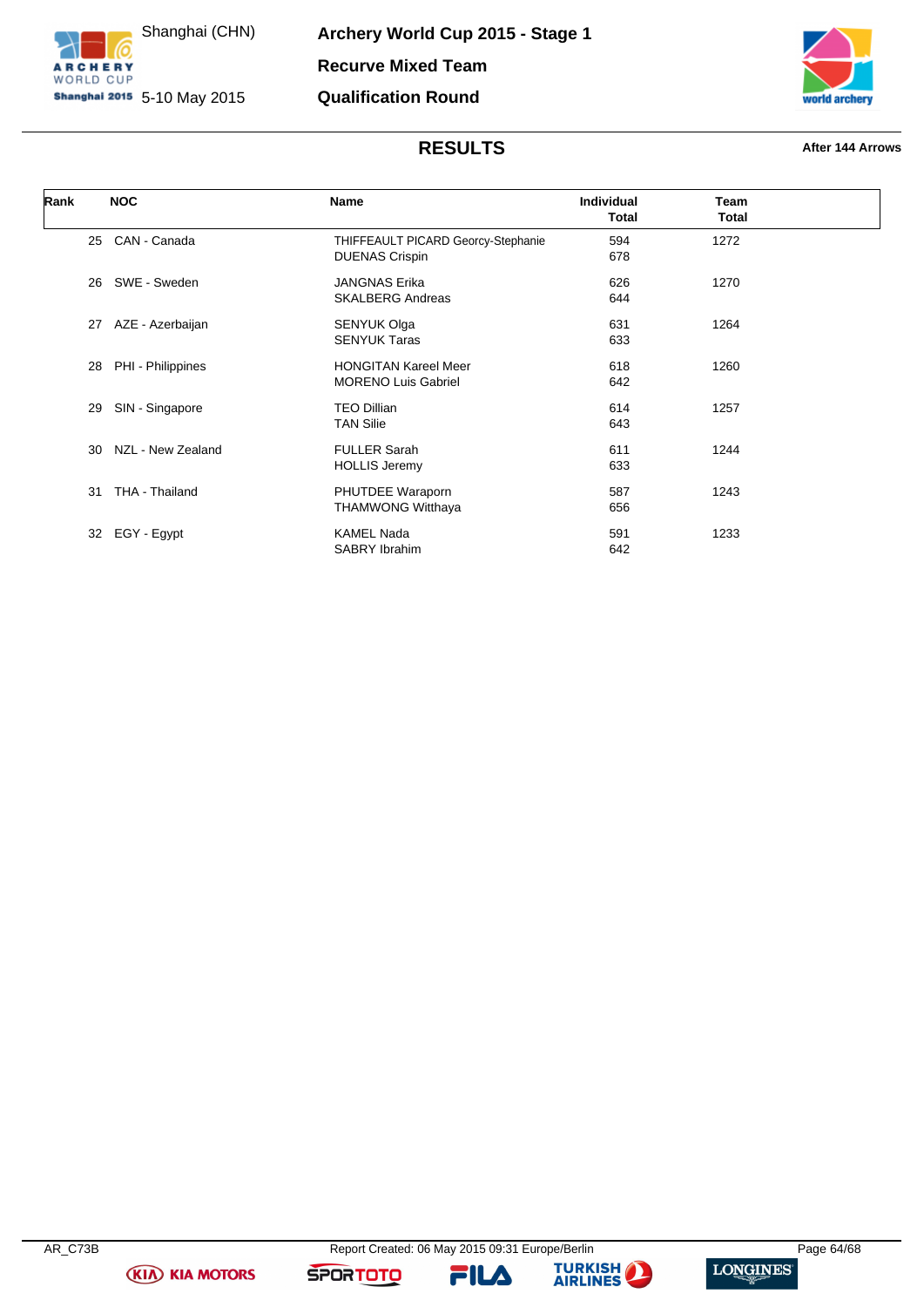



### **RESULTS After 216 Arrows**

<span id="page-65-0"></span>

| Rank | <b>NOC</b>           | Name                                                                         | Individual<br><b>Total</b> | Team<br><b>Total</b> |  |
|------|----------------------|------------------------------------------------------------------------------|----------------------------|----------------------|--|
|      | 1 USA - USA          | <b>GELLENTHIEN Braden</b><br><b>WILDE Reo</b><br><b>ANDERSON Steve</b>       | 713<br>708<br>704          | 2125                 |  |
|      | 2 DEN - Denmark      | <b>HANSEN Stephan</b><br>DAMSBO Martin<br><b>LAURSEN Patrick</b>             | 711<br>707<br>697          | 2115                 |  |
|      | 3 FRA - France       | PEINEAU Sebastien<br><b>DELOCHE Pierre-Julien</b><br><b>GENET Dominique</b>  | 710<br>702<br>701          | 2113                 |  |
| 4    | NED - Netherlands    | <b>SCHLOESSER Mike</b><br>VAN EIL Thomas<br><b>ELZINGA Peter</b>             | 711<br>703<br>697          | 2111                 |  |
| 5    | IRI - IR Iran        | <b>AMOUEI Yaser</b><br><b>GHEIDI Majid</b><br><b>EBADI Esmaeil</b>           | 704<br>702<br>700          | 2106                 |  |
|      | 6 AUS - Australia    | <b>COGHLAN Patrick</b><br><b>TIMMS Robert</b><br><b>JACOBS Derek</b>         | 703<br>698<br>695          | 2096                 |  |
|      | 7 TUR - Turkey       | <b>ELMAAGACLI Demir</b><br>YAKALI Samet Can<br><b>CAGIRAN</b> Evren          | 705<br>697<br>690          | 2092                 |  |
| 8    | MEX - Mexico         | <b>CARDOSO Mario</b><br><b>GONZALEZ Rodolfo</b><br>FIERRO Julio              | 701<br>699<br>690          | 2090                 |  |
| 9    | IND - India          | <b>VERMA Abhishek</b><br><b>CHAUHAN Rajat</b><br>MAISNAM Chinglensana Luwang | 705<br>692<br>690          | 2087                 |  |
|      | 10 PHI - Philippines | YAP Earl Benjamin<br>DELA CRUZ Paul Marton<br><b>ADRIANO Delfin Anthony</b>  | 690<br>688<br>680          | 2058                 |  |
| 11   | MAS - Malaysia       | MAZUKI Mohd Juwaidi<br><b>RUSLAN Zulfadhli</b><br>LEE Kin Lip                | 697<br>683<br>675          | 2055                 |  |
|      | 12 SIN - Singapore   | PANG Toh Jin<br>ANG Han Teng<br><b>LEOW Ting Hao</b>                         | 686<br>683<br>675          | 2044                 |  |
|      | 13 INA - Indonesia   | PURUHITO I. Gusti Nyoman<br><b>AKBAR Yoke Rizaldi</b><br>KUSWANTORO.         | 688<br>681<br>674          | 2043                 |  |
|      | 14 VIE - Vietnam     | <b>NGUYEN Tien Cuong</b><br><b>MAI Xuan Duc</b><br>VU Viet Anh               | 701<br>678<br>662          | 2041                 |  |
|      | 15 HKG - Hkg         | YEN Ka King<br>CHAN Hung King<br>TSUI Wai Hung                               | 688<br>655<br>652          | 1995                 |  |
|      | 16 BHU - Bhutan      | PELJOR Tashi<br><b>DORJI Tshewang</b><br>SHERAB Karma                        | 684<br>674<br>618          | 1976                 |  |

**(KIA) KIA MOTORS** 

**SPORTOTO** 

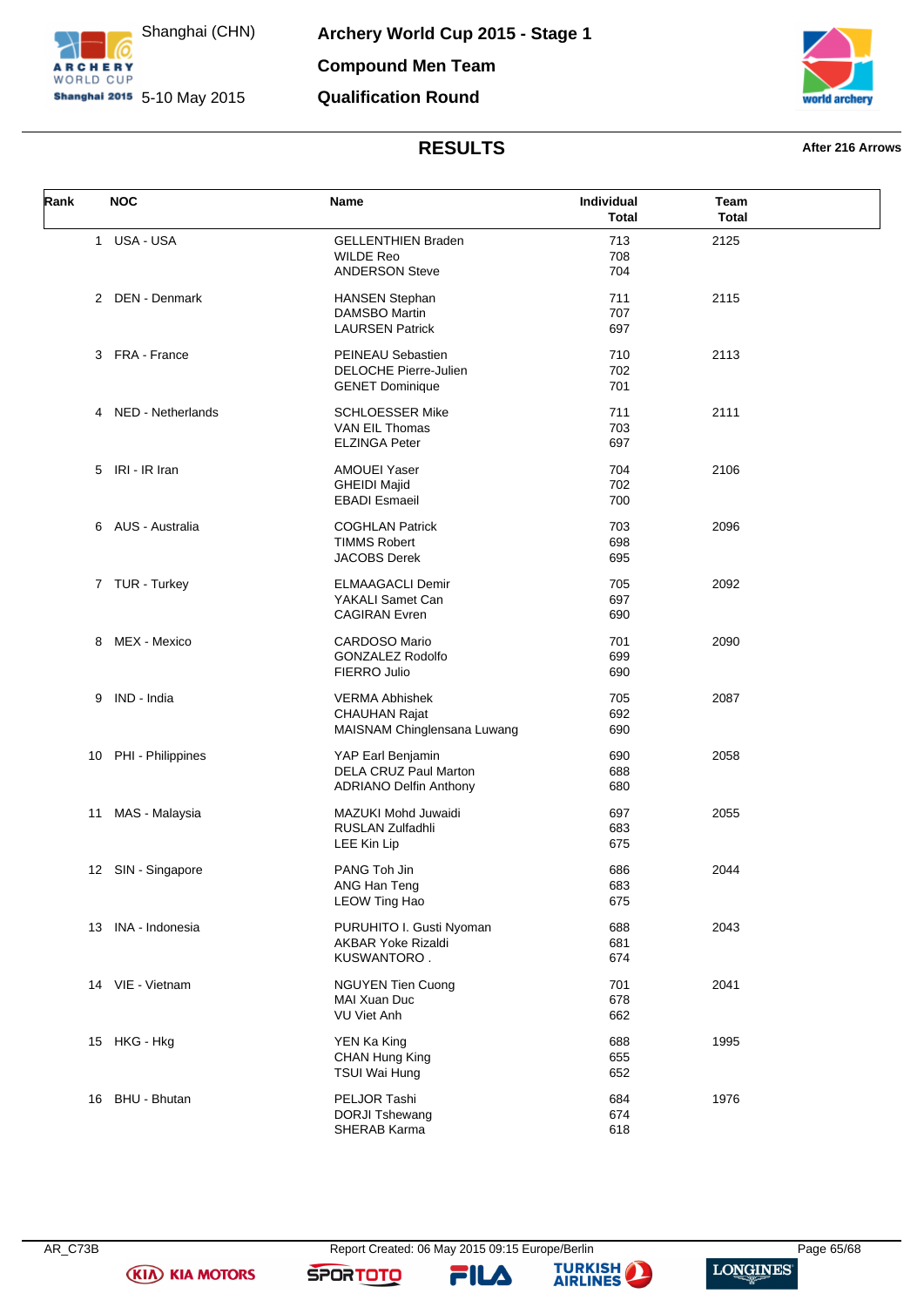



# **RESULTS After 216 Arrows**

<span id="page-66-0"></span>

| Rank | <b>NOC</b>          | Name                                                                               | Individual<br><b>Total</b> | Team<br><b>Total</b> |
|------|---------------------|------------------------------------------------------------------------------------|----------------------------|----------------------|
|      | 1 RUS - Russia      | VINOGRADOVA Mariia<br>CHERKASHNEVA Svetlana<br><b>AVDEEVA Natalia</b>              | 699<br>687<br>682          | 2068                 |
|      | 2 COL - Colombia    | <b>LOPEZ Sara</b><br><b>MARCEN Maja</b><br>USQUIANO Alejandra                      | 698<br>689<br>680          | 2067                 |
|      | 3 MEX - Mexico      | <b>SALINAS Stephanie Sarai</b><br><b>OCHOA Linda</b><br><b>JUAREZ Ana Cristina</b> | 691<br>689<br>685          | 2065                 |
| 4    | MAS - Malaysia      | MAT SALLEH Fatin Nurfatehah<br><b>ISHAK Nor Rizah</b><br><b>CHAM NONG Saritha</b>  | 695<br>686<br>674          | 2055                 |
| 5.   | IND - India         | VENNAM Jyothi Surekha<br>SHENDE Purvasha Sudhir<br>PAONAM Lily Chanu               | 691<br>682<br>681          | 2054                 |
|      | 6 USA-USA           | <b>GAUVIN Crystal</b><br><b>BRADLEY Angela</b><br><b>KELLER Lexi</b>               | 694<br>663<br>662          | 2019                 |
|      | 7 NED - Netherlands | <b>MARKOVIC Irina</b><br>VAN CASPEL Inge<br><b>COUWENBERG Martine</b>              | 677<br>671<br>669          | 2017                 |
|      | 8 PHI - Philippines | COJUANGCO Amaya Amparo<br>CHAN Jennifer Dy<br>TINDUGAN Abbigail Pineda             | 675<br>671<br>658          | 2004                 |
|      | 9 FRA - France      | <b>VANDIONANT Sandrine</b><br><b>SANCENOT Amelie</b><br>DE MATOS Laure             | 681<br>662<br>657          | 2000                 |
| 10   | TUR - Turkey        | <b>BOSTAN Yesim</b><br><b>KOCAMAN Gizem</b><br><b>SAGLAM Evrim</b>                 | 689<br>667<br>631          | 1987 T. 94;31        |
| 11   | THA - Thailand      | MANEESOMBATKUL Kanyavee<br><b>DETCHOKUL Sunee</b><br>ANUTARAPORN Suvaporn          | 677<br>675<br>635          | 1987 T. 89;32        |
|      | 12 SIN - Singapore  | LI Madeleine Ong Xue<br><b>GUNAWAN Christina</b><br>LOW Luan Eng Jocelyn           | 661<br>656<br>649          | 1966                 |
|      | 13 VIE - Vietnam    | NGUYEN THI Nhat Le<br>NGUYEN Thi Kim Anh<br>NGUYEN Hong Anh                        | 658<br>652<br>648          | 1958                 |

**(KIA) KIA MOTORS** 

**SPORTOTO**